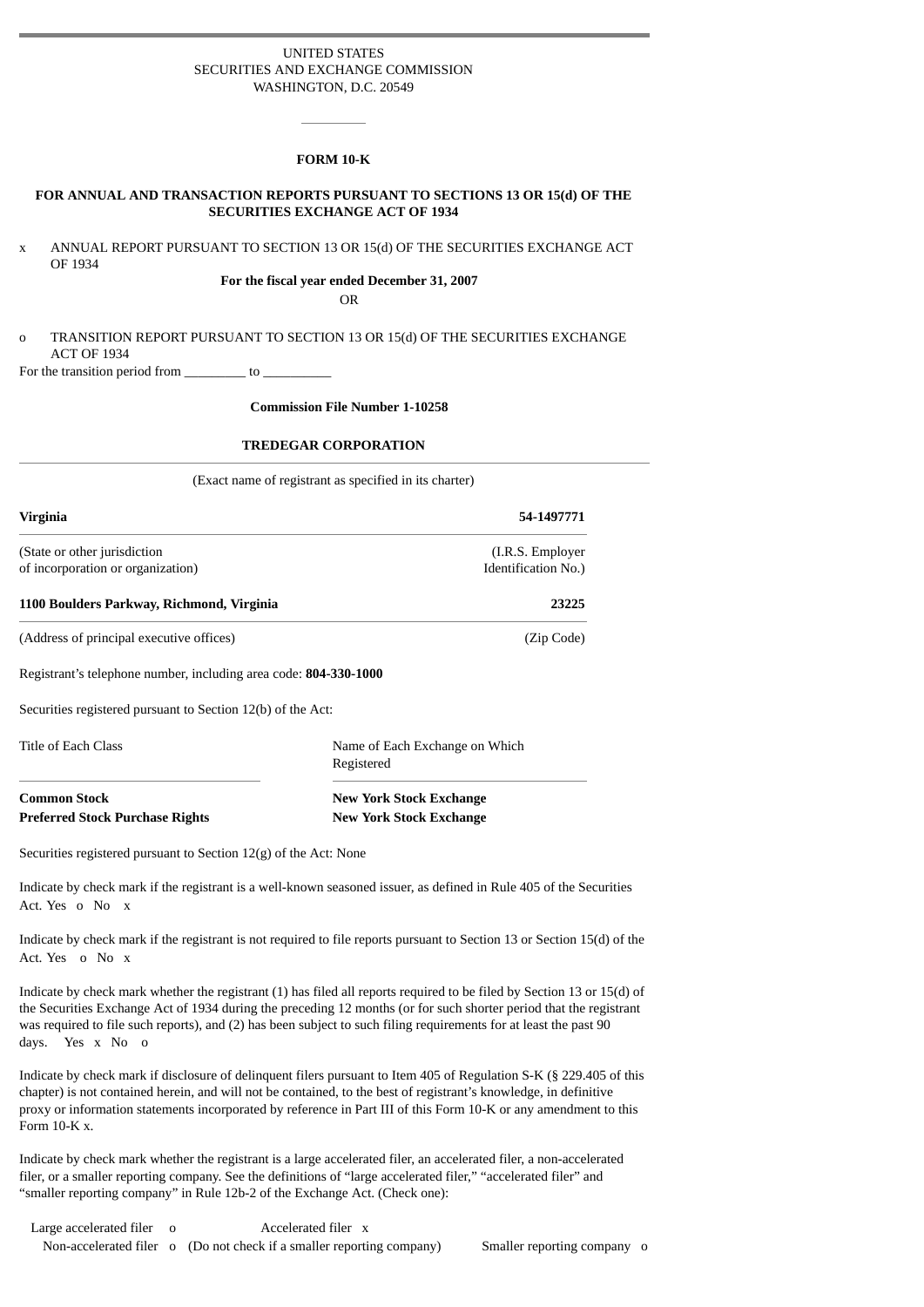Indicate by check mark whether the registrant is a shell company (as defined in Rule 12b-2 of the Act). Yes o No x

Aggregate market value of voting and non-voting common equity held by non-affiliates of the registrant as of June 30, 2007 (the last business day of the registrant's most recently completed second quarter): \$667,234,449\*

Number of shares of Common Stock outstanding as of January 31, 2008: 34,698,950 (39,595,524 as of June 29, 2007)

\* In determining this figure, an aggregate of 8,269,963 shares of Common Stock beneficially owned by Floyd D. Gottwald, Jr., John D. Gottwald, William M. Gottwald and the members of their immediate families has been excluded because the shares are held by affiliates. The aggregate market value has been computed based on the closing price in the New York Stock Exchange Composite Transactions on June 29, 2007, as reported by *The Wall Street Journal*.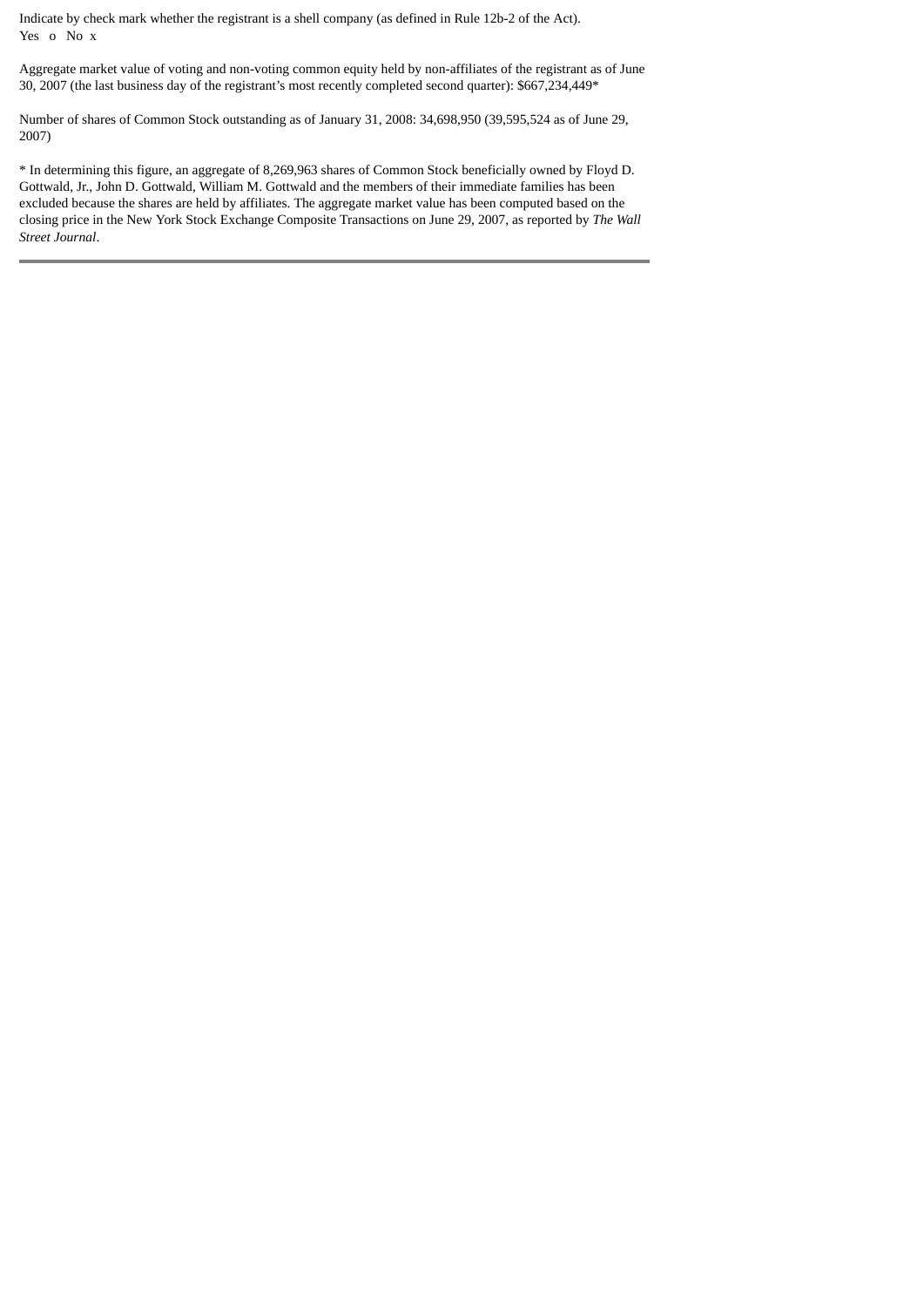## **Documents Incorporated By Reference**

 Portions of the Tredegar Corporation Proxy Statement for the 2008 Annual Meeting of Shareholders (the "Proxy Statement") are incorporated by reference into Part III of this Form 10-K. We expect to file our Proxy Statement with the Securities and Exchange Commission (the "SEC") and mail it to shareholders on or about April 4, 2008.

## **Index to Annual Report on Form 10-K Year Ended December 31, 2007**

| Part I         |                                                            | Page    |
|----------------|------------------------------------------------------------|---------|
| Item 1.        | <b>Business</b>                                            | $1 - 3$ |
| Item 1A.       | <b>Risk Factors</b>                                        | $4 - 6$ |
| Item 1B.       | <b>Unresolved Staff Comments</b>                           | None    |
| Item 2.        | <b>Properties</b>                                          | 6       |
| <b>Item 3.</b> | <b>Legal Proceedings</b>                                   | None    |
| Item 4.        | <b>Submission of Matters to a Vote of Security Holders</b> | None    |

# **[Part II](#page-9-1)**

| Item 5.  | Market for Tredegar's Common Equity, Related Stockholder Matters and Issuer Purchases<br>of Equity Securities | $7 - 10$  |
|----------|---------------------------------------------------------------------------------------------------------------|-----------|
| Item 6.  | <b>Selected Financial Data</b>                                                                                | $10 - 16$ |
| Item 7.  | Management's Discussion and Analysis of Financial Condition and Results of Operations                         | 17-34     |
| Item 7A. | <b>Quantitative and Qualitative Disclosures About Market Risk</b>                                             | 35        |
| Item 8.  | <b>Financial Statements and Supplementary Data</b>                                                            | 39-73     |
| Item 9.  | Changes In and Disagreements With Accountants on Accounting and Financial Disclosure                          | None      |
| Item 9A. | <b>Controls and Procedures</b>                                                                                | 35-36     |
| Item 9B. | <b>Other Information</b>                                                                                      | None      |

# **[Part III](#page-39-1)**

| Item $10.$     | Directors, Executive Officers and Corporate Governance*                                            | 36-37  |
|----------------|----------------------------------------------------------------------------------------------------|--------|
| Item $11.$     | <b>Executive Compensation</b>                                                                      | $\ast$ |
| Item 12.       | Security Ownership of Certain Beneficial Owners and Management and Related<br>Stockholder Matters* | 38     |
| Item 13.       | Certain Relationships and Related Transactions, and Director Independence*                         | 38     |
| Item 14.       | <b>Principal Accounting Fees and Services</b>                                                      | $\ast$ |
| <b>Part IV</b> |                                                                                                    |        |

[Item 15.](#page-42-1) [Exhibits and Financial Statement Schedules](#page-42-1) 39

\* Items 11 and 14 and portions of Items 10, 12 and 13 are incorporated by reference from the Proxy Statement.

The SEC has not approved or disapproved of this report or passed upon its accuracy or adequacy.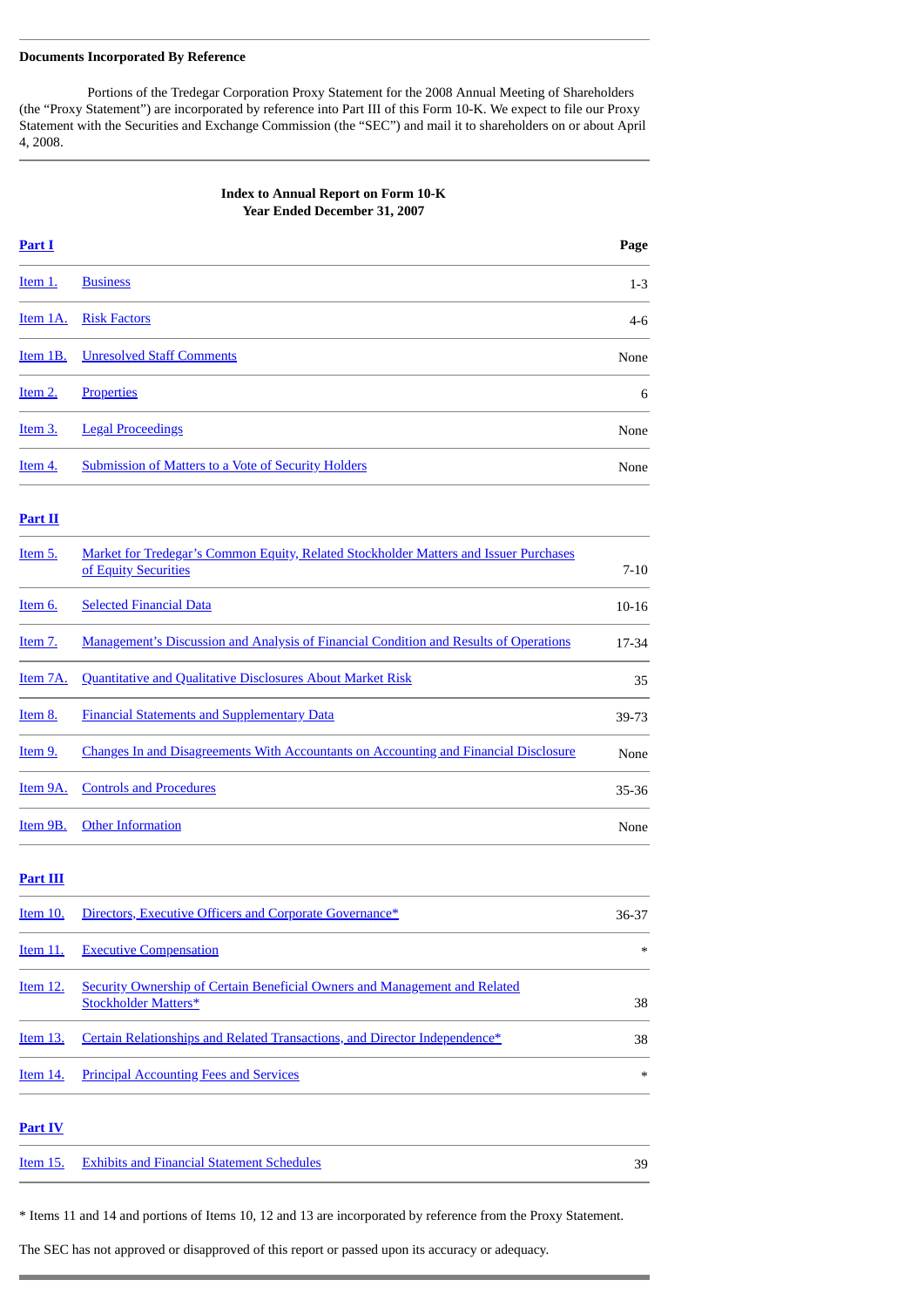#### **PART I**

### <span id="page-3-1"></span><span id="page-3-0"></span>**Item 1. BUSINESS**

#### **Description of Business**

 Tredegar Corporation ("Tredegar"), a Virginia corporation incorporated in 1988, is engaged, through its subsidiaries, in the manufacture of plastic films and aluminum extrusions. The financial information related to Tredegar's films and continuing aluminum segments included in Note 3 to the notes to financial statements is incorporated herein by reference. Unless the context requires otherwise, all references herein to "Tredegar," "we," "us" or "our" are to Tredegar Corporation and its consolidated subsidiaries.

## **Film Products**

 Tredegar Film Products Corporation and its subsidiaries (together, "Film Products") manufacture plastic films, elastics and laminate materials primarily for personal and household care products and packaging and surface protection applications. These products are produced at locations in the United States and at plants in The Netherlands, Hungary, Italy, China and Brazil. Film Products competes in all of its markets on the basis of product innovation, quality, price and service.

*Personal and Household Care Materials.* Film Products is one of the largest global suppliers of apertured, breathable, elastic and embossed films, and laminate materials for personal care markets, including:

- Apertured film and nonwoven materials for use as topsheet in feminine hygiene products, baby diapers and adult incontinent products (including materials sold under the ComfortQuilt<sup>®</sup> and ComfortAire<sup>TM</sup> brand names);
- Breathable, embossed and elastic materials for use as components for baby diapers, adult incontinent products and feminine hygiene products (including elastic components sold under the Fabriflex<sup>TM</sup>, StretchTab<sup>TM</sup> and FlexAire<sup>TM</sup> brand names); and
- Absorbent transfer layers for baby diapers and adult incontinent products sold under the AquiDry<sup>TM</sup> and AquiSoft $^{TM}$  brand names.

 In each of the last three years, personal care products accounted for approximately 40% of Tredegar's consolidated net sales.

 Film Products also makes apertured films, breathable barrier films and laminates that regulate fluid or vapor transmission. These products are typically used in industrial, medical, agricultural and household markets, including disposable mops, facial wipes, filter layers for personal protective suits, facial masks and landscaping fabric. Film Products supplies a family of laminates for use in protective apparel.

*Packaging and Protective Films.* Film Products produces a broad line of packaging films with an emphasis on paper products, as well as laminating films for food packaging applications. We believe these products give our customers a competitive advantage by providing cost savings with thin-gauge films that are readily printable and convertible on conventional processing equipment. Major end uses include overwrap for bathroom tissue and paper towels, and retort pouches.

 Film Products also produces single and multi-layer surface protection films sold under the UltraMask<sup>®</sup> and ForceField<sup>TM</sup> brand names. These films are used in high technology applications, including protecting components of flat panel displays and LCD televisions during the manufacturing process.

*Raw Materials*. The primary raw materials used by Film Products are low density, linear low density and high density polyethylene and polypropylene resins, which are obtained from domestic and foreign suppliers at competitive prices. We believe there will be an adequate supply of polyethylene and polypropylene resins in the immediate future. Film Products also buys polypropylene-based nonwoven fabrics based on these same resins, and we believe there will be an adequate supply of these materials in the immediate future.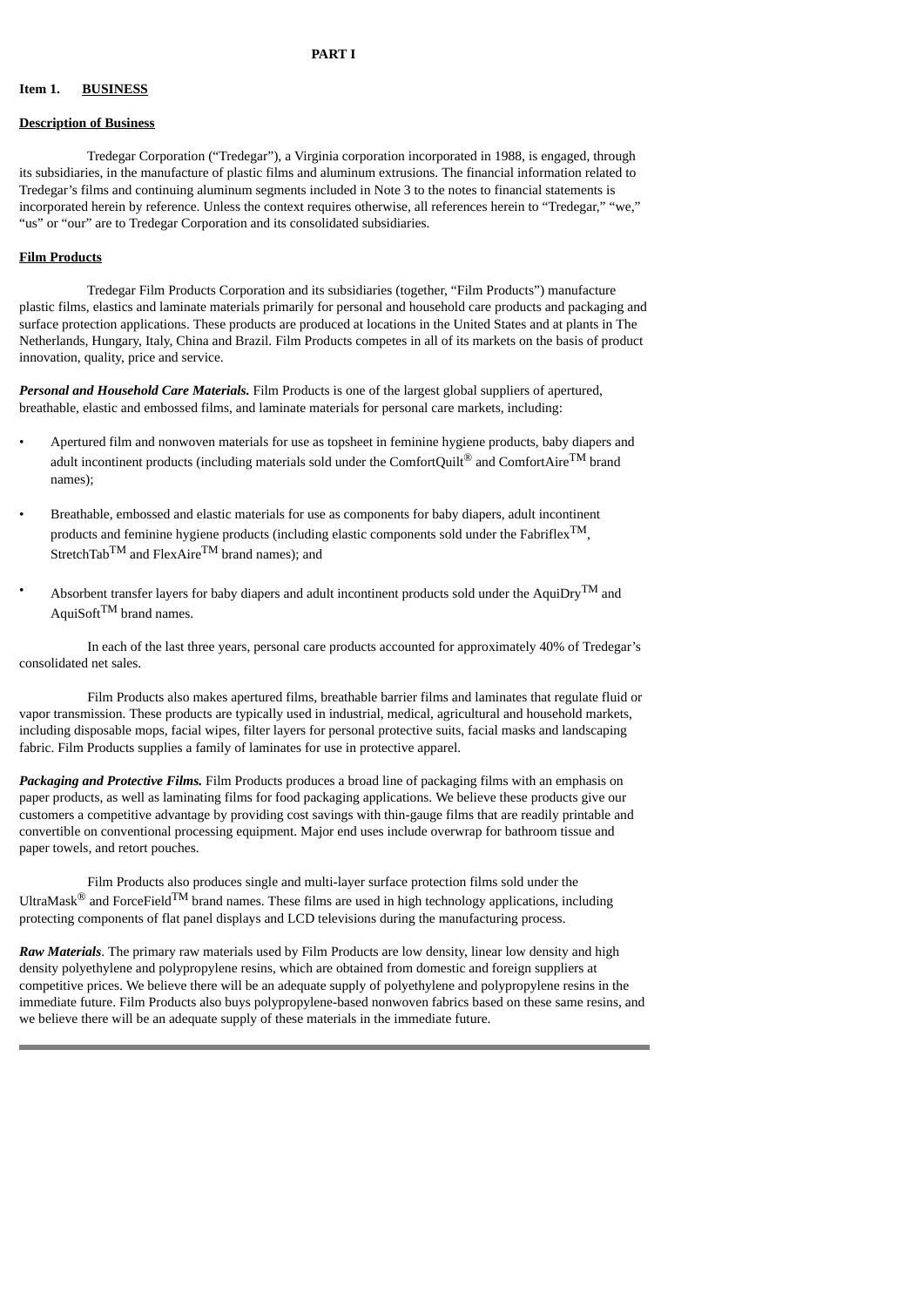*Customers.* Film Products sells to many branded product producers throughout the world. Its largest customer is The Procter & Gamble Company ("P&G"). Net sales to P&G totaled \$259 million in 2007, \$255 million in 2006 and \$237 million in 2005 (these amounts include film sold to third parties that converted the film into materials used with products manufactured by P&G).

 P&G and Tredegar have had a successful long-term relationship based on cooperation, product innovation and continuous process improvement. The loss or significant reduction in sales associated with P&G would have a material adverse effect on our business.

*Research and Development and Intellectual Property*. Film Products has technical centers in Richmond, Virginia; Terre Haute, Indiana; Chieti, Italy; and Shanghai, China; and holds 200 issued patents (76 of which are issued in the U.S.) and 116 trademarks (15 of which are issued in the U.S.). Expenditures for research and development ("R&D") have averaged \$7.7 million annually over the past three years.

### **Aluminum Extrusions**

 The William L. Bonnell Company, Inc. and its subsidiaries (together, "Aluminum Extrusions") produce soft-alloy aluminum extrusions primarily for building and construction, distribution, transportation, machinery and equipment, electrical and consumer durables markets. On February 12, 2008, we sold our aluminum extrusions business in Canada. All historical results for the Canadian business have been reflected as discontinued operations (see Note 17 to the notes to financial statements for more information).

 Aluminum Extrusions manufactures mill (unfinished), anodized (coated) and painted aluminum extrusions for sale directly to fabricators and distributors that use our extrusions to produce window components, curtain walls and storefronts, tub and shower doors, industrial and agricultural machinery and equipment, ladders, bus bars, automotive parts, snowmobiles and tractor-trailer shapes, among other products. Sales are made primarily in the United States, principally east of the Rocky Mountains. Aluminum Extrusions competes primarily on the basis of product quality, service and price.

 Aluminum Extrusions sales volume from continuing operations by market segment over the last three years is shown below:

| % of Aluminum Extrusions Sales Volume<br>by Market Segment (Continuing Operations) |                  |               |                          |  |  |  |  |  |
|------------------------------------------------------------------------------------|------------------|---------------|--------------------------|--|--|--|--|--|
|                                                                                    | 2007             | 2006          | 2005                     |  |  |  |  |  |
| Building and construction:                                                         |                  |               |                          |  |  |  |  |  |
| Commercial                                                                         | 65               | 55.           | 51                       |  |  |  |  |  |
| Residential                                                                        | 17               | 19            | 25                       |  |  |  |  |  |
| Distribution                                                                       | 9                | 18            | 16                       |  |  |  |  |  |
| Transportation                                                                     | $\boldsymbol{A}$ | 3             | $\overline{\mathcal{A}}$ |  |  |  |  |  |
| Machinery and equipment                                                            | 2                | $\mathcal{P}$ | $\mathcal{P}$            |  |  |  |  |  |
| Electrical                                                                         | $\mathcal{P}$    | $\mathcal{D}$ | $\mathbf{1}$             |  |  |  |  |  |
| Consumer durables                                                                  | 1                | 1             | 1                        |  |  |  |  |  |
| Total                                                                              | <b>100</b>       | 100           | 100                      |  |  |  |  |  |

*Raw Materials*. The primary raw materials used by Aluminum Extrusions consist of aluminum ingot, aluminum scrap and various alloys, which are purchased from domestic and foreign producers in open-market purchases and under short-term contracts. We believe there will be an adequate supply of aluminum and other required raw materials and supplies in the immediate future.

*Intellectual Property*. Aluminum Extrusions holds one U.S. patent and two U.S. trademarks.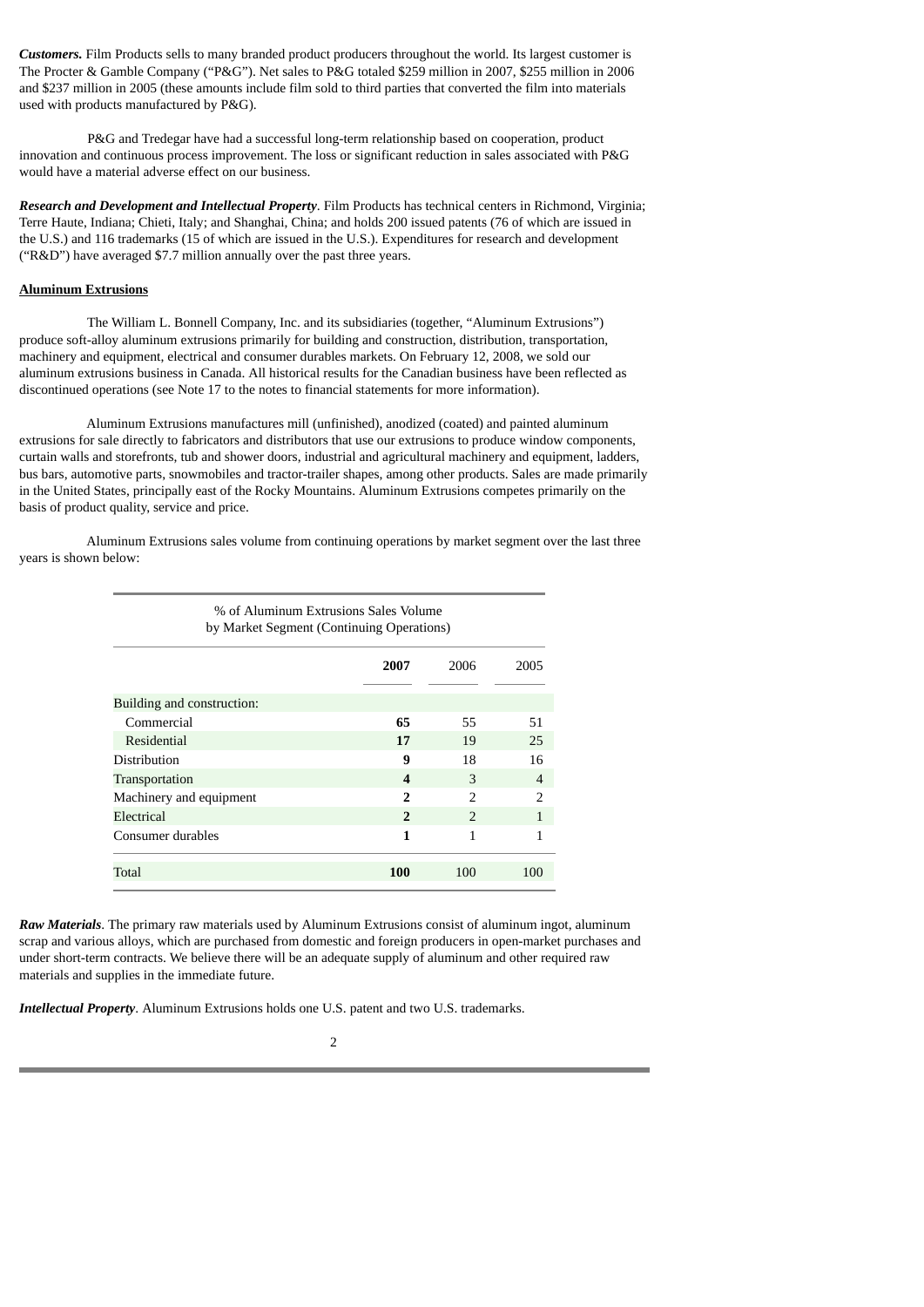## **General**

*Patents, Licenses and Trademarks*. Tredegar considers patents, licenses and trademarks to be of significance for Film Products. We routinely apply for patents on significant developments in this business. Our patents have remaining terms ranging from 1 to 19 years. We also have licenses under patents owned by third parties.

*Research and Development*. Tredegar's spending for R&D activities in 2007, 2006 and 2005 was related to Film Products and AFBS, Inc. (formerly known as Therics, Inc.). R&D spending at Film Products was approximately \$8.4 million in 2007, \$8.1 million in 2006 and \$6.6 million in 2005.

 On June 30, 2005, substantially all of the assets of AFBS, a wholly-owned subsidiary of Tredegar, were sold or assigned to a newly-created limited liability company, Therics, LLC, controlled and managed by an individual not affiliated with Tredegar. AFBS received a 17.5% equity interest in Therics, LLC, then valued at \$170,000 and a 3.5% interest in Theken Spine, LLC, then valued at \$800,000, along with potential future payments based on the sale of certain products by Therics, LLC. AFBS had operating losses of \$3.5 million during the first six months of 2005. There was no R&D spending at AFBS in 2007 and 2006. R&D spending at AFBS was approximately \$2.4 million in 2005.

*Backlog*. Backlogs are not material to our operations in Film Products. Overall backlog for continuing operations in Aluminum Extrusions at December 31, 2007 was down by approximately 7% compared with December 31, 2006. The demand for extruded aluminum shapes is down significantly in most market segments, which we believe is cyclical in nature. Aluminum extrusion volume from continuing operations decreased to 155.8 million pounds in 2007, down 15.9% from 185.2 million pounds in 2006. Shipments declined in most markets, especially extrusions used in hurricane protection products and residential construction. In addition, we began experiencing a softening of markets for extrusions used in non-residential construction in the fourth quarter of 2007.

*Government Regulation***.** Laws concerning the environment that affect or could affect our domestic operations include, among others, the Clean Water Act, the Clean Air Act, the Resource Conservation Recovery Act, the Occupational Safety and Health Act, the National Environmental Policy Act, the Toxic Substances Control Act, the Comprehensive Environmental Response, Compensation and Liability Act ("CERCLA"), as amended, regulations promulgated under these acts, and any other federal, state or local laws or regulations governing environmental matters. At December 31, 2007, we believe that we were in substantial compliance with all applicable laws, regulations and permits. In order to maintain substantial compliance with such standards, we may be required to incur expenditures, the amounts and timing of which are not presently determinable but which could be significant, in constructing new facilities or in modifying existing facilities.

*Employees*. Tredegar employed approximately 2,600 people in continuing operations at December 31, 2007.

*Available Information and Corporate Governance Documents.* Our Internet address is www.tredegar.com. We make available, free of charge through our website, our annual report on Form 10-K, quarterly reports on Form 10- Q, current reports on Form 8-K and amendments to those reports filed or furnished pursuant to Section 13(a) or 15(d) of the Securities Exchange Act of 1934, as amended, as soon as reasonably practicable after such documents are electronically filed with, or furnished to, the SEC. Information filed electronically with the SEC can be accessed on its website at www.sec.gov. In addition, our Corporate Governance Guidelines, Code of Conduct and the charters of our Audit, Executive Compensation and Nominating and Governance Committees are available on our website and are available in print, without charge, to any shareholder upon request by contacting Tredegar's Corporate Secretary at 1100 Boulders Parkway, Richmond, Virginia 23225. The information on or that can be accessed through our website is not, and shall not be deemed to be, a part of this report or incorporated into other filings we make with the SEC.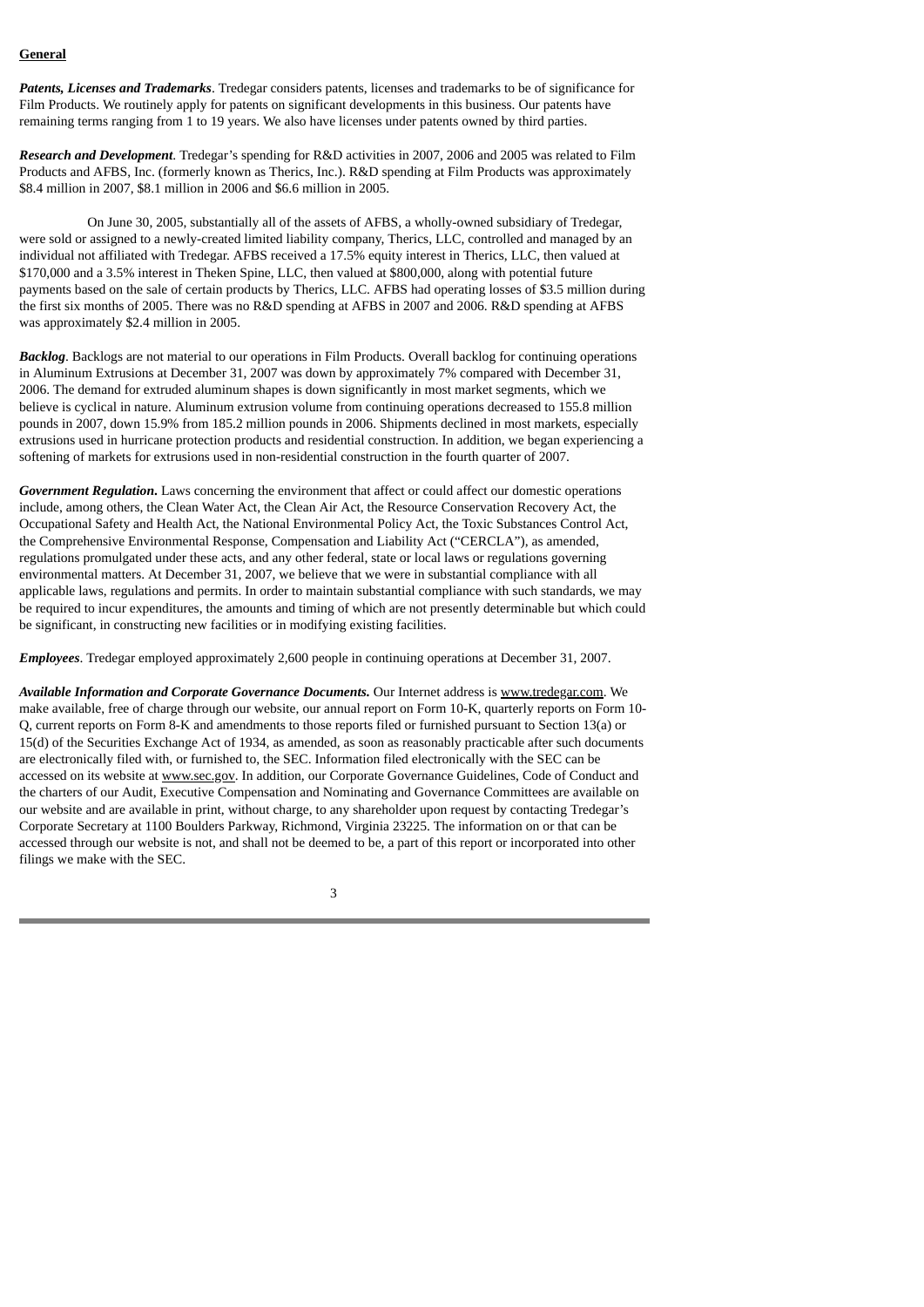### <span id="page-6-0"></span>**Item 1A. RISK FACTORS**

 There are a number of risks and uncertainties that can have a material effect on the operating results of our businesses and our financial condition. These risk factors include, but are not limited to, the following:

## **General**

- *Our future performance is influenced by costs incurred by our operating companies including, for example, the cost of energy and raw materials.* These costs include, without limitation, the cost of resin (the raw material on which Film Products primarily depends), aluminum (the raw material on which Aluminum Extrusions primarily depends), natural gas (the principal fuel necessary for Aluminum Extrusions' plants to operate), electricity and diesel fuel. Resin, aluminum and natural gas prices are volatile, and the prices for resin and aluminum have increased significantly since early 2002. We attempt to mitigate the effects of increased costs through price increases and contractual pass-through provisions, but there are no assurances that higher prices can effectively be passed through to our customers or that we will be able to offset fully or on a timely basis the effects of higher raw material costs through price increases or pass-through arrangements. Further, there is no assurance that cost control efforts will be sufficient to offset any additional future declines in revenue or increases in energy, raw material or other costs.
- *Our substantial international operations subject us to risks of doing business in foreign countries, which could adversely affect our business, financial condition and results of operations.* Risks inherent in international operations include the following, by way of example: changes in general economic conditions, potential difficulty enforcing agreements and intellectual property rights, staffing and managing widespread operations, restrictions on foreign trade or investment, restrictions on the repatriation of income, fluctuations in exchange rates, imposition of additional taxes on our foreign income, nationalization of private enterprises and unexpected adverse changes in foreign laws and regulatory requirements.
- *Non-compliance with any of the covenants in our \$300 million credit facility could result in all outstanding debt under the agreement becoming due, which could have an adverse effect on our financial condition and liquidity.* The credit agreement governing our credit facility contains restrictions and financial covenants that could restrict our financial flexibility. Our failure to comply with these covenants could result in an event of default, which if not cured or waived, could have an adverse effect on our financial condition and liquidity.
- *Our investments (primarily \$10 million investment in Harbinger and \$6.5 million investment in a drug delivery company) have high risk.* Harbinger Capital Partners Special Situations Fund, L.P. ("Harbinger") is a fund that seeks to achieve superior absolute returns by participating primarily in medium to long-term investments involving distressed/high yield debt securities, special situation equities and private loans and notes. The fund is a highly speculative investment subject to a two-year lock-up and additional limitations on withdrawal. The drug delivery company may need several more rounds of financing to have the opportunity to complete product development and bring its technology to market, which may never occur. There is no secondary market for selling our interests in Harbinger or the drug delivery company.

### **Film Products**

• *Film Products is highly dependent on sales associated with one customer, P&G.* P&G comprised approximately 29% of our consolidated net sales from continuing operations in 2007, 28% in 2006 and 30% in 2005. The loss or significant reduction of sales associated with P&G would have a material adverse effect on our business. Other P&G-related factors that could adversely affect our business include, by way of example, (i) failure by P&G to achieve success or maintain share in markets in which P&G sells products containing our materials, (ii) operational decisions by P&G that result in component substitution, inventory reductions and similar changes and (iii) delays in P&G rolling out products utilizing new technologies developed by us. While we have undertaken efforts to expand our customer base, there can be no assurance that such efforts will be successful, or that they will offset any delay or loss of sales and profits associated with P&G.

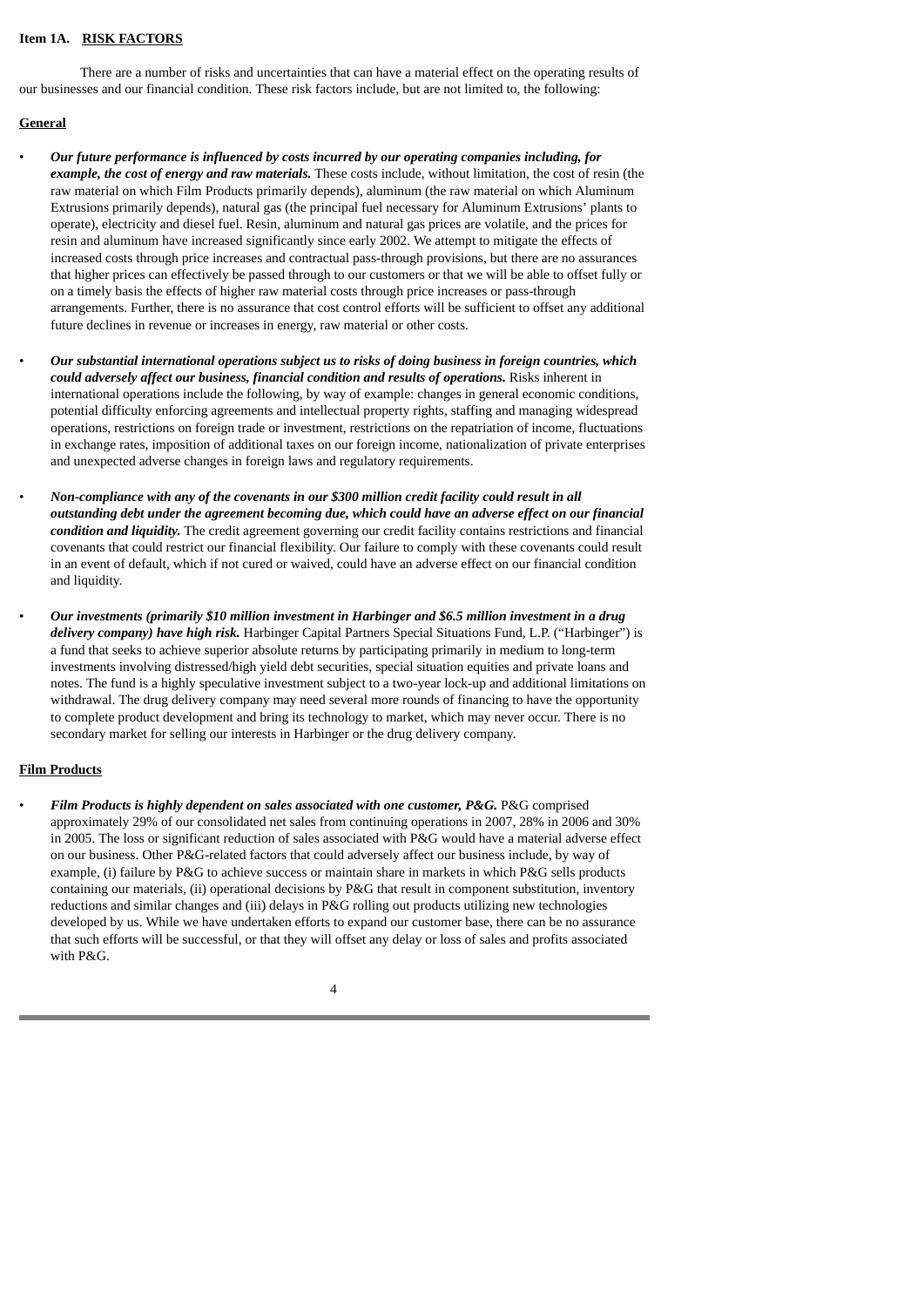- *Growth of Film Products depends on our ability to develop and deliver new products at competitive prices, especially in the personal care market.* Personal care products are now being made with a variety of new materials and the overall cycle for changing materials has accelerated. While we have substantial technical resources, there can be no assurance that our new products can be brought to market successfully, or if brought to market successfully, at the same level of profitability and market share of replaced films. A shift in customer preferences away from our technologies, our inability to develop and deliver new profitable products, or delayed acceptance of our new products in domestic or foreign markets, could have a material adverse effect on our business. In the long term, growth will depend on our ability to provide innovative materials at a cost that meets our customers' needs.
- *Continued growth in Film Products' sale of high value protective film products is not assured.* A shift in our customers' preference to new or different products could have a material adverse effect on our sale of protective films. Similarly, a decline in consumer demand for notebook computers or liquid crystal display (LCD) monitors or a decline in the rate of growth in purchases of LCD televisions could have a material adverse effect on protective film sales.
- *Our inability to protect our intellectual property rights or our infringement of the intellectual property rights of others could have a significant adverse impact on Film Products.* Film Products operates in a field where our significant customers and competitors have substantial intellectual property portfolios. The continued success of this business depends on our ability not only to protect our own technologies and trade secrets, but also to develop and sell new products that do not infringe upon existing patents or threaten existing customer relationships. An unfavorable outcome in any intellectual property litigation or similar proceeding could have a material adverse effect on Film Products.
- *As Film Products expands its personal care business, we have greater credit risk that is inherent in broadening our customer base.*

## **Aluminum Extrusions**

- *Sales volume and profitability of Aluminum Extrusions is cyclical and highly dependent on economic conditions of end-use markets in the United States, particularly in the construction, distribution and transportation industries.* Our market segments are also subject to seasonal slowdowns. Because of the high degree of operating leverage inherent in our operations (generally constant fixed costs until full capacity utilization is achieved), the percentage drop in operating profits in a cyclical downturn will likely exceed the percentage drop in volume. Any benefits associated with cost reductions and productivity improvements may not be sufficient to offset the adverse effects on profitability from pricing and margin pressure and higher bad debts that usually accompany a downturn. In addition, higher energy costs can further reduce profits unless offset by price increases or cost reductions and productivity improvements.
- *The markets for our products are highly competitive with product quality, service, delivery performance and price being the principal competitive factors.* Aluminum Extrusions has approximately 800 customers associated with its continuing operations that are in a variety of end-use markets within the broad categories of building and construction, distribution, transportation, machinery and equipment, electrical and consumer durables. No single customer exceeds 6% of Aluminum Extrusions' net sales. Due to the diverse customer mix across many end-use markets, we believe the industry generally tracks the real growth of the overall economy.

During improving economic conditions, excess industry capacity is absorbed and pricing pressure becomes less of a factor in many of our end-use markets. Conversely, during an economic slowdown, excess industry capacity often drives increased pricing pressure in many end-use markets as competitors protect their position with key customers. Because the business is susceptible to these changing economic conditions, Aluminum Extrusions targets complex, customized, service-intensive business with more challenging requirements which is competitively more defensible compared to higher volume, standard extrusion applications.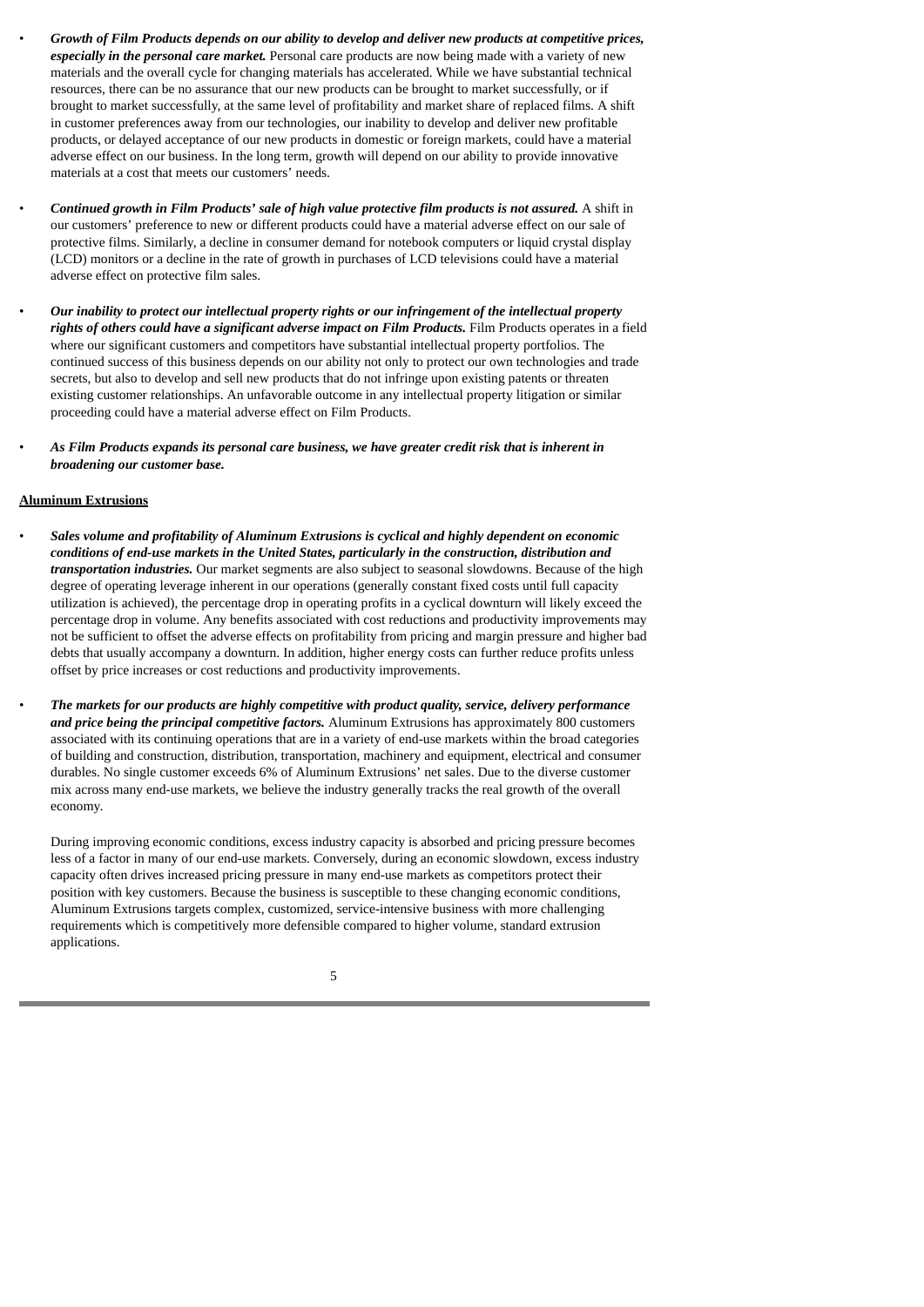Foreign imports, primarily from China, represent a portion of the U.S. aluminum extrusion market. Foreign competition to date has been primarily large volume, standard extrusion profiles that impact some of our less strategic end-use markets. Market share erosion in other end-use markets remains possible.

There can be no assurance that we will be able to maintain current margins and profitability. Our continued success and prospects depend on our ability to retain existing customers and participate in overall industry cross-cycle growth.

## **Item 1B. UNRESOLVED STAFF COMMENTS**

<span id="page-8-0"></span>None.

# <span id="page-8-1"></span>**Item 2. PROPERTIES**

## **General**

 Most of the improved real property and the other assets used in our operations are owned, and none of the owned property is subject to an encumbrance that is material to our consolidated operations. We consider the plants, warehouses and other properties and assets owned or leased by us to be in generally good condition.

 We believe that the capacity of our plants is adequate to meet our immediate needs. Our plants generally have operated at 50-95% of capacity. Our corporate headquarters, which is leased, is located at 1100 Boulders Parkway, Richmond, Virginia 23225.

Our principal plants and facilities are listed below:

## **Film Products**

| Locations in the United States      | Locations in Foreign Countries     | <b>Principal Operations</b>        |  |  |  |  |  |  |
|-------------------------------------|------------------------------------|------------------------------------|--|--|--|--|--|--|
| Lake Zurich, Illinois               | Chieti, Italy (technical center)   | Production of plastic films and    |  |  |  |  |  |  |
| Pottsville, Pennsylvania            | Guangzhou, China                   | laminate materials                 |  |  |  |  |  |  |
| Red Springs, North Carolina         | Kerkrade, The Netherlands          |                                    |  |  |  |  |  |  |
| (leased)                            | Rétság, Hungary                    |                                    |  |  |  |  |  |  |
| Richmond, Virginia (technical       | Roccamontepiano, Italy             |                                    |  |  |  |  |  |  |
| center) (leased)                    | São Paulo, Brazil                  |                                    |  |  |  |  |  |  |
| Terre Haute, Indiana                | Shanghai, China                    |                                    |  |  |  |  |  |  |
| (technical center and               |                                    |                                    |  |  |  |  |  |  |
| production facility)                |                                    |                                    |  |  |  |  |  |  |
| <b>Aluminum Extrusions</b>          |                                    |                                    |  |  |  |  |  |  |
| Locations in the United States      | Locations in Canada                | <b>Principal Operations</b>        |  |  |  |  |  |  |
| Carthage, Tennessee                 | All locations in Canada were part  | Production of aluminum extrusions, |  |  |  |  |  |  |
| Kentland, Indiana                   | of the sale on February 12, 2008,  | fabrication and finishing          |  |  |  |  |  |  |
| Newnan, Georgia                     | of the aluminum extrusions         |                                    |  |  |  |  |  |  |
|                                     | business in Canada (see Note 17 to |                                    |  |  |  |  |  |  |
|                                     | the notes to financial statements  |                                    |  |  |  |  |  |  |
|                                     | for more information)              |                                    |  |  |  |  |  |  |
|                                     |                                    |                                    |  |  |  |  |  |  |
| Item 3.<br><b>LEGAL PROCEEDINGS</b> |                                    |                                    |  |  |  |  |  |  |

<span id="page-8-2"></span>None.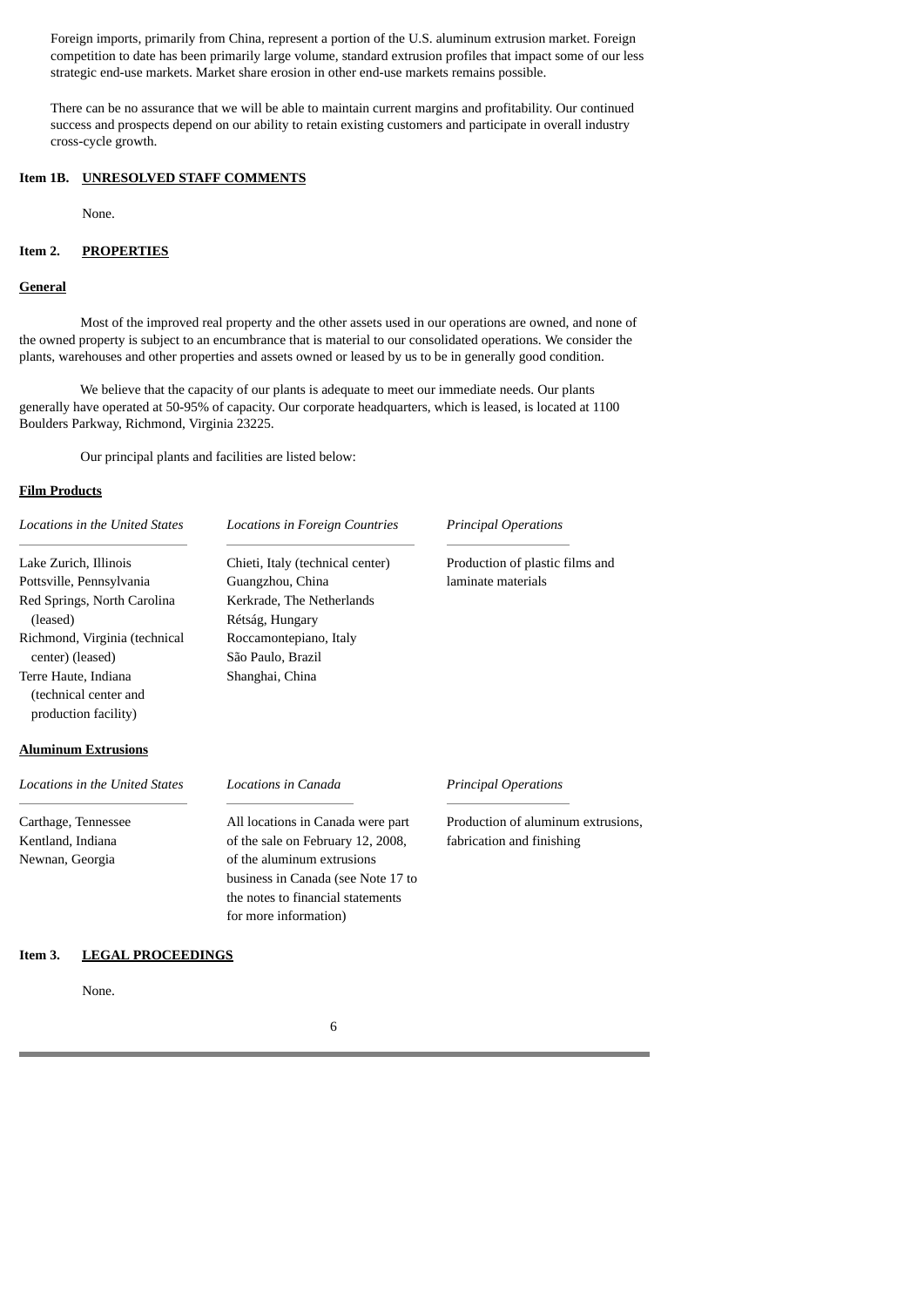#### <span id="page-9-0"></span>**Item 4. SUBMISSION OF MATTERS TO A VOTE OF SECURITY HOLDERS**

None.

## **PART II**

# <span id="page-9-2"></span><span id="page-9-1"></span>**Item 5. MARKET FOR TREDEGAR'S COMMON EQUITY, RELATED STOCKHOLDER MATTERS AND ISSUER PURCHASES OF EQUITY SECURITIES**

## **Market Prices of Common Stock and Shareholder Data**

 Our common stock is traded on the New York Stock Exchange ("NYSE") under the ticker symbol TG. We have no preferred stock outstanding. There were 34,765,450 shares of common stock held by 3,486 shareholders of record on December 31, 2007.

 The following table shows the reported high and low closing prices of our common stock by quarter for the past two years.

|                | 2007    |         | 2006    |         |  |  |
|----------------|---------|---------|---------|---------|--|--|
|                | High    | Low     | High    | Low     |  |  |
| First quarter  | \$24.44 | \$21.18 | \$16.65 | \$13.06 |  |  |
| Second quarter | 24.45   | 20.57   | 16.89   | 13.84   |  |  |
| Third quarter  | 22.43   | 16.25   | 16.94   | 14.39   |  |  |
| Fourth quarter | 18.27   | 13.33   | 23.32   | 16.31   |  |  |

The closing price of our common stock on February 26, 2008 was \$15.88.

# **Dividend Information**

 We have paid a dividend every quarter since becoming a public company in July 1989. During 2007, 2006 and 2005, our quarterly dividend was 4 cents per share.

 All decisions with respect to the declaration and payment of dividends will be made by the Board of Directors in its sole discretion based upon earnings, financial condition, anticipated cash needs, restrictions in our credit agreement and such other considerations as the Board deems relevant. See Note 8 beginning on page 58 for the restrictions contained in our credit agreement related to minimum shareholders' equity required and aggregate dividends permitted.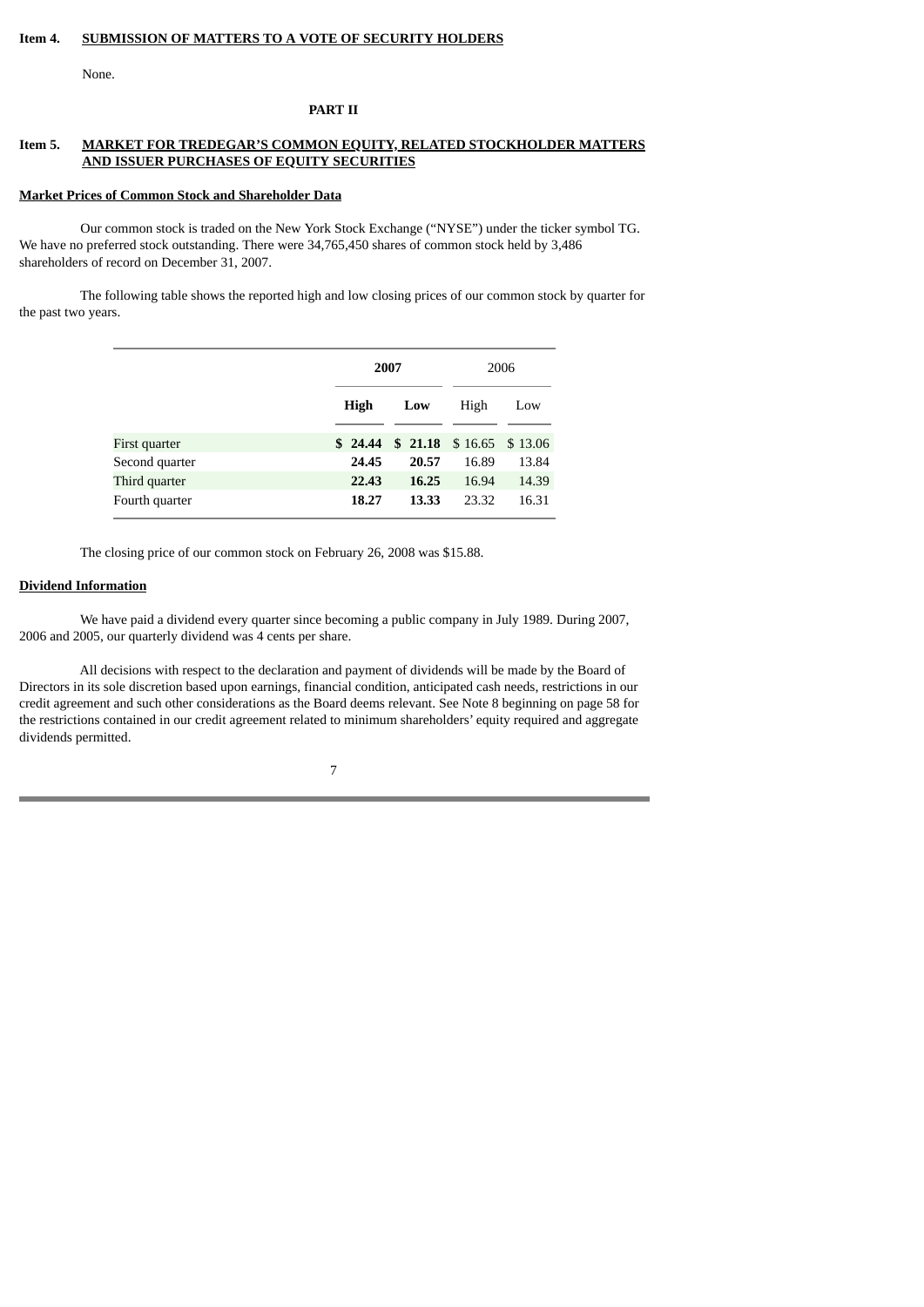## **Issuer Purchases of Equity Securities**

 During 2006 and 2005, we did not purchase any shares of our common stock in the open market. During 2007, under a standing authorization from our board of directors announced on August 8, 2006, we purchased approximately 4.8 million shares of our stock at an average price of \$16.00 per share. The table below summarizes share repurchase activity by month during 2007:

|                     | Total<br>Number of<br><b>Shares</b> | Average<br>Price Paid<br>Per Share<br>Before<br><b>Broker</b> | Total<br>Number of<br><b>Shares</b><br>Purchased<br>as Part of<br>Announced | Maximum<br>Number of<br>Shares at End<br>of Period<br>That May Yet<br>be Purchased |
|---------------------|-------------------------------------|---------------------------------------------------------------|-----------------------------------------------------------------------------|------------------------------------------------------------------------------------|
| Period              | Purchased                           | Commissions                                                   | Program                                                                     | Under Program*                                                                     |
|                     |                                     |                                                               |                                                                             |                                                                                    |
| January - July 2007 |                                     | \$                                                            |                                                                             |                                                                                    |
| August 2007         | 687,100                             | 17.25                                                         | 687,100                                                                     | 4,312,900                                                                          |
| September 2007      | 1,005,600                           | 17.03                                                         | 1,692,700                                                                   | 3,307,300                                                                          |
| October 2007        | 518,800                             | 17.32                                                         | 2,211,500                                                                   | 2,788,500                                                                          |
| November 2007       | 1,236,900                           | 14.13                                                         | 3,448,400                                                                   | 1,551,600                                                                          |
| December 2007       | 1.385.100                           | 15.73                                                         | 4.833.500                                                                   | 166,500                                                                            |

\* On August 8, 2006, our board of directors approved a share repurchase program authorizing management at its discretion to purchase, in the open market or in privately negotiated transactions, up to 5 million shares of our outstanding common stock.

 On January 7, 2008, we announced that our board of directors approved a new share repurchase program whereby management is authorized at its discretion to purchase, in the open market or in privately negotiated transactions, up to 5 million shares of Tredegar's outstanding common stock. This share repurchase program replaces our previous share repurchase authorization. The authorization has no time limit.

## **Annual Meeting**

 Our annual meeting of shareholders will be held on May 8, 2008, beginning at 9:00 a.m. EDT at Lewis Ginter Botanical Garden, 1800 Lakeside Avenue, Richmond, Virginia, 23228. We expect to mail formal notice of the annual meeting, proxies and proxy statements to shareholders on or about April 4, 2008.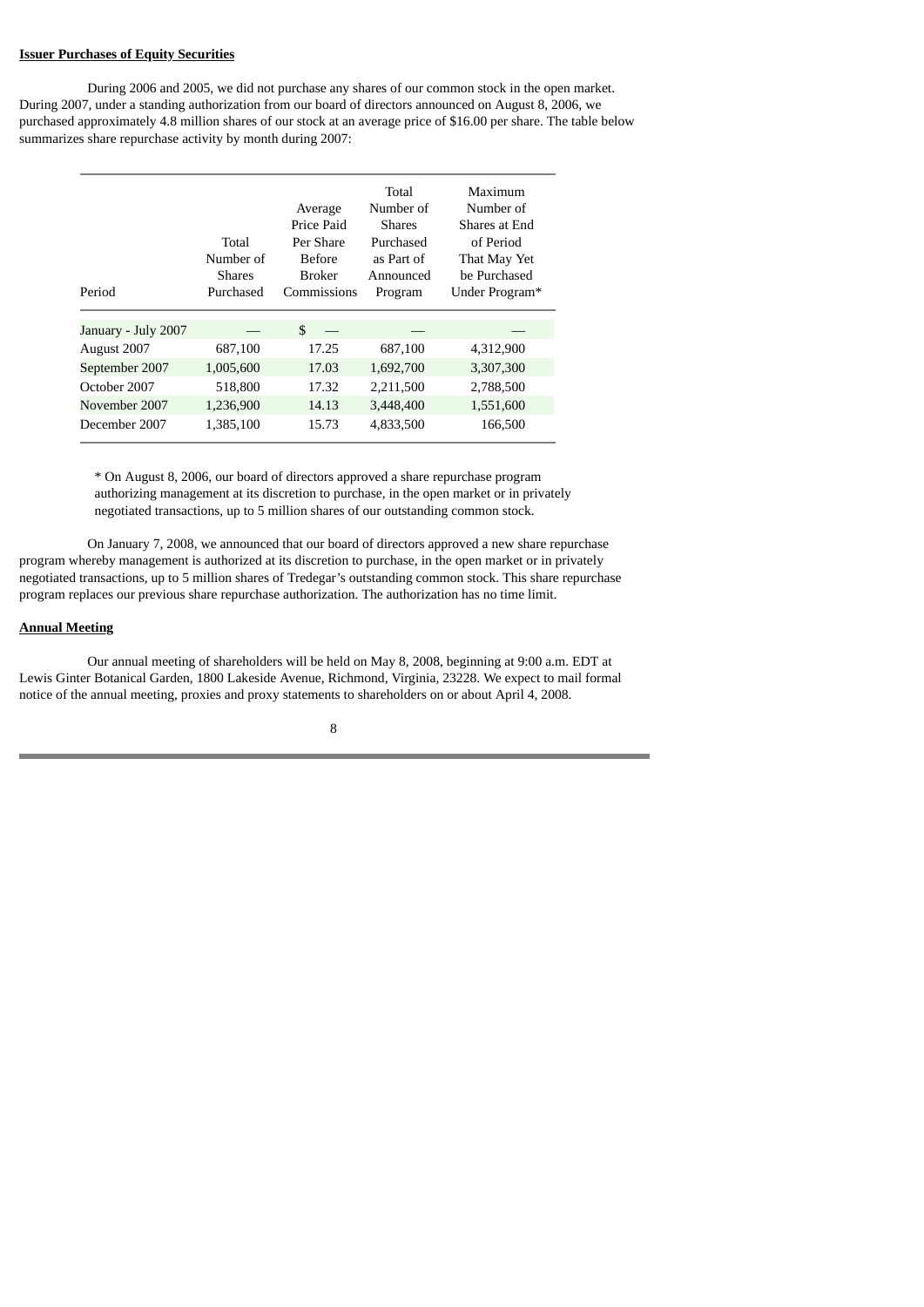### **Comparative Tredegar Common Stock Performance**

 The following graph compares cumulative total shareholder returns for Tredegar, the S&P 600 Stock Index (an index comprised of companies with market capitalizations similar to Tredegar) and the Russell 2000 Index for the five years ended December 31, 2007. Tredegar is part of both the S&P SmallCap 600 Index and Russell 2000 Index.

**COMPARISON OF 5 YEAR CUMULATIVE TOTAL RETURN\***



\* \$100 invested on 12/31/02 in stock or index-including reinvestment of dividends. Fiscal year ending December 31.

## **Inquiries**

Inquiries concerning stock transfers, dividends, dividend reinvestment, consolidating accounts, changes of address, or lost or stolen stock certificates should be directed to:

National City Bank Dept. 5352 Corporate Trust Operations P.O. Box 92301 Cleveland, Ohio 44101-4301 Phone: 800-622-6757 E-mail: shareholder.inquiries@nationalcity.com

All other inquiries should be directed to:

Tredegar Corporation Investor Relations Department 1100 Boulders Parkway Richmond, Virginia 23225 Phone: 800-411-7441 E-mail: invest@tredegar.com Web site: www.tredegar.com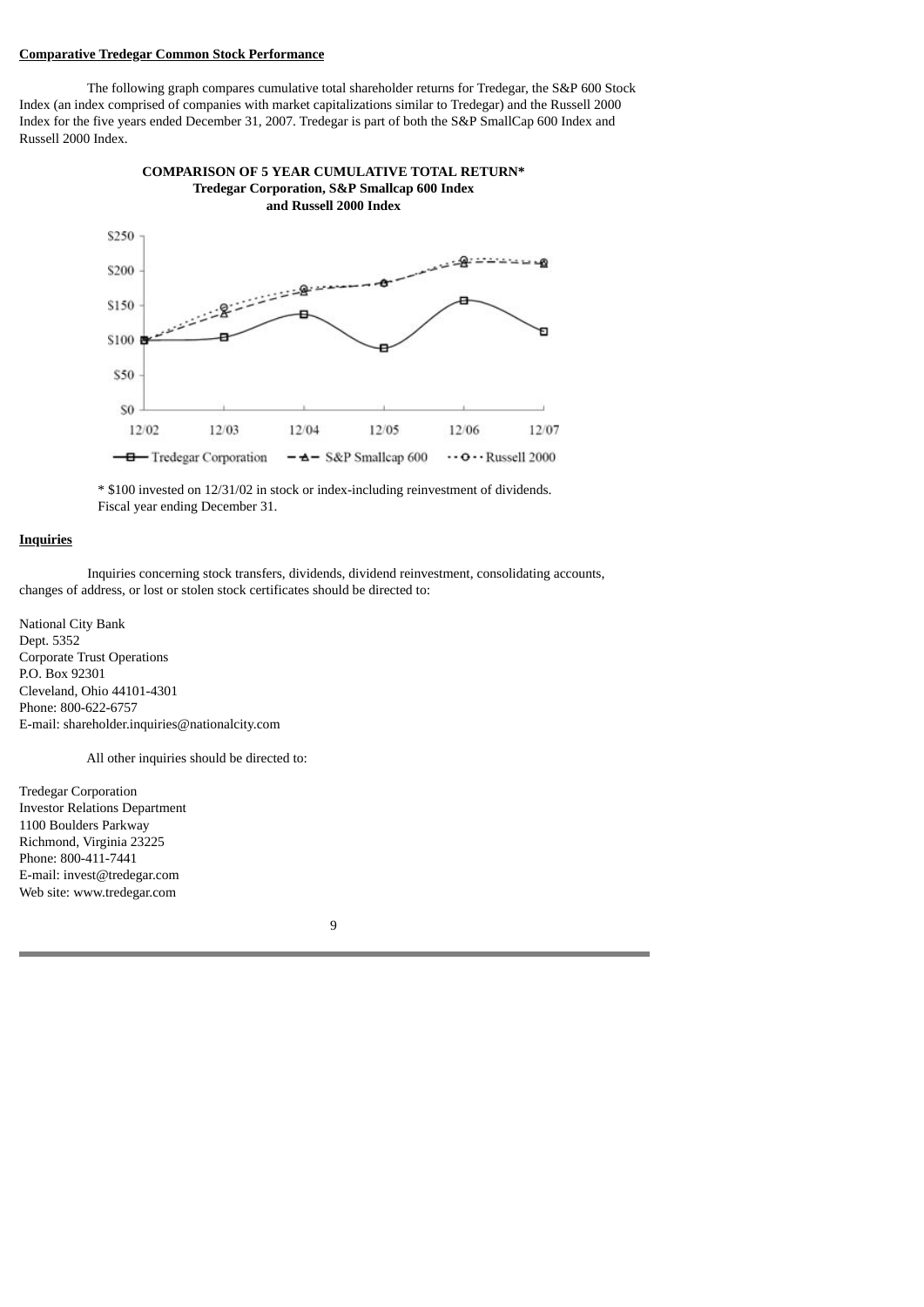# **Quarterly Information**

 We do not generate or distribute quarterly reports to shareholders. Information on quarterly results can be obtained from our website. In addition, we file quarterly, annual and other information electronically with the SEC, which can be accessed on its website at www.sec.gov.

| <b>Legal Counsel</b> | <b>Independent Registered Public Accounting Firm</b> |
|----------------------|------------------------------------------------------|
|                      |                                                      |

Hunton & Williams LLP PricewaterhouseCoopers LLP Richmond, Virginia **Richmond, Virginia** Richmond, Virginia

# <span id="page-12-0"></span>**Item 6. SELECTED FINANCIAL DATA**

 The tables that follow on pages 11-16 present certain selected financial and segment information for the five years ended December 31, 2007.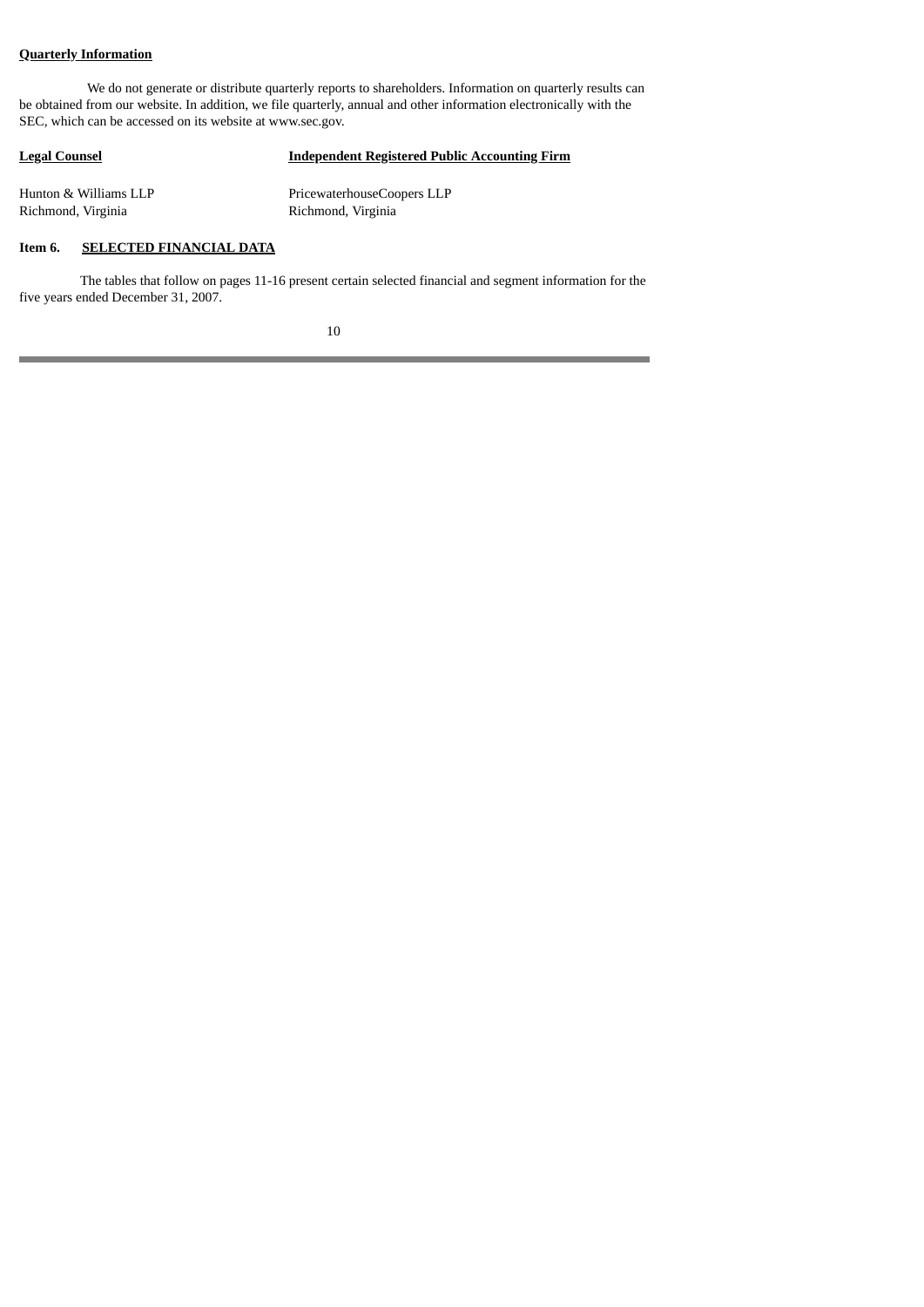# **FIVE-YEAR SUMMARY**

| <b>Tredegar Corporation and Subsidiaries</b>    |              |    |              |    |                 |              |    |              |  |
|-------------------------------------------------|--------------|----|--------------|----|-----------------|--------------|----|--------------|--|
| Years Ended December 31                         | 2007         |    | 2006         |    | 2005            | 2004         |    | 2003         |  |
| (In Thousands, Except<br>Per-Share Data)        |              |    |              |    |                 |              |    |              |  |
| <b>Results of Operations (a):</b>               |              |    |              |    |                 |              |    |              |  |
| <b>Sales</b>                                    | \$922,583    |    | \$937,561    |    | \$808,464       | \$709,649    |    | \$609,077    |  |
| Other income (expense), net                     | $1,782$ (b)  |    | $1,444$ (c)  |    | $(2,211)$ $(d)$ | $15,604$ (e) |    | 6,468        |  |
|                                                 |              |    |              |    |                 |              |    |              |  |
|                                                 | 924,365      |    | 939,005      |    | 806,253         | 725,253      |    | 615,545      |  |
| Cost of goods sold                              | 761,509 (b)  |    | 779,376 (c)  |    | $672,465$ (d)   | 580,893 (e)  |    | 486,065      |  |
| Freight                                         | 19,808       |    | 22,602       |    | 20,276          | 18,027       |    | 14,330       |  |
| Selling, general &                              |              |    |              |    |                 |              |    |              |  |
| administrative expenses                         | 68,501       |    | 64,082       |    | $61,007$ (d)    | 57,221 $(e)$ |    | 50,793       |  |
| Research and development                        |              |    |              |    |                 |              |    |              |  |
| expenses                                        | 8,354        |    | 8,088        |    | 8,982           | 15,265       |    | 18,774       |  |
| Amortization of intangibles                     | 149          |    | 149          |    | 299             | 330          |    | 268          |  |
| Interest expense<br>Asset impairments and costs | 2,721        |    | 5,520        |    | 4,573           | 3,171        |    | 6,785        |  |
| associated with exit and<br>disposal activities | 4,027 (b)    |    | 4,080 $(c)$  |    | $15,782$ (d)    | $12,566$ (e) |    | $11,426$ (f) |  |
| Unusual items                                   |              |    |              |    |                 |              |    | $1,067$ (f)  |  |
|                                                 |              |    |              |    |                 |              |    |              |  |
|                                                 | 865,069      |    | 883,897      |    | 783,384         | 687,473      |    | 589,508      |  |
| Income from continuing                          |              |    |              |    |                 |              |    |              |  |
| operations before income                        |              |    |              |    |                 |              |    |              |  |
| taxes                                           | 59,296       |    | 55,108       |    | 22,869          | 37,780       |    | 26,037       |  |
| Income taxes                                    | 24,366       |    | $19,791$ (c) |    | 9,497           | $10,201$ (e) |    | 9,837        |  |
|                                                 |              |    |              |    |                 |              |    |              |  |
| Income from continuing                          |              |    |              |    |                 |              |    |              |  |
| operations (a)                                  | 34,930       |    | 35,317       |    | 13,372          | 27,579       |    | 16,200       |  |
| Discontinued operations (a):                    |              |    |              |    |                 |              |    |              |  |
| Income (loss) from aluminum                     |              |    |              |    |                 |              |    |              |  |
| extrusions business in                          |              |    |              |    |                 |              |    |              |  |
| Canada                                          | (19,681)     |    | 2,884        |    | 2,857           | (1,319)      |    | 3,127        |  |
| Income (loss) from venture                      |              |    |              |    |                 |              |    |              |  |
| capital investment                              |              |    |              |    |                 |              |    |              |  |
| activities                                      |              |    |              |    |                 | 2,921        |    | (46, 569)    |  |
| Income from operations of<br>Molecumetics       |              |    |              |    |                 |              |    | 891          |  |
|                                                 |              |    |              |    |                 |              |    |              |  |
| Income (loss) from                              |              |    |              |    |                 |              |    |              |  |
| discontinued operations (a)                     | (19, 681)    |    | 2,884        |    | 2,857           | 1,602        |    | (42, 551)    |  |
|                                                 |              |    |              |    |                 |              |    |              |  |
| Net income (loss)                               | \$<br>15,249 | \$ | 38,201       | \$ | 16,229          | \$<br>29,181 |    | \$ (26,351)  |  |
|                                                 |              |    |              |    |                 |              |    |              |  |
| Diluted earnings (loss) per<br>share:           |              |    |              |    |                 |              |    |              |  |
| Continuing operations (a)                       | \$<br>.90    | \$ | .91          | \$ | .35             | \$<br>.72    | \$ | .42          |  |
| Discontinued operations (a)                     | (.51)        |    | .07          |    | .07             | .04          |    | (1.11)       |  |
|                                                 |              |    |              |    |                 |              |    |              |  |
| Net income (loss)                               | \$<br>.39    | \$ | .98          | \$ | .42             | \$<br>.76    | \$ | (.69)        |  |

*Refer to notes to financial tables on page 16.*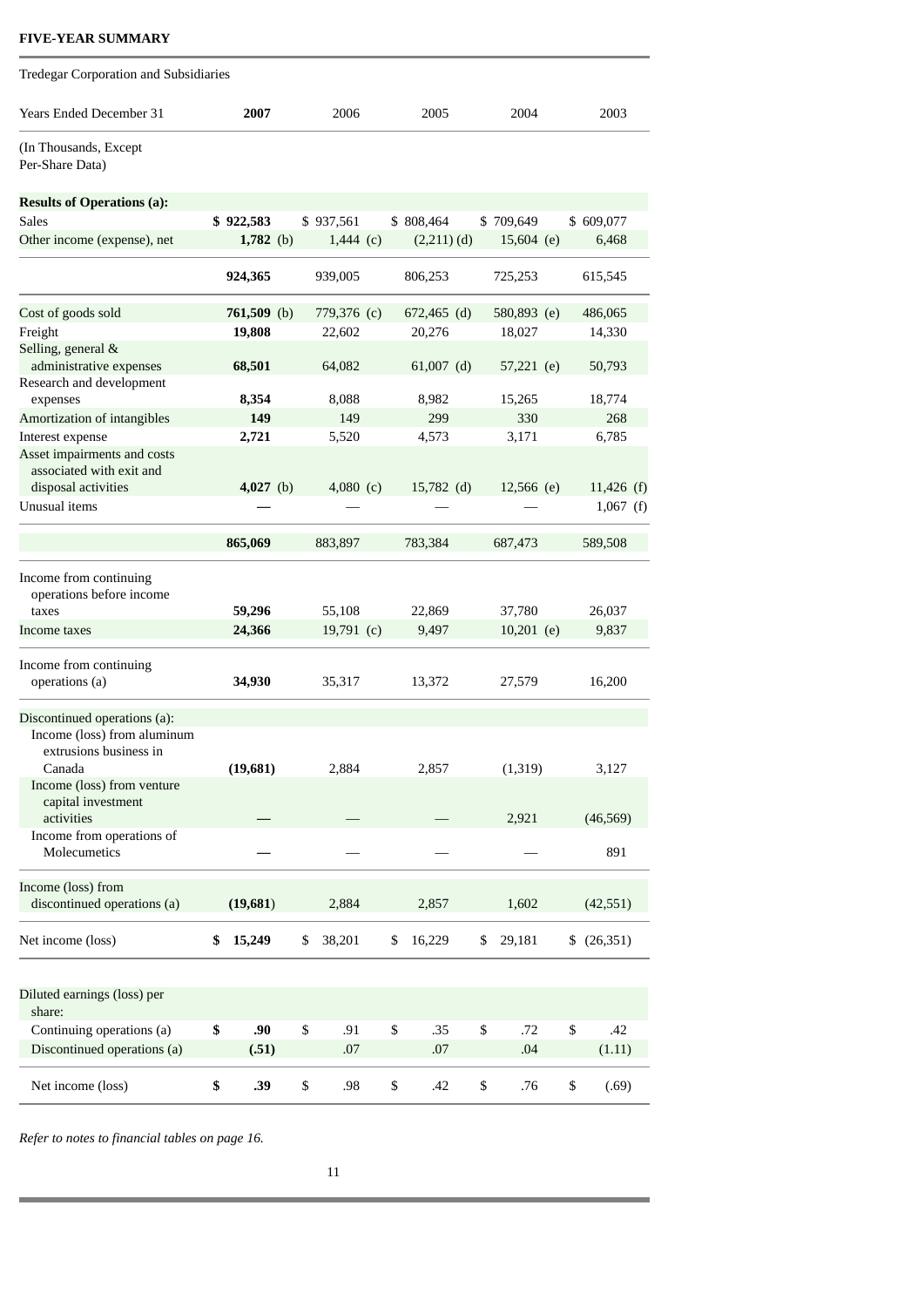# **FIVE-YEAR SUMMARY**

| <b>Tredegar Corporation and Subsidiaries</b>                                                               |             |             |             |             |             |
|------------------------------------------------------------------------------------------------------------|-------------|-------------|-------------|-------------|-------------|
| <b>Years Ended December 31</b>                                                                             | 2007        | 2006        | 2005        | 2004        | 2003        |
| (In Thousands, Except Per-Share Data)                                                                      |             |             |             |             |             |
| <b>Share Data:</b>                                                                                         |             |             |             |             |             |
| Equity per share                                                                                           | \$<br>14.13 | \$<br>13.15 | \$<br>12.53 | \$<br>12.45 | \$<br>11.72 |
| Cash dividends declared per share                                                                          | .16         | .16         | .16         | .16         | .16         |
| Weighted average common shares<br>outstanding during the period<br>Shares used to compute diluted earnings | 38,532      | 38,671      | 38,471      | 38,295      | 38,096      |
| per share during the period                                                                                | 38,688      | 38,931      | 38,597      | 38,507      | 38,441      |
| Shares outstanding at end of period                                                                        | 34,765      | 39,286      | 38,737      | 38,598      | 38,177      |
| Closing market price per share:                                                                            |             |             |             |             |             |
| High                                                                                                       | 24.45       | 23.32       | 20.19       | 20.25       | 16.76       |
| Low                                                                                                        | 13.33       | 13.06       | 11.76       | 13.00       | 10.60       |
| End of year                                                                                                | 16.08       | 22.61       | 12.89       | 20.21       | 15.53       |
| Total return to shareholders (g)                                                                           | (28.2) %    | 76.6%       | (35.4) %    | 31.2 %      | 4.6%        |
| <b>Financial Position:</b>                                                                                 |             |             |             |             |             |
| <b>Total assets</b>                                                                                        | 784,478     | 781,787     | 781,758     | 769,474     | 753,025     |
| Cash and cash equivalents                                                                                  | 48,217      | 40,898      | 23,434      | 22,994      | 19,943      |
| Income taxes recoverable from sale of<br>venture capital portfolio                                         |             |             |             |             | 55,000      |
| Debt                                                                                                       | 82,056      | 62,520      | 113,050     | 103,452     | 139,629     |
| Shareholders' equity (net book value)                                                                      | 491,328     | 516,595     | 485,362     | 480,442     | 447,399     |
| Equity market capitalization (h)                                                                           | 559,021     | 888.256     | 499.320     | 780.066     | 592.889     |

*Refer to notes to financial tables on page 16.*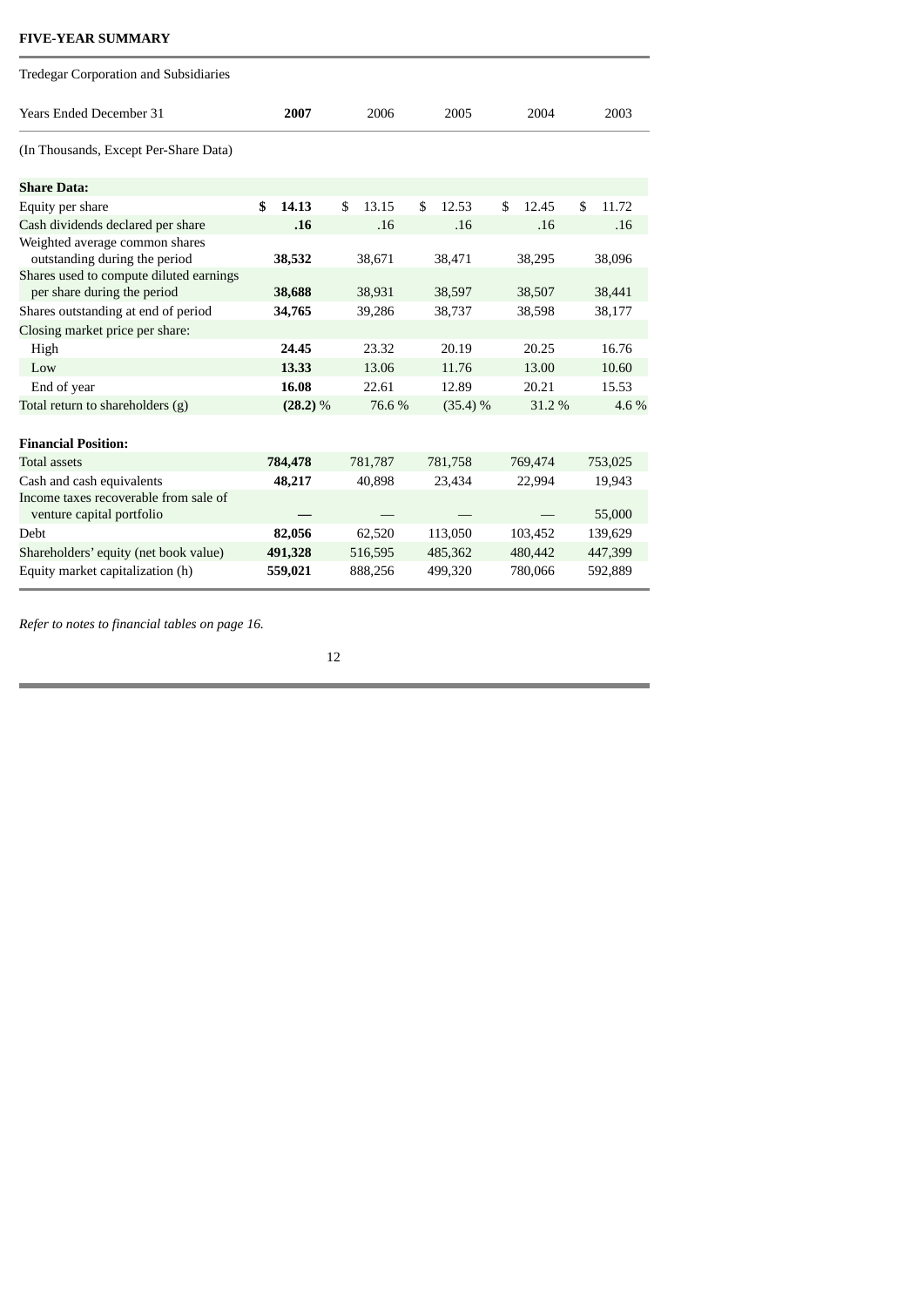**SEGMENT TABLES**

Tredegar Corporation and Subsidiaries

| Net Sales (i)                                                                 |           |           |           |           |            |
|-------------------------------------------------------------------------------|-----------|-----------|-----------|-----------|------------|
| Segment                                                                       | 2007      | 2006      | 2005      | 2004      | 2003       |
| (In Thousands)                                                                |           |           |           |           |            |
| <b>Film Products</b>                                                          | \$530,972 | \$511,169 | \$460,277 | \$413,257 | \$ 365,501 |
| <b>Aluminum Extrusions</b>                                                    | 371,803   | 403,790   | 327,659   | 277,985   | 229,246    |
| <b>AFBS</b> (formerly Therics)                                                |           |           | 252       | 380       |            |
| Total net sales (j)                                                           | 902,775   | 914,959   | 788,188   | 691,622   | 594,747    |
| Add back freight                                                              | 19,808    | 22,602    | 20,276    | 18,027    | 14,330     |
| Sales as shown in Consolidated Statements<br>of Income                        | \$922,583 | \$937,561 | \$808,464 | \$709,649 | \$609,077  |
| Segment                                                                       | 2007      | 2006      | 2005      | 2004      | 2003       |
|                                                                               |           |           |           |           |            |
| (In Thousands)                                                                |           |           |           |           |            |
| <b>Film Products</b>                                                          | \$488,035 | \$498,961 | \$479,286 | \$472,810 | \$422,321  |
| <b>Aluminum Extrusions</b>                                                    | 115,223   | 128,967   | 130,448   | 126,425   | 105,753    |
| AFBS (formerly Therics)                                                       | 2,866     | 2,420     | 2,759     | 8,613     | 8,917      |
| Subtotal                                                                      | 606,124   | 630,348   | 612,493   | 607,848   | 536,991    |
| General corporate                                                             | 74,927    | 30,113    | 61,905    | 54,163    | 61,508     |
| Income taxes recoverable from sale of<br>venture capital investment portfolio |           |           |           |           | 55,000     |
| Cash and cash equivalents                                                     | 48,217    | 40,898    | 23,434    | 22,994    | 19,943     |
| Identifiable assets from continuing<br>operations                             | 729,268   | 701,359   | 697,832   | 685,005   | 673,442    |
| Discontinued operations (a):                                                  |           |           |           |           |            |
| Aluminum extrusions business in Canada                                        | 55,210    | 80,428    | 83,926    | 84,469    | 79,583     |
| <b>Total</b>                                                                  | \$784,478 | \$781,787 | \$781,758 | \$769,474 | \$753,025  |

*Refer to notes to financial tables on page 16.*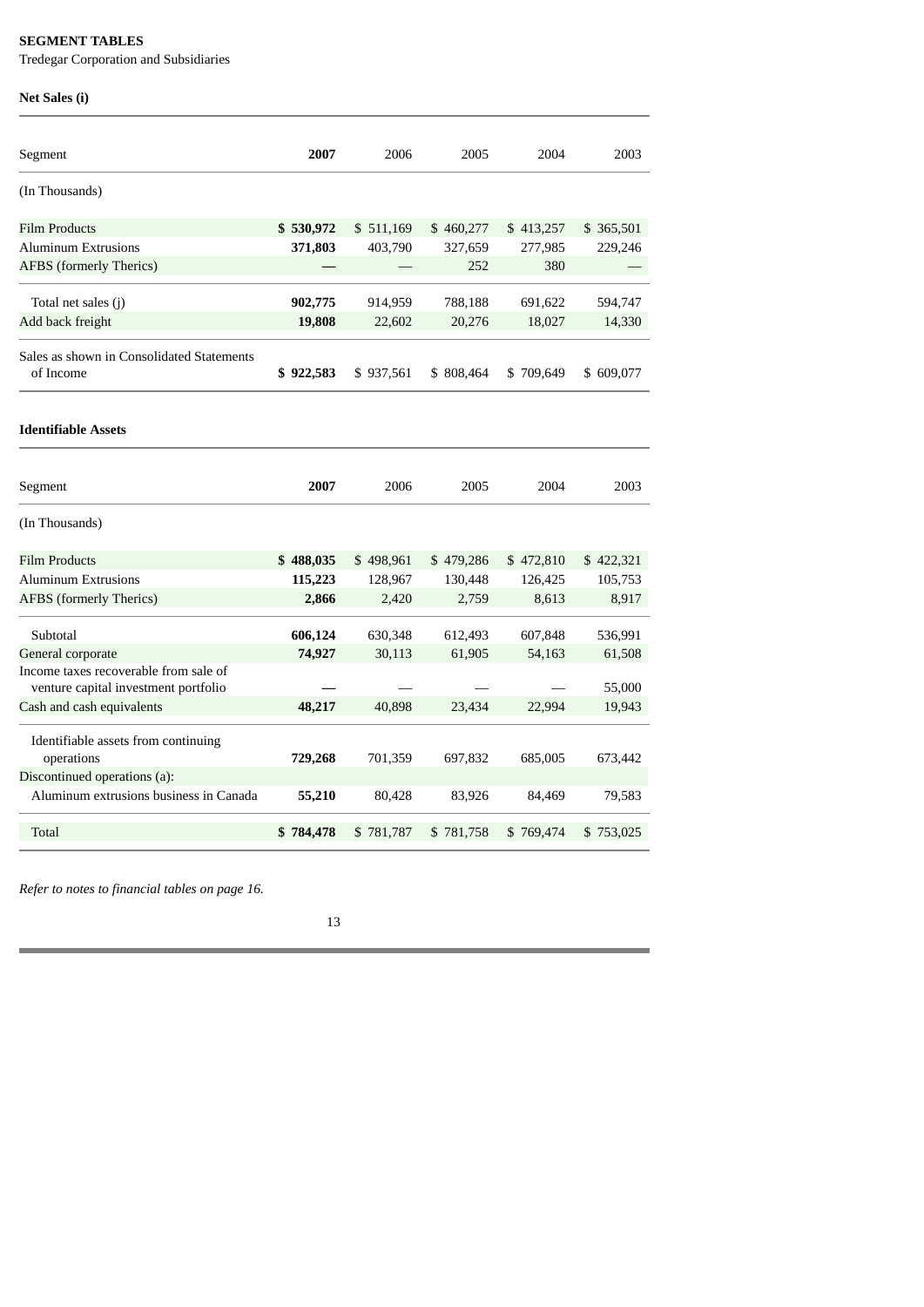**SEGMENT TABLES**

Tredegar Corporation and Subsidiaries

# **Operating Profit**

| Segment                                                                                                                                                  | 2007          | 2006            | 2005             | 2004              | 2003            |
|----------------------------------------------------------------------------------------------------------------------------------------------------------|---------------|-----------------|------------------|-------------------|-----------------|
| (In Thousands)                                                                                                                                           |               |                 |                  |                   |                 |
| Film Products:<br>Ongoing operations                                                                                                                     | \$59,423      | \$57,645        | \$44,946         | \$43,259          | 45,676<br>\$    |
| Plant shutdowns, asset<br>impairments and<br>restructurings, net of gains on<br>sale of assets and related<br>income from LIFO inventory<br>liquidations | $(649)$ $(b)$ | 221(c)          | $(3,955)$ $(d)$  | $(10, 438)$ $(e)$ | $(5,746)$ $(f)$ |
| Aluminum Extrusions:                                                                                                                                     |               |                 |                  |                   |                 |
| Ongoing operations                                                                                                                                       | 16,516        | 18,302          | 17,084           | 14,526            | 12,495          |
| Plant shutdowns, asset<br>impairments and<br>restructurings, net of gains on<br>sale of assets                                                           | $(634)$ $(b)$ | $(1,434)$ $(c)$ | $(993)$ $(d)$    | $(146)$ $(e)$     | $(644)$ $(f)$   |
| Other                                                                                                                                                    |               |                 |                  | $7,316$ (e)       |                 |
| AFBS (formerly Therics):                                                                                                                                 |               |                 |                  |                   |                 |
| Ongoing operations                                                                                                                                       |               |                 | (3, 467)         | (9,763)           | (11, 651)       |
| Loss on investment in Therics,<br>LLC                                                                                                                    |               | (25)            | (145)            |                   |                 |
| Plant shutdowns, asset                                                                                                                                   |               |                 |                  |                   |                 |
| impairments and restructurings<br>Unusual items                                                                                                          | $(2,786)$ (b) | $(637)$ $(c)$   | $(10,318)$ $(d)$ | $(2,041)$ $(e)$   | $(3,855)$ $(f)$ |
|                                                                                                                                                          |               |                 |                  |                   | $(1,067)$ $(f)$ |
| Total                                                                                                                                                    | 71,870        | 74,072          | 43,152           | 42,713            | 35,208          |
| Interest income                                                                                                                                          | 1,212         | 1,240           | 586              | 350               | 1,183           |
| Interest expense                                                                                                                                         | 2,721         | 5,520           | 4,573            | 3,171             | 6,785           |
| Gain on sale of corporate assets                                                                                                                         | 2,699         | 56              | 61               | 7,560             | 5,155           |
| Loss from write-down of<br>investment                                                                                                                    | $2,095$ (b)   | $-$ (c)         | $5,000$ (d)      |                   |                 |
| Stock option-based compensation                                                                                                                          |               |                 |                  |                   |                 |
| costs                                                                                                                                                    | 978           | 970             |                  |                   |                 |
| Corporate expenses, net                                                                                                                                  | 10,691        | 13,770          | $11,357$ (d)     | 9,674             | 8,724 (f)       |
| Income from continuing operations                                                                                                                        |               |                 |                  |                   |                 |
| before income taxes                                                                                                                                      | 59,296        | 55,108          | 22,869           | 37,778            | 26,037          |
| Income taxes                                                                                                                                             | 24,366 (b)    | 19,791 $(c)$    | 9,497            | 10,200            | 9,837           |
| Income from continuing operations                                                                                                                        | 34,930        | 35,317          | 13,372           | 27,578            | 16,200          |
| Income (loss) from discontinued<br>operations (a)                                                                                                        | (19,681)      | 2,884           | 2,857            | 1,603             | (42, 551)       |
| Net income (loss)                                                                                                                                        | \$15,249      | \$ 38,201       | \$16,229         | \$29,181          | \$ (26,351)     |

*Refer to notes to financial tables on page 16.*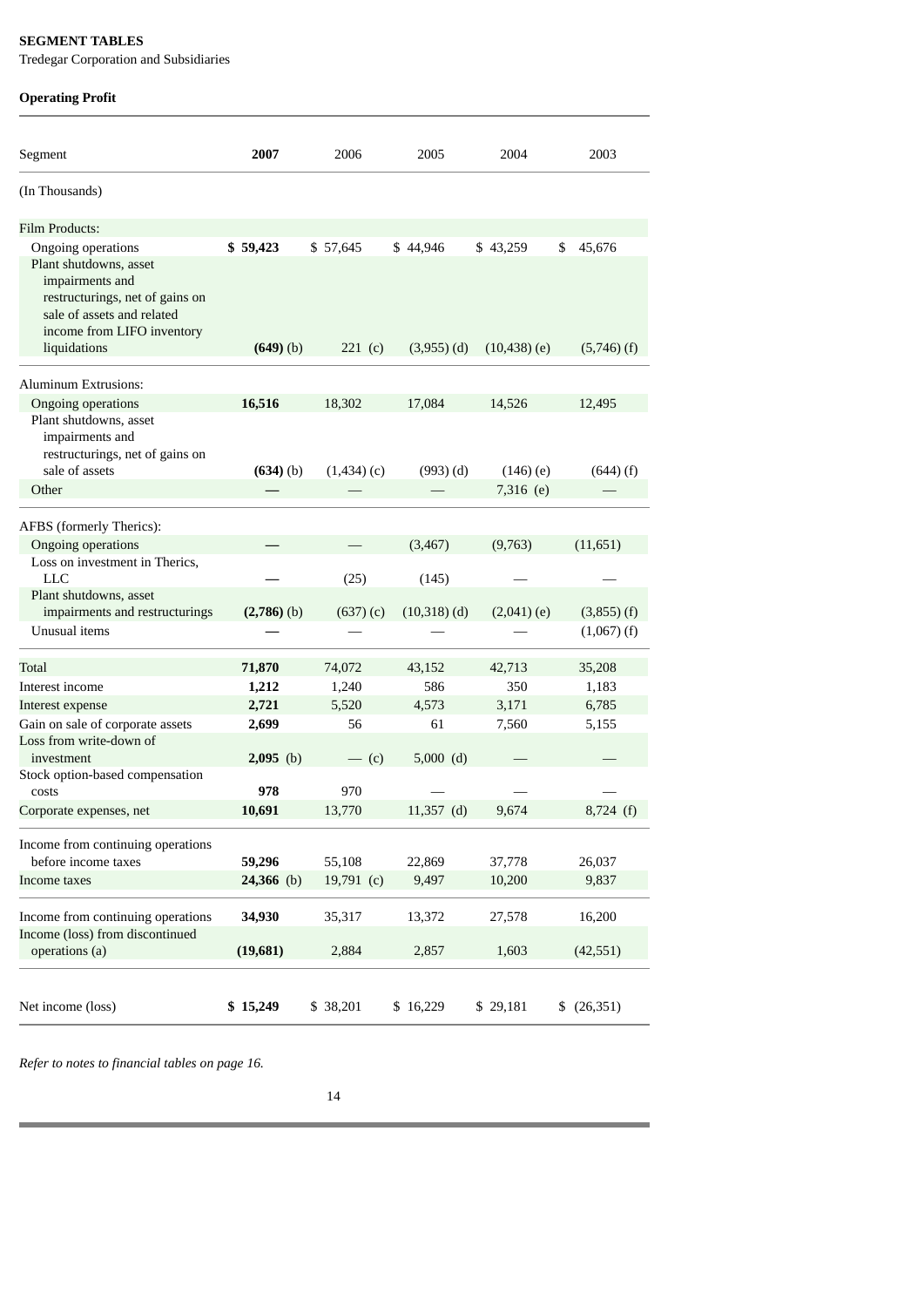# **SEGMENT TABLES**

Tredegar Corporation and Subsidiaries

# **Depreciation and Amortization**

| Segment                                            | 2007              | 2006               | 2005              | 2004              | 2003              |
|----------------------------------------------------|-------------------|--------------------|-------------------|-------------------|-------------------|
| (In Thousands)                                     |                   |                    |                   |                   |                   |
| <b>Film Products</b>                               | \$34,092          | \$ 31,847          | \$26,673          | \$21,967          | \$19,828          |
| <b>Aluminum Extrusions</b>                         | 8,472             | 8,378              | 7,996             | 7,474             | 7,502             |
| <b>AFBS</b> (formerly Therics)                     |                   |                    | 437               | 1,300             | 1,641             |
| Subtotal                                           | 42,564            | 40,225             | 35,106            | 30,741            | 28,971            |
| General corporate                                  | 91                | 111                | 195               | 241               | 270               |
| Total continuing operations                        | 42,655            | 40,336             | 35,301            | 30,982            | 29,241            |
| Discontinued operations (a):                       |                   |                    |                   |                   |                   |
| Aluminum extrusions business in Canada             | 3,386             | 3,945              | 3,488             | 3,440             | 3,381             |
| Total                                              | \$46,041          | \$44,281           | \$38,789          | \$34,422          | \$32,622          |
| Segment                                            | 2007              | 2006               | 2005              | 2004              | 2003              |
| (In Thousands)                                     |                   |                    |                   |                   |                   |
|                                                    |                   |                    |                   |                   |                   |
| <b>Film Products</b><br><b>Aluminum Extrusions</b> | \$15,304<br>4,391 | \$ 33,168<br>6,609 | \$50,466<br>5,750 | \$44,797<br>7,263 | \$57,203<br>7,656 |
| AFBS (formerly Therics)                            |                   |                    | 36                | 275               | 219               |
|                                                    |                   |                    |                   |                   |                   |
| Subtotal                                           | 19,695            | 39,777             | 56,252            | 52,335            | 65,078            |
| General corporate                                  | 6                 | 24                 | 73                | 572               | 93                |
| Capital expenditures for continuing operations     | 19,701            | 39,801             | 56,325            | 52,907            | 65,171            |
| Discontinued operations (a):                       |                   |                    |                   |                   |                   |
| Aluminum extrusions business in Canada             | 942               | 772                | 6,218             | 2,744             | 637               |
| Total capital expenditures                         | 20,643            | 40,573             | 62,543            | 55,651            | 65,808            |
| Acquisitions and other                             |                   |                    |                   | 1,420             | 1,579             |
| Investments                                        | 23,513            | 542                | 1,095             | 5,000             |                   |
| Venture capital investments                        |                   |                    |                   |                   | 2,807             |
| Total                                              | \$44,156          | \$41,115           | \$ 63,638         | \$62,071          | \$70,194          |

*Refer to notes to financial tables on page 16.*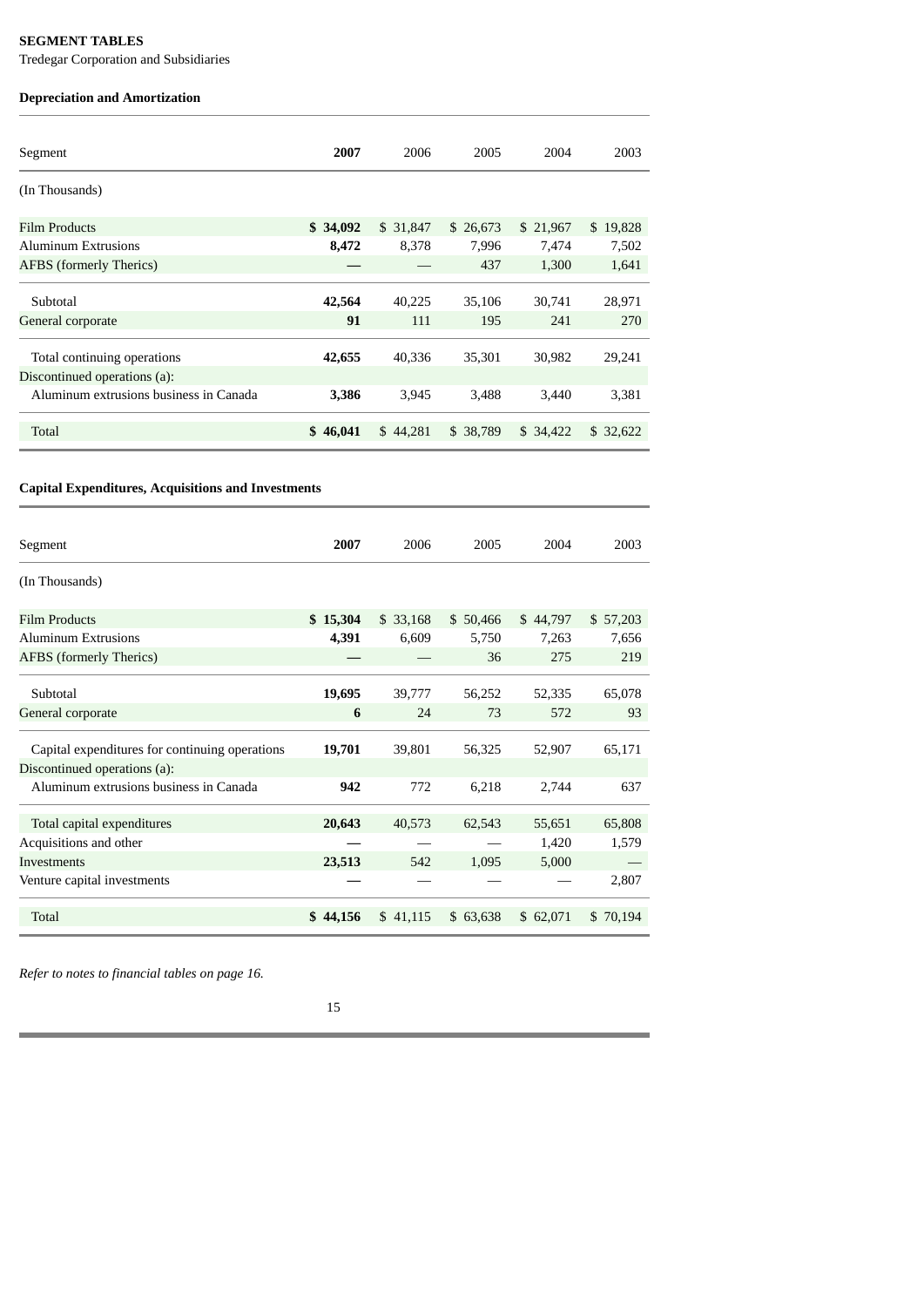#### (In Thousands, Except Per-Share Data)

- (a) On February 12, 2008, we sold our aluminum extrusions business in Canada. All historical results for this business have been reflected as discontinued operations. In 2007, discontinued operations also includes \$11,428 in cash income tax benefits from the sale that we expect to realize in 2008. In 2004, discontinued operations include a gain of \$2,921 after-taxes primarily related to the reversal of a business and occupancy tax contingency accrual upon favorable resolution. The accrual was originally recorded in connection with our venture capital investment operation. In 2003, we sold substantially all of our venture capital investment portfolio. The operating results associated with the venture capital investment portfolio have been reported as discontinued operations. In 2003, discontinued operations also include a gain of \$891 after-taxes on the sale of intellectual property of Molecumetics and a loss on the divestiture of the venture capital investment portfolio of \$46,269 after-taxes. We ceased operations at Molecumetics, one of our biotechnology units, and sold its tangible assets in 2002.
- (b) Plant shutdowns, asset impairments and restructurings for 2007 include a charge of \$2,786 related to the estimated loss on the sub-lease of a portion of the AFBS (formerly Therics) facility in Princeton, New Jersey, charges of \$594 for asset impairments in Film Products, a charge of \$592 for severance and other employeerelated costs in Aluminum Extrusions, a charge of \$55 related to the shutdown of the films manufacturing facility in LaGrange, Georgia, and a charge of \$42 associated with the expected future environmental costs at the aluminum extrusions facility in Newnan, Georgia (included in "Cost of goods sold" in the consolidated statements of income).
- (c) Plant shutdowns, asset impairments and restructurings for 2006 include a net gain of \$1,454 associated with the shutdown of the films manufacturing facility in LaGrange, Georgia, including a gain of \$2,889 for related LIFO inventory liquidations (included in "Cost of goods sold" in the consolidated statements of income) and a gain of \$261 on the sale of related property and equipment (included in "Other income (expense), net" in the consolidated statements of income), partially offset by severance and other costs of \$1,566 and asset impairment charges of \$130, charges of \$1,020 for asset impairments in Film Products, a charge of \$920 related to expected future environmental costs at the aluminum extrusions facility in Newnan, Georgia (included in "Cost of goods sold" in the consolidated statements of income), charges of \$727 for severance and other employee-related costs in connection with restructurings in Film Products (\$213) and Aluminum Extrusions (\$514), and charges of \$637 related to the estimated loss on the sub-lease of a portion of the AFBS facility in Princeton, New Jersey. Income taxes in 2006 include a reversal of a valuation allowance of \$577 for deferred tax assets associated with capital loss carry-forwards recorded with the write-down of the investment in Novalux in 2005. Outside appraisal of the value of corporate assets, primarily real estate, performed in December 2006, indicates that realization of related deferred tax assets is more likely than not.
- (d) Plant shutdowns, asset impairments and restructurings for 2005 include charges of \$10,318 related to the sale or assignment of substantially all of AFBS' assets, charges of \$2,071 related to severance and other employee-related costs in connection with restructurings in Film Products (\$1,118), Aluminum Extrusions (\$498) and corporate headquarters (\$455, included in "Corporate expenses, net" in the operating profit by segment table), a charge of \$2,101 related to the planned shutdown of the films manufacturing facility in LaGrange, Georgia, a net gain of \$1,667 related to the shutdown of the films manufacturing facility in New Bern, North Carolina, including a gain on the sale of the facility (\$1,816, included in "Other income (expense), net" in the consolidated statements of income), partially offset by shutdown-related expenses (\$225), a charge of \$1,019 for process reengineering costs associated with the implementation of a global information system in Film Products (included in "Costs of goods sold" in the consolidated statements of income), a net charge of \$843 related to severance and other employee-related costs associated with the restructuring of the research and development operations in Film Products (of this amount, \$1,363 in charges for employee relocation and recruitment is included in "Selling, general & administrative expenses" in the consolidated statements of income); a gain of \$653 related to the shutdown of the films manufacturing facility in Carbondale, Pennsylvania, including a gain on the sale of the facility (\$630, included in "Other income (expense), net" in the consolidated statements of income), and the reversal to income of certain shutdown-related accruals (\$23), charges of \$583 for asset impairments in Film Products, a gain of \$508 for interest receivable on tax refund claims (included in "Corporate expenses, net" in the operating profit by segment table and "Other income (expense), net" in the consolidated statements of income), a charge of \$495 in Aluminum Extrusions, including an asset impairment (\$597), partially offset by the reversal to income of certain shutdown-related accruals (\$102), charges of \$353 for accelerated depreciation related to restructurings in Film Products, and a charge of \$182 in Film Products related to the write-off of an investment. As of December 31, 2005, the investment in Novalux, Inc. of \$6,095 was written down to estimated fair value of \$1,095. The loss from the write-down, \$5,000, is included in "Other income (expense), net" in the consolidated statements of income.
- (e) Plant shutdowns, asset impairments and restructurings for 2004 include a charge of \$3,022 related to the sale of the films business in Argentina, charges of \$2,572 related to accelerated depreciation from plant shutdowns and restructurings in Film Products, charges of \$2,459 related to severance and other costs associated with plant shutdowns in Film Products, charges of \$1,267 for severance and other employeerelated costs associated with restructurings in AFBS (\$735) and Film Products (\$532), a charge of \$1,306 related to the estimated loss on the sub-lease of a portion of the AFBS facility in Princeton, New Jersey, a charge of \$1,278 (of this amount, \$59 for employee relocation is included in "Selling, general & administrative expenses" in the consolidated statements of income) related to severance and other employeerelated costs associated with the restructuring of the research and development operations in Film Products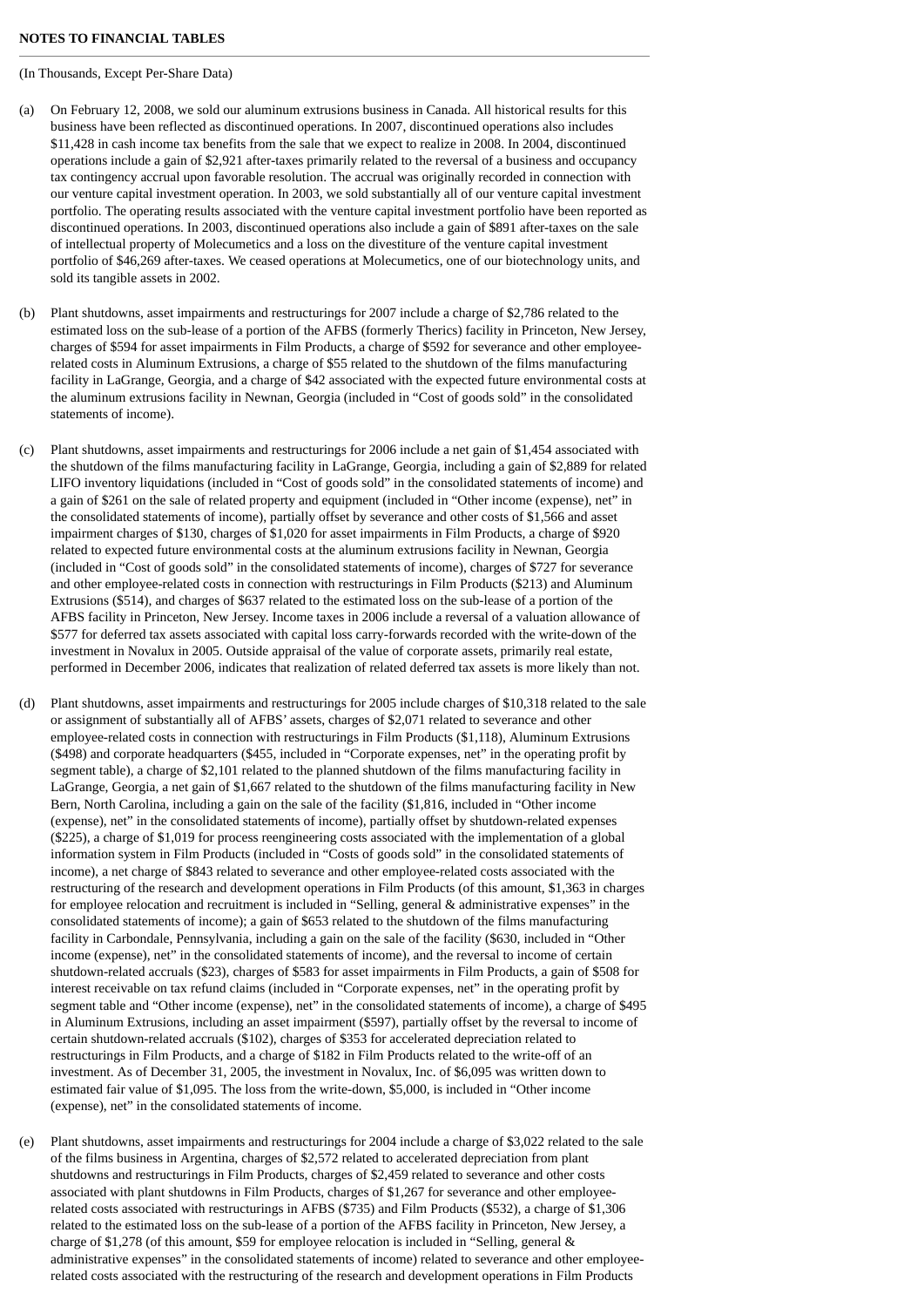and charges of \$575 in Film Products and \$146 in Aluminum Extrusions related to asset impairments. Income taxes in 2004 include a tax benefit of \$4,000 related to the reversal of income tax contingency accruals upon favorable conclusion of IRS and state examinations through 2000. The other pretax gain of \$7,316 included in the Aluminum Extrusions section of the operating profit by segment table is comprised of the present value of an insurance settlement of \$8,357 (future value of \$8,455) associated with environmental costs related to prior years, partially offset by accruals for expected future environmental costs of \$1,041. The company received \$5,143 of the \$8,455 insurance settlement in 2004 and recognized receivables at present value for future amounts due (\$1,497 received in February of 2005 and \$1,717 received in February 2006). The gain from the insurance settlement is included in "Other income (expense), net" in the consolidated statements of income, while the accruals for expected future environmental costs are included in "Cost of goods sold."

- (f) Plant shutdowns, asset impairments and restructurings for 2003 include charges of \$4,514 for severance costs in connection with restructurings in Film Products (\$1,922), Aluminum Extrusions (\$256), AFBS (\$1,155) and corporate headquarters (\$1,181, included in "Corporate expenses, net" in the operating profit by segment table), charges of \$2,776 for asset impairments in the films business, charges of \$2,700 related to the estimated loss on the sub-lease of a portion of the AFBS facility in Princeton, New Jersey, a charge of \$611 primarily related to severance costs associated with the shutdown of the films plant in New Bern, North Carolina, a charge of \$388 related to an early retirement program in our aluminum business and charges of \$437 for additional costs incurred related to plant shutdowns in our films business. Unusual items for 2003 include a charge of \$1,067 related to an adjustment for depreciation and amortization at AFBS based on our decision to suspend divestiture efforts.
- (g) Total return to shareholders is defined as the change in stock price during the year plus dividends per share, divided by the stock price at the beginning of the year.
- (h) Equity market capitalization is the closing market price per share for the period multiplied by the shares outstanding at the end of the period.
- (i) Net sales represent gross sales less freight. Net sales is the measure used by the chief operating decision maker of each segment for purposes of assessing performance.
- (j) Net sales include sales to P&G totaling \$258,602 in 2007, \$255,414 in 2006 and \$236,554 in 2005. These amounts include plastic film sold to others who converted the film into materials used in products manufactured by P&G.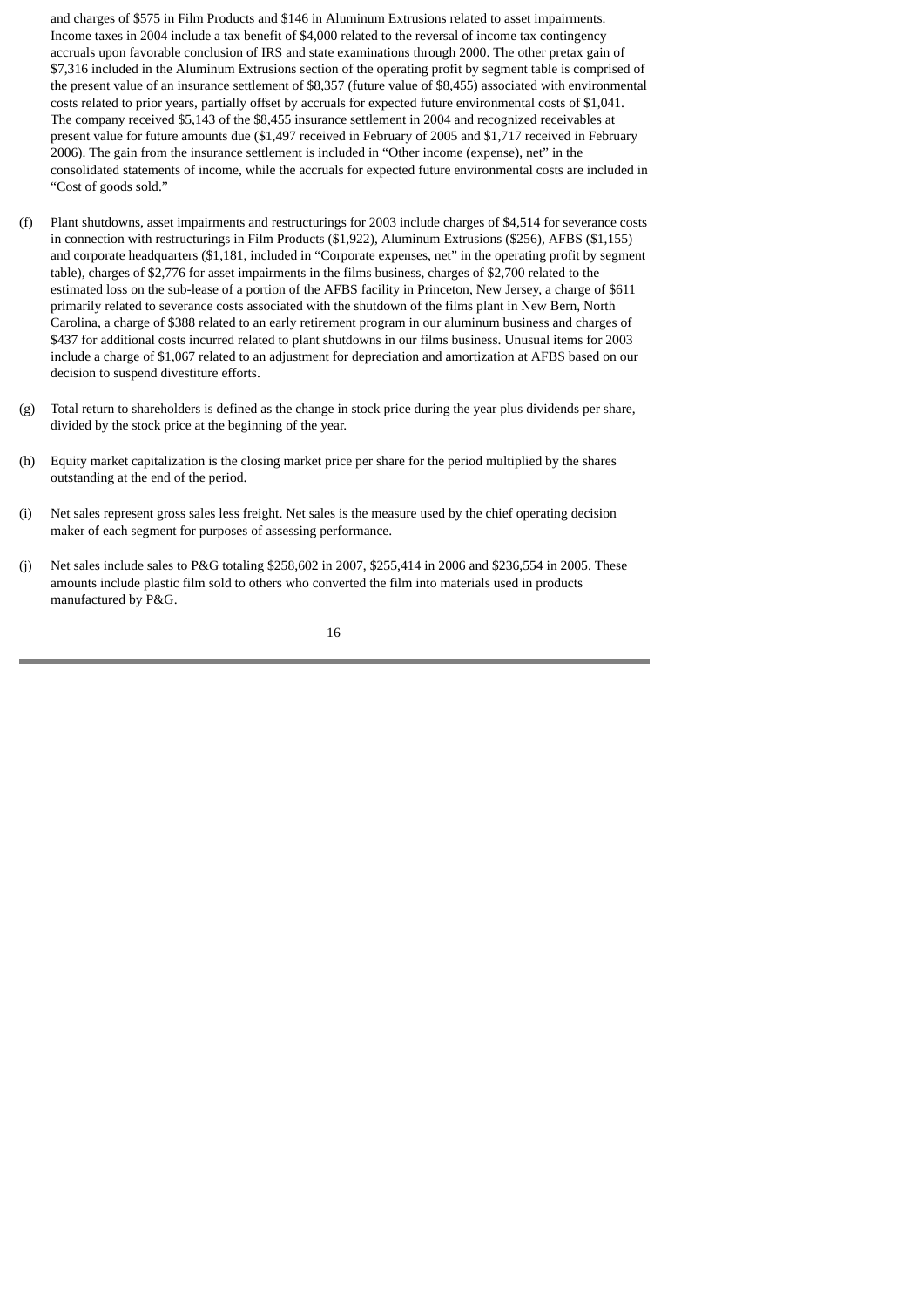## <span id="page-20-0"></span>**Item 7. MANAGEMENT'S DISCUSSION AND ANALYSIS OF FINANCIAL CONDITION AND RESULTS OF OPERATIONS**

## *Forward-looking and Cautionary Statements*

 From time to time, we may make statements that may constitute "forward-looking statements" within the meaning of the "safe-harbor" provisions of the Private Securities Litigation Reform Act of 1995. These statements are based on our then current expectations and are subject to a number of risks and uncertainties that could cause actual results to differ materially from those addressed in the forward-looking statements. Some of the risk factors that may cause such a difference are summarized on pages 4-6 and are incorporated herein.

### *Executive Summary*

### **General**

 Tredegar is a manufacturer of plastic films and aluminum extrusions. Descriptions of our businesses are provided on pages 1-6.

 Income from continuing operations was \$34.9 million (90 cents per diluted share) in 2007 compared with \$35.3 million (91 cents per diluted share) in 2006. Gains on the sale of assets, investment write-downs and other items and losses related to plant shutdowns, assets impairments and restructurings are described in results of operations beginning on page 21. The business segment review begins on page 33.

### **Film Products**

 In Film Products, net sales were \$531.0 million in 2007, up 3.9% versus \$511.2 million in 2006. Operating profit from ongoing operations was \$59.4 million in 2007, up 3.1% compared with \$57.6 million in 2006. Volume decreased to 244.3 million pounds in 2007 from 253.5 million pounds in 2006. Volume was down in 2007 compared with 2006 primarily due to a decrease in sales of commodity barrier films and packaging films, partially offset by an increase in sales of elastic materials used in baby diapers and adult incontinence products and apertured materials used as topsheet in feminine hygiene products. Certain commodity barrier films were discontinued in conjunction with the shutdown in the second quarter of 2006 of the plant in LaGrange, Georgia. Net sales increased primarily due to appreciation of the U.S. dollar value of currencies for operations outside of the U.S., higher volume of elastic and apertured materials and improved product mix of surface protection films, partially offset by a decline in volume of commodity barrier films and a decline in volume and prices of certain packaging films. We estimate that the growth in net sales excluding the effects of the pass-through of resin price changes and foreign exchange rate changes was approximately 3.5% in 2007.

 Operating profit from ongoing operations in Film Products increased in 2007 versus 2006 primarily due to the net changes in sales noted above and appreciation of the U.S. dollar value of currencies for operations outside of the U.S. (the benefit from currency rate changes was approximately \$3.0 million), partially offset by an estimated negative impact in 2007 of \$2.5 million from the lag in the pass-through of changes in average resin costs and year-end adjustments for LIFO. In 2006, we estimated a favorable impact of \$4.5 million from the lag in the pass-through of changes in average resin costs and year-end adjustments for LIFO.

 Future operating profit levels in films will depend on our ability to deliver product innovations and cost reductions to support growth in the sales of higher value surface protection films and to address competitive pressures facing our personal care and packaging materials businesses.

 Capital expenditures in Film Products were \$15.3 million in 2007, down from \$33.2 million in 2006, and are projected to be approximately \$33 million in 2008. Depreciation expense was \$33.9 million in 2007, up from \$31.7 million in 2006, and is projected to be \$33 million in 2008.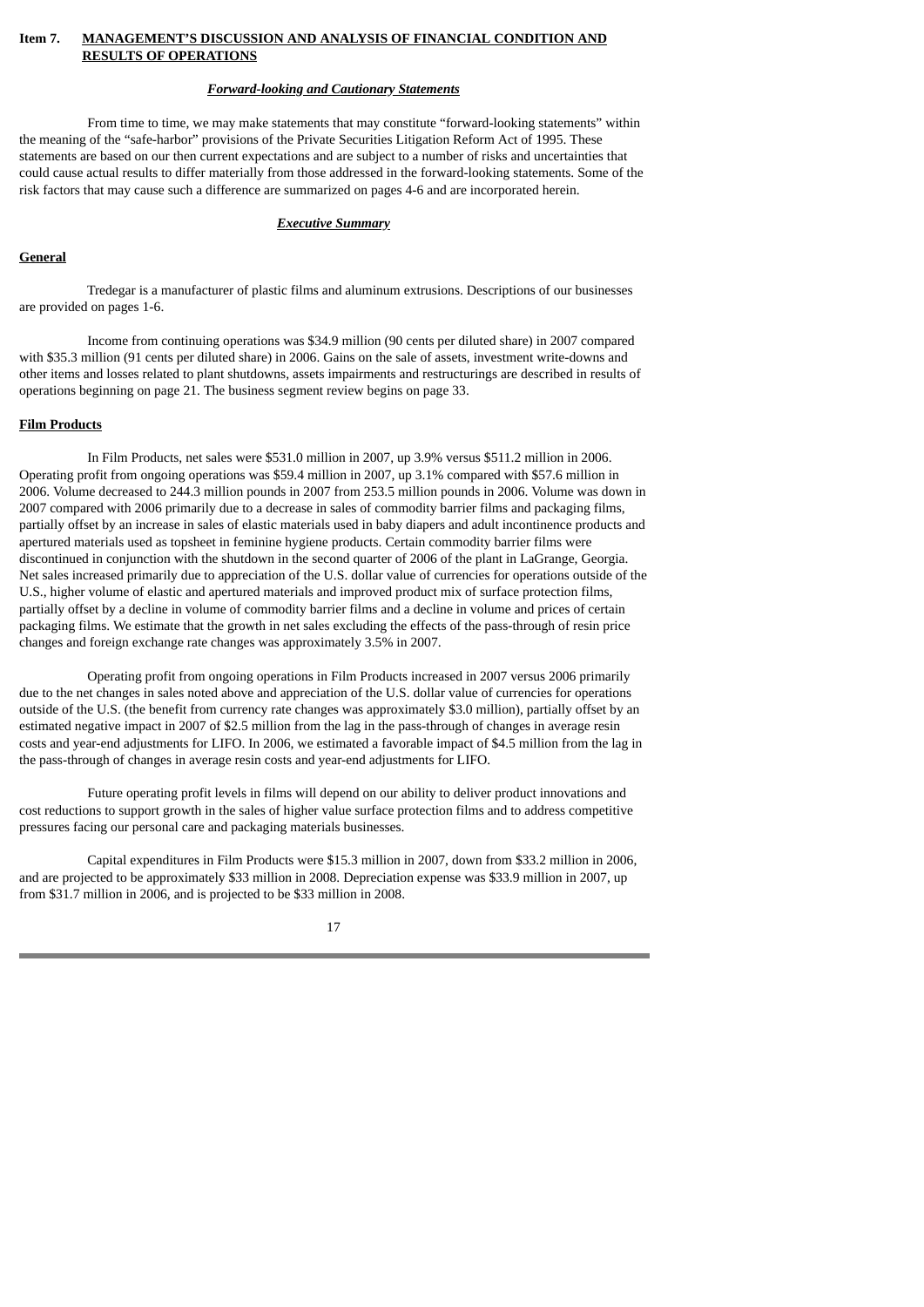## **Aluminum Extrusions**

 On February 12, 2008, we sold our aluminum extrusions business in Canada for an estimated purchase price of \$25.5 million to an affiliate of H.I.G. Capital. The final purchase price is subject to increase or decrease to the extent that actual working capital, cash and indebtedness (as defined) as of February 12, 2008 are above or below the estimated amounts used to determine the estimated purchase price. We expect to realize cash income tax benefits in 2008 from the sale of approximately \$11.4 million, which we recognized as a deferred income tax asset in our consolidated balance sheet at December 31, 2007. All historical results for the Canadian business have been reflected as discontinued operations; however, cash flows for discontinued operations have not been separately disclosed in the consolidated statements of cash flows (see Note 17 to the notes to financial statements for more information).

 The sale of our aluminum extrusions business in Canada, which was suffering from operating losses driven by lower volume and higher conversion costs from appreciation of the Canadian dollar, allows us to focus on our U.S. aluminum extrusions operations where we have more control over costs and profitability.

 Net sales from continuing operations in Aluminum Extrusions were \$371.8 million in 2007, down 7.9% from \$403.8 million in 2006. Operating profit from ongoing U.S. operations decreased to \$16.5 million in 2007, down 9.8% from \$18.3 million in 2006. Volume from continuing operations decreased to 155.8 million pounds in 2007, down 15.9% from 185.2 million pounds in 2006.

 The decreases in net sales and ongoing operating profit from continuing operations were mainly due to lower volume, partially offset by higher selling prices. Shipments declined in most markets, especially extrusions used in hurricane protection products and residential construction. In addition, we began experiencing a softening of markets for extrusions used in non-residential construction in the fourth quarter of 2007. Overall backlog for continuing operations in Aluminum Extrusions at December 31, 2007 was down by approximately 7% compared with December 31, 2006.

 Capital expenditures for continuing operations in Aluminum Extrusions were \$4.4 million in 2007, down from \$6.6 million in 2006, and are projected to be approximately \$21 million in 2008. In January, we announced plans to spend approximately \$24 million over the next 18 months to expand the capacity at our plant in Carthage, Tennessee. Approximately 65% of our sales of aluminum extrusions from our U.S. operations are related to non-residential construction, and this additional capacity will increase our capabilities in this sector. Depreciation expense for continuing operations was \$8.5 million in 2007, up slightly from \$8.4 million in 2006, and is projected to be \$8.5 million in 2008.

## **Other Developments**

 Net pension income from continuing operations was \$2.8 million in 2007, a favorable change of \$4.5 million (8 cents per share after taxes) from amounts recognized 2006. Most of the favorable changes relate to a pension plan that is reflected in "Corporate expenses, net" in the operating profit by segment table presented on page 14. Net pension income from continuing operations is expected to be \$5.5 million in 2008. We contributed approximately \$167,000 to our pension plans for continuing operations in 2007 and expect to contribute a similar amount in 2008.

 Interest expense was \$2.7 million in 2007, a decline \$2.8 million (5 cents per share after taxes) versus 2006 due to lower average debt outstanding.

 The effective tax rate used to compute income taxes from continuing operations was 41.1% in 2007 compared with 35.9% in 2006. The increase in the effective tax rate for continuing manufacturing operations for 2007 versus 2006, which had an unfavorable impact of approximately 8 cents per share, was mainly due to a valuation allowance for possible deferred tax benefits on capital loss carry-forwards and lower income tax benefits expected for the Extraterritorial Income Exclusion and Domestic Production Activities Deduction and the research and development ("R&D") tax credit.

 During the first quarter of 2007, we adopted new accounting standards for maintenance costs and uncertain income tax positions, neither of which had a material impact on Tredegar's results of operations or financial condition.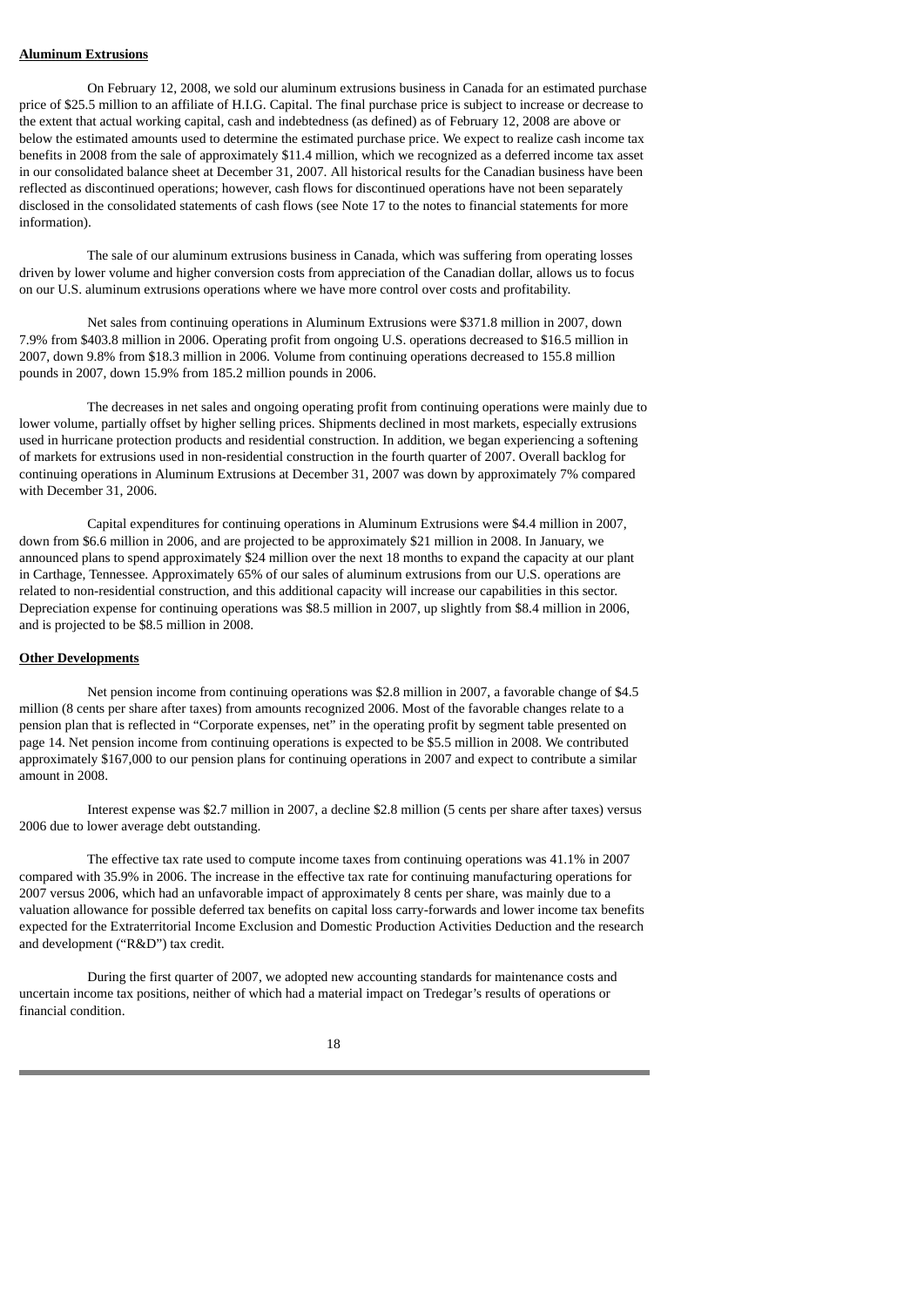In addition, we adopted new accounting standards on fair value measurements and the fair value option for financial assets and liabilities, neither of which had an impact on historical results at the date of adoption.

 On April 2, 2007, we invested \$10 million in Harbinger Capital Partners Special Situations Fund, L.P. ("Harbinger"), a fund that seeks to achieve superior absolute returns by participating primarily in medium to longterm investments involving distressed/high yield debt securities, special situation equities and private loans and notes. The fund is a highly speculative investment subject to a two-year lock-up and additional limitations on withdrawal. There is no secondary market for interests in the fund. Our investment in Harbinger, which represents less than 2% of Harbinger's total partnership capital, is accounted for under the cost method. At December 31, 2007, Harbinger reported our capital account value at \$23.0 million reflecting \$13.0 million of unrealized appreciation (\$8.3 million or 22 cents per share after taxes) versus the carrying value in our consolidated balance sheet of \$10 million.

 On August 31, 2007, we invested \$6.5 million in a privately held drug delivery company representing ownership on a fully diluted basis of approximately 23%. This company is developing and commercializing state of the art drug delivery systems designed to improve patient compliance and outcomes. During 2007, we invested \$6.2 million in real estate. At December 31, 2007, the carrying value in Tredegar's balance sheet of its investments in this real estate and the drug delivery company equaled the respective amounts invested.

 During 2007 we used a portion of a standing authorization from our board of directors to repurchase approximately 4.8 million shares of our stock at an average price of \$16.00 per share. Despite the significant funds used for this program, our net debt (total debt less cash and cash equivalents) at December 31, 2007 increased by only \$12.2 million to \$33.8 million due to strong cash flow from operations and lower capital expenditures (net debt is not intended to represent debt as defined by generally accepted accounting principles, but is utilized by management in evaluating financial leverage and equity valuation and we believe that investors also may find net debt helpful for the same purposes). On January 7, 2008, we announced that our board of directors approved a share repurchase program whereby we are authorized at our discretion to purchase, in the open market or in privately negotiated transactions, up to 5 million shares of our outstanding common stock. This share repurchase program replaces our previous share repurchase authorization. The authorization has no time limit. Consolidated net capitalization and other credit measures are provided in the financial condition section beginning on page 25.

## *Critical Accounting Policies*

 In the ordinary course of business, we make a number of estimates and assumptions relating to the reporting of results of operations and financial position in the preparation of financial statements in conformity with generally accepted accounting principles. Actual results could differ significantly from those estimates under different assumptions and conditions. We believe the following discussion addresses our critical accounting policies. These policies require management to exercise judgments that are often difficult, subjective and complex due to the necessity of estimating the effect of matters that are inherently uncertain.

## **Impairment and Useful Lives of Long-lived Identifiable Assets and Goodwill**

 We regularly assess our long-lived identifiable assets for impairment when events or circumstances indicate that their carrying value may not be recoverable from future cash flows. Any necessary impairment charges are recorded when we do not believe the carrying value of the long-lived asset will be recoverable. We also reassess the useful lives of our long-lived assets based on changes in our business and technologies.

 We assess goodwill for impairment when events or circumstances indicate that the carrying value may not be recoverable, or, at a minimum, on an annual basis (December 1 of each year). We have made determinations as to what our reporting units are and what amounts of goodwill and intangible assets should be allocated to those reporting units.

 In assessing the recoverability of long-lived identifiable assets and goodwill, we must make assumptions regarding estimated future cash flows, discount rates and other factors to determine if impairment tests are met or the fair value of the respective assets. If these estimates or their related assumptions change in the future, we may be required to record additional impairment charges. Based upon assessments performed, we recorded asset impairment losses for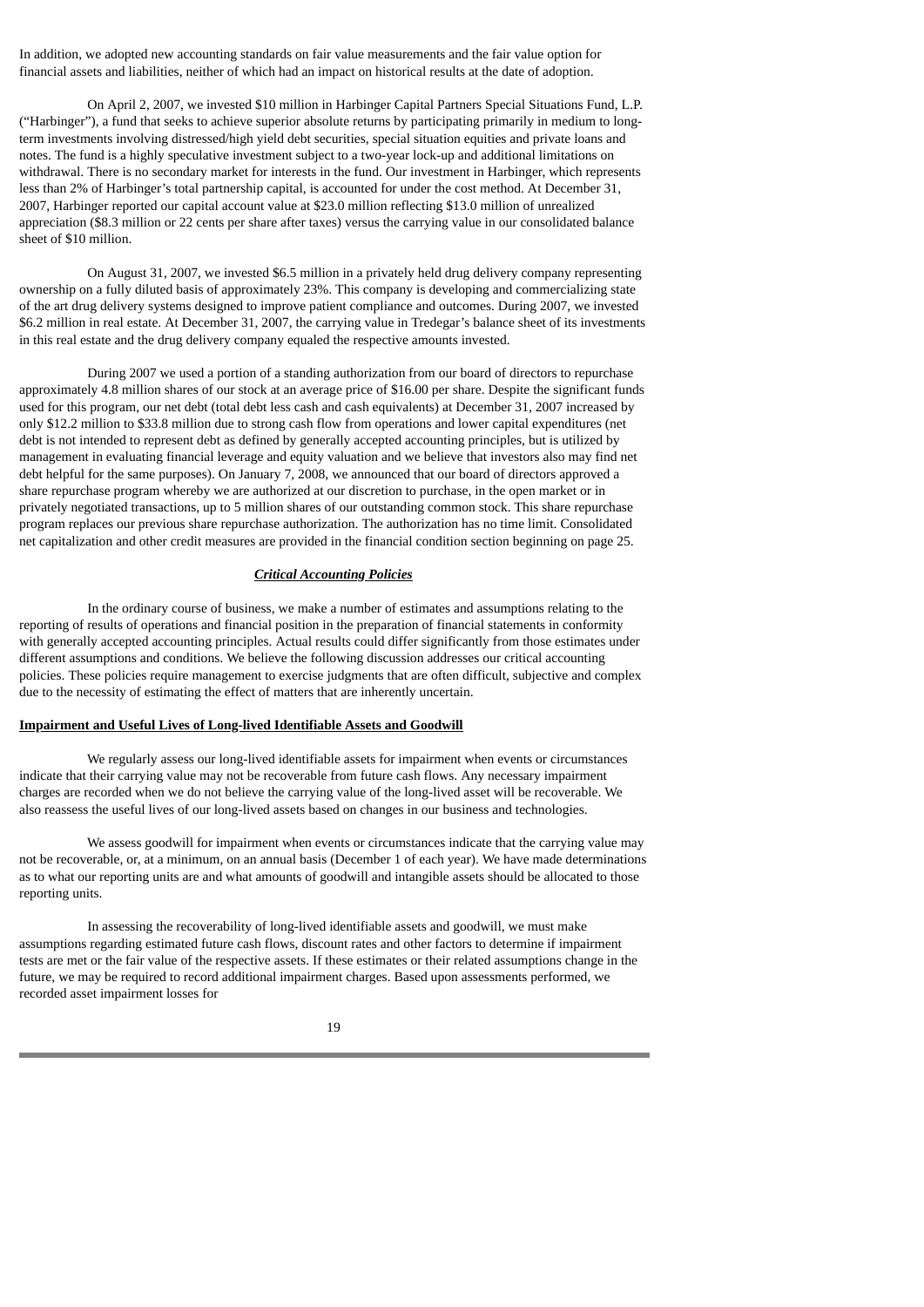continuing operations related to long-lived identifiable assets of \$594,000 in 2007, \$1.2 million in 2006 and \$8.4 million in 2005. For asset impairments relating to discontinued operations, see Note 17 to the notes to financial statements.

## **Investment Accounted for Under the Fair Value Method**

 On August 31, 2007, we invested \$6.5 million in a privately held drug delivery company representing ownership on a fully diluted basis of approximately 23%. This investment is accounted for under the fair value method. We elected the fair value option over the equity method of accounting since our investment objectives are similar to those of venture capitalists, which typically do not have controlling financial interests (venture capital funds use the fair value method to account for their investment portfolios). At December 31, 2007, the fair value of our investment (included in "Other assets and deferred charges" in our consolidated balance sheet) equaled the amount invested.

 Statement of Financial Accounting Standards ("SFAS") No. 157, *Fair Value Measurements*, requires disclosure of the level within the fair value hierarchy in which fair value measurements in their entirety fall, segregating fair value measurements using quoted prices in active markets for identical assets or liabilities (Level 1), significant other observable inputs (Level 2), and significant unobservable inputs (Level 3). On the date of our investment (August 31, 2007), we believe that the amount we paid for our ownership interest and liquidation preferences was based on Level 2 inputs, including investments by other investors. Subsequent to August 31, 2007, and until the next round of financing, we believe fair value estimates drop to Level 3 inputs since there is no secondary market for our ownership interest. In addition, the company currently has no product sales. Accordingly, after the latest financing and until the next round of financing or other significant financial transaction, value estimates will primarily be based on assumptions relating to meeting product development and commercialization milestones, cash flow projections (projections of sales, costs, expenses, capital expenditures and working capital investment) and discounting of these factors for the high degree of risk. As a result, an increase in our estimate of the fair value of our ownership interest is unlikely unless a significant new round of financing, merger or initial public offering indicates a higher value. However, if the company does not meet its development and commercialization milestones and there are indications that the amount or timing of its projected cash flows or related risks are unfavorable versus plans as of August 31, 2007, or a new round of financing or other significant financial transaction indicates a lower value, then our estimate of the fair value of our ownership interest in the company is likely to decline.

### **Pension Benefits**

 We have noncontributory defined benefit (pension) plans in our continuing operations that have significant net pension income developed from actuarial valuations. Inherent in these valuations are key assumptions including discount rates, expected return on plan assets and rate of future compensation increases. We are required to consider current market conditions, including changes in interest rates and plan asset investment returns, in determining these assumptions. Actuarial assumptions may differ materially from actual results due to changing market and economic conditions, higher or lower withdrawal rates or longer or shorter life spans of participants. These differences may result in a significant impact to the amount of net pension income recorded in future periods.

 The discount rate is used to determine the present value of future payments. The discount rate is the single rate that, when applied to expected benefit payments, provides a present value equal to the present value of expected benefit payments determined by using the AA-rated bond yield curve. In general, our liability increases as the discount rate decreases and vice versa. Our weighted average discount rate for continuing operations was 6.25% at the end of 2007, 5.75% at the end of 2006 and 5.75% at the end of 2005, with changes between periods due to changes in market interest rates. The compensation increase assumption affects the estimate of future payments, and was 4% at the end of 2007, 2006 and 2005. A lower expected return on plan assets increases the amount of expense and vice versa. Decreases in the level of actual plan assets will also serve to increase the amount of pension expense. Since 2003, the value of our plan assets relating to continuing operations has increased due to improved general market conditions after declining from 2000 to 2002. Our expected long-term return on plan assets relating to continuing operations has been 8.5% since 2004 based on market and economic conditions and asset mix (our expected return was 8.75% in 2003 and 9% in 2002 and prior years). See page 64 for more information on expected long-term return on plan assets and asset mix.

 See the executive summary beginning on page 17 for further discussion regarding the financial impact of our pension plans.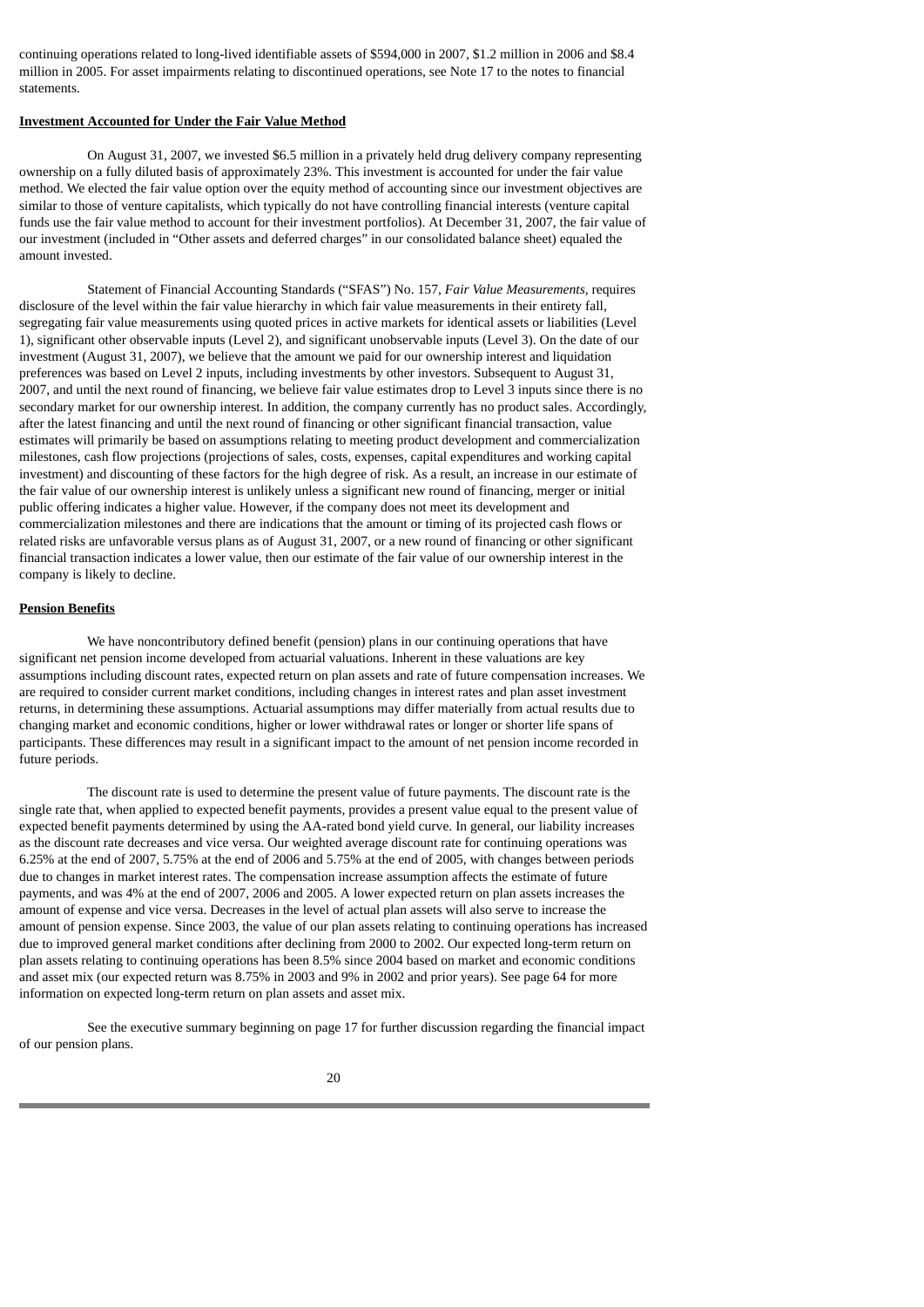#### **Income Taxes**

 On a quarterly basis, we review our judgments regarding uncertain tax positions and the likelihood that the benefits of a deferred tax asset will be realized. As circumstances change, we reflect in earnings any adjustments to unrecognized benefits for uncertain tax positions and valuation allowances for deferred tax assets.

 For financial reporting purposes, we had unrecognized tax benefits on uncertain tax positions of \$3.3 million as of December 31, 2007. Included in this amount were \$2.3 million for tax positions for which ultimate deductibility is highly certain but for which the timing of deductibility is uncertain. Because of the impact of deferred income tax accounting, other than interest, penalties and deductions not related to timing, a longer deductibility period would not affect the total income tax expense or the annual effective tax rate shown for financial reporting purposes, but would accelerate payments to the taxing authority. Tax payments resulting from the successful challenge by the taxing authority for accelerated deductions taken by us would possibly result in the payment of interest and penalties. Accordingly, we also accrue for possible interest and penalties on uncertain tax positions. The balance of accrued interest and penalties on deductions taken relating to uncertain tax positions was approximately \$1.2 million at December 31, 2007 (\$759,000 net of corresponding federal and state income tax benefits). Accruals for possible interest and penalties on uncertain tax positions are reflected in income tax expense for financial reporting purposes.

 We anticipate that by December 31, 2008, we will settle several disputed issues raised by the Internal Revenue Service (the "IRS") during its examination of our U.S. income tax returns for 2001-2003, the most significant of which regards the recognition of our captive insurance subsidiary as an insurance company for U.S. income tax purposes. It is reasonably possible that a settlement with the IRS for the disputed issues would cost us \$1.4 million, which would be applied against the balance of unrecognized tax benefits and accrued interest and penalties.

 Tredegar and its subsidiaries file income tax returns in U.S., state and foreign jurisdictions. Tredegar is no longer subject to U.S. federal income tax examinations by tax authorities for years before 2001. With few exceptions, Tredegar and its subsidiaries are no longer subject to state or non-U.S. income tax examinations by tax authorities for years before 2004.

 As of December 31, 2007, we had valuation allowances relating to deferred tax assets of \$4.0 million. For more information on deferred income tax assets and liabilities, see Note 14 of the notes to financial statements.

### *Recently Issued Accounting Standards*

 In December 2007, the Financial Accounting Standards Board issued SFAS No. 141(R), *Business Combinations*, and SFAS No. 160, *Noncontrolling Interests in Consolidated Financial Statements*. SFAS No. 141 is applied prospectively to business combinations for which the acquisition date is on or after the beginning of the first annual reporting period beginning on or after December 15, 2008. The new accounting standard for noncontrolling interests (sometimes referred to as minority interests) applies to all fiscal years and interim periods beginning on or after December 15, 2008. Early application is prohibited for both standards. We currently do not have noncontrolling or minority interests in our consolidated financial statements. We will apply the new standards when required and applicable.

### *Results of Continuing Operations*

# **2007 versus 2006**

*Revenues.* Overall, sales in 2007 decreased by 1.6% compared with 2006, primarily due to a decline in sales in Aluminum Extrusions. For more information on net sales and volume, see the executive summary beginning on page 17.

*Operating Costs and Expenses.* Consolidated gross profit (sales minus cost of goods sold and freight) as a percentage of sales was 15.3% in 2007 and 14.5% in 2006. The gross profit margin increased in Film Products but decreased in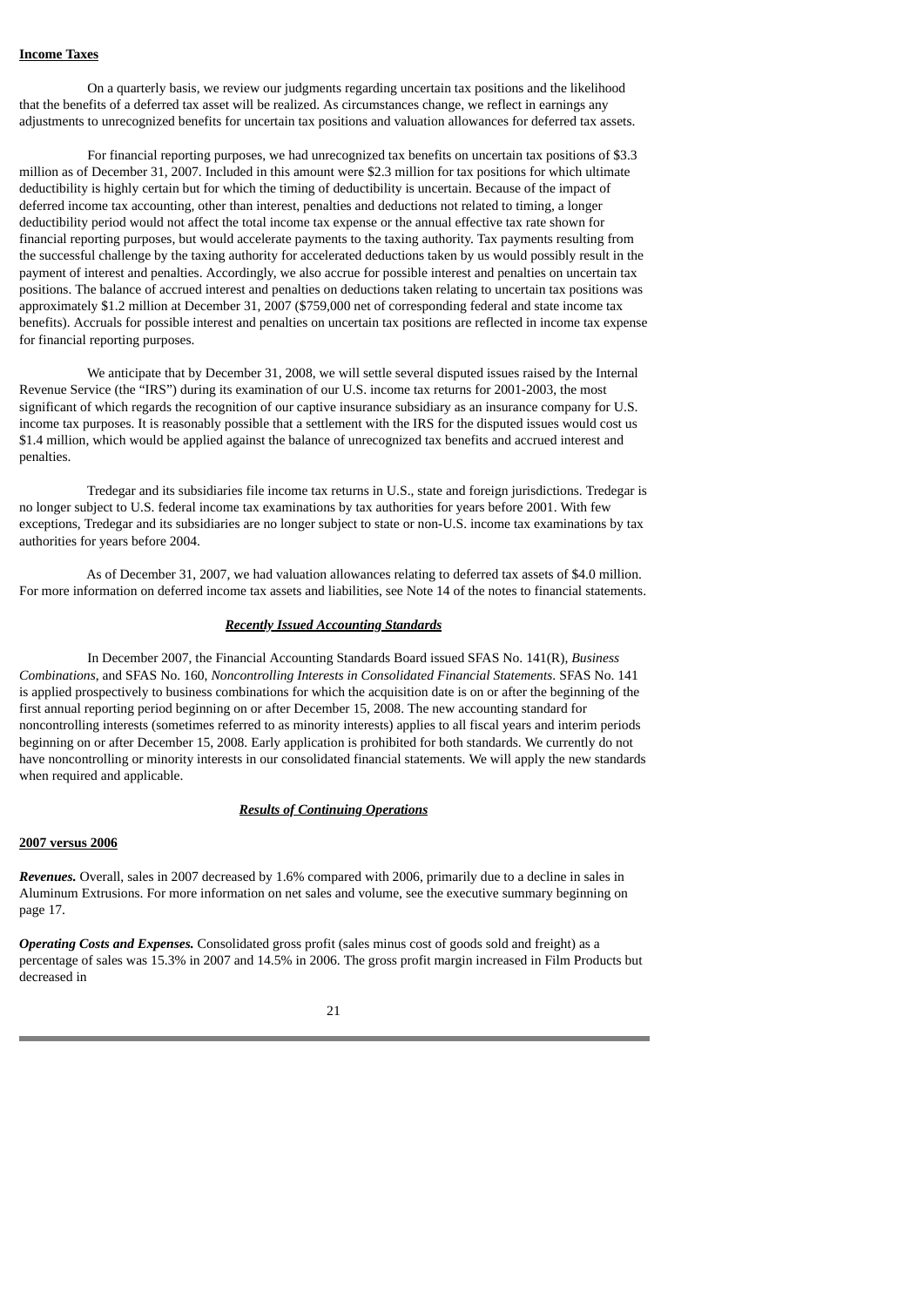Aluminum Extrusions primarily because of the changes in sales and volume. In addition, gross profit improvement in Film Products was partially offset by an estimated negative impact in 2007 of \$2.5 million from the lag in the pass-through of changes in average resin costs and year-end adjustments for LIFO. In 2006, we estimated a favorable impact of \$4.5 million from the lag in the pass-through of changes in average resin costs and year-end adjustments for LIFO.

 As a percentage of sales, selling, general and administrative and R&D expenses were 8.3% in 2007, up from 7.7% in 2006. The increase is primarily due to higher costs in Film Products, including costs associated with a new information system and a reorganization that resulted in the hiring of additional personnel.

 Losses associated with plant shutdowns, asset impairments and restructurings in 2007 totaled \$4.1 million (\$2.8 million after taxes) and included:

- A fourth quarter charge of \$1.2 million (\$780,000 after taxes), a third quarter charge of \$1.2 million (\$793,000 after taxes) and a first quarter charge of \$366,000 (\$238,000 after taxes) related to the estimated loss on the sublease of a portion of the AFBS (formerly Therics) facility in Princeton, New Jersey;
- A fourth quarter charge of \$256,000 (\$256,000 after taxes) and a first quarter charge of \$338,000 (\$284,000 after taxes) for asset impairments in Film Products;
- A third quarter charge of \$493,000 (\$309,000 after taxes) and a second quarter charge of \$99,000 (\$62,000 after taxes) for severance and other employee-related costs in Aluminum Extrusions;
- A second quarter charge of \$26,000 (\$16,000 after taxes) and a first quarter charge of \$29,000 (\$17,000 after taxes) for costs related to the shutdown of the films manufacturing facility in LaGrange, Georgia; and
- A third quarter charge of \$42,000 (\$26,000 after taxes) related to expected future environmental costs at the aluminum extrusions facility in Newnan, Georgia (included in "Cost of goods sold" in the consolidated statements of income).

 Results in 2007 include a fourth-quarter gain of \$2.7 million (\$1.7 million after taxes) on the sale of corporate real estate (proceeds of \$3.8 million) and a third-quarter loss from the write-down of an investment of \$2.1 million (\$1.3 million after taxes). The pretax amounts for both of these items are included in "Other income (expense), net" in the consolidated statements of income and separately shown in the segment operating profit table on page 14. Income taxes in 2007 include the recognition of a valuation allowance against deferred tax assets of \$1.1 million in the third quarter for expected limitations on the utilization of certain assumed capital losses.

For more information on costs and expenses, see the executive summary beginning on page 17.

*Interest Income and Expense.* Interest income, which is included in "Other income (expense), net" in the consolidated statements of income, was \$1.2 million in 2007 and \$1.2 million in 2006. Our policy permits investment of excess cash in marketable securities that have the highest credit ratings and maturities of less than one year with the primary objectives being safety of principal and liquidity.

 Interest expense decreased to \$2.7 million in 2007, a decline of \$2.8 million versus 2006 due to lower average debt outstanding. Average debt outstanding and interest rates were as follows:

| (In Millions)                                                                                            | 2007    | 2006       |
|----------------------------------------------------------------------------------------------------------|---------|------------|
| Floating-rate debt with interest charged on a rollover<br>basis at one-month LIBOR plus a credit spread: |         |            |
| Average outstanding debt balance                                                                         | \$41.5  | \$91.0     |
| Average interest rate                                                                                    | $6.0\%$ | 5.9%       |
| Fixed-rate and other debt:                                                                               |         |            |
| Average outstanding debt balance                                                                         | \$2.2   | \$<br>-4.4 |
| Average interest rate                                                                                    | 3.8%    | 6.5%       |
| Total debt:                                                                                              |         |            |
| Average outstanding debt balance                                                                         | \$43.7  | \$95.4     |
| Average interest rate                                                                                    | 5.9%    | 5.9%       |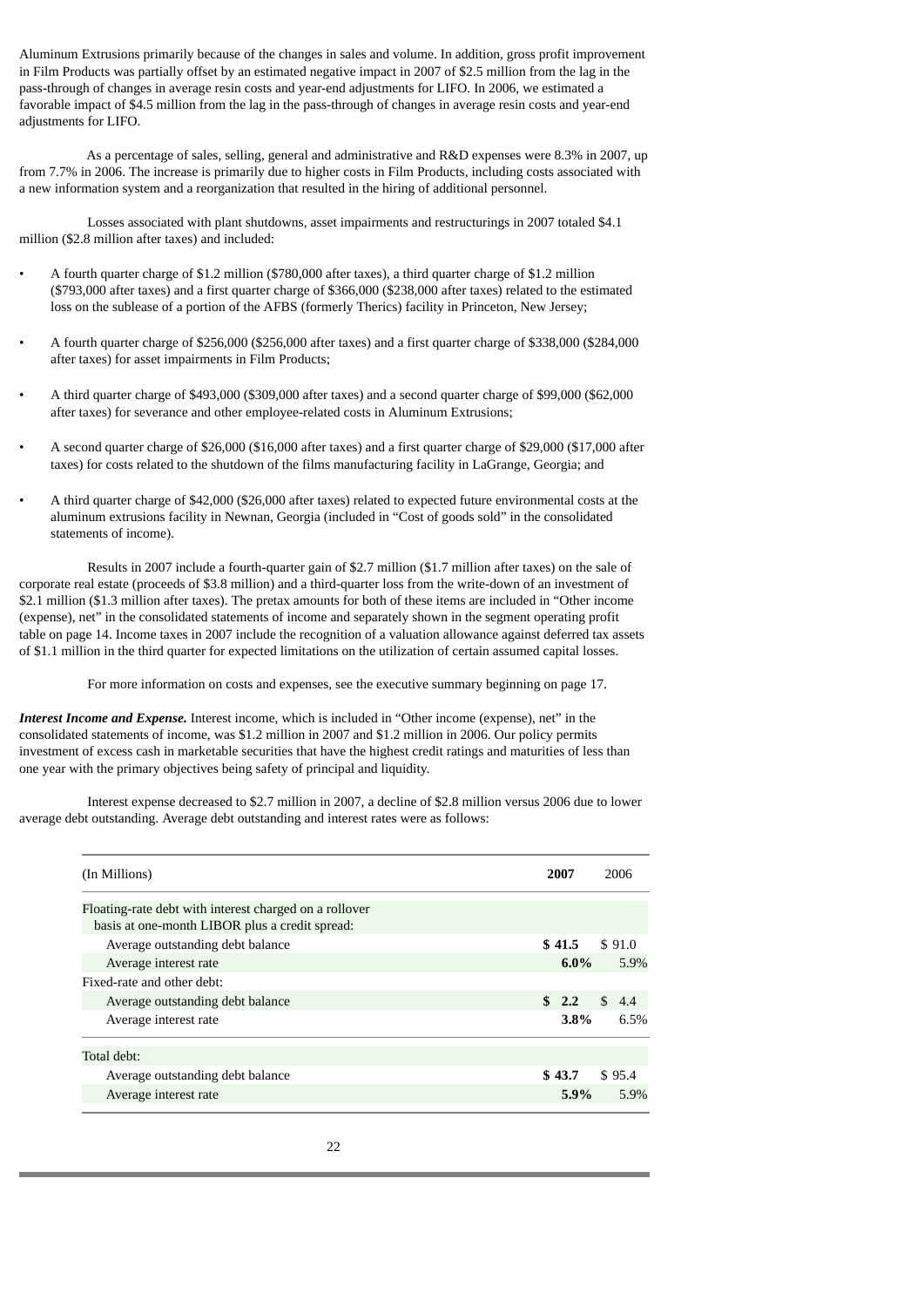*Income Taxes.* The effective tax rate increased to 41.1% in 2007 compared with 35.9% in 2006 mainly due to a valuation allowance for possible deferred tax benefits on capital loss carry-forwards and lower income tax benefits expected for the Extraterritorial Income Exclusion and Domestic Production Activities Deduction and the research and development ("R&D") tax credit. For more information on the variances in our effective tax rate between years, see Note 14 of the notes to financial statements.

## **2006 versus 2005**

*Revenues.* Sales in 2006 increased by 16.0% compared with 2005. Net sales (sales less freight) increased 11.1% in Film Products primarily due to growth in higher value-added products, including surface protection, elastic and apertured materials, and higher selling prices, which were driven by higher raw material costs. Net sales increased 23.2% in Aluminum Extrusions due to higher volume (up 4.6%) and selling prices. For more information on net sales and volume, see the business segment review beginning on page 33.

*Operating Costs and Expenses.* Gross profit (sales minus cost of goods sold and freight) as a percentage of sales increased to 14.5% in 2006 from 14.3% in 2005. At Film Products, a higher gross profit margin was driven primarily by growth in higher value-added products, including surface protection, elastic and apertured materials, partially offset by the effects of higher average selling prices to cover higher average resin costs. Margins in Film Products also improved in 2006 versus 2005 from a favorable lag in the pass-through to customers of changes in resin costs and income from LIFO inventory liquidations of approximately \$7.4 million in 2006 (including \$2.9 million of income shown in "Cost of goods sold" in the consolidated statements of income from LIFO liquidations related to the shutdown of the facility in LaGrange, Georgia) compared with an unfavorable net lag and LIFO adjustment in 2005 of approximately \$4.0 million. At Aluminum Extrusions, a lower gross profit margin was primarily due to the effects of higher selling prices to cover higher aluminum costs, partially offset by higher volume and selling prices and lower energy costs.

 As a percentage of sales, selling, general and administrative and R&D expenses decreased to 7.7% in 2006 compared with 8.7% in 2005 due primarily to higher sales and the divestiture of substantially all of our interest in AFBS, Inc. (formerly known as Therics, Inc.) at the end of the second quarter of 2005. For more information on this divestiture, see the business segment review beginning on page 33.

 Losses associated with plant shutdowns, asset impairments and restructurings, net of gains on sale of related assets and related income from LIFO inventory liquidations, in 2006 totaled \$1.9 million (\$1.4 million after taxes) and included:

- A fourth quarter net gain of \$14,000 (\$8,000 after taxes), a third-quarter net gain of \$1 million (\$615,000 after taxes), a second-quarter net gain of \$822,000 (\$494,000 after taxes) and a first-quarter pretax charge of \$404,000 (\$243,000 after taxes) associated with the shutdown of the films manufacturing facility in LaGrange, Georgia, including a pretax gain of \$2.9 million for related LIFO inventory liquidations (included in "Cost of goods sold" in the consolidated statements of income), severance and other costs of \$1.6 million, asset impairment charges of \$130,000 and a gain on the disposal of equipment of \$261,000 (included in "Other income (expense), net" in the consolidated statements of income);
- A third-quarter charge of \$920,000 (\$566,000 after taxes) related to expected future environmental costs at the aluminum extrusions facility in Newnan, Georgia (included in "Cost of goods sold" in the consolidated statements of income);
- A fourth quarter charge of \$143,000 (\$93,000 after taxes) and a third quarter charge of \$494,000 (\$321,000 after taxes) related to the estimated loss on the sub-lease of a portion of the AFBS facility in Princeton, New Jersey;
- Second-quarter charges of \$459,000 (\$289,000 after taxes) and first-quarter charges of \$268,000 (\$170,000 after taxes) for severance and other employee-related costs in connection with restructurings in Aluminum Extrusions (\$514,000) and Film Products (\$213,000); and
- First-quarter charges of \$1 million (\$876,000 after taxes) for asset impairments relating to machinery & equipment in Film Products.

In 2006, a pretax gain on the sale of public equity securities of \$56,000 (proceeds also of \$56,000) is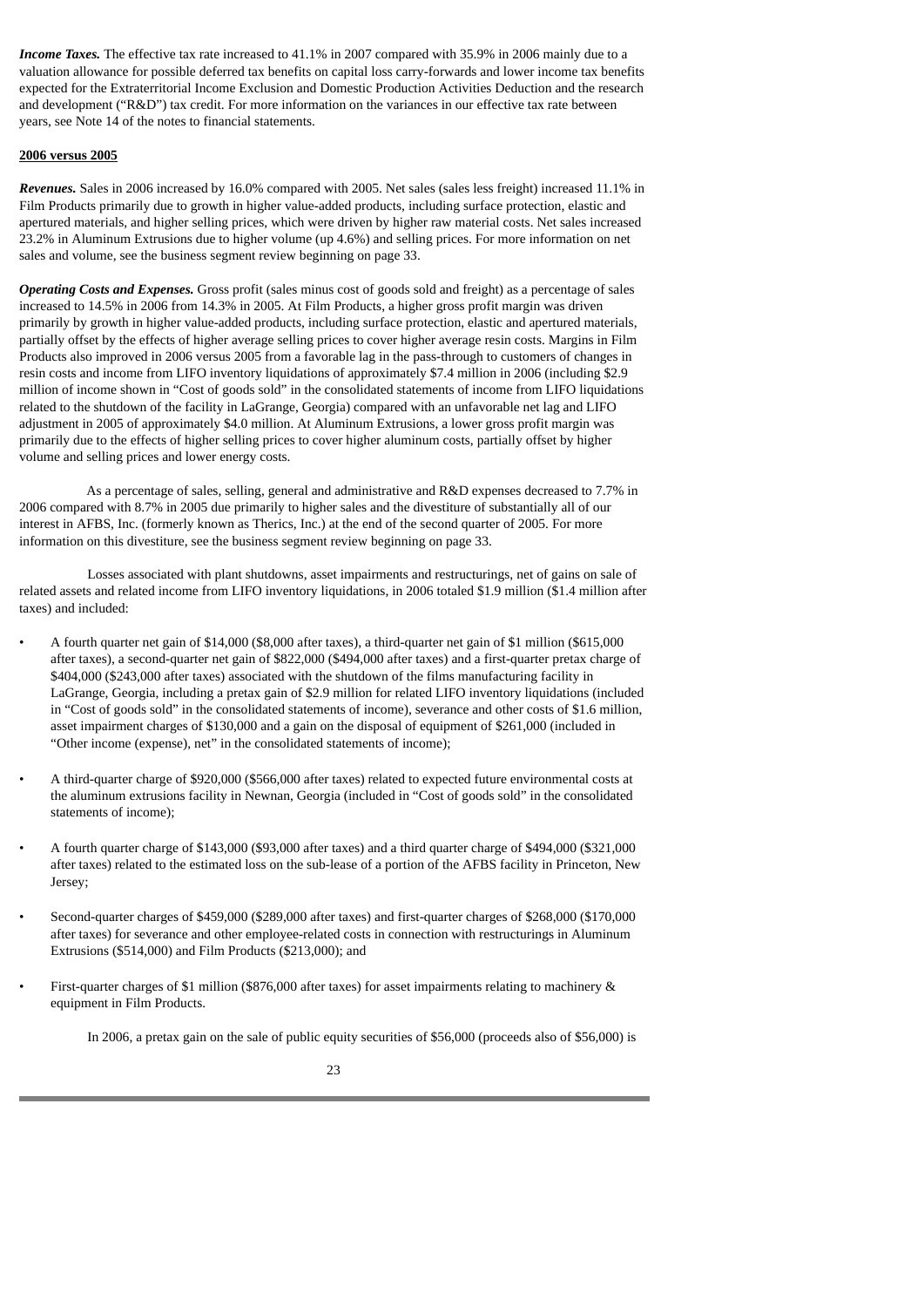included in "Other income (expense), net" in the consolidated statements of income and "Gain on the sale of corporate assets" in the segment operating profit table on page 14. Income taxes in 2006 include a reversal of a valuation allowance of \$577,000 for deferred tax assets associated with capital loss carry-forwards recorded with the write-down of an investment.

For more information on costs and expenses, see the executive summary beginning on page 17.

*Interest Income and Expense.* Interest income, which is included in "Other income (expense), net" in the consolidated statements of income, was \$1.2 million in 2006 and \$586,000 in 2005. Interest income was up primarily due to a higher average yield earned on cash equivalents.

 Interest expense increased to \$5.5 million in 2006 compared with \$4.6 million in 2005. Average debt outstanding and interest rates were as follows:

| (In Millions)                                                                                             | 2006 |      | 2005 |         |
|-----------------------------------------------------------------------------------------------------------|------|------|------|---------|
| Floating-rate debt with interest charged on a rollover basis at one-<br>month LIBOR plus a credit spread: |      |      |      |         |
| Average outstanding debt balance                                                                          | \$   | 91.0 |      | \$110.0 |
| Average interest rate                                                                                     |      | 5.9% |      | 4.5%    |
| Fixed-rate and other debt:                                                                                |      |      |      |         |
| Average outstanding debt balance                                                                          | \$   | 4.4  | \$.  | 5.9     |
| Average interest rate                                                                                     |      | 6.5% |      | 5.5%    |
| Total debt:                                                                                               |      |      |      |         |
| Average outstanding debt balance                                                                          |      | 95.4 |      | \$115.9 |
| Average interest rate                                                                                     |      | 5.9% |      | 4.6%    |

*Income Taxes.* The effective tax rate declined to 35.9% in 2006 compared with 41.5% in 2005 due to the numerous variances between years that are shown in the effective tax rate reconciliation provided in Note 14 of the notes to financial statements.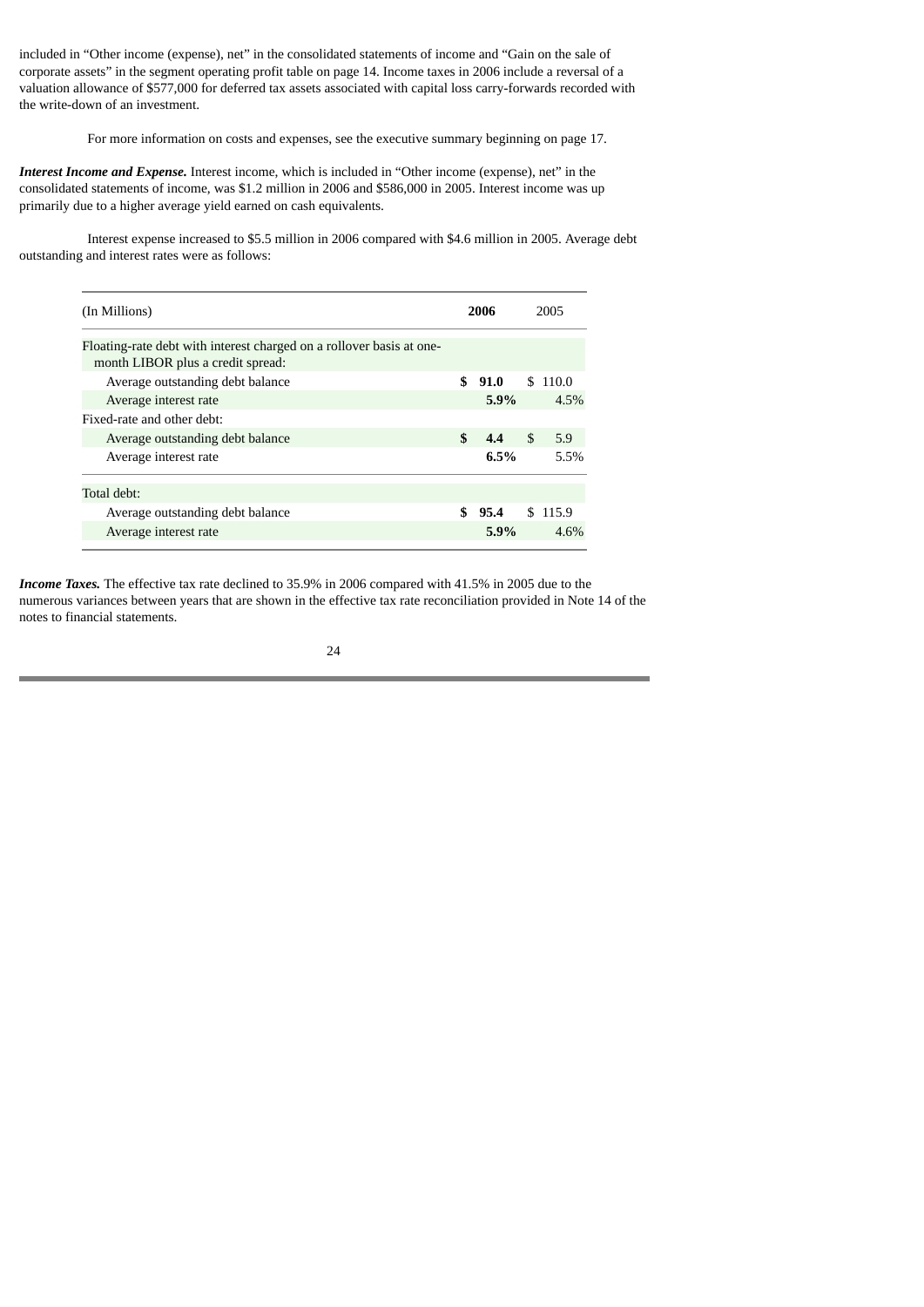#### *Financial Condition*

## **Assets and Liabilities**

 Changes in assets and liabilities from continuing operations from December 31, 2006 to December 31, 2007 are summarized below:

- Accounts receivable decreased \$9.9 million (9.2%).
	- Accounts receivable in Film Products increased by \$510,000 due mainly to higher sales. Days sales outstanding ("DSO") was 45 at December 31, 2007 compared with 46 at December 31, 2006.
	- Accounts receivable for continuing operations in Aluminum Extrusions decreased by \$10.4 million. DSO was 40 at December 31, 2007 compared with 42 at December 31, 2006.
- Inventories were relatively flat.
	- Inventories in Film Products decreased by approximately \$800,000. Inventory days were 43 at December 31, 2007 and 2006.
	- Inventories for continuing operations of Aluminum Extrusions increased by approximately \$800,000. Inventory days increased to 35 at December 31, 2007 compared with 28 at December 31, 2006, primarily due to cyclical fluctuations.
- Net property, plant and equipment was down \$18.4 million (6.4%) due primarily to depreciation for continuing operations of \$42.5 million compared with capital expenditures of \$19.7 million, reductions of \$5.2 million for property disposals and reimbursements from a customer for purchases of equipment (proceeds of \$7.9 million less net gains recognized of \$2.7 million) and asset impairments in Film Products of \$594,000, partially offset by appreciation of foreign currencies relative to the U.S. Dollar (favorable impact of \$10.4 million).

• Accounts payable increased by \$13.1 million (24.3%).

- Accounts payable in Film Products increased by \$2.9 million due mainly to higher sales. Accounts payable days were 30 at December 31, 2007 compared with 29 at December 31, 2006.
- Accounts payable for continuing operations in Aluminum Extrusions increased by \$5.7 million. Accounts payable days were 37 at December 31, 2007 compared with 23 days at December 31, 2006, primarily due to seasonal fluctuations and consistent with the increase in inventory days.
- Accounts payable increased at corporate by \$3.4 million for amounts payable to a securities broker relating to our repurchase of Tredegar common stock.
- Accrued expenses decreased by \$5.1 million (13.2%) due primarily to lower incentive compensation accruals, revenue received in advance in 2006 recognized in 2007, reclassification of certain items from current to noncurrent liabilities and the timing of payments, partially offset by an unrealized loss on futures contracts that hedge fixed-priced customer contracts in Aluminum Extrusions (at December 31, 2006, there was an unrealized gain on futures contracts reflected in current assets) and a higher estimated loss related to a lease associated with AFBS (formerly Therics).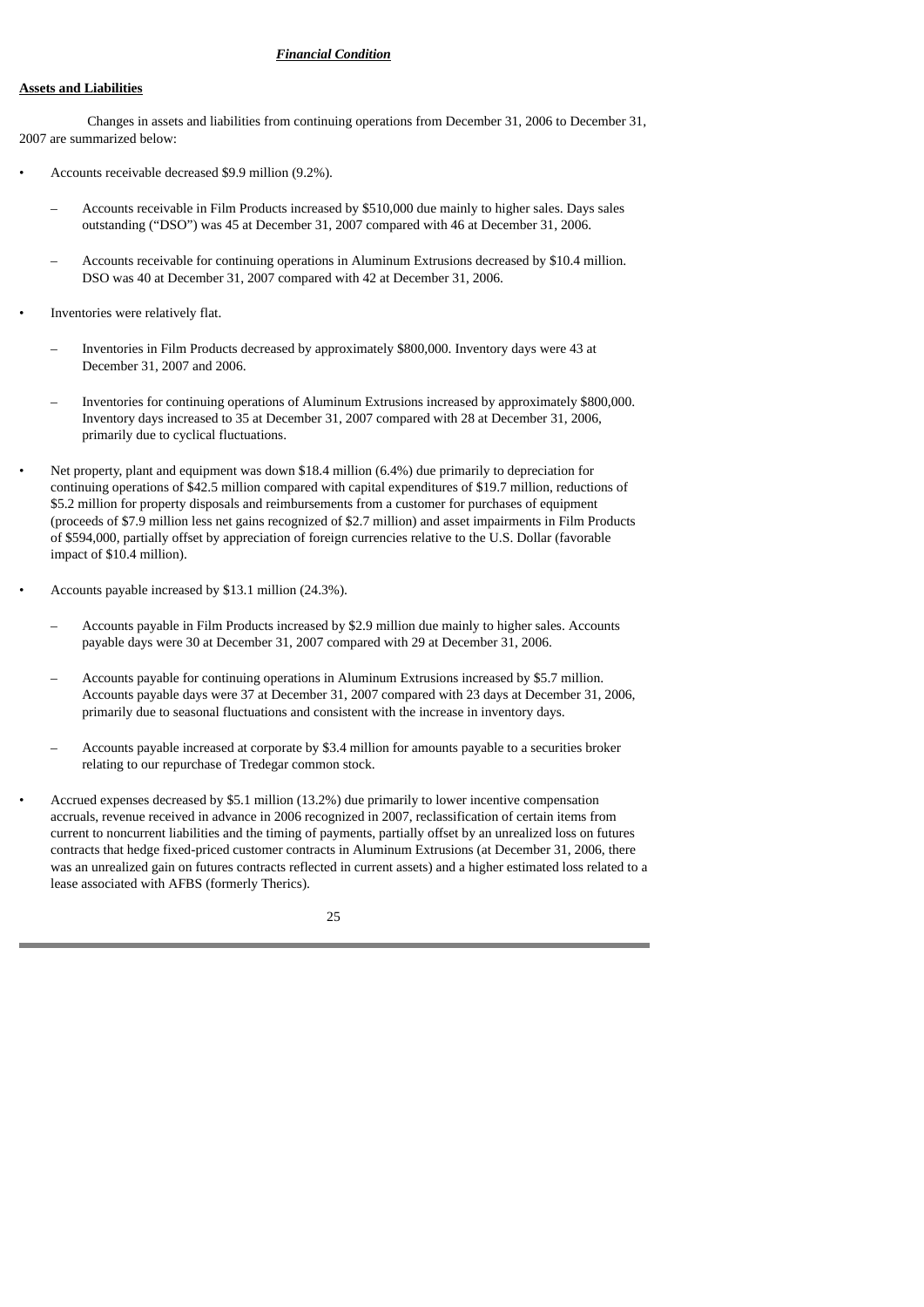Net capitalization and indebtedness as defined under our revolving credit agreement as of December 31, 2007 were as follows:

| Net Capitalization and Indebtedness as of Dec. 31, 2007<br>(In Thousands) |     |         |  |  |  |  |
|---------------------------------------------------------------------------|-----|---------|--|--|--|--|
| Net capitalization:                                                       |     |         |  |  |  |  |
| Cash and cash equivalents                                                 | \$  | 48,217  |  |  |  |  |
| Debt:                                                                     |     |         |  |  |  |  |
| \$300 million revolving credit agreement maturing<br>December 15, 2010    |     | 80,000  |  |  |  |  |
| Other debt                                                                |     | 2,056   |  |  |  |  |
|                                                                           |     |         |  |  |  |  |
| Total debt                                                                |     | 82,056  |  |  |  |  |
| Debt net of cash and cash equivalents                                     |     | 33,839  |  |  |  |  |
| Shareholders' equity                                                      |     | 491,328 |  |  |  |  |
|                                                                           |     |         |  |  |  |  |
| Net capitalization                                                        | \$. | 525,167 |  |  |  |  |
|                                                                           |     |         |  |  |  |  |
| Indebtedness as defined in revolving credit agreement:                    |     |         |  |  |  |  |
| <b>Total debt</b>                                                         | \$  | 82,056  |  |  |  |  |
| Face value of letters of credit                                           |     | 5,957   |  |  |  |  |
| Liabilities relating to derivative financial instruments                  |     | 1,815   |  |  |  |  |
|                                                                           |     |         |  |  |  |  |
| <b>Indebtedness</b>                                                       | S   | 89,828  |  |  |  |  |

 Under the revolving credit agreement, borrowings are permitted up to \$300 million, and \$219 million was available to borrow at December 31, 2007. The credit spread and commitment fees charged on the unused amount under the revolving credit agreement at various indebtedness-to-adjusted EBITDA levels are as follows:

| Pricing Under Revolving Credit Agreement (Basis Points) |                                |                   |  |  |  |  |
|---------------------------------------------------------|--------------------------------|-------------------|--|--|--|--|
| Indebtedness-to-Adjusted<br><b>EBITDA Ratio</b>         | Credit<br>Spread<br>Over LIBOR | Commitment<br>Fee |  |  |  |  |
| $> 2.50x$ but $\leq 3x$                                 | 125                            | 25                |  |  |  |  |
| $> 1.75x$ but $\leq 2.50x$                              | 100                            | 20                |  |  |  |  |
| $> 1x$ but $\leq 1.75x$                                 | 87.5                           | 17.5              |  |  |  |  |
| $\leq$ 1x                                               | 75                             | 15                |  |  |  |  |

 At December 31, 2007, the interest rate on debt under the revolving credit agreement was priced at one-month LIBOR plus the applicable credit spread of 75 basis points.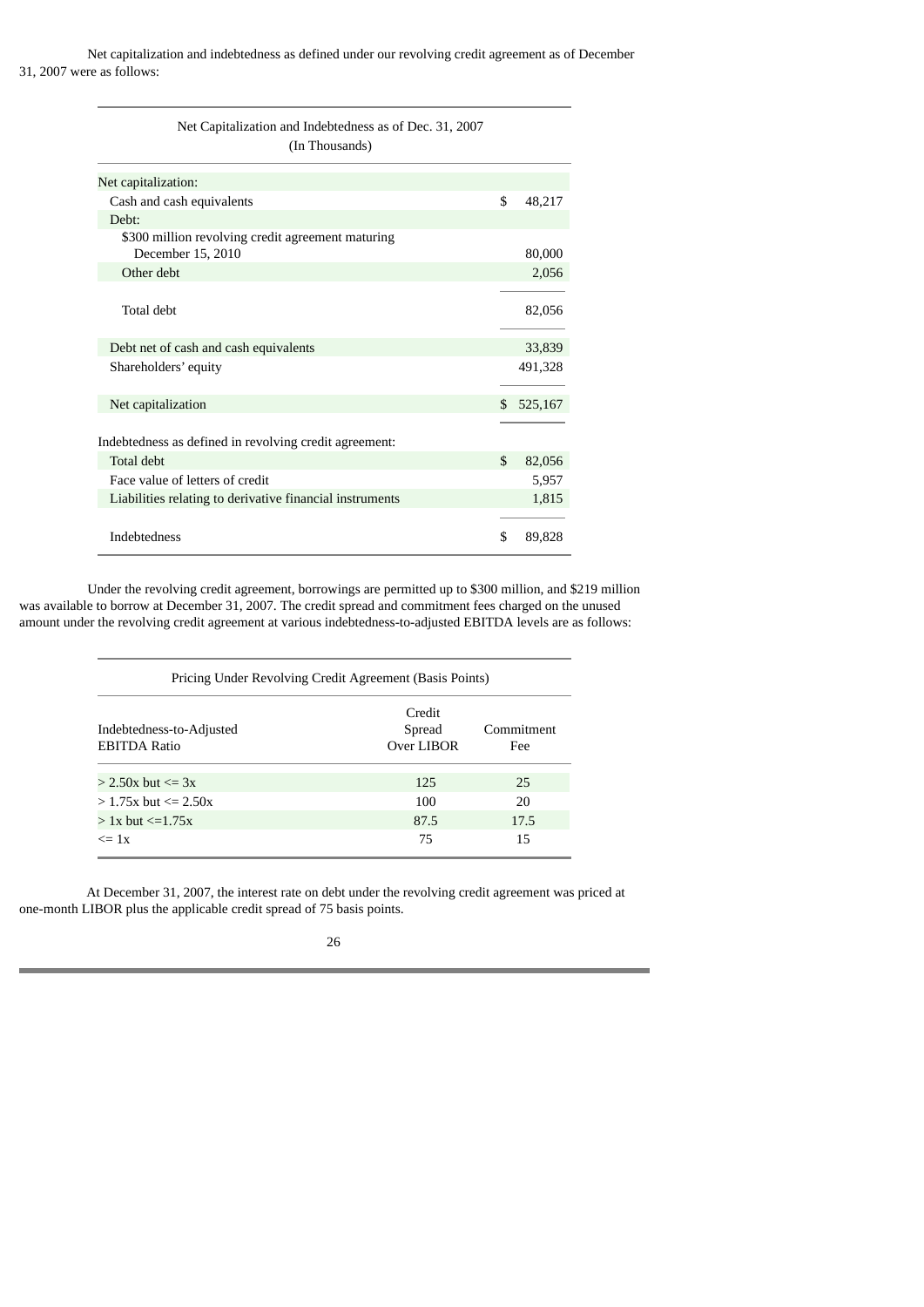The computations of adjusted EBITDA, adjusted EBIT, the leverage ratio and interest coverage ratio as defined in the credit agreement are presented below along with the related most restrictive covenants. Adjusted EBITDA and adjusted EBIT as defined in the credit agreement are not intended to represent cash flow from operations as defined by GAAP and should not be considered as either an alternative to net income or to cash flow.

Computations of Adjusted EBITDA, Adjusted EBIT, Leverage Ratio and Interest Coverage Ratio as Defined in Revolving Credit Agreement Along with Related Most Restrictive Covenants

As of and For the Year Ended December 31, 2007 (In Thousands)

| Computations of adjusted EBITDA and adjusted EBIT as defined in revolving credit<br>agreement for the twelve months ended December 31, 2007:                                                                                                                                        |              |
|-------------------------------------------------------------------------------------------------------------------------------------------------------------------------------------------------------------------------------------------------------------------------------------|--------------|
| Net income                                                                                                                                                                                                                                                                          | \$<br>15,249 |
| Plus:                                                                                                                                                                                                                                                                               |              |
| After-tax losses related to discontinued operations                                                                                                                                                                                                                                 | 19,681       |
| Total income tax expense for continuing operations                                                                                                                                                                                                                                  | 24,366       |
| Interest expense                                                                                                                                                                                                                                                                    | 2,721        |
| Charges related to stock option grants and awards accounted for under the fair<br>value-based method                                                                                                                                                                                | 978          |
| Losses related to the application of the equity method of accounting                                                                                                                                                                                                                |              |
| Depreciation and amortization expense for continuing operations                                                                                                                                                                                                                     | 42,655       |
| All non-cash losses and expenses, plus cash losses and expenses not to exceed<br>\$10,000, for continuing operations that are classified as unusual, extraordinary or<br>which are related to plant shutdowns, asset impairments and/or restructurings<br>(cash-related of \$3,475) | 6,164        |
| Minus:                                                                                                                                                                                                                                                                              |              |
| After-tax income related to discontinued operations                                                                                                                                                                                                                                 |              |
| Total income tax benefits for continuing operations                                                                                                                                                                                                                                 |              |
| Interest income                                                                                                                                                                                                                                                                     | (1,212)      |
| All non-cash gains and income, plus cash gains and income not to exceed \$10,000,<br>for continuing operations that are classified as unusual, extraordinary or which<br>are related to plant shutdowns, asset impairments and/or restructurings (all cash-<br>related)             | (2,699)      |
| Plus or minus, as applicable, pro forma EBITDA adjustments associated with<br>acquisitions and asset dispositions                                                                                                                                                                   |              |
| Adjusted EBITDA as defined in revolving credit agreement                                                                                                                                                                                                                            | 107,903      |
| Less: Depreciation and amortization expense for continuing operations (including pro<br>forma for acquisitions and asset dispositions)                                                                                                                                              | (42, 655)    |
| Adjusted EBIT as defined in revolving credit agreement                                                                                                                                                                                                                              | \$<br>65,248 |
|                                                                                                                                                                                                                                                                                     |              |
| Shareholders' equity at December 31, 2007                                                                                                                                                                                                                                           | \$491,328    |
| Computations of leverage and interest coverage ratios as defined in revolving credit<br>agreement:                                                                                                                                                                                  |              |
| Leverage ratio (indebtedness-to-adjusted EBITDA)                                                                                                                                                                                                                                    | .83x         |
| Interest coverage ratio (adjusted EBIT-to-interest expense)                                                                                                                                                                                                                         | 23.98x       |
| Most restrictive covenants as defined in revolving credit agreement:<br>Maximum permitted aggregate amount of dividends that can be paid by Tredegar<br>during the term of the revolving credit agreement (\$100,000 plus 50% of net                                                |              |
| income generated after October 1, 2005)                                                                                                                                                                                                                                             | \$127,170    |
| Minimum adjusted shareholders' equity permitted (\$351,918 plus 50% of net income                                                                                                                                                                                                   |              |
| generated after October 1, 2005)                                                                                                                                                                                                                                                    | \$ 388,276   |
| Maximum leverage ratio permitted:                                                                                                                                                                                                                                                   |              |
| Ongoing                                                                                                                                                                                                                                                                             | 3.00x        |
| Pro forma for acquisitions                                                                                                                                                                                                                                                          | 2.50x        |
| Minimum interest coverage ratio permitted                                                                                                                                                                                                                                           | 2.50x        |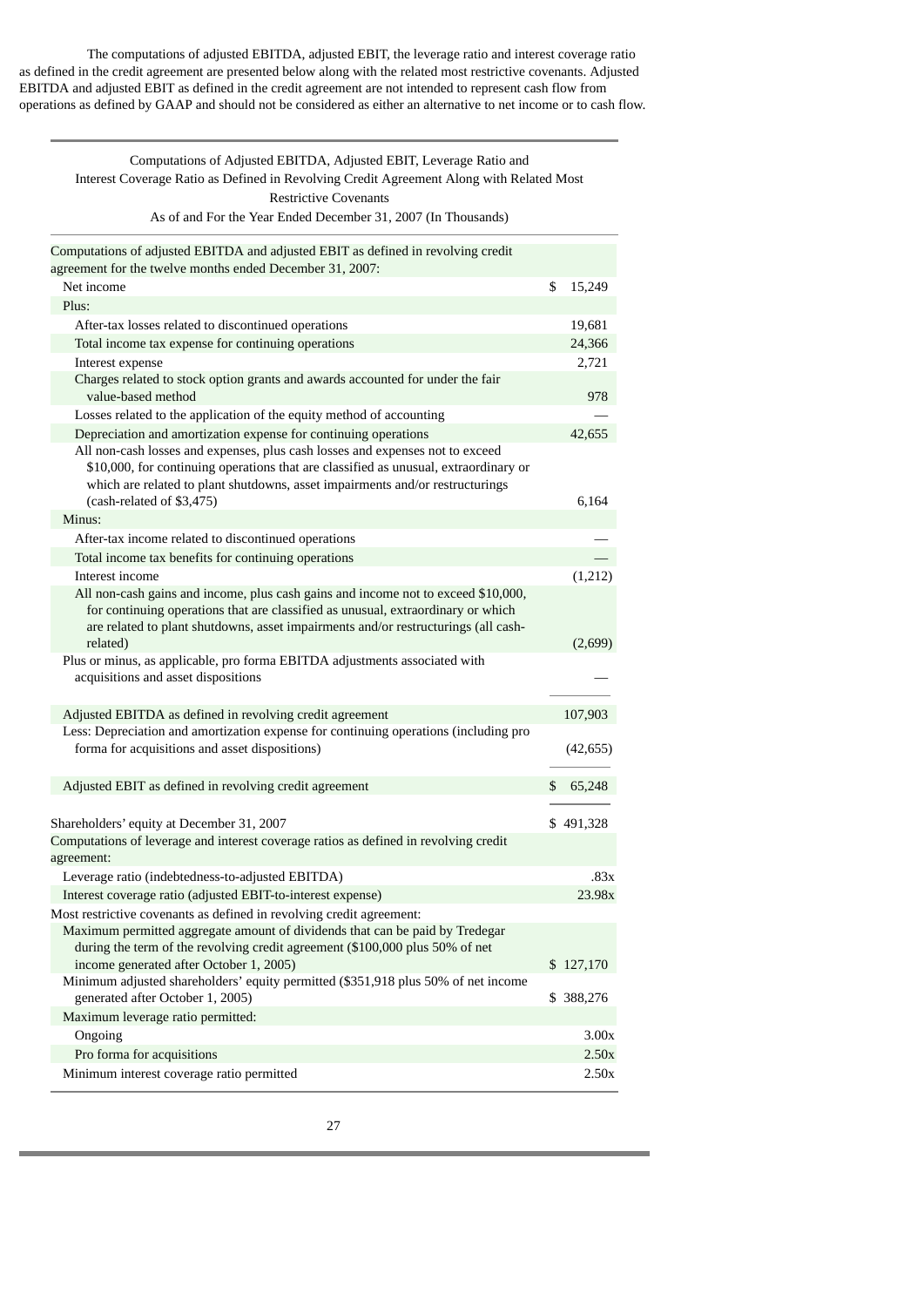Noncompliance with any one or more of the debt covenants may have a material adverse effect on financial condition or liquidity in the event such noncompliance cannot be cured or should we be unable to obtain a waiver from the lenders. Renegotiation of the covenant(s) through an amendment to the credit agreement may effectively cure the noncompliance, but may have an effect on financial condition or liquidity depending upon how the covenant is renegotiated.

We are obligated to make future payments under various contracts as set forth below:

| Payments Due by Period                                                                   |         |      |                          |           |           |                                       |     |       |
|------------------------------------------------------------------------------------------|---------|------|--------------------------|-----------|-----------|---------------------------------------|-----|-------|
| (In Millions)                                                                            | 2008    | 2009 | 2010                     |           | 2011 2012 | Remainder                             |     | Total |
| <b>Debt</b>                                                                              |         |      |                          |           |           | \$ .5 \$ .6 \$ 80.5 \$ .3 \$ .1 \$ .1 | \$  | 82.1  |
| Operating leases:                                                                        |         |      |                          |           |           |                                       |     |       |
| AFBS (formerly Therics)                                                                  | 1.6     | 1.6  | 1.6                      | $\cdot$ 4 |           |                                       |     | 5.2   |
| Other                                                                                    | $\cdot$ | 1.3  | 1.4                      | 1.3       | 1.3       | .6                                    |     | 6.8   |
| Capital expenditure commitments (1)                                                      | 3.0     |      |                          |           |           |                                       |     | 3.0   |
| Estimated obligations relating to uncertain tax<br>positions <sup><math>(2)</math></sup> | 2.2     |      |                          |           |           | 2.3                                   |     | 4.5   |
|                                                                                          |         |      |                          |           |           |                                       |     |       |
| <b>Total</b>                                                                             | \$8.2   |      | \$3.5 \$83.5 \$2.0 \$1.4 |           |           | \$3.0                                 | SS. | 101.6 |

(1) Represents contractual obligations for plant construction and purchases of real property and equipment. See Note 13 on page 65.

(2) Amounts for which reasonable estimates about the timing of payments cannot be made are included in the remainder column.

 We believe that existing borrowing availability, our current cash balances and our cash flow from operations will be sufficient to satisfy our working capital, capital expenditure and dividend requirements for the foreseeable future.

 From time to time, we enter into transactions with third parties in connection with the sale of assets or businesses in which we agree to indemnify the buyers or third parties involved in the sale for certain liabilities or risks related to the assets or business. Also, in the ordinary course of our business, we may enter into agreements with third parties for the sale of goods or services that may contain indemnification provisions. In the event that an indemnification claim is asserted, liability for indemnification would be subject to an assessment of the underlying facts and circumstances under the terms of the applicable agreement. Further, any indemnification payments may be limited or barred by a monetary cap, a time limitation, or a deductible or basket. For these reasons, we are unable to estimate the maximum potential amount of the potential future liability under the indemnity provisions of these agreements. We do, however, accrue for losses for any known contingent liability, including those that may arise from indemnification provisions, when future payment is probable. We disclose contingent liabilities if the probability of loss is reasonably possible and significant.

## **Shareholders' Equity**

 At December 31, 2007, we had 34,765,450 shares of common stock outstanding and a total market capitalization of \$559.0 million, compared with 39,286,079 shares of common stock outstanding and a total market capitalization of \$888.3 million at December 31, 2006.

 During 2006 and 2005 we did not purchase any shares of our common stock in the open market. See the issuer purchases of equity securities section of Item 5 on page 8 regarding purchases of our common stock in 2007 and our standing authorization permitting additional purchases.

## **Cash Flows**

 The discussion in this section supplements the information presented in the consolidated statements of cash flows on page 43. Cash flows for discontinued operations have not been separately disclosed in the consolidated statements of cash flows.

 Cash provided by operating activities was \$95.6 million in 2007 compared with \$104.6 million in 2006. The decrease is due primarily to higher income tax payments (income tax payments were approximately \$17.0 million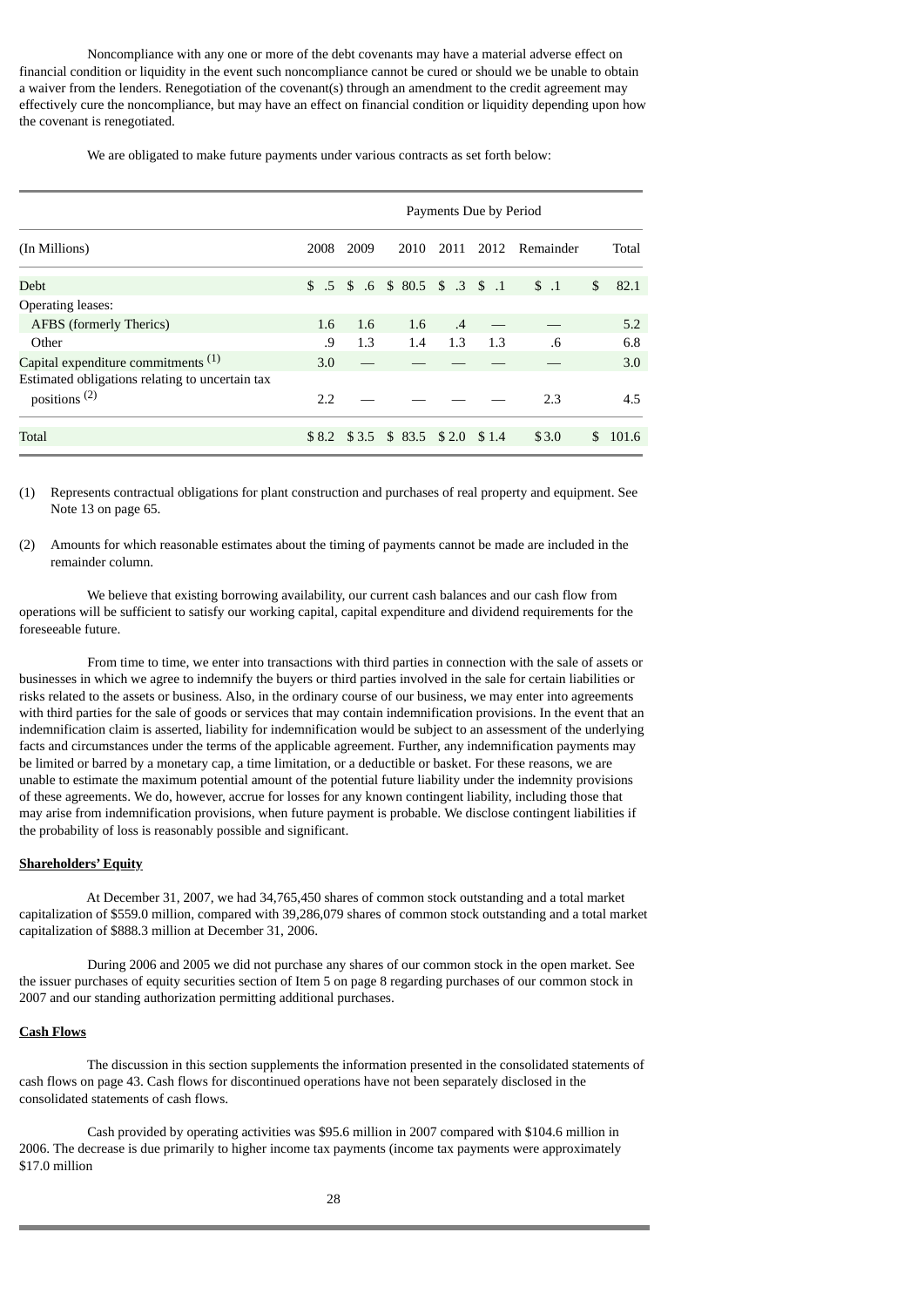in 2007 compared with \$7.8 million in 2006) and a decline in operating results in Aluminum Extrusions (mainly operations in Canada divested on February 12, 2008), partially offset by lower incremental working capital investment (see assets and liabilities section on page 25 for discussion of working capital trends and Note 17 to the notes to financial statements for discussion of discontinued aluminum extrusion operations in Canada).

 Cash used in investing activities declined to \$36.3 million in 2007 compared with \$40.6 million in 2006 due to lower capital expenditures and proceeds from property disposals and reimbursements from a customer for purchases of equipment, partially offset by higher investments. Capital expenditures in 2007 primarily included the normal replacement of machinery and equipment and continued expansion of capacity for surface protection films and elastic materials. See the executive summary beginning on page 17 and the business segment review beginning on page 33 for more information on capital expenditures.

 Net cash flow used in financing activities was \$54.1 million in 2007 and included the use of cash generated from operating activities in excess of investing activities, additional borrowings under our revolving credit facility and proceeds from the exercise of stock options to pay dividends and purchase Tredegar common stock.

 Cash provided by operating activities was \$104.6 million in 2006 compared with \$53.7 million in 2005. The increase is due primarily to improved operating results, higher deferred income taxes and lower incremental working capital investment.

 Cash used in investing activities was \$40.6 million in 2006 compared with \$55.0 million in 2005 due primarily to lower capital expenditures. Capital expenditures in 2006 in Film Products of \$33.2 million (down from \$50.5 million in 2005 and \$1.5 million in excess of 2006 depreciation) primarily included the continued expansion of capacity for surface protection films and elastic materials, a new information system and normal replacement of machinery and equipment. Capital expenditures in Aluminum Extrusions were \$7.4 million in 2006 compared to \$12 million in 2005 and depreciation in 2006 of \$12.3 million. See the business segment review beginning on page 33 for more information on capital expenditures.

 Net cash flow used in financing activities was \$47.0 million in 2006 and included the use of cash generated from operating activities in excess of investing activities to pay dividends and repay amounts outstanding under our revolving credit facility. In addition, financing activities in 2006 included proceeds from the exercise of stock options of \$9.7 million, including \$8.5 million in the fourth quarter of 2006 due to an increase in our stock price and certain stock option expiration dates in early 2007.

 Cash provided by operating activities was \$53.7 million in 2005 compared with \$93.8 million in 2004. The decrease is due primarily to the income tax refund received in 2004 related to the sale in 2003 of our venture capital portfolio, partially offset by lower working capital investment in 2005 compared with 2004.

 Cash used in investing activities was \$55.0 million in 2005 compared with \$52.2 million in 2004. The change is primarily attributable to higher capital expenditures (up \$6.9 million) and lower proceeds from the sale of assets and property disposals (down \$2.2 million), partially offset by a small acquisition in Film Products in 2004 (\$1.4 million) and higher investment in Novalux, Inc. in 2004 (\$5.0 million invested in 2004 compared with \$1.1 million invested in 2005).

 Net cash provided by financing activities was \$3.6 million in 2005 and included the refinancing of our debt in December 2005.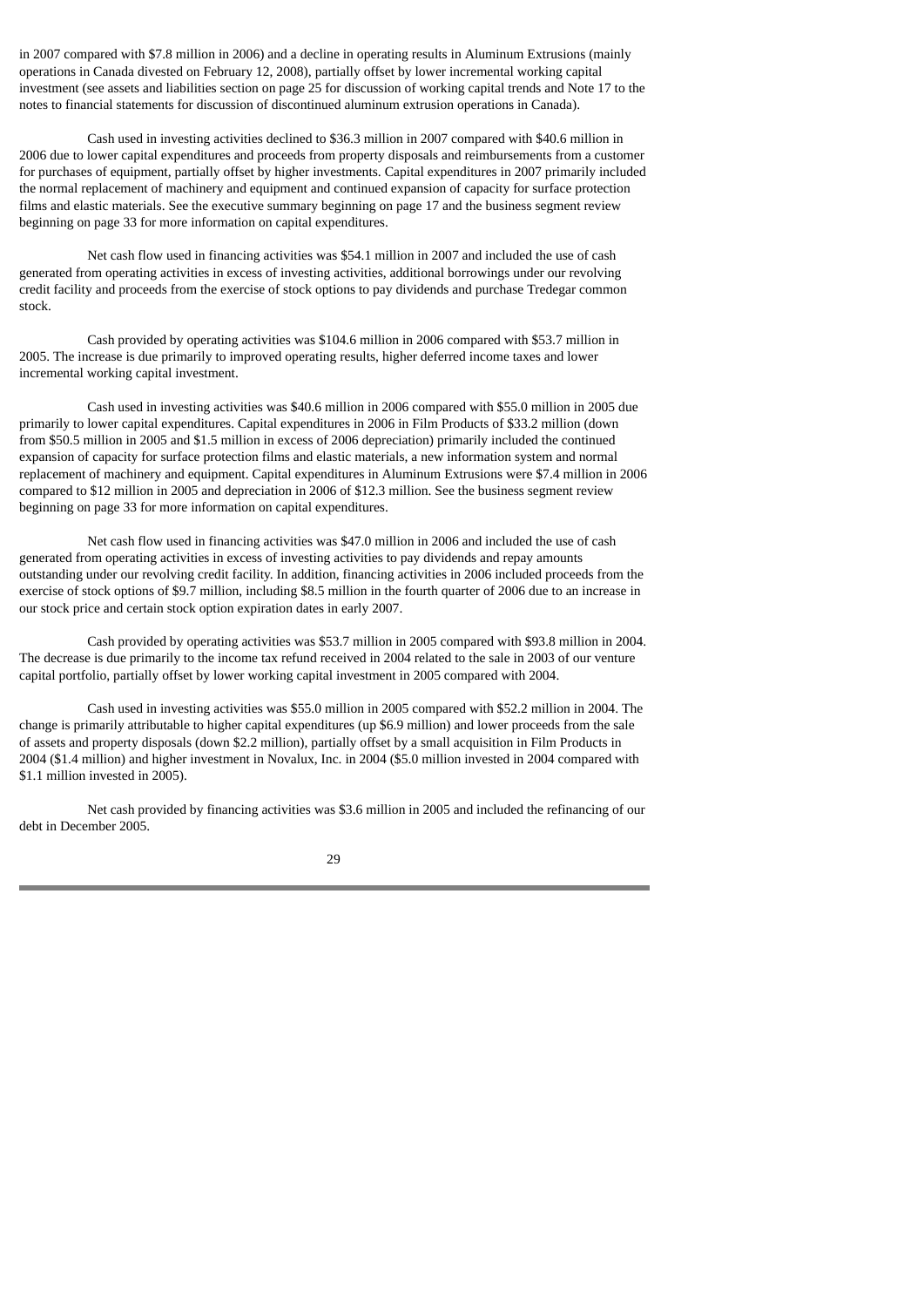## *Quantitative and Qualitative Disclosures about Market Risk*

 Tredegar has exposure to the volatility of interest rates, polyethylene and polypropylene resin prices, aluminum ingot and scrap prices, energy prices, foreign currencies and emerging markets. See the assets and liabilities section beginning on page 25 regarding credit agreements and interest rate exposures.

 Changes in resin prices, and the timing of those changes, could have a significant impact on profit margins in Film Products. Profit margins in Aluminum Extrusions are sensitive to fluctuations in aluminum ingot and scrap prices as well as natural gas prices (natural gas is the principal energy source used to operate our casting furnaces). There is no assurance of our ability to pass through higher raw material and energy costs to our customers.

 See the executive summary beginning on page 17 and the business segment review beginning on page 33 for discussion regarding the impact of the lag in the pass-through of resin price changes. The volatility of average quarterly prices of low density polyethylene resin in the U.S. (a primary raw material for Film Products) is shown in the chart below.



Source: Quarterly averages computed by Tredegar using monthly data provided by Chemical Data Inc. ("CDI"). In January 2005, CDI reflected a 4 cents per pound non-market adjustment based on their estimate of the growth of discounts over the 2000 to 2003 period. The 4th quarter 2004 average rate of 67 cents per pound is shown on a pro forma basis as if the non-market adjustment was made in October 2004.

 Resin prices in Europe, Asia and South America have exhibited similar trends. The price of resin is driven by several factors including supply and demand and the price of oil, ethylene and natural gas. To address fluctuating resin prices, Film Products has index-based pass-through raw material cost agreements for the majority of its business. However, under certain agreements, changes in resin prices are not passed through for an average period of 90 days.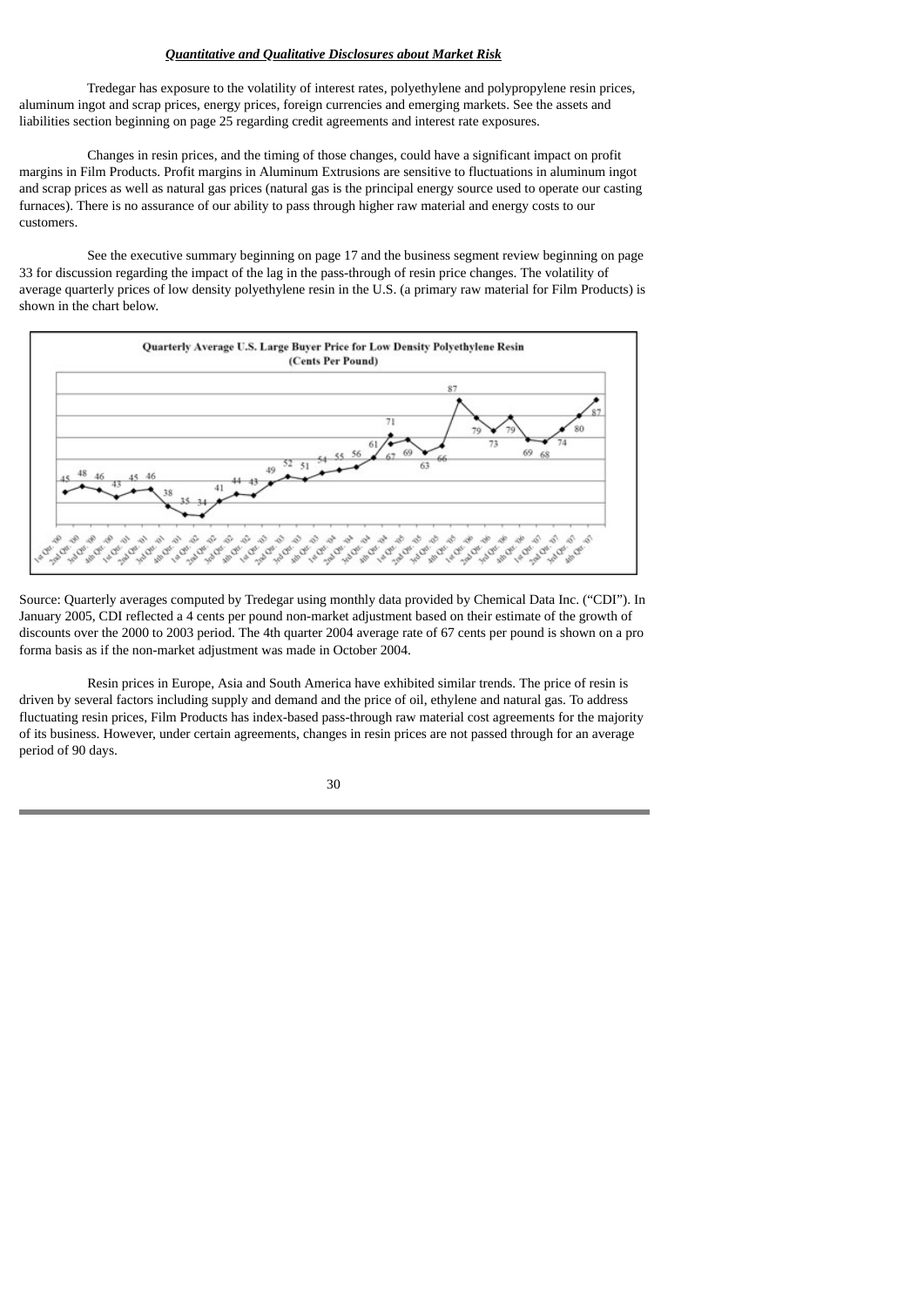In the normal course of business, we enter into fixed-price forward sales contracts with certain customers for the sale of fixed quantities of aluminum extrusions at scheduled intervals. In order to hedge our exposure to aluminum price volatility (see the chart below) under these fixed-price arrangements, which generally have a duration of not more than 12 months, we enter into a combination of forward purchase commitments and futures contracts to acquire or hedge aluminum, based on the scheduled deliveries. See Note 6 on page 55 for more information.



Source: Quarterly averages computed by Tredegar using daily closing data provided by Bloomberg.

 In Aluminum Extrusions, we hedge from time-to-time a portion of our exposure to natural gas price volatility by entering into fixed-price forward purchase contracts with our natural gas suppliers. We estimate that, in an unhedged situation, every \$1 per mmBtu per month change in the market price of natural gas has a \$95,000 impact on the continuing monthly operating profit for our U.S. operations in Aluminum Extrusions. In September 2005, we announced an energy surcharge for our aluminum extrusions business in the U.S. to be applied when the previous quarter's NYMEX natural gas average settlement price is in excess of \$8.85 per mmBtu.



Source: Quarterly averages computed by Tredegar using monthly NYMEX settlement prices.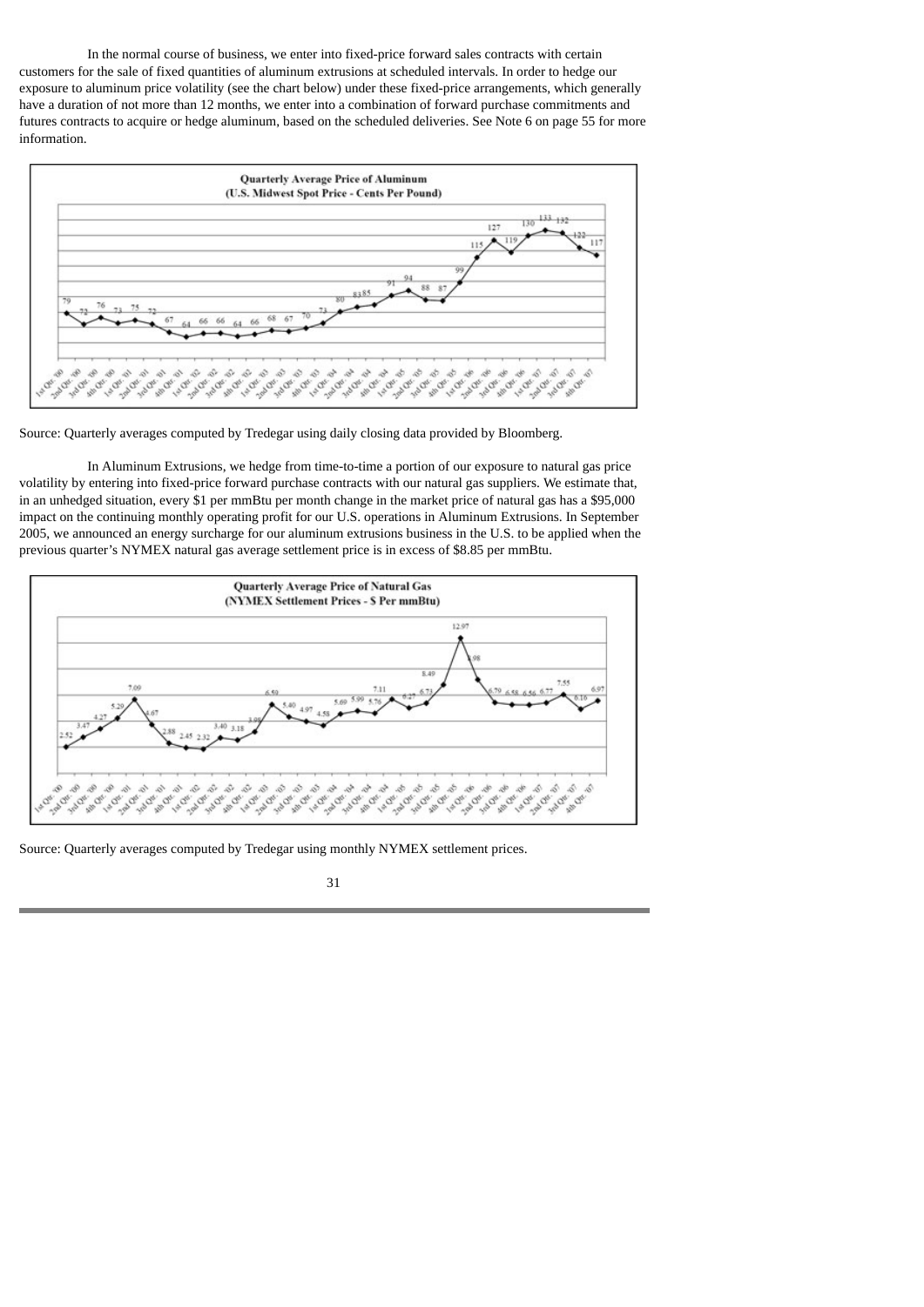We sell to customers in foreign markets through our foreign operations and through exports from U.S. plants. The percentage of sales and total assets for continuing manufacturing operations related to foreign markets for 2007 and 2006 are as follows:

|                                           |                         | 2007                       |                                         | 2006                           |                            |                                          |  |  |
|-------------------------------------------|-------------------------|----------------------------|-----------------------------------------|--------------------------------|----------------------------|------------------------------------------|--|--|
|                                           |                         | % of Total<br>Net Sales *  | % Total                                 | % of Total<br>Net Sales *      | % Total                    |                                          |  |  |
|                                           | Exports<br>From<br>U.S. | Foreign<br>Oper-<br>ations | Assets-<br>Foreign<br>Oper-<br>ations * | <b>Exports</b><br>From<br>U.S. | Foreign<br>Oper-<br>ations | Assets -<br>Foreign<br>Oper-<br>ations * |  |  |
| Canada                                    | 5                       |                            |                                         | 5                              |                            |                                          |  |  |
| Europe                                    | $\mathbf{1}$            | 17                         | 16                                      | $\mathbf{1}$                   | 15                         | 16                                       |  |  |
| Latin America                             |                         | 3                          | 2                                       |                                | 3                          | 2                                        |  |  |
| Asia                                      | 3                       | 6                          | 7                                       | 5                              | 5                          | 8                                        |  |  |
| Total % exposure<br>to foreign<br>markets | 9                       | 26                         | 25                                      | 11                             | 23                         | 26                                       |  |  |
|                                           |                         |                            |                                         |                                |                            |                                          |  |  |

**Tredegar Corporation - Continuing Manufacturing Operations Percentage of Net Sales and Total Assets Related to Foreign Markets**

The percentages for foreign markets are relative to Tredegar's total net sales and total assets from manufacturing operations (consolidated net sales and total assets from continuing operations excluding cash and cash equivalents and AFBS (formerly Therics)).

 We attempt to match the pricing and cost of our products in the same currency and generally view the volatility of foreign currencies (see trends for the Euro and Chinese Yuan in the chart below) and emerging markets, and the corresponding impact on earnings and cash flow, as part of the overall risk of operating in a global environment. Exports from the U.S. are generally denominated in U.S. Dollars. Our foreign currency exposure on income from continuing foreign operations relates to the Euro, the Chinese Yuan, the Hungarian Forint and the Brazilian Real.

 In Film Products, where we are typically able to match the currency of our sales and costs, we estimate that the change in value of foreign currencies relative to the U.S. Dollar had a positive impact on operating profit of approximately \$3 million in 2007 compared with 2006, \$500,000 in 2006 compared with 2005, and \$600,000 in 2005 compared with 2004.

 In 2007, we used currency options to hedge a portion of our exposure to changes in exchange rates. Results for continuing operations include realized losses of \$239,000 on currency hedges of royalties relating to our operations in Europe and results from discontinued operations include realized gains of \$1.3 million on currency hedges of our exposure to the Canadian Dollar. There were no derivatives outstanding at December 31, 2007 relating to currency hedges. Trends for the Euro and Chinese Yuan are shown in the chart below:



Source: Quarterly averages computed by Tredegar using daily closing data provided by Bloomberg.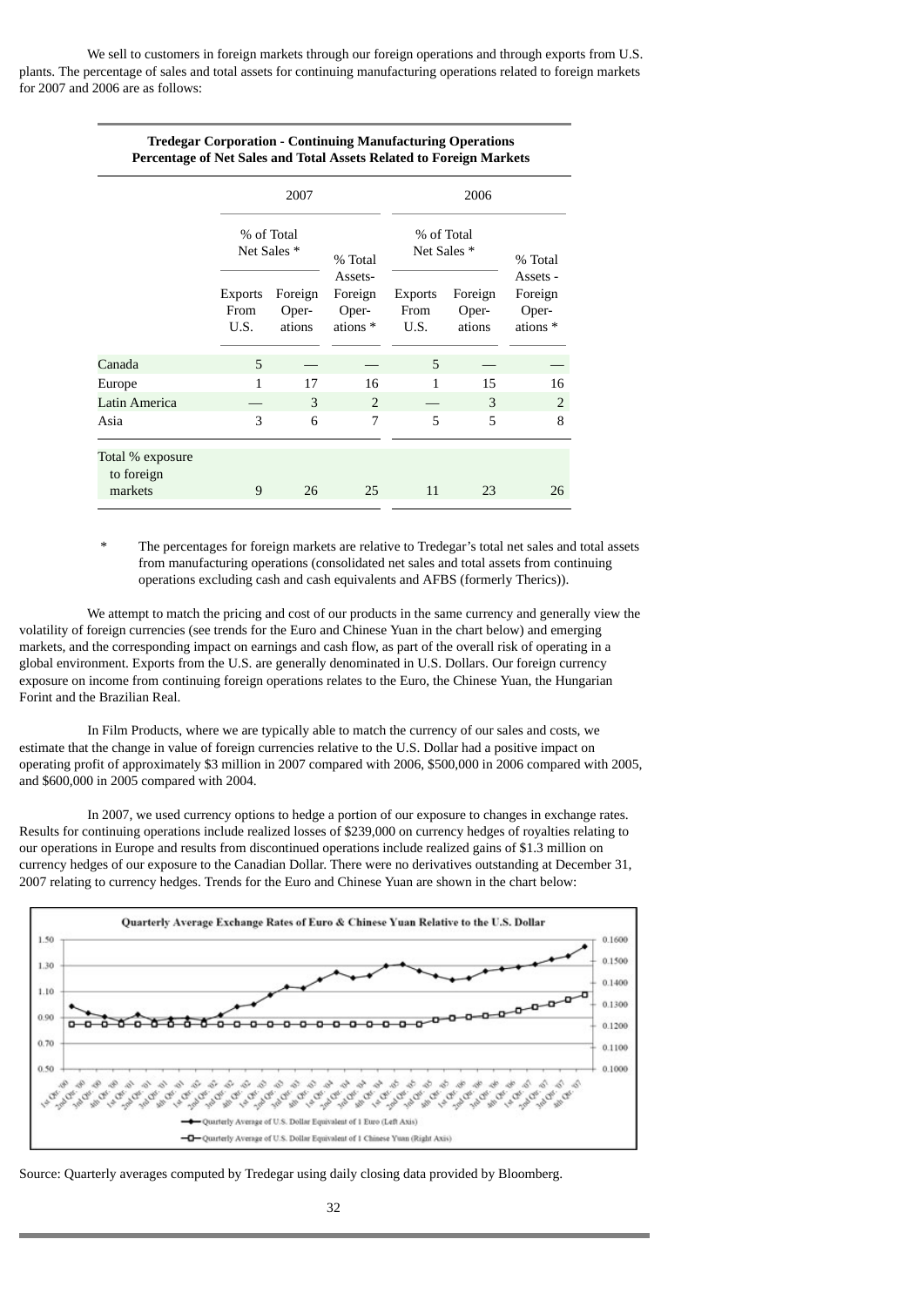#### *Business Segment Review*

 Net sales (sales less freight) and operating profit from ongoing operations are the measures of sales and operating profit used by the chief operating decision maker for purposes of assessing performance.

### **Film Products**

*Net Sales.* See the executive summary beginning on page 17 for the discussion of net sales (sales less freight) in Film Products in 2007 compared with 2006.

 Net sales in Film Products were \$511.2 million in 2006 and \$460.3 million in 2005. The increase in net sales in Film Products in 2006 is primarily due to growth in higher value-added products, including surface protection films, elastic materials and new apertured materials. Selling price and net sales are also affected by the pass-through of changes in raw material costs and changes in currency exchange rates (see the qualitative and quantitative disclosures about market risks section beginning on page 30). Total volume was 253.5 million pounds in 2006 and 261.1 million pounds in 2005. We estimate that the growth in net sales excluding the effects of the pass-through of resin price changes and currency exchange rate changes was about 6% in 2006 and 7% in 2005. Volume declines in 2006 compared with 2005 were mainly due to lower sales of certain commodity barrier films that were dropped in conjunction with the shutdown of the plant in LaGrange, Georgia. The plant was shut down in the first half of 2006 and had sales of commodity barrier films of approximately \$20 million in 2005.

*Operating Profit.* See the executive summary beginning on page 17 for the discussion of operating profit in Film Products in 2007 compared with 2006.

 Operating profit from ongoing operations in Film Products was \$57.6 million in 2006 and \$44.9 million in 2005. Operating profit from ongoing operations excluding the estimated effects of resin pass-through lag and year-end LIFO adjustments was \$53.1 million in 2006 and \$48.9 million in 2005. The increase in operating profit in 2006 excluding the impact of resin pass-through lag and LIFO adjustments was driven by growth in the sale of higher value surface protection films, elastic materials and new apertured topsheets.

*Identifiable Assets.* Identifiable assets in Film Products decreased to \$488.0 million at December 31, 2007, from \$499.0 million at December 31, 2006, due primarily to depreciation of \$33.9 million compared with capital expenditures of \$15.3 million and asset impairments during the year totaling \$594,000, partially offset by the effects of currency rate changes on property, plant and equipment and goodwill of approximately \$11.3 million. See page 25 for further discussion on changes in assets and liabilities.

 Identifiable assets in Film Products increased to \$499.0 million at December 31, 2006, from \$479.3 million at December 31, 2005, due primarily to the effects of currency rate changes of \$9.0 million, higher accounts receivable (up \$6.5 million) due to higher sales and higher inventories (up \$3.4 million) and asset impairments during 2006 totaling \$1.2 million.

*Depreciation, Amortization and Capital Expenditures.* Depreciation and amortization for Film Products was \$34.1 million in 2007, \$31.7 million in 2006 and \$26.7 million in 2005. The increase in 2007 compared with 2006 is primarily due to capital expenditures in 2006 and 2007 and appreciation of the U.S. Dollar value of currencies for operations outside of the U.S. The increase in 2006 compared with 2005 is mainly due to the relatively high level of capital expenditures from 2003-2005. We expect depreciation and amortization expense for Film Products to be approximately \$33 million in 2008.

 Capital expenditures declined to \$15.3 million in 2007 compared with \$33.2 million in 2006. Capital expenditures in 2008 are expected to be approximately \$33 million. Capital expenditures in 2007 primarily included the normal replacement of machinery and equipment and continued expansion of capacity for surface protection films and elastic materials.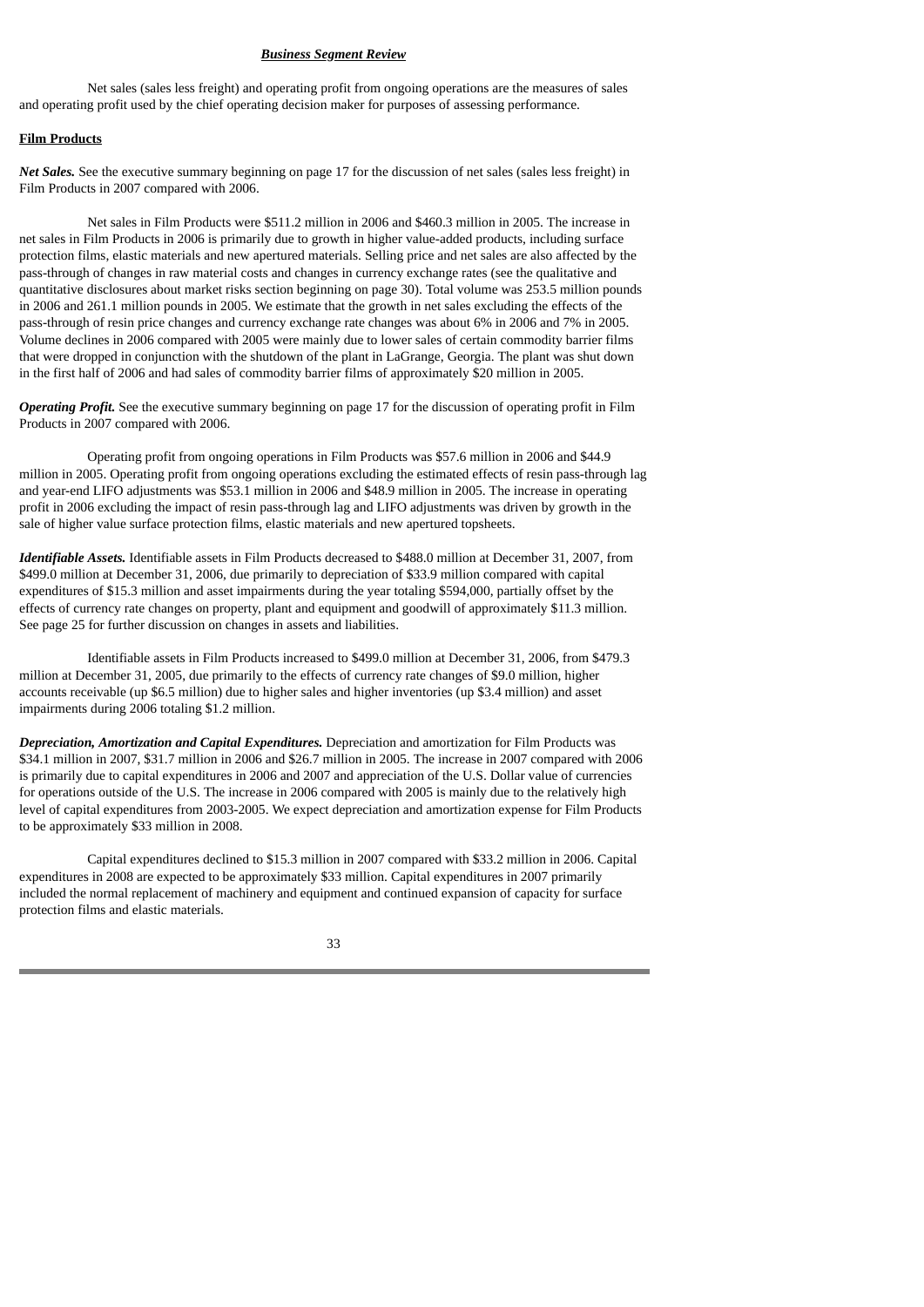Capital expenditures declined to \$33.2 million in 2006 compared with \$50.5 million in 2005. Approximately half of the capital expenditures in 2006 related to expanding the production capacity for surface protection films. Other capital expenditures in 2006 included capacity additions for elastic materials and continued costs associated with a new information system, which was rolled out in U.S. locations.

### **Aluminum Extrusions (Continuing Operations)**

*Net Sales and Operating Profit.* See the executive summary beginning on page 17 for the discussion of net sales (sales less freight) and operating profit for the continuing operations of Aluminum Extrusions in 2007 compared with 2006.

 Net sales were \$403.8 million in 2006, up 23.2% versus \$327.7 million in 2005. Operating profit from continuing ongoing operations was \$18.3 million in 2006, up 7.1% compared to \$17.1 million in 2005. Volume increased to 185.2 million pounds in 2006, up 4.6% compared to 177.0 million pounds in 2005. Growth in shipments in 2006 was driven by demand for extrusions used in commercial construction and hurricane protection products, partially offset by a decline in extrusions used in residential construction. The increase in operating profit during 2006 was primarily due to higher volume and selling prices and lower energy costs, partially offset by higher charges for possible uncollectible accounts (\$1.4 million).

*Identifiable Assets.* Identifiable assets in Aluminum Extrusions were \$115.2 million at December 31, 2007, \$129.0 million at December 31, 2006 and \$130.4 million at December 31, 2005. The decline of \$13.8 million at the end of 2007 compared with 2006 is mainly due to lower accounts receivable of \$10.4 million (see page 25 for further discussion) and depreciation of \$8.5 million compared with capital expenditures of \$4.4 million. Changes between 2006 and 2005 are primarily due to sales-driven fluctuations in accounts receivable and inventory levels.

*Depreciation, Amortization and Capital Expenditures.* Depreciation and amortization for Aluminum Extrusions was \$8.5 million in 2007, \$8.4 million in 2006 and \$8 million in 2005. We expect depreciation and amortization expense for Aluminum Extrusions to be \$8.5 million in 2008.

 Capital expenditures totaled \$4.4 million in 2007, \$6.6 million in 2006 and \$5.8 million in 2005, and reflect the normal replacement of machinery and equipment. Capital expenditures are expected to be approximately \$21 million in 2008. In January, we announced plans to spend approximately \$24 million over the next 18 months to expand the capacity at our plant in Carthage, Tennessee. Approximately 65% of our sales of aluminum extrusions from our U.S. operations are related to non-residential construction, and this additional capacity will increase our capabilities in this sector.

### **AFBS**

 On June 30, 2005, substantially all of the assets of AFBS, Inc. (formerly known as Therics, Inc.), a wholly-owned subsidiary of Tredegar, were sold or assigned to a newly-created limited liability company, Therics, LLC, which is controlled and managed by an individual not affiliated with Tredegar. AFBS received a 17.5% equity interest in Therics, LLC, then valued at \$170,000 and a 3.5% interest in Theken Spine, LLC, then valued at \$800,000, along with potential future payments based on the sale of certain products by Therics, LLC. AFBS retained substantially all of its liabilities in the transaction, which included customary indemnification provisions for pre-transaction liabilities. Tredegar has no obligation or intent to fund any future losses that may occur at Therics, LLC or Theken Spine, LLC. The ownership interest in Therics, LLC is accounted for under the equity method of accounting with losses limited to its initial carrying value of \$170,000. The ownership interest in Theken Spine, LLC is accounted for under the cost method, with an impairment loss recognized and a new cost basis established for any write-down to estimated fair value, if necessary. The payments due from Therics, LLC that are based on the sale of certain products are recognized as income when earned. AFBS had operating losses of \$3.5 million during the first six months of 2005 and \$9.8 million in 2004. Results of operations for AFBS since June 30, 2005 are immaterial.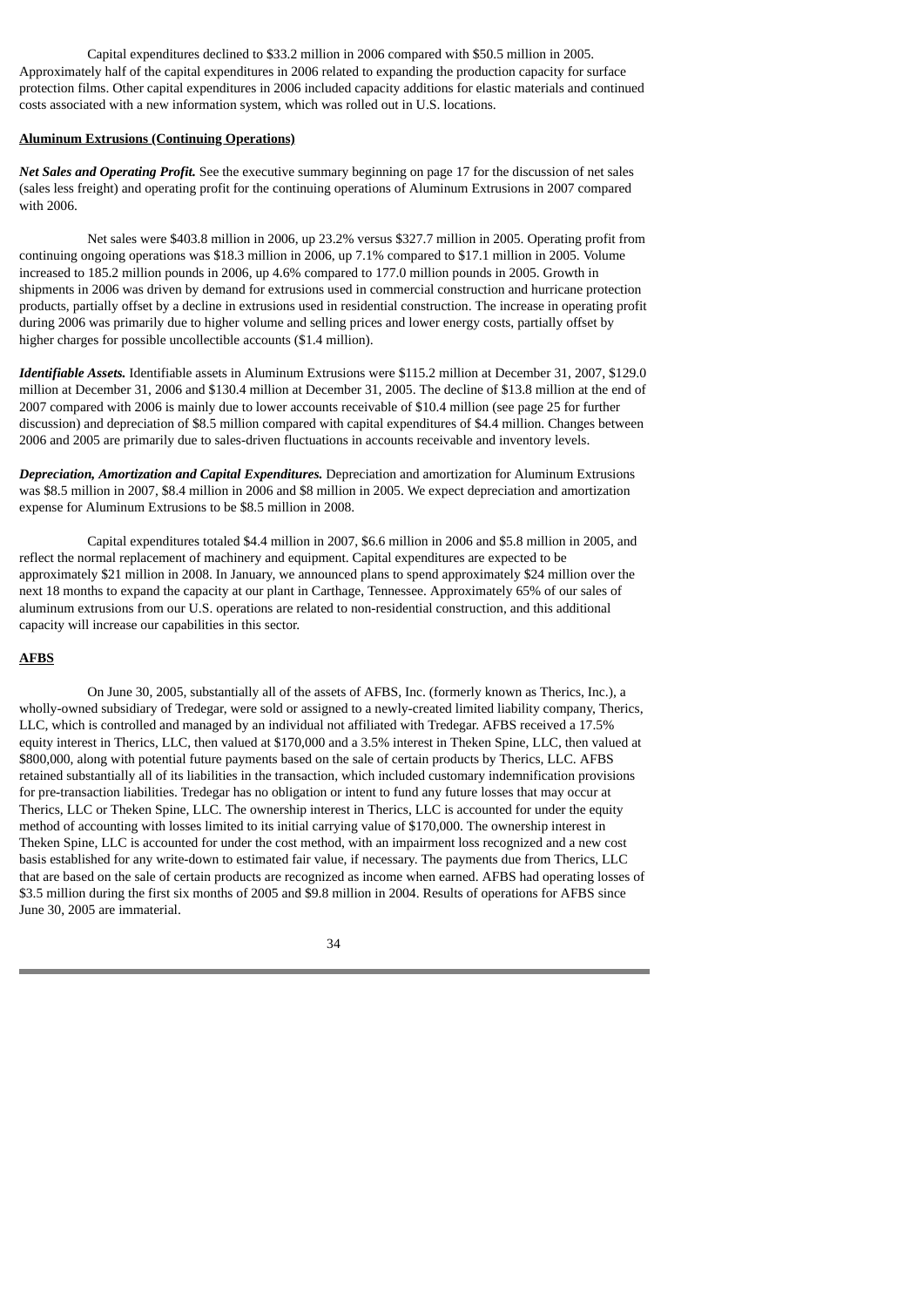### **Item 7A. QUANTITATIVE AND QUALITATIVE DISCLOSURES ABOUT MARKET RISK**

 See discussion of quantitative and qualitative disclosures about market risk beginning on page 30 in Management's Discussion and Analysis.

### **Item 8. FINANCIAL STATEMENTS AND SUPPLEMENTARY DATA**

 See the index on page 39 for references to the report of the independent registered public accounting firm, the consolidated financial statements and selected quarterly financial data.

# **Item 9. CHANGES IN AND DISAGREEMENTS WITH ACCOUNTANTS ON ACCOUNTING AND FINANCIAL DISCLOSURE**

None.

### **Item 9A. CONTROLS AND PROCEDURES**

### *Evaluation of Disclosure Controls and Procedures*

 Pursuant to Rule 13a-15(b) under the Securities Exchange Act of 1934, as amended (the "Exchange Act"), we carried out an evaluation, with the participation of our management, including our principal executive officer and principal financial officer, of the effectiveness of our disclosure controls and procedures (as defined under Rule 13a-15(e) under the Exchange Act) as of the end of the period covered by this report. Based upon that evaluation, our principal executive officer and principal financial officer concluded that our disclosure controls and procedures are effective to ensure that information required to be disclosed by us in the reports that we file or submit under the Exchange Act, is recorded, processed, summarized and reported, within the time periods specified in the SEC's rules and forms, and that such information is accumulated and communicated to our management, including our principal executive officer and principal financial officer, as appropriate, to allow timely decisions regarding required disclosure.

# *Management's Report on Internal Control Over Financial Reporting*

 Our management is responsible for establishing and maintaining adequate internal control over financial reporting, as such term is defined in Rule 13a-15(f) under the Exchange Act. The Company's internal control over financial reporting is designed to provide reasonable assurance to the Company's management and board of directors regarding the reliability of financial reporting and the preparation and fair presentation of published financial statements in accordance with generally accepted accounting principles in the United States of America and includes policies and procedures that:

- Pertain to the maintenance of records that, in reasonable detail, accurately and fairly reflect the transactions and dispositions of our assets;
- Provide reasonable assurance that transactions are recorded as necessary to permit preparation of financial statements in accordance with generally accepted accounting principles in the United States of America, and that our receipts and expenditures are being made only in accordance with authorization of our management and directors; and
- Provide reasonable assurance regarding prevention or timely detection of unauthorized acquisition, use or disposition of our assets that could have a material effect on the consolidated financial statements.

 Internal control over financial reporting includes the controls themselves, monitoring (including internal auditing practices) and actions taken to correct deficiencies as identified.

 Because of its inherent limitations, internal control over financial reporting may not prevent or detect misstatements. Also, projections of any evaluation of effectiveness to future periods are subject to the risk that controls may become inadequate because of changes in conditions, or that the degree of compliance with the policies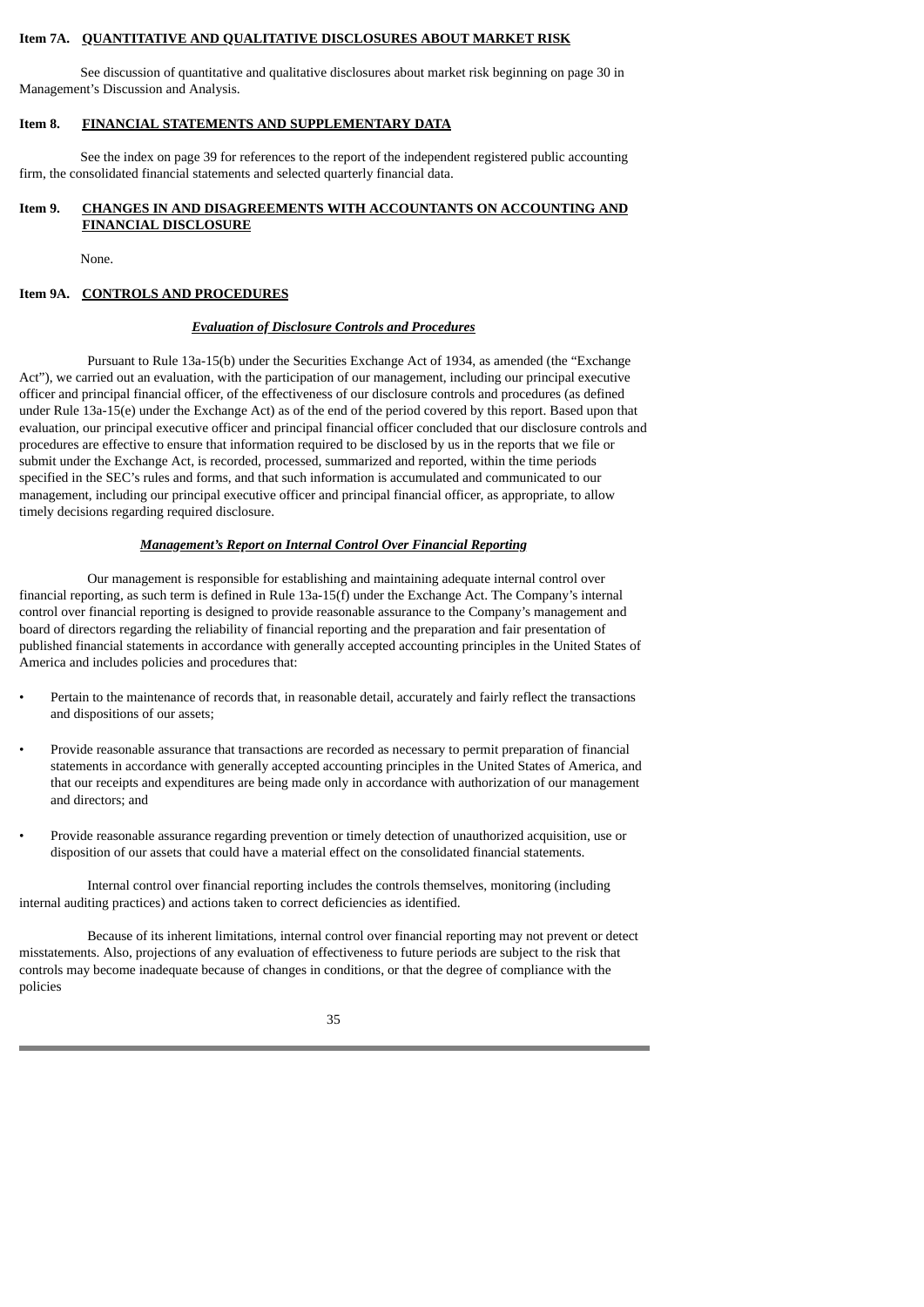or procedures may deteriorate.

 Management conducted an evaluation of the effectiveness of our internal control over financial reporting based on the framework in *Internal Control - Integrated Framework* issued by the Committee of Sponsoring Organizations of the Treadway Commission. Based on their evaluation under the framework in *Internal Control — Integrated Framework*, our management concluded that our internal control over financial reporting was effective as of December 31, 2007.

 The effectiveness of our internal control over financial reporting as of December 31, 2007 has been audited by PricewaterhouseCoopers LLP, an independent registered public accounting firm, as stated in their report which is included on pages 39-40.

# *Changes in Internal Control Over Financial Reporting*

 There has been no change in our internal control over financial reporting during the quarter ended December 31, 2007, that has materially affected, or is reasonably likely to materially affect, our internal control over financial reporting.

## **Item 9B. OTHER INFORMATION**

None.

# **PART III**

# **Item 10. DIRECTORS, EXECUTIVE OFFICERS AND CORPORATE GOVERNANCE**

 The information concerning directors and persons nominated to become directors of Tredegar included in the Proxy Statement under the headings "Election of Directors" and "Tredegar's Board of Directors" is incorporated herein by reference.

 The information concerning corporate governance included in the Proxy Statement under the heading "Board Meetings, Meetings of Non-Management Directors and the Board Committees" is incorporated herein by reference.

 The information included in the Proxy Statement under the heading "Section 16(a) Beneficial Ownership Reporting Requirements" is incorporated herein by reference.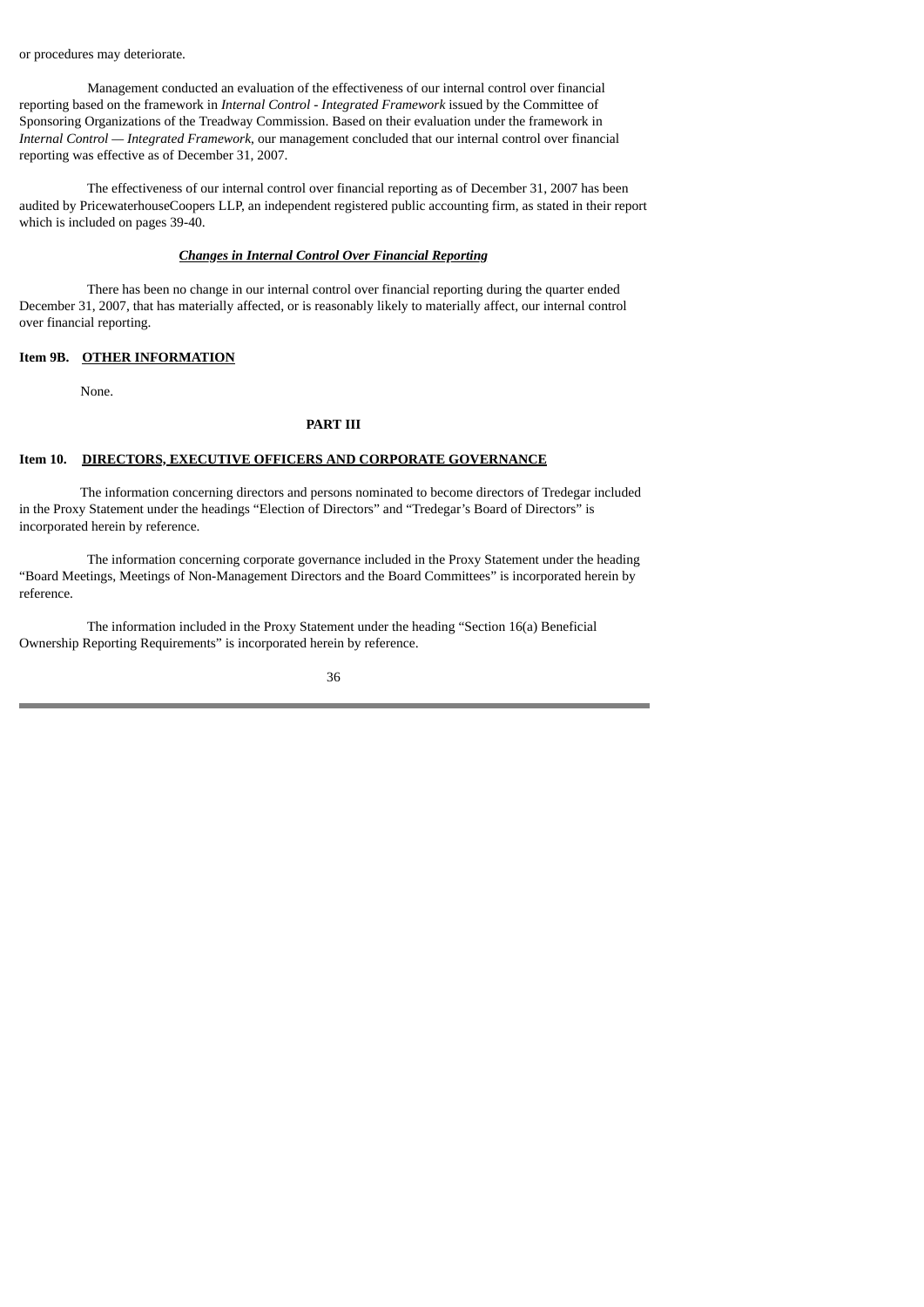Set forth below are the names, ages and titles of our executive officers:

| <b>Name</b>               | Age | Title                                                                 |
|---------------------------|-----|-----------------------------------------------------------------------|
|                           |     |                                                                       |
| John D. Gottwald          | 53  | President and Chief Executive                                         |
| Nancy M. Taylor           | 48  | President, Tredegar Film Products and Corporate Senior Vice President |
| D. Andrew Edwards         | 49  | Vice President, Chief Financial Officer and Treasurer                 |
| McAlister C. Marshall, II | 38  | Vice President, General Counsel and Corporate Secretary               |
| Larry J. Scott            | 57  | Vice President, Audit                                                 |

**John D. Gottwald.** On January 16, 2006, Mr. Gottwald was elected President and Chief Executive Officer effective March 1, 2006. Mr. Gottwald had served as Chairman of the Board of Directors since September 10, 2001. Mr. Gottwald served as President and Chief Executive Officer from July 10, 1989 until September 10, 2001.

**Nancy M. Taylor.** Ms. Taylor was elected President of Tredegar Film Products effective April 5, 2005. She was elected Senior Vice President effective November 1, 2004. Ms. Taylor served as Senior Vice President, Strategy and Special Projects from November 1, 2004 until April 5, 2005. Ms. Taylor served as Managing Director, European Operations, of Tredegar Film Products from January 1, 2003 until November 1, 2004. Ms. Taylor served as Vice President, Administration and Corporate Development from September 10, 2001 until February 12, 2003. Ms. Taylor served as Secretary from February 24, 1994 until February 12, 2003. She served as Vice President, Law, from November 18, 1998 until September 10, 2001, and served as General Counsel from May 22, 1997 until July 25, 2000.

**D. Andrew Edwards.** Mr. Edwards was elected Vice President, Chief Financial Officer and Treasurer on August 28, 2003. Mr. Edwards has served as Vice President, Finance since November 18, 1998. Mr. Edwards has served as Treasurer since May 22, 1997. From October 19, 1992 until July 10, 2000, Mr. Edwards served as Controller.

**McAlister C. Marshall, II.** Mr. Marshall was elected Vice President, General Counsel and Corporate Secretary on October 1, 2006, the date that he joined Tredegar. From July 2000 until September 2006, he served as Assistant General Counsel at The Brink's Company. He was an Associate at the law firm of Hunton & Williams LLP from 1996 until 2000.

**Larry J. Scott.** Mr. Scott was elected Vice President, Audit, on May 24, 2000. Mr. Scott served as Director of Internal Audit from February 24, 1994 until May 24, 2000.

 We have adopted a Code of Conduct that applies to all of our directors, officers and employees (including our Chief Executive Officer, Chief Financial Officer and principal accounting officer) and have posted the Code of Conduct on our web site. We intend to satisfy the disclosure requirement under Item 10 of Form 8-K relating to amendments to or waivers from any provision of our Code of Conduct applicable to Chief Executive Officer, Chief Financial Officer and principal accounting officer by posting this information on our website. Our Internet address is www.tredegar.com. The information on or that can be accessed through our website is not, and shall not be deemed to be, a part of this report or incorporated into other filings we make with the SEC.

 Because our common stock is listed on the NYSE, our chief executive officer is required to make, and he has made, an annual certification to the NYSE stating that he was not aware of any violation by us of the corporate governance listing standards of the NYSE. Our chief executive officer made his annual certification to that effect to the NYSE as of May 25, 2007. In addition, we have filed, as exhibits to this Annual Report on Form 10-K, the certifications of our principal executive officer and principal financial officer required under Section 302 of the Sarbanes Oxley Act of 2002 to be filed with the SEC regarding the quality of our public disclosure.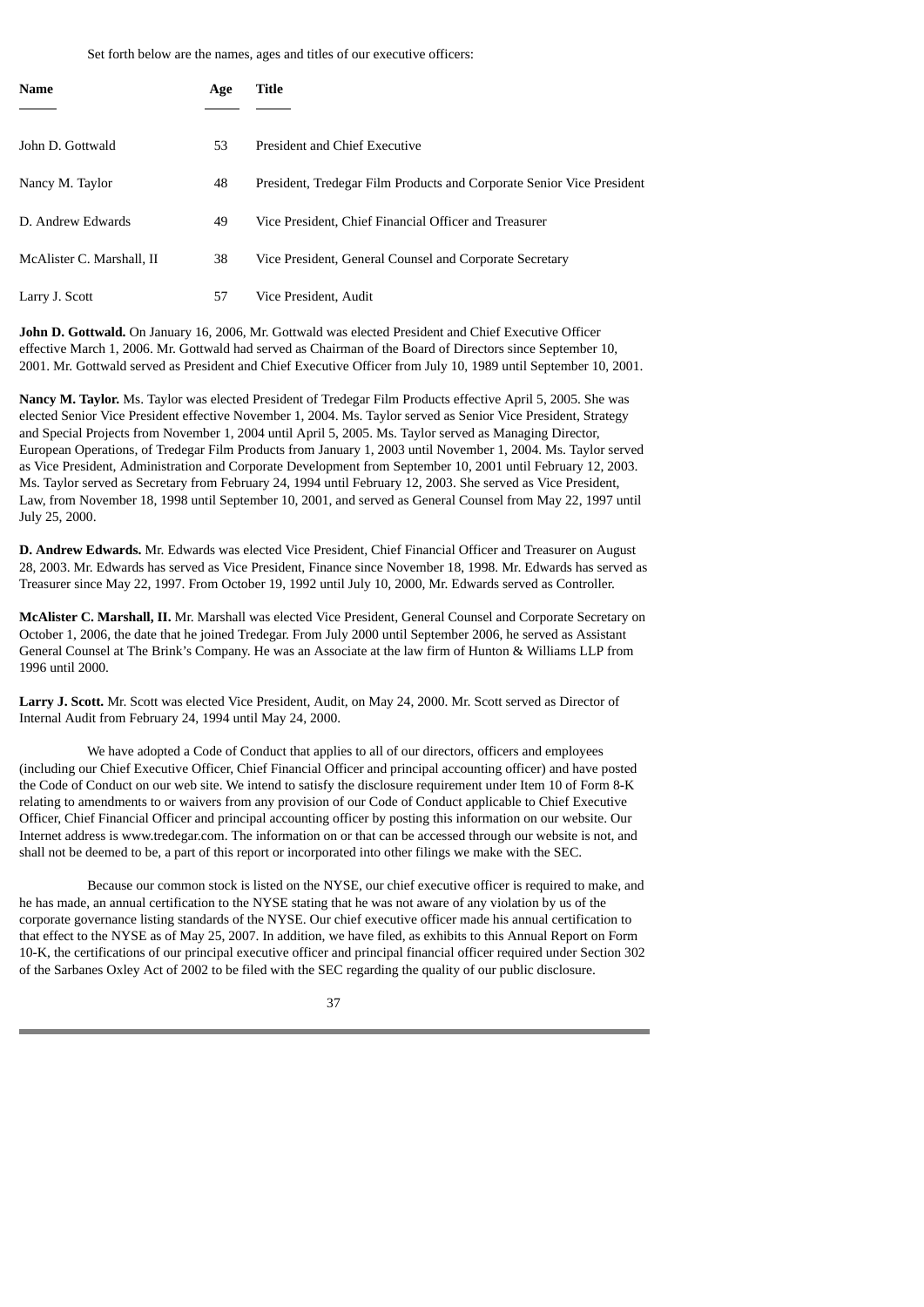# **Item 11. EXECUTIVE COMPENSATION**

 The information included in the Proxy Statement under the headings "Compensation of Directors", "Board Meetings of Non-Management Directors and Board Committees - Executive Compensation Committee Interlocks and Insider Participation", "Compensation Discussion and Analysis", "Executive Compensation Committee Report" and "Compensation of Executive Officers" is incorporated herein by reference.

# **Item 12. SECURITY OWNERSHIP OF CERTAIN BENEFICIAL OWNERS AND MANAGEMENT AND RELATED STOCKHOLDER MATTERS**

 The information included in the Proxy Statement under the heading "Stock Ownership" is incorporated herein by reference. The following table summarizes information with respect to equity compensation plans under which securities are authorized for issuance as of December 31, 2007.

| Column (a)                                                       | Column (b)                                                                                                     |                                                                                             | Column (d)                                                                                                                                                          |
|------------------------------------------------------------------|----------------------------------------------------------------------------------------------------------------|---------------------------------------------------------------------------------------------|---------------------------------------------------------------------------------------------------------------------------------------------------------------------|
| Plan Category                                                    | Number of Securities<br>to be Issued Upon<br>Exercise of<br><b>Outstanding Options,</b><br>Warrants and Rights | Weighted Average<br>Exercise Price of<br><b>Outstanding Options,</b><br>Warrants and Rights | Number of Securities<br>Remaining Available for<br>Future Issuance Under<br><b>Equity Compensation Plans,</b><br><b>Excluding Securities</b><br>Reflected in Column |
| <b>Equity compensation</b>                                       |                                                                                                                |                                                                                             |                                                                                                                                                                     |
| plans approved by                                                |                                                                                                                |                                                                                             |                                                                                                                                                                     |
| security holders                                                 | 1,009,858*                                                                                                     | \$17.90                                                                                     | 1,412,232                                                                                                                                                           |
| Equity compensation<br>plans not approved by<br>security holders |                                                                                                                |                                                                                             |                                                                                                                                                                     |
|                                                                  |                                                                                                                |                                                                                             |                                                                                                                                                                     |
| Total                                                            | 1,009,858                                                                                                      | \$17.90                                                                                     | 1,412,232                                                                                                                                                           |

\* Includes performance stock units that give the holder the right to receive shares of Tredegar common stock upon the satisfaction of certain performance criteria.

# **Item 13. CERTAIN RELATIONSHIPS AND RELATED TRANSACTIONS, AND DIRECTOR INDEPENDENCE**

 The information included in the Proxy Statement under the headings "Certain Relationships and Related Transactions" and "Tredegar's Board of Directors" is incorporated herein by reference.

### **Item 14. PRINCIPAL ACCOUNTING FEES AND SERVICES**

The following is incorporated herein by reference:

- Information on accounting fees and services included in the Proxy Statement under the heading "Audit Fees;" and
- Information on the Audit Committee's procedures for pre-approving certain audit and non-audit services included in the Proxy Statement under the heading "Board Meetings, Meetings of Non-Management Directors and Board Committees - Audit Committee Matters".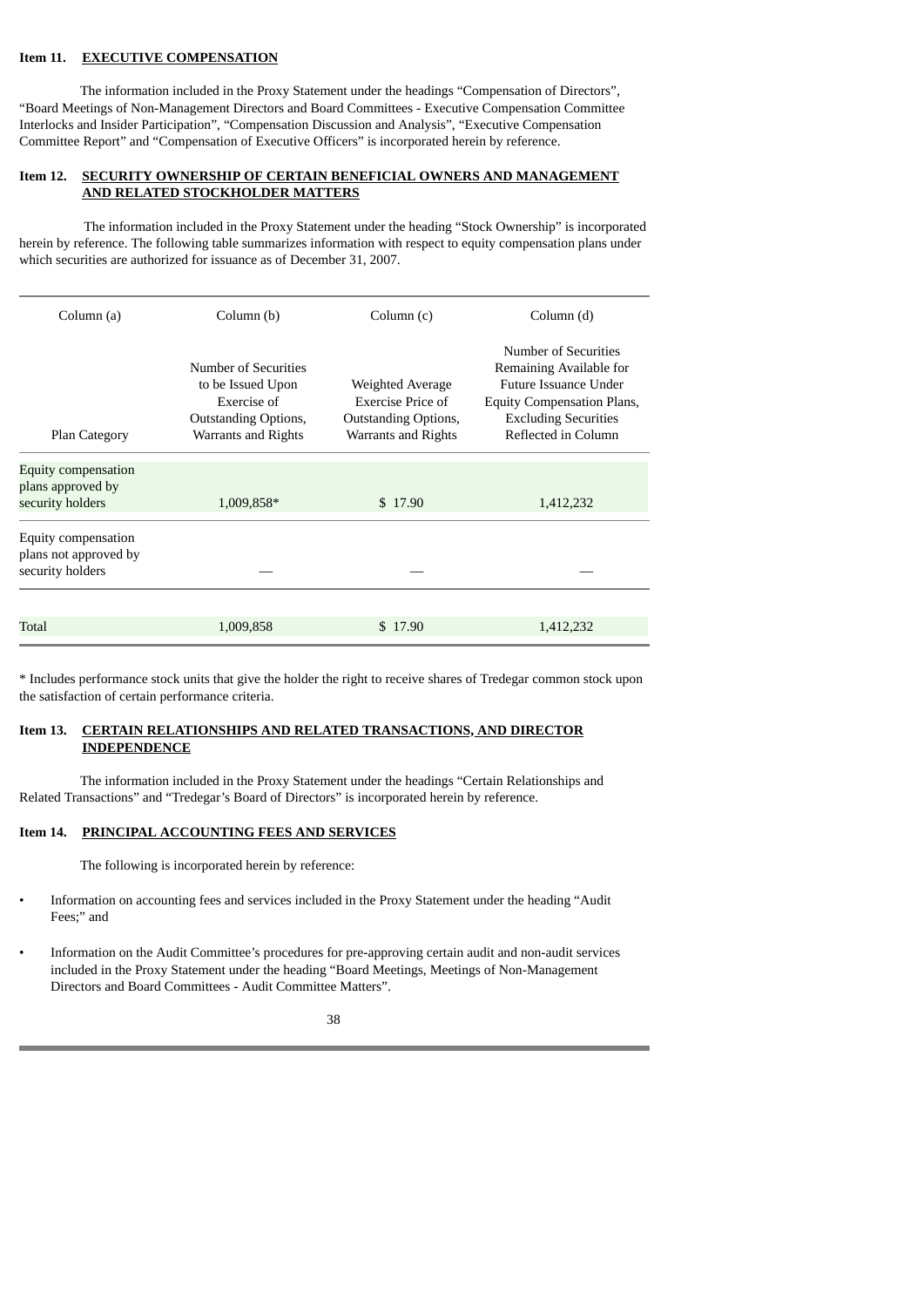#### **PART IV**

# **Item 15. EXHIBITS AND FINANCIAL STATEMENT SCHEDULES**

- (a) List of documents filed as a part of the report:
	- (1) Financial statements:

### Tredegar Corporation

# Index to Financial Statements and Supplementary Data

|                                                                                                                | Page  |
|----------------------------------------------------------------------------------------------------------------|-------|
| Report of Independent Registered Public Accounting Firm                                                        | 39-40 |
| <b>Financial Statements:</b>                                                                                   |       |
| <b>Consolidated Statements of Income for the Years Ended</b><br>December 31, 2007, 2006 and 2005               | 41    |
| Consolidated Balance Sheets as of December 31, 2007<br>and 2006                                                | 42    |
| <b>Consolidated Statements of Cash Flows for the Years Ended</b><br>December 31, 2007, 2006 and 2005           | 43    |
| <b>Consolidated Statements of Shareholders' Equity for the</b><br>Years Ended December 31, 2007, 2006 and 2005 | 44    |
| <b>Notes to Financial Statements</b>                                                                           | 45-72 |
| <b>Selected Quarterly Financial Data (Unaudited)</b>                                                           | 73    |

(2) Financial statement schedules:

None.

(3) Exhibits:

<span id="page-42-0"></span>See Exhibit Index on pages 80-81.

# **REPORT OF INDEPENDENT REGISTERED PUBLIC ACCOUNTING FIRM**

To the Board of Directors and Shareholders of Tredegar Corporation:

In our opinion, the consolidated financial statements listed in the index appearing under Item 15(a)(1) present fairly, in all material respects, the financial position of Tredegar Corporation and its subsidiaries at December 31, 2007 and December 31, 2006, and the results of their operations and their cash flows for each of the three years in the period ended December 31, 2007 in conformity with accounting principles generally accepted in the United States of America. Also in our opinion, the Company maintained, in all material respects, effective internal control over financial reporting as of December 31, 2007, based on criteria established in *Internal Control - Integrated Framework* issued by the Committee of Sponsoring Organizations of the Treadway Commission (COSO). The Company's management is responsible for these financial statements, for maintaining effective internal control over financial reporting and for its assessment of the effectiveness of internal control over financial reporting, included in Management's Report on Internal Control Over Financial Reporting appearing under Item 9A. Our responsibility is to express opinions on these financial statements, and on the Company's internal control over financial reporting based on our integrated audits. We conducted our audits in accordance with the standards of the Public Company Accounting Oversight Board (United States). Those standards require that we plan and perform the audits to obtain reasonable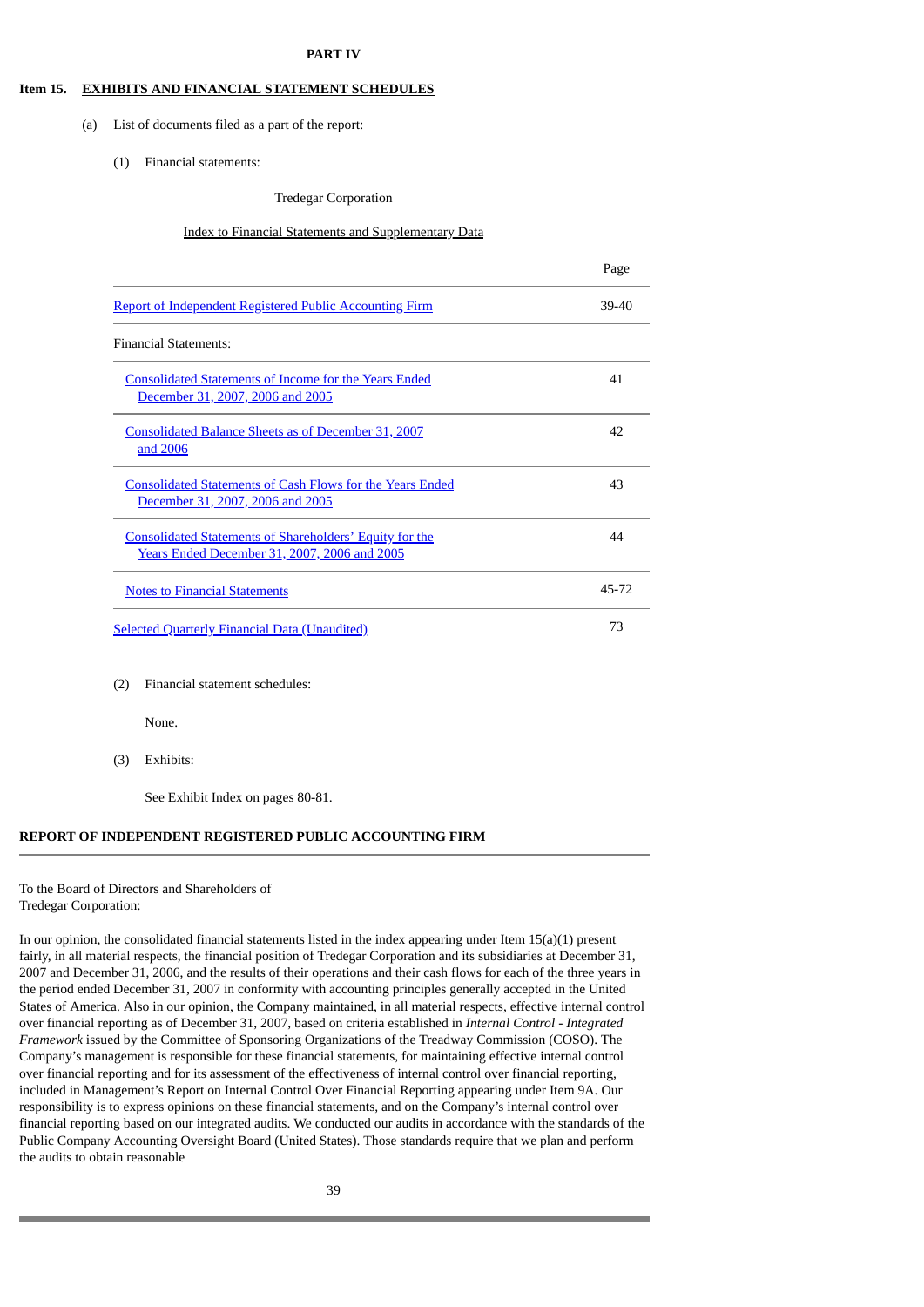assurance about whether the financial statements are free of material misstatement and whether effective internal control over financial reporting was maintained in all material respects. Our audits of the financial statements included examining, on a test basis, evidence supporting the amounts and disclosures in the financial statements, assessing the accounting principles used and significant estimates made by management, and evaluating the overall financial statement presentation. Our audit of internal control over financial reporting included obtaining an understanding of internal control over financial reporting, assessing the risk that a material weakness exists, and testing and evaluating the design and operating effectiveness of internal control based on the assessed risk. Our audits also included performing such other procedures as we considered necessary in the circumstances. We believe that our audits provide a reasonable basis for our opinions.

A company's internal control over financial reporting is a process designed to provide reasonable assurance regarding the reliability of financial reporting and the preparation of financial statements for external purposes in accordance with generally accepted accounting principles. A company's internal control over financial reporting includes those policies and procedures that (i) pertain to the maintenance of records that, in reasonable detail, accurately and fairly reflect the transactions and dispositions of the assets of the company; (ii) provide reasonable assurance that transactions are recorded as necessary to permit preparation of financial statements in accordance with generally accepted accounting principles, and that receipts and expenditures of the company are being made only in accordance with authorizations of management and directors of the company; and (iii) provide reasonable assurance regarding prevention or timely detection of unauthorized acquisition, use, or disposition of the company's assets that could have a material effect on the financial statements.

Because of its inherent limitations, internal control over financial reporting may not prevent or detect misstatements. Also, projections of any evaluation of effectiveness to future periods are subject to the risk that controls may become inadequate because of changes in conditions, or that the degree of compliance with the policies or procedures may deteriorate.

As discussed in Note 1 to the consolidated financial statements, the Company changed the way in which it accounts for uncertain tax positions effective January 1, 2007, share-based compensation effective January 1, 2006, and defined benefit pension and other postretirement plans effective December 31, 2006.

PricewaterhouseCoopers LLP Richmond, Virginia March 4, 2008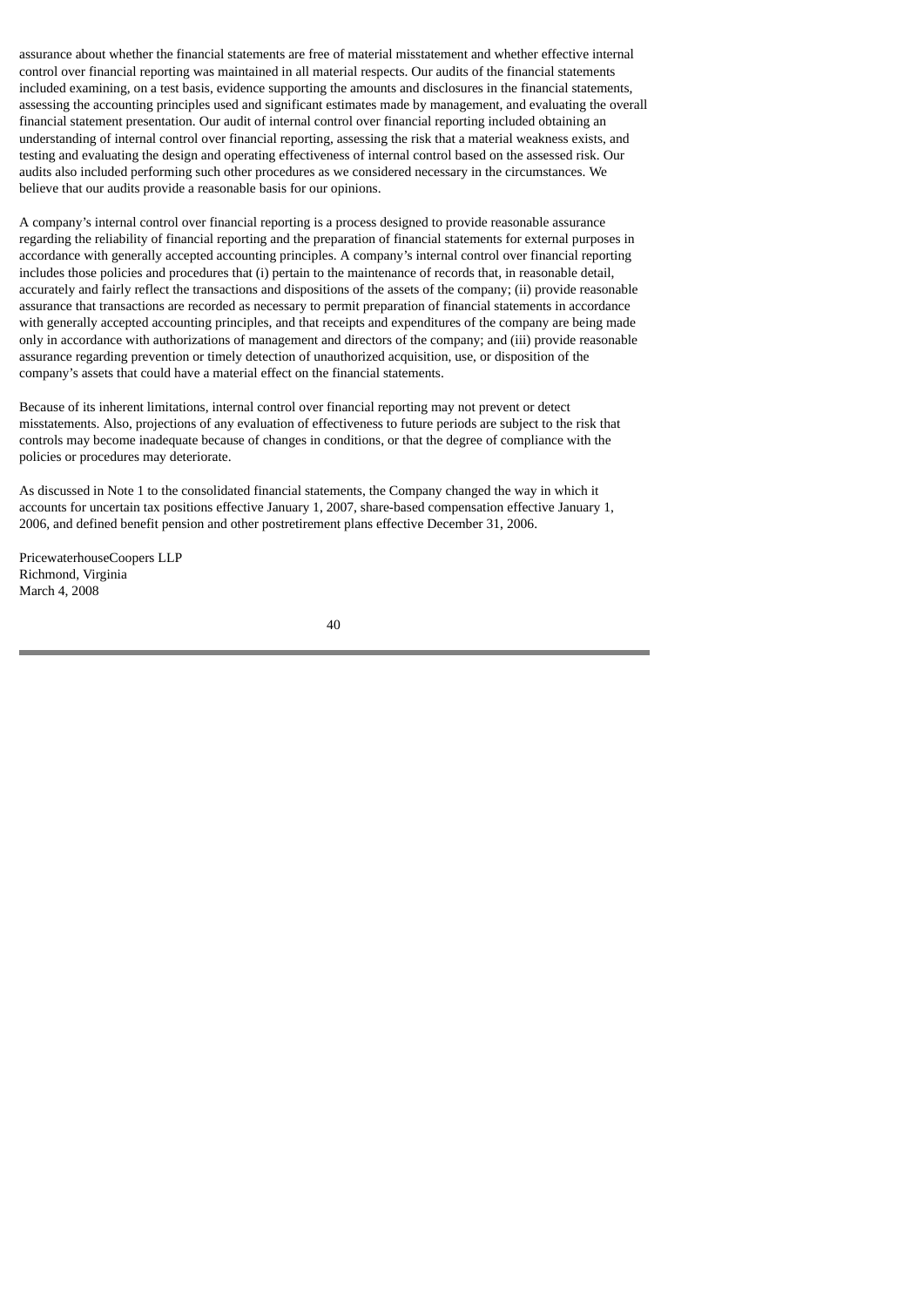# <span id="page-44-0"></span>**CONSOLIDATED STATEMENTS OF INCOME**

| <b>Tredegar Corporation and Subsidiaries</b>                                    |      |                    |               |                 |               |                 |
|---------------------------------------------------------------------------------|------|--------------------|---------------|-----------------|---------------|-----------------|
| Years Ended December 31                                                         |      | 2007               |               | 2006            |               | 2005            |
| (In Thousands, Except Per-Share Data)                                           |      |                    |               |                 |               |                 |
| <b>Revenues and other:</b>                                                      |      |                    |               |                 |               |                 |
| <b>Sales</b>                                                                    |      | \$922,583          |               | \$937,561       |               | \$808,464       |
| Other income (expense), net                                                     |      | 1,782              |               | 1,444           |               | (2,211)         |
|                                                                                 |      | 924,365            |               | 939,005         |               | 806,253         |
| <b>Costs and expenses:</b>                                                      |      |                    |               |                 |               |                 |
| Cost of goods sold                                                              |      | 761,509            |               | 779,376         |               | 672,465         |
| Freight                                                                         |      | 19,808             |               | 22,602          |               | 20,276          |
| Selling, general and administrative                                             |      | 68,501             |               | 64,082          |               | 61,007          |
| Research and development                                                        |      | 8,354              |               | 8,088           |               | 8,982           |
| Amortization of intangibles                                                     |      | 149                |               | 149             |               | 299             |
| Interest expense                                                                |      | 2,721              |               | 5,520           |               | 4,573           |
| Asset impairments and costs associated with exit and disposal<br>activities     |      | 4,027              |               | 4,080           |               | 15,782          |
| Total                                                                           |      | 865,069            |               | 883,897         |               | 783,384         |
| Income from continuing operations before income taxes                           |      | 59,296             |               | 55,108          |               | 22,869          |
| Income taxes                                                                    |      | 24,366             |               | 19,791          |               | 9,497           |
|                                                                                 |      |                    |               |                 |               |                 |
| Income from continuing operations<br>Income (loss) from discontinued operations |      | 34,930<br>(19,681) |               | 35,317<br>2,884 |               | 13,372<br>2,857 |
|                                                                                 |      |                    |               |                 |               |                 |
| <b>Net income</b>                                                               | \$   | 15,249             | S.            | 38,201          | \$            | 16,229          |
| <b>Earnings (loss) per share:</b>                                               |      |                    |               |                 |               |                 |
| Basic:                                                                          |      |                    |               |                 |               |                 |
| Continuing operations                                                           | \$   | .91                | \$            | .92             | \$            | .35             |
| Discontinued operations                                                         |      | (.51)              |               | .07             |               | .07             |
| Net income                                                                      | $\$$ | .40                | ${\mathbb S}$ | .99             | ${\mathbb S}$ | .42             |
| Diluted:                                                                        |      |                    |               |                 |               |                 |
| Continuing operations                                                           | \$   | .90                | \$            | .91             | ${\mathbb S}$ | .35             |
| Discontinued operations                                                         |      | (.51)              |               | .07             |               | .07             |
| Net income                                                                      | $\$$ | .39                | \$            | .98             | ${\mathbb S}$ | .42             |

*See accompanying notes to financial statements.*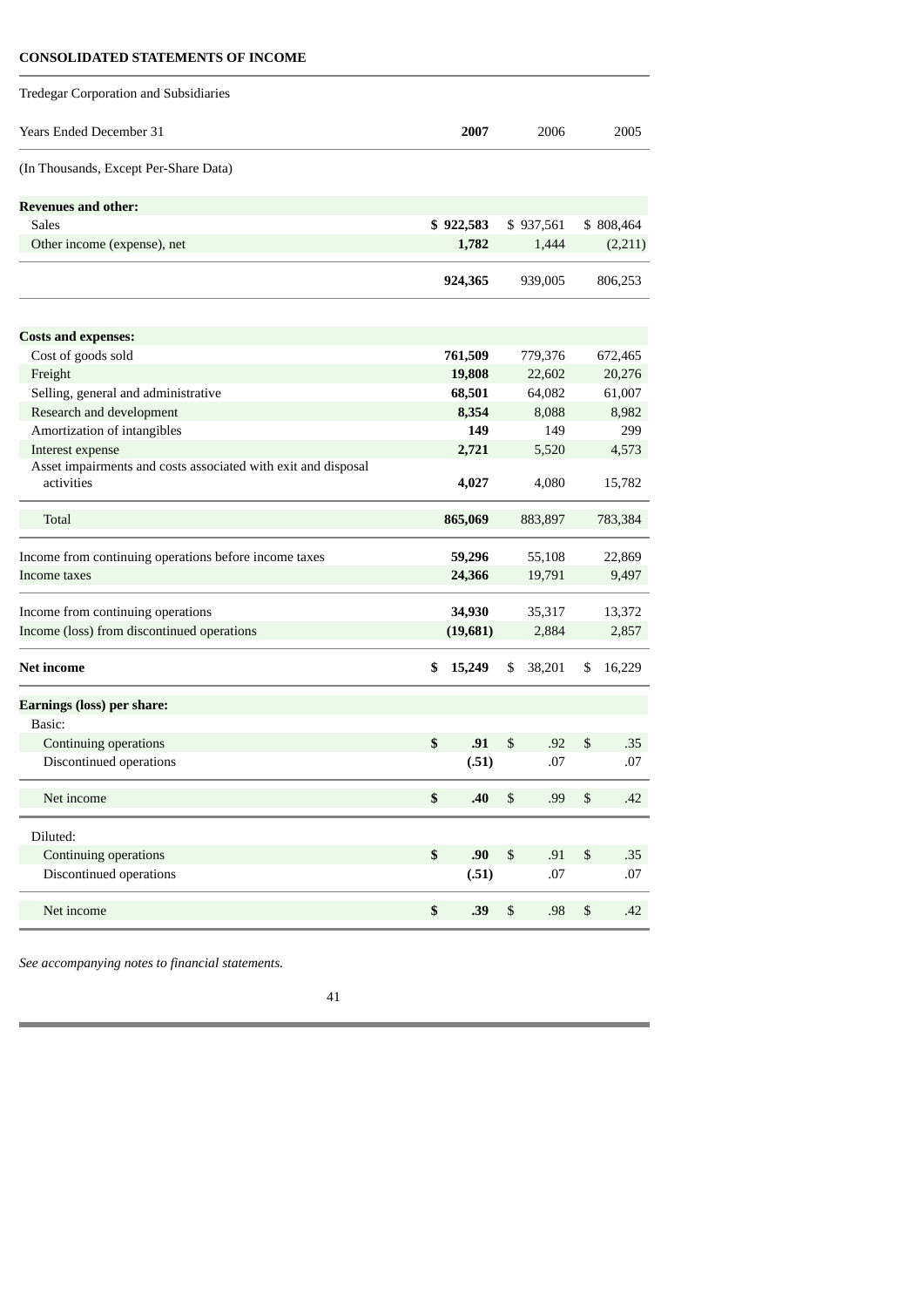# <span id="page-45-0"></span>**CONSOLIDATED BALANCE SHEETS**

| <b>Tredegar Corporation and Subsidiaries</b>                                                                                      |              |              |
|-----------------------------------------------------------------------------------------------------------------------------------|--------------|--------------|
| December 31                                                                                                                       | 2007         | 2006         |
| (In Thousands, Except Share Data)                                                                                                 |              |              |
| <b>Assets</b>                                                                                                                     |              |              |
| Current assets:                                                                                                                   |              |              |
| Cash and cash equivalents                                                                                                         | 48,217<br>\$ | 40,898<br>\$ |
| Accounts and notes receivable, net of allowance for doubtful accounts and sales<br>returns of \$5,198 in 2007 and \$7,388 in 2006 | 97,064       | 106,955      |
| Income taxes recoverable                                                                                                          | 323          | 10,975       |
| <b>Inventories</b>                                                                                                                | 48,666       | 48,664       |
| Deferred income taxes                                                                                                             | 9,172        | 6,055        |
| Prepaid expenses and other                                                                                                        | 4,077        | 4,428        |
| Current assets of discontinued operation                                                                                          | 37,750       | 35,275       |
| Total current assets                                                                                                              | 245,269      | 253,250      |
| Property, plant and equipment, at cost:                                                                                           |              |              |
| Land and land improvements                                                                                                        | 7,278        | 8,497        |
| <b>Buildings</b>                                                                                                                  | 81,449       | 77,804       |
| Machinery and equipment                                                                                                           | 548,961      | 521,650      |
| Total property, plant and equipment                                                                                               | 637,688      | 607,951      |
| Less accumulated depreciation                                                                                                     | 368,605      | 320,516      |
| Net property, plant and equipment                                                                                                 | 269,083      | 287,435      |
| Other assets and deferred charges                                                                                                 | 116,759      | 63,712       |
| Goodwill and other intangibles (other intangibles of \$464 in 2007 and \$581 in 2006)                                             | 135,907      | 132,237      |
| Noncurrent assets of discontinued operation                                                                                       | 17,460       | 45,153       |
| <b>Total assets</b>                                                                                                               | \$784,478    | \$781,787    |

# **Liabilities and Shareholders' Equity**

| Current liabilities:                             |              |   |         |
|--------------------------------------------------|--------------|---|---------|
| Accounts payable                                 | \$<br>67,161 | S | 54,020  |
| Accrued expenses                                 | 33,676       |   | 38,790  |
| Current portion of long-term debt                | 540          |   | 678     |
| Current liabilities of discontinued operation    | 17,152       |   | 18,522  |
|                                                  |              |   |         |
| Total current liabilities                        | 118,529      |   | 112,010 |
| Long-term debt                                   | 81,516       |   | 61,842  |
| Deferred income taxes                            | 68,625       |   | 65,732  |
| Other noncurrent liabilities                     | 15,662       |   | 14,299  |
| Noncurrent liabilities of discontinued operation | 8,818        |   | 11,309  |
| <b>Total liabilities</b>                         | 293,150      |   | 265.192 |

Commitments and contingencies (Notes 13 and 16)

| Shareholders' equity:                                                              |         |          |
|------------------------------------------------------------------------------------|---------|----------|
| Common stock (no par value):                                                       |         |          |
| Authorized 150,000,000 shares;                                                     |         |          |
| Issued and outstanding - 34,765,450 shares in 2007 and 39,286,079 in 2006          |         |          |
| (including restricted stock)                                                       | 51,444  | 120,508  |
| Common stock held in trust for savings restoration plan (59,222 shares in 2007 and |         |          |
| 58,632 in 2006)                                                                    | (1,303) | (1,291)  |
| Accumulated other comprehensive income (loss):                                     |         |          |
| Foreign currency translation adjustment                                            | 40,610  | 21,522   |
| Gain (loss) on derivative financial instruments                                    | (1,204) | 654      |
| Pension and other postretirement benefit adjustments                               | (3,767) | (21,211) |
| Retained earnings                                                                  | 405,548 | 396.413  |
| Total shareholders' equity                                                         | 491,328 | 516,595  |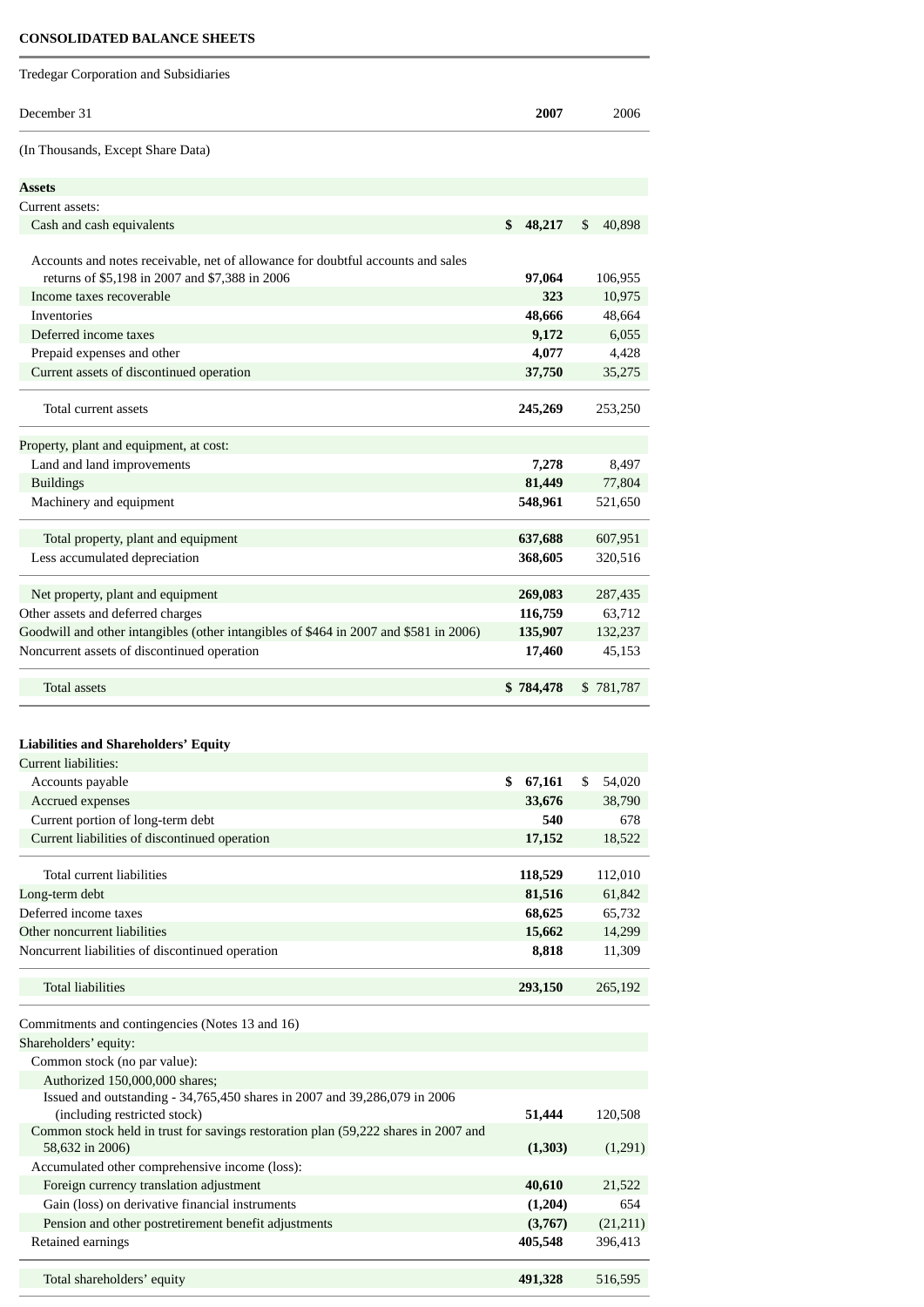*See accompanying notes to financial statements.*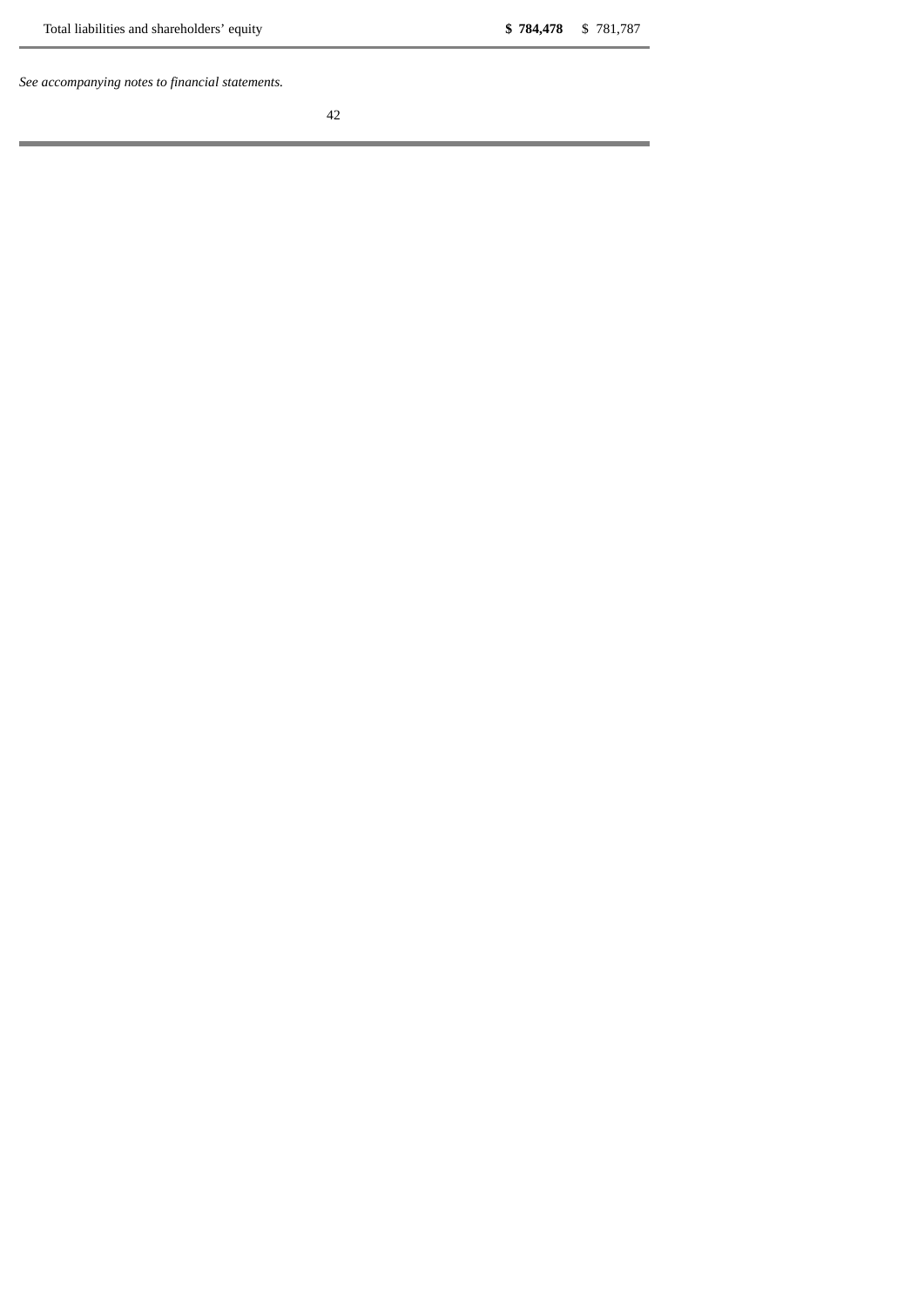# <span id="page-47-0"></span>**CONSOLIDATED STATEMENTS OF CASH FLOWS**

| <b>Tredegar Corporation and Subsidiaries</b>                                                                                         |             |             |              |
|--------------------------------------------------------------------------------------------------------------------------------------|-------------|-------------|--------------|
| <b>Years Ended December 31</b>                                                                                                       | 2007        | 2006        | 2005         |
| (In Thousands)                                                                                                                       |             |             |              |
| <b>Cash flows from operating activities:</b>                                                                                         |             |             |              |
| Net income                                                                                                                           | \$15,249    | \$ 38,201   | 16,229<br>\$ |
| Adjustments for noncash items:                                                                                                       |             |             |              |
| Depreciation                                                                                                                         | 45,892      | 44,132      | 38,490       |
| Amortization of intangibles                                                                                                          | 149         | 149         | 299          |
| Deferred income taxes                                                                                                                | (24, 241)   | 10,155      | 9,217        |
| Accrued pension and postretirement benefits                                                                                          | (1,735)     | 3,178       | (1,979)      |
| Stock option-based compensation expense                                                                                              | 978         | 970         |              |
| Loss from write-down of investment                                                                                                   | 2,095       |             | 5,000        |
| Gain on sale of assets                                                                                                               | (2,699)     | (317)       | (4, 174)     |
| Loss on asset impairments and divestitures<br>Changes in assets and liabilities, net of effects of acquisitions and<br>divestitures: | 32,287      | 1,150       | 9,378        |
| Accounts and notes receivable                                                                                                        | 15,786      | 151         | (3,361)      |
| Inventories                                                                                                                          | 4,099       | (5,080)     | 2,803        |
| Income taxes recoverable                                                                                                             | 10,478      | 1,991       | (12,966)     |
| Prepaid expenses and other                                                                                                           | 764         | (275)       | 530          |
| Accounts payable and accrued expenses                                                                                                | (2, 932)    | 11,592      | (3,590)      |
| Other, net                                                                                                                           | (616)       | (1,392)     | (2,173)      |
| Net cash provided by operating activities                                                                                            | 95,554      | 104,605     | 53,703       |
| <b>Cash flows from investing activities:</b>                                                                                         |             |             |              |
| Capital expenditures                                                                                                                 | (20, 643)   | (40, 573)   | (62, 543)    |
| Investments, including Harbinger (\$10 million), a drug delivery<br>company (\$6.5 million) and real estate (\$6.2 million) in 2007  | (23, 513)   | (542)       | (1,095)      |
| Proceeds from the sale of assets and property disposals and<br>reimbursements from customers for purchases of equipment              | 7,871       | 475         | 8,018        |
| Other, net                                                                                                                           |             |             | 636          |
| Net cash used in investing activities                                                                                                | (36, 285)   | (40, 640)   | (54, 984)    |
| <b>Cash flows from financing activities:</b>                                                                                         |             |             |              |
| Dividends paid                                                                                                                       | (6, 126)    | (6,221)     | (6, 190)     |
| Debt principal payments                                                                                                              | (39, 964)   | (54, 530)   | (147, 846)   |
| <b>Borrowings</b>                                                                                                                    | 59,500      | 4,000       | 156,500      |
| Repurchases of Tredegar common stock, net of settlement payable of<br>\$3,368                                                        | (73, 959)   |             |              |
| Proceeds from exercise of stock options                                                                                              | 6,471       | 9,702       | 1,130        |
| Net cash used in financing activities                                                                                                | (54, 078)   | (47, 049)   | 3,594        |
| Effect of exchange rate changes on cash                                                                                              | 2,128       | 548         | (1,873)      |
| Increase in cash and cash equivalents                                                                                                | 7,319       | 17,464      | 440          |
| Cash and cash equivalents at beginning of period                                                                                     | 40,898      | 23,434      | 22,994       |
|                                                                                                                                      |             |             |              |
| Cash and cash equivalents at end of period                                                                                           | \$48,217    | \$40,898    | 23,434<br>S. |
|                                                                                                                                      |             |             |              |
| Supplemental cash flow information:                                                                                                  |             |             |              |
| Interest payments (net of amount capitalized)                                                                                        | \$<br>2,712 | \$<br>5,734 | \$<br>4,388  |
| Income tax payments (refunds), net                                                                                                   | 16,989      | 7,828       | 14,915       |

*See accompanying notes to financial statements.*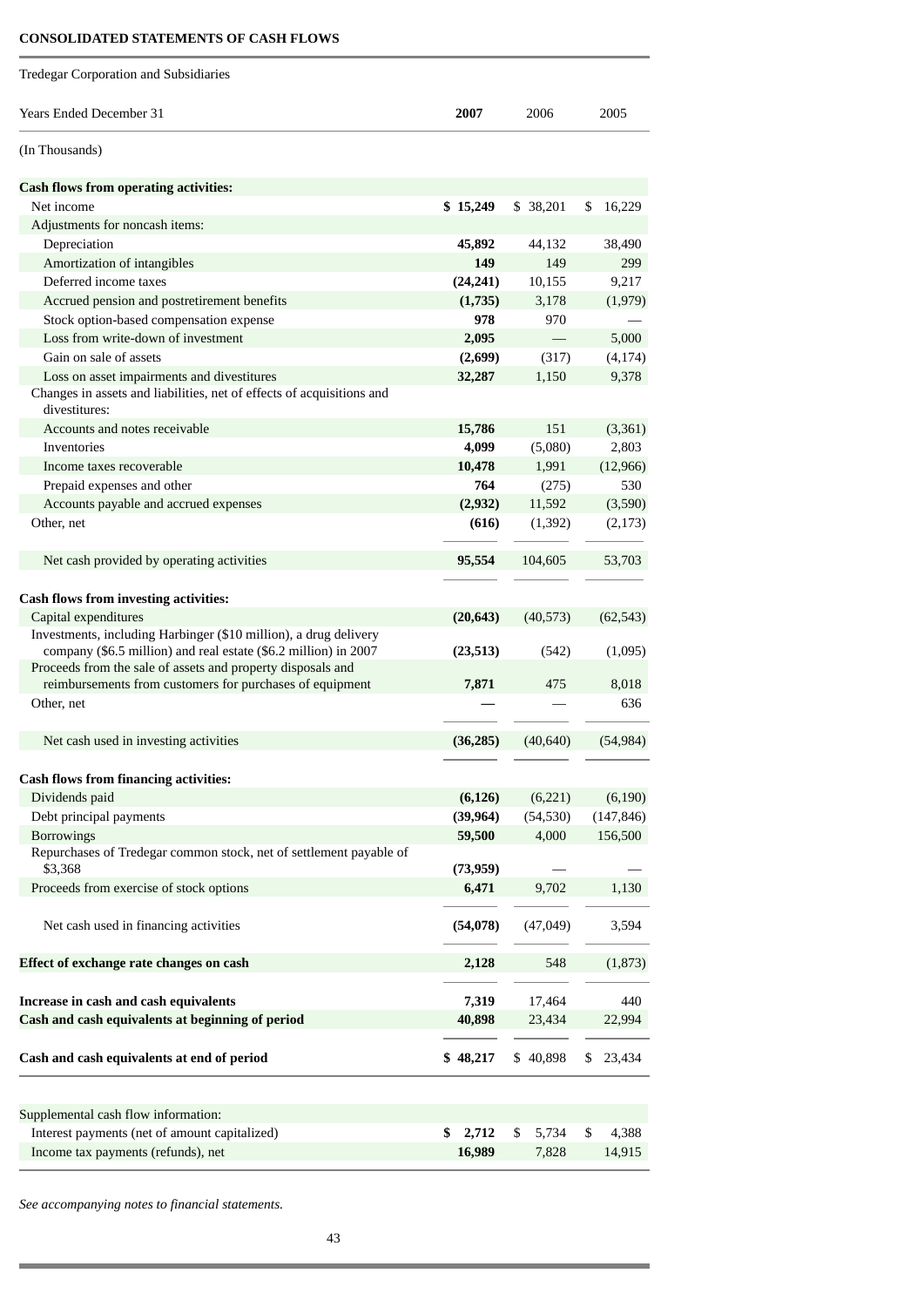<span id="page-48-0"></span>Tredegar Corporation and Subsidiaries

# Accumulated Other Comprehensive Income (Loss)

| Common Stock  |        |          | Trust for | Unearned     | Unrealized<br>Gain on | Foreign  | Gain<br>(Loss) on | Pension &<br>Other Post- | Total    |
|---------------|--------|----------|-----------|--------------|-----------------------|----------|-------------------|--------------------------|----------|
|               |        |          | Savings   | Restricted   | Available-            | Currency | Derivative        | retirement               | Share-   |
|               |        | Retained | Restora-  | Stock        | for-Sale              | Trans-   | Financial         | Benefit                  | holders' |
| <b>Shares</b> | Amount | Earnings | tion Plan | Compensation | Securities            | lation   | Instruments       | Adiust.                  | Equity   |

(In Thousands, Except Share and Per-Share Data)

| Balance December 31, 2004                                | 38,597,522 \$ 109,450 \$ 354,378 \$ (1,274) |         |          |         | \$(1,402) | $s -$ | \$19,562 | \$<br>884 |           | \$(1,156) \$480,442  |
|----------------------------------------------------------|---------------------------------------------|---------|----------|---------|-----------|-------|----------|-----------|-----------|----------------------|
| Comprehensive income (loss):                             |                                             |         |          |         |           |       |          |           |           |                      |
| Net income                                               |                                             |         | 16,229   |         |           |       |          |           |           | 16,229               |
| Other comprehensive                                      |                                             |         |          |         |           |       |          |           |           |                      |
| income (loss):                                           |                                             |         |          |         |           |       |          |           |           |                      |
| Available-for-sale<br>securities adjustment,             |                                             |         |          |         |           |       |          |           |           |                      |
| net of reclassification                                  |                                             |         |          |         |           |       |          |           |           |                      |
| adjustment (net of tax                                   |                                             |         |          |         |           |       |          |           |           |                      |
| of \$13)<br>Foreign currency                             |                                             |         |          |         |           | 23    |          |           |           | 23                   |
| translation                                              |                                             |         |          |         |           |       |          |           |           |                      |
| adjustment (net of tax                                   |                                             |         |          |         |           |       |          |           |           |                      |
| of \$2,933)<br>Derivative financial                      |                                             |         |          |         |           |       | (5, 448) |           |           | (5, 448)             |
| instruments                                              |                                             |         |          |         |           |       |          |           |           |                      |
| adjustment (net of tax                                   |                                             |         |          |         |           |       |          |           |           |                      |
| of \$60)<br>Minimum pension                              |                                             |         |          |         |           |       |          | (108)     |           | (108)                |
| liability adjustment                                     |                                             |         |          |         |           |       |          |           |           |                      |
| (net of tax of $$630$ )                                  |                                             |         |          |         |           |       |          |           | (1,278)   | (1,278)              |
|                                                          |                                             |         |          |         |           |       |          |           |           |                      |
| Comprehensive income                                     |                                             |         |          |         |           |       |          |           |           | 9,418                |
| Cash dividends declared                                  |                                             |         |          |         |           |       |          |           |           |                      |
| $($.16$ per share)                                       |                                             |         | (6, 190) |         |           |       |          |           |           | (6, 190)             |
| Restricted stock grant, net of<br>forfeitures and vested |                                             |         |          |         |           |       |          |           |           |                      |
| shares                                                   | (11,000)                                    | (49)    |          |         | 49        |       |          |           |           |                      |
| Restricted stock amortization                            |                                             |         |          |         | 387       |       |          |           |           | 387                  |
| Issued upon exercise of stock                            |                                             |         |          |         |           |       |          |           |           |                      |
| options (including related                               |                                             |         |          |         |           |       |          |           |           |                      |
| income tax benefits of<br>\$175) & other                 | 150,494                                     | 1,305   |          |         |           |       |          |           |           | 1,305                |
| Tredegar common stock                                    |                                             |         |          |         |           |       |          |           |           |                      |
| purchased by trust for                                   |                                             |         |          |         |           |       |          |           |           |                      |
| savings restoration plan                                 |                                             |         | $10\,$   | (10)    |           |       |          |           |           |                      |
|                                                          |                                             |         |          |         |           |       |          |           |           |                      |
| Balance December 31, 2005                                | 38,737,016                                  | 110,706 | 364,427  | (1,284) | (966)     | 23    | 14,114   | 776       | (2, 434)  | 485,362              |
|                                                          |                                             |         |          |         |           |       |          |           |           |                      |
| Comprehensive income (loss):                             |                                             |         |          |         |           |       |          |           |           |                      |
| Net income                                               |                                             |         | 38,201   |         |           |       |          |           |           | 38,201               |
| Other comprehensive                                      |                                             |         |          |         |           |       |          |           |           |                      |
| income (loss):<br>Available-for-sale                     |                                             |         |          |         |           |       |          |           |           |                      |
| securities adjustment,                                   |                                             |         |          |         |           |       |          |           |           |                      |
| net of reclassification                                  |                                             |         |          |         |           |       |          |           |           |                      |
| adjustment (net of tax<br>of \$13)                       |                                             |         |          |         |           | (23)  |          |           |           | (23)                 |
| Foreign currency                                         |                                             |         |          |         |           |       |          |           |           |                      |
| translation                                              |                                             |         |          |         |           |       |          |           |           |                      |
| adjustment (net of tax<br>of \$3,921)                    |                                             |         |          |         |           |       | 7,408    |           |           | 7,408                |
| Derivative financial                                     |                                             |         |          |         |           |       |          |           |           |                      |
| instruments                                              |                                             |         |          |         |           |       |          |           |           |                      |
| adjustment (net of tax<br>of \$60)                       |                                             |         |          |         |           |       |          | (122)     |           | (122)                |
| Minimum pension                                          |                                             |         |          |         |           |       |          |           |           |                      |
| liability adjustment                                     |                                             |         |          |         |           |       |          |           |           |                      |
| (net of tax of \$422)                                    |                                             |         |          |         |           |       |          |           | 821       | 821                  |
|                                                          |                                             |         |          |         |           |       |          |           |           |                      |
| Comprehensive income                                     |                                             |         |          |         |           |       |          |           |           | 46,285               |
| Cumulative adjustment for the                            |                                             |         |          |         |           |       |          |           |           |                      |
|                                                          |                                             |         |          |         |           |       |          |           |           |                      |
| adoption of SFAS No. 158                                 |                                             |         |          |         |           |       |          |           |           |                      |
| relating to pension and<br>other postretirement          |                                             |         |          |         |           |       |          |           |           |                      |
| benefits (net of tax of                                  |                                             |         |          |         |           |       |          |           |           |                      |
| \$11,354)                                                |                                             |         |          |         |           |       |          | -         | (19, 598) |                      |
| Cash dividends declared<br>$($.16$ per share)            |                                             |         | (6, 221) |         |           |       |          |           |           | (19, 598)<br>(6,221) |
| Stock-based compensation                                 |                                             |         |          |         |           |       |          |           |           |                      |
| expense<br>Restricted stock amortization                 | (25,500)                                    | 1,066   |          |         |           |       |          |           |           | 1,066                |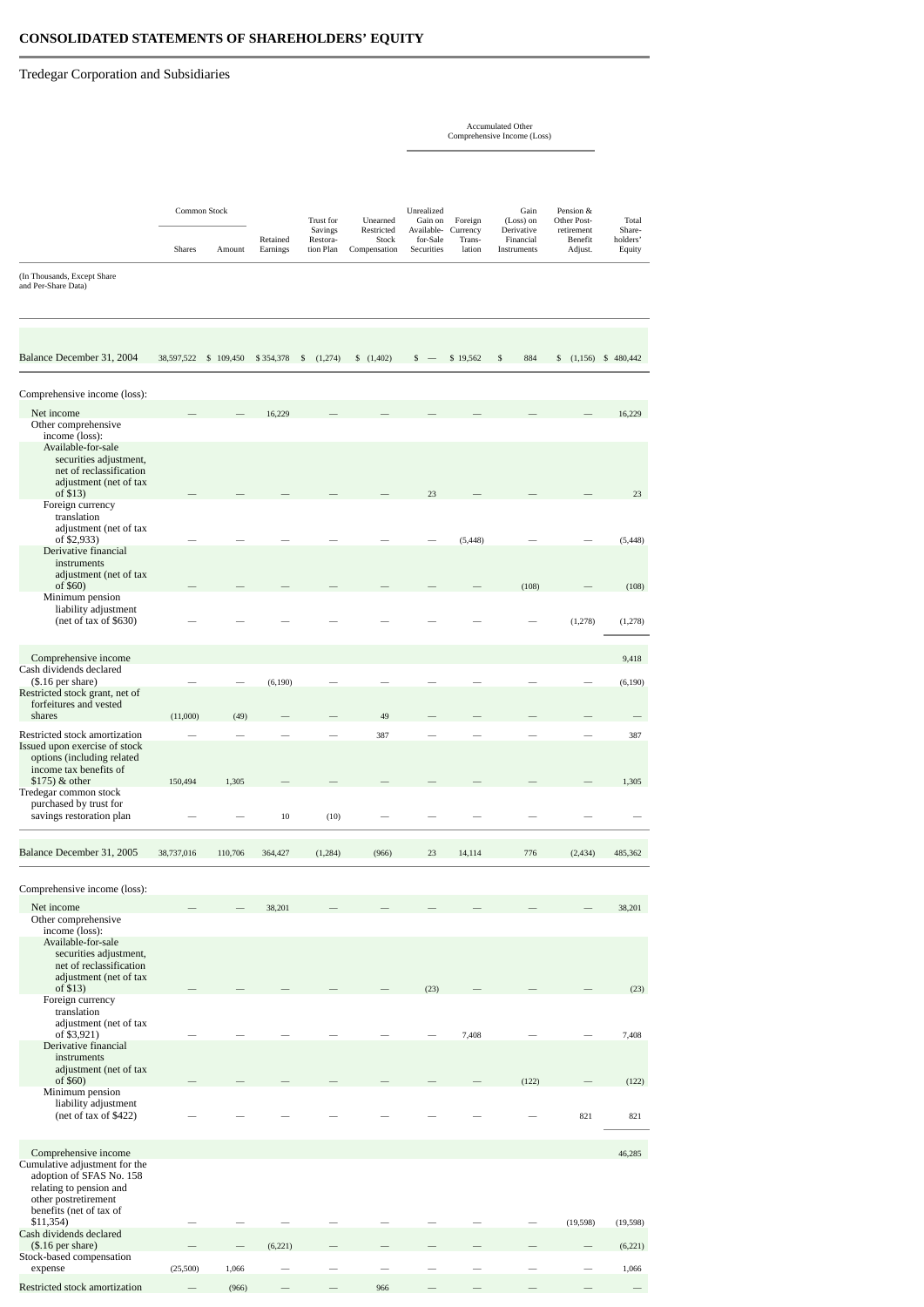| Issued upon exercise of stock<br>options (including related<br>income tax benefits of<br>\$678) & other | 574,563     | 9,702        |           |                |    |          |               |           | 9,702                |
|---------------------------------------------------------------------------------------------------------|-------------|--------------|-----------|----------------|----|----------|---------------|-----------|----------------------|
| Tredegar common stock<br>purchased by trust for<br>savings restoration plan                             |             |              | 6         | (7)            |    |          |               |           | (1)                  |
| Balance December 31, 2006                                                                               | 39,286,079  | 120,508      | 396,413   | (1,291)        |    | 21,522   | 654           | (21, 211) | 516,595              |
| Comprehensive income (loss):                                                                            |             |              |           |                |    |          |               |           |                      |
| Net income                                                                                              |             |              | 15,249    |                |    |          |               |           | 15,249               |
| Other comprehensive<br>income (loss):                                                                   |             |              |           |                |    |          |               |           |                      |
| Foreign currency<br>translation<br>adjustment (net of tax                                               |             |              |           |                |    |          |               |           |                      |
| of \$10,428)<br>Derivative financial<br>instruments<br>adjustment (net of tax                           |             |              |           |                |    | 19,088   |               |           | 19,088               |
| of \$1,166)<br>Net actuarial gains or<br>losses and prior<br>service costs (net of                      |             |              |           |                |    |          | (1,858)       |           | (1,858)              |
| tax of \$10,209)                                                                                        |             |              |           |                |    |          |               | 16,218    | 16,218               |
| Amortization of net<br>actuarial gains or<br>losses and prior<br>service costs (net of<br>tax of \$702) |             |              |           |                |    |          |               | 1,226     | 1,226                |
|                                                                                                         |             |              |           |                |    |          |               |           |                      |
| Comprehensive income                                                                                    |             |              |           |                |    |          |               |           | 49,923               |
| Cash dividends declared                                                                                 |             |              |           |                |    |          |               |           |                      |
| $($.16$ per share)                                                                                      |             |              | (6, 126)  |                |    |          |               |           | (6, 126)             |
| Stock-based compensation<br>expense                                                                     | (10,000)    | 1,654        |           |                |    |          |               |           | 1,654                |
| Issued upon exercise of stock<br>options (including related<br>income tax benefits of                   |             |              |           |                |    |          |               |           |                      |
| \$491) & other<br>Repurchases of Tredegar                                                               | 322,871     | 6,609        |           |                |    |          |               |           | 6,609                |
| common stock                                                                                            | (4,833,500) | (77, 327)    |           |                |    |          |               |           | (77, 327)            |
| Tredegar common stock<br>purchased by trust for                                                         |             |              |           |                |    |          |               |           |                      |
| savings restoration plan                                                                                |             |              | 12        | (12)           |    |          |               |           |                      |
| Balance December 31, 2007                                                                               | 34,765,450  | \$<br>51,444 | \$405,548 | (1, 303)<br>\$ | \$ | \$40,610 | (1,204)<br>\$ | \$        | $(3,767)$ \$ 491,328 |

*See accompanying notes to financial statements.*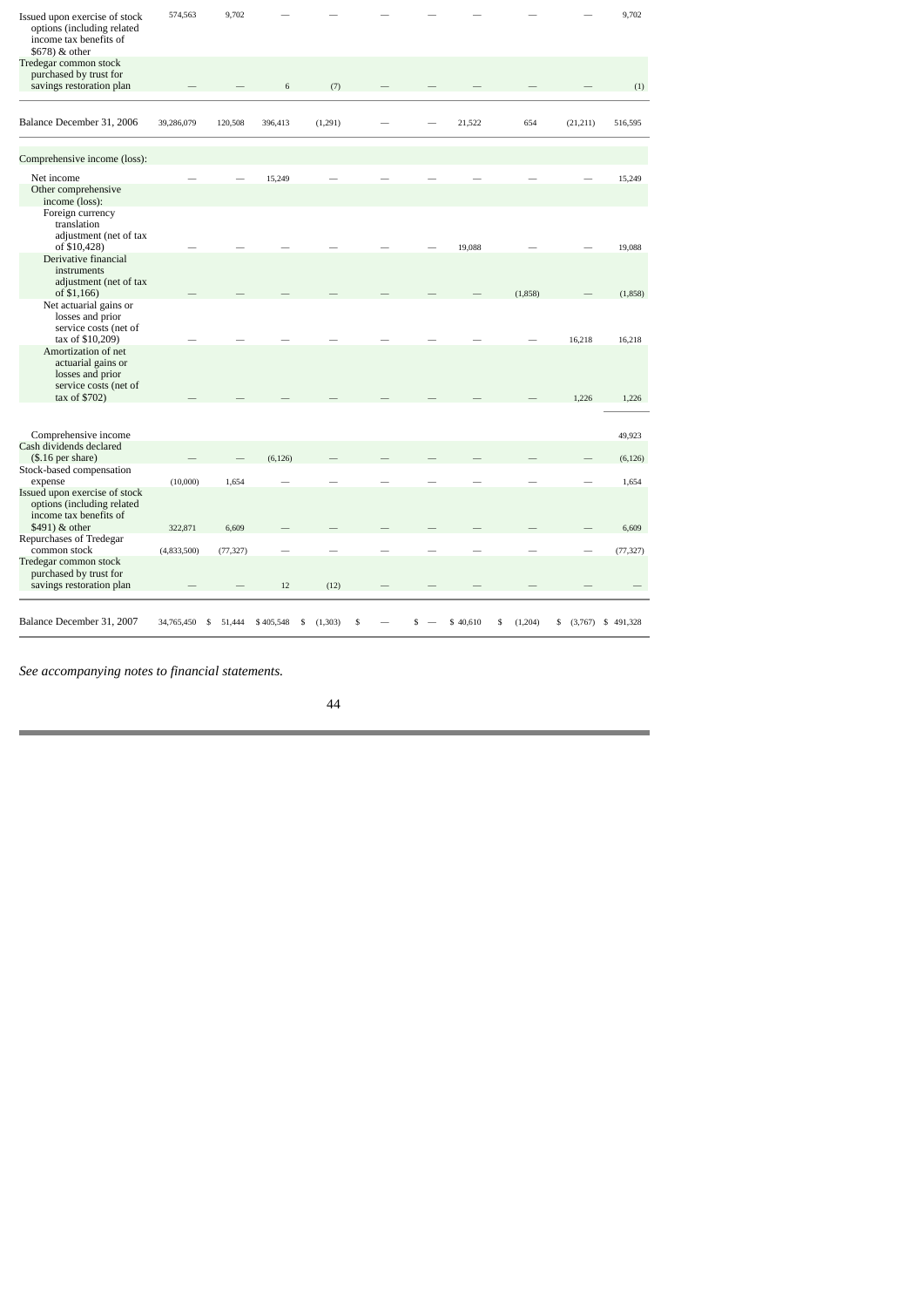<span id="page-50-0"></span>Tredegar Corporation and Subsidiaries

(In thousands, except Tredegar share and per-share amounts and unless otherwise stated)

# **1 SUMMARY OF SIGNIFICANT ACCOUNTING POLICIES**

*Organization and Nature of Operations.* Tredegar Corporation and subsidiaries (collectively "Tredegar," "we," "us" or "our") are engaged in the manufacture of plastic films and aluminum extrusions. See Note 15 regarding restructurings and Note 17 regarding discontinued operations.

*Basis of Presentation.* The consolidated financial statements include the accounts and operations of Tredegar and all of its majority-owned subsidiaries. Intercompany accounts and transactions have been eliminated. Prior periods have been reclassified to conform to the current period presentation of discontinued operations.

 The preparation of financial statements in conformity with generally accepted accounting principles requires us to make estimates and assumptions that affect the reported amounts of revenues, expenses, assets and liabilities and disclosure of contingent assets and liabilities at the date of the financial statements. Actual results could differ from those estimates.

*Foreign Currency Translation.* The financial statements of foreign subsidiaries, where the local currency is the functional currency, are translated into U.S. Dollars using exchange rates in effect at the period end for assets and liabilities and average exchange rates during each reporting period for results of operations. Adjustments resulting from the translation of these financial statements are reflected as a separate component of shareholders' equity. We have no foreign subsidiaries where the U.S. Dollar is the functional currency.

 Transaction and remeasurement gains or losses included in income were not material in 2007, 2006 and 2005. These amounts do not include the effects between reporting periods that exchange rate changes have on income of our foreign locations that result from translation into U.S. Dollars.

*Cash and Cash Equivalents.* Cash and cash equivalents consist of cash on hand in excess of daily operating requirements and highly liquid investments with original maturities of three months or less. At December 31, 2007 and 2006, Tredegar had cash and cash equivalents of \$48,217 and \$40,898, respectively, including funds held in foreign locations of \$24,559 and \$19,118, respectively.

 Our policy permits investment of excess cash in marketable securities that have the highest credit ratings and maturities of less than one year. The primary objectives of the policy are safety of principal and liquidity.

*Accounts and Notes Receivable.* Accounts receivable are stated at the amount invoiced to customers less allowances for doubtful accounts and sales returns. Accounts receivable are non-interest bearing and arise from the sale of product to customers under typical industry trade terms. Notes receivable are not significant. Past due amounts are determined based on established terms and charged-off when deemed uncollectible. The allowance for doubtful accounts is determined based on our assessment of probable losses taking into account past due amounts, customer credit profile, historical experience and current economic conditions. Other receivables include insurance recoveries due within one year and value-added taxes related to certain foreign subsidiaries.

*Inventories.* Inventories are stated at the lower of cost or market, with cost determined on the last-in, first-out ("LIFO") basis, the weighted average cost or the first-in, first-out basis. Cost elements included in work-in-process and finished goods inventories are raw materials, direct labor and manufacturing overhead.

*Property, Plant and Equipment.* Accounts include costs of assets constructed or purchased, related delivery and installation costs and interest incurred on significant capital projects during their construction periods. Expenditures for renewals and betterments also are capitalized, but expenditures for repairs and maintenance are expensed as incurred. The cost and accumulated depreciation applicable to assets retired or sold are removed from the respective accounts, and gains or losses thereon are included in income.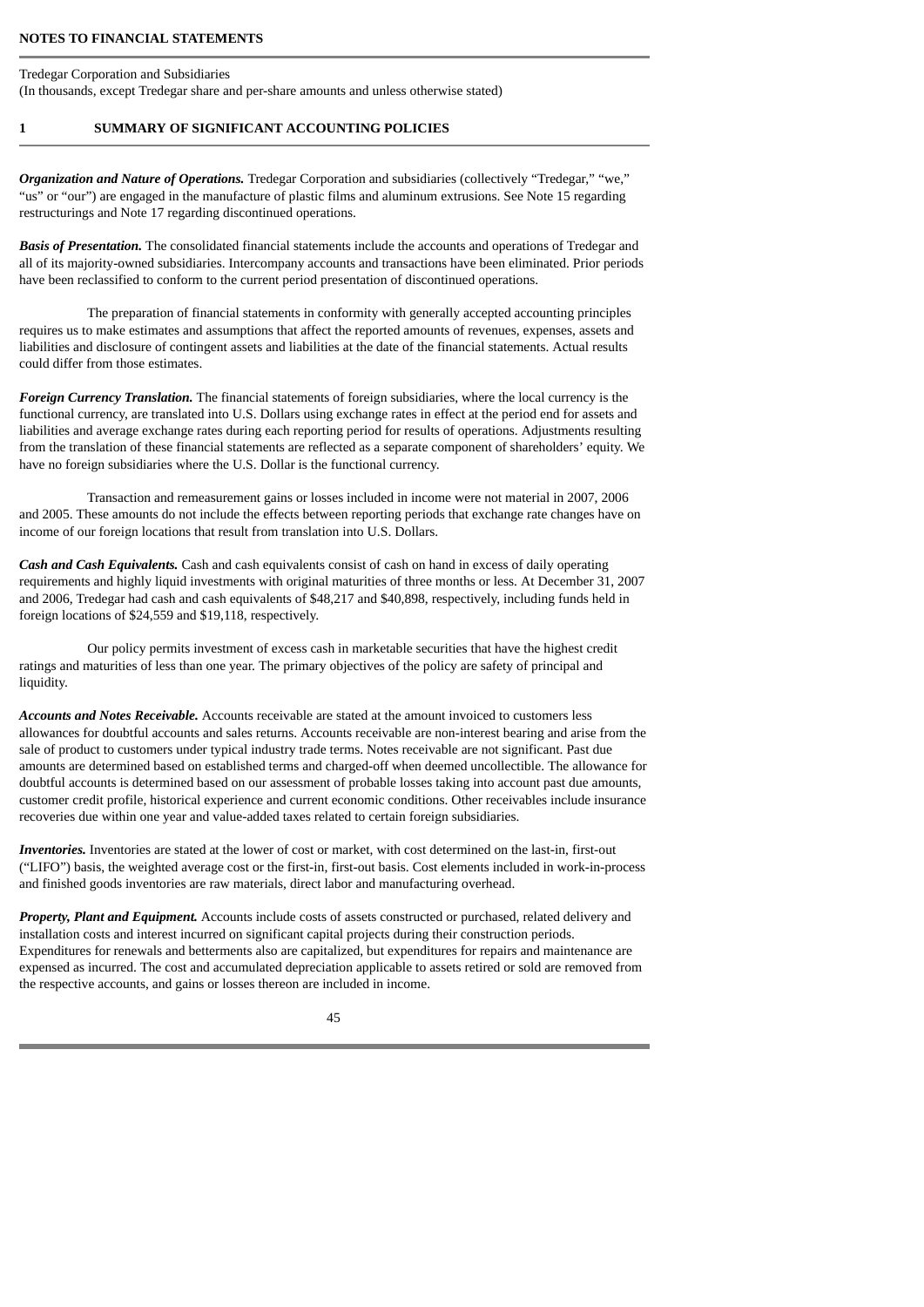On January 1, 2007, we adopted Financial Accounting Standards Board ("FASB") Staff Position ("FSP") No. AUG AIR-1, *Accounting for Planned Major Maintenance Activities,* which had no impact on our results of operations or financial condition reported in prior periods*.* The FSP eliminates the accrual method of accounting for major maintenance activities, but continues to permit the use of the direct expensing, built-in overhaul and deferral methods.

 Property, plant and equipment include capitalized interest of \$577 in 2007, \$885 in 2006 and \$1,179 in 2005.

 Depreciation is computed primarily by the straight-line method based on the estimated useful lives of the assets, which range from 15 to 25 years for buildings and land improvements and 3 to 11 years for machinery and equipment. The average depreciation period for machinery and equipment is approximately 10 years in Film Products and for the continuing operations of Aluminum Extrusions.

*Investments in Private Entities with Less Than or Equal to 50% Voting Ownership Interest.* We account for our investments in private entities where our voting ownership is less than or equal to 50% based on the facts and circumstances surrounding the investment at the time the investment is made. We are required to account for investments under the consolidation method in situations where we are the primary beneficiary of a variable interest entity (we have no investments that meet this condition). The primary beneficiary is the party in a variable interest entity that will absorb a majority of the entity's expected losses, receive a majority of the entity's expected residual returns, or both. If we are not deemed the primary beneficiary in an investment in a private entity then we select either: (i) the fair value method or (ii) either the (a) the cost method if we do not have significant influence over operating and financial policies of the company or (b) the equity method if we do have significant influence.

 FASB Statement No. 157, *Fair Value Measurements*, requires disclosure of the level within the fair value hierarchy in which fair value measurements in their entirety fall, segregating fair value measurements using quoted prices in active markets for identical assets or liabilities (Level 1), significant other observable inputs (Level 2), and significant unobservable inputs (Level 3).

*Goodwill and Other Intangibles.* The excess of the purchase price over the fair value of identifiable net assets of acquired companies is allocated to goodwill. We assess goodwill for impairment when events or circumstances indicate the carrying value may not be recoverable, or, at a minimum, on an annual basis as of December 1 of each year. Impairment reviews may result in recognition of losses. We have made determinations as to what our reporting units are and what amounts of goodwill, intangible assets, other assets and liabilities should be allocated to those reporting units.

 The components of goodwill and other intangibles at December 31, 2007 and 2006, and related amortization periods for continuing operations are as follows:

| December 31                                            | 2007      | 2006          | <b>Amortization Periods</b> |
|--------------------------------------------------------|-----------|---------------|-----------------------------|
| Carrying value of goodwill:                            |           |               |                             |
| Film Products                                          | \$104,507 | \$103,562     | Not amortized               |
| Aluminum Extrusions                                    | 30,935    | 28,094        | Not amortized               |
| Total carrying value of goodwill                       | 135,442   | 131.656       |                             |
| Carrying value of other intangibles:                   |           |               |                             |
| Film Products (cost basis of \$1,172 in 2007 and 2006) | 465       | 581           | Not more than 17 yrs.       |
| Total carrying value of other intangibles              | 465       | 581           |                             |
| Total carrying value of goodwill and other intangibles | \$135,907 | 132,237<br>S. |                             |

 Excluded from the table above is goodwill for the Aluminum Extrusions reporting unit of \$6,459 which was allocated to discontinued aluminum extrusions operations in Canada. This goodwill was allocated using the estimated fair value of the aluminum extrusions business in Canada (the after-tax cash flow expected from disposal of approximately \$30,000 when it was classified as held for sale at the end of December 2007), and the estimated fair value of the aluminum extrusions business in the U.S. retained. The fair value of the aluminum extrusions business in the U.S. was estimated at approximately \$145,000 using comparable enterprise value-to-EBITDA multiples as of December 31, 2007. See Note 17 for more information on discontinued operations.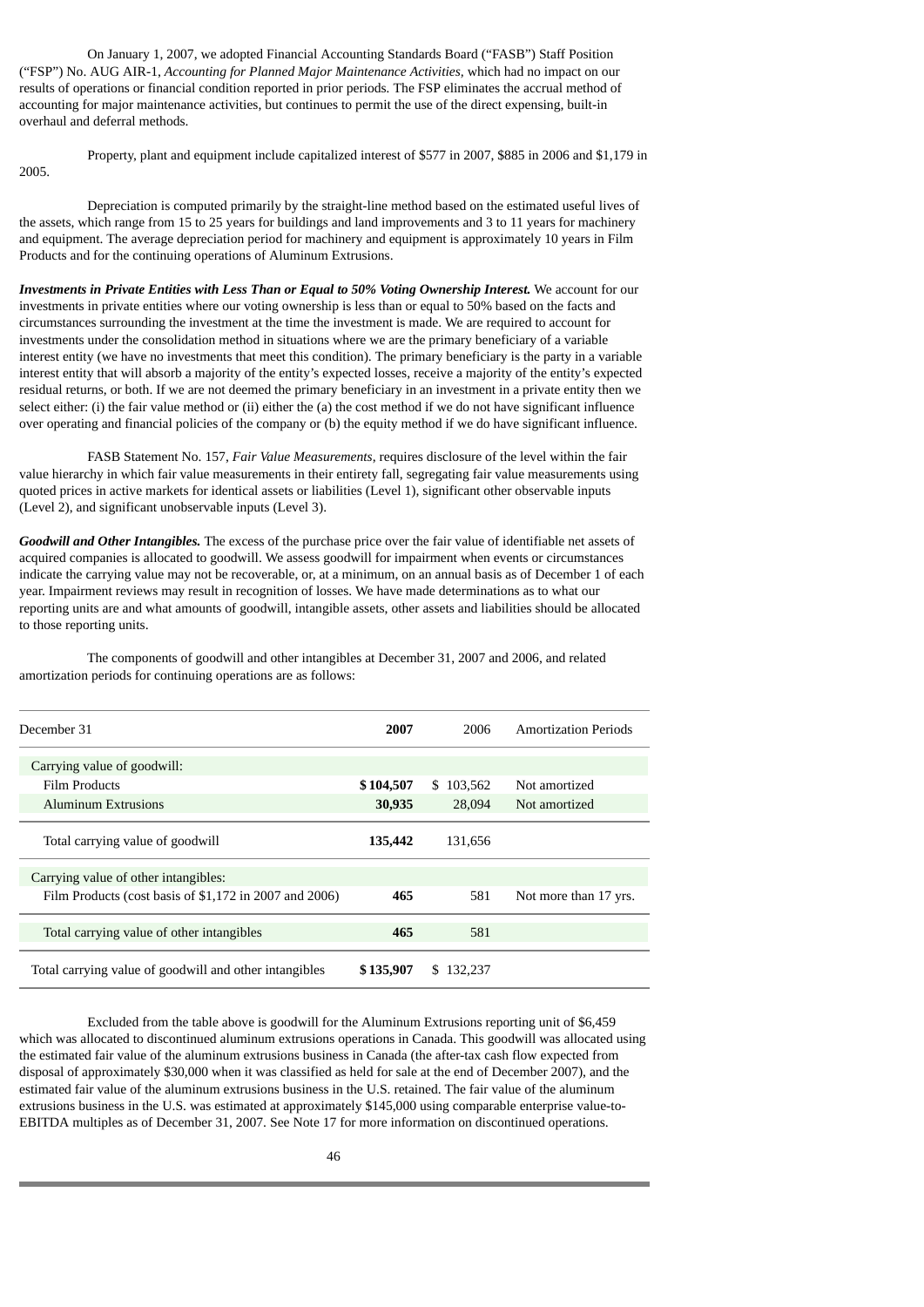A reconciliation of the beginning and ending balances of goodwill and other intangibles for each of the three years in the period ended December 31, 2007 is as follows:

|                                                                   | 2007          | 2006                | 2005      |
|-------------------------------------------------------------------|---------------|---------------------|-----------|
| Goodwill and other intangibles:                                   |               |                     |           |
| Net carrying value, beginning of year                             | \$132,237     | \$131,529 \$136,524 |           |
| Amortization                                                      | (149)         | (149)               | (299)     |
| Decrease due to sale of AFBS (formerly Therics) assets            |               |                     | (4,329)   |
| Increase (decrease) due to foreign currency translation and other | 3,819         | 857                 | (367)     |
|                                                                   |               |                     |           |
| Total carrying value of goodwill and other intangibles            | 135,907<br>S. | \$132,237           | \$131.529 |

*Impairment of Long-Lived Assets.* We review long-lived assets for possible impairment when events indicate that impairment may exist. For assets to be held and used in operations, if events indicate that an asset may be impaired, we estimate the future unlevered pre-tax cash flows expected to result from the use of the asset and its eventual disposition. Assets are grouped for this purpose at the lowest level for which there are identifiable and independent cash flows. If the sum of these undiscounted pre-tax cash flows is less than the carrying amount of the asset, an impairment loss is recognized. Measurement of the impairment loss is based on the estimated fair value of the asset, generally determined on a discounted after-tax cash flow basis.

 Assets to be disposed of are reported at the lower of their carrying amount or estimated fair value less cost to sell, with an impairment loss recognized for any writedown required.

*Pension Costs and Postretirement Benefit Costs Other than Pensions.* Pension costs and postretirement benefit costs other than pensions are accrued over the period employees provide service to the company. Our policy is to fund our pension plans at amounts not less than the minimum requirements of the Employee Retirement Income Security Act of 1974 and to fund postretirement benefits other than pensions when claims are incurred. In September 2006, the FASB issued Statement of Financial Accounting Standards ("SFAS") No. 158, *Employers' Accounting for Defined Benefit Pension and Other Postretirement Plans, an amendment of FASB Statements No 87, 88, 106 and 132(R),* effective for public companies for fiscal years ending after December 15, 2006. Accordingly, we were required to recognize the funded status of our pension and other postretirement plans in our December 31, 2006 financial statements, which resulted in a reduction of prepaid pension cost of \$27,651, an increase in related liabilities of \$3,301, a decrease in noncurrent deferred income liabilities of \$11,354 and a decrease in shareholders' equity of \$19,598. See Note 11 for more information.

*Postemployment Benefits.* We periodically provide certain postemployment benefits purely on a discretionary basis. Related costs for these programs are accrued when it is probable that benefits will be paid and amounts can be reasonably estimated. All other postemployment benefits are either accrued under current benefit plans or are not material to our financial position or results of operations.

*Revenue Recognition.* Revenue from the sale of products, which is shown net of estimated sales returns and allowances, is recognized when title has passed to the customer, the price of the product is fixed and determinable, and collectibility is reasonably assured. Amounts billed to customers related to freight have been classified as sales in the accompanying consolidated statements of income. The cost of freight has been classified as a separate line in the accompanying consolidated statements of income. Taxes assessed by a governmental authority that are both imposed on and concurrent with a specific revenue-producing transaction between Tredegar and its customers (such as value-added taxes) are accounted for on a net basis and therefore excluded from revenues.

*Research & Development ("R&D") Costs.* R&D costs are expensed as incurred and include primarily salaries, wages, employee benefits, equipment depreciation, facility costs and the cost of materials consumed relating to R&D efforts. R&D costs include a reasonable allocation of indirect costs.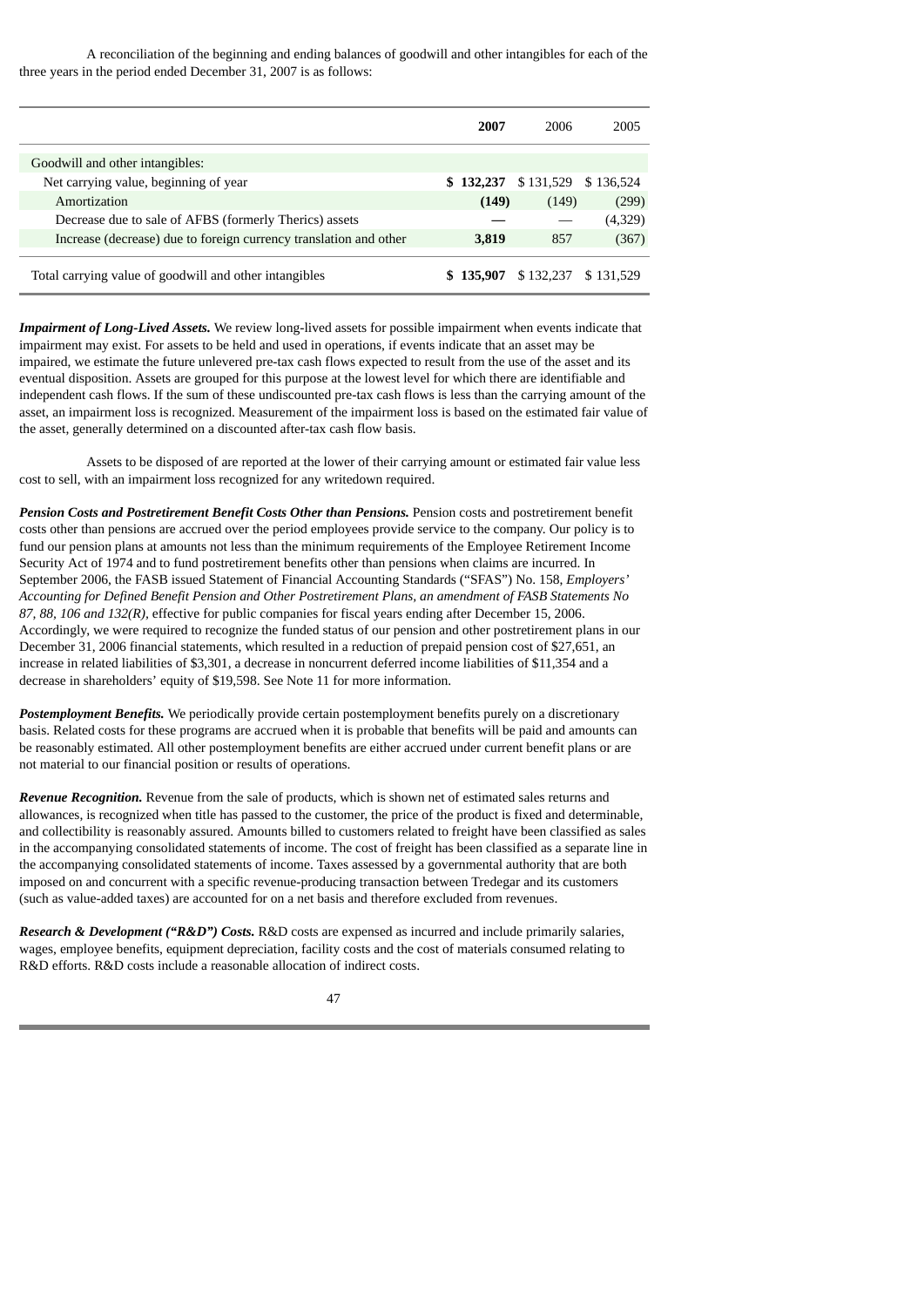*Income Taxes.* Income taxes are recognized during the period in which transactions enter into the determination of income for financial reporting purposes, with deferred income taxes being provided at enacted statutory tax rates on the differences between the financial reporting and tax bases of assets and liabilities (see Note 14). We accrue U.S. federal income taxes on unremitted earnings of our foreign subsidiaries.

 On January 1, 2007, we adopted a new accounting standard for uncertain tax positions (FASB Interpretation No. 48, *Accounting for Uncertainty in Income Taxes*), which had no impact on our results of operations or financial condition reported in prior periods. Under the new standard, in order to report the benefit of a tax position in our financial statements, we must determine that it is more likely than not that the position will be sustained, based on the technical merits of the position, if the taxing authority examines the position and the dispute is litigated. The determination is made on the basis of all the facts, circumstances and information available as of the reporting date.

*Earnings Per Share.* Basic earnings per share is computed using the weighted average number of shares of common stock outstanding. Diluted earnings per share is computed using the weighted average common and potentially dilutive common equivalent shares outstanding, determined as follows:

|                                                                                                                                     | 2007       | 2006       | 2005       |
|-------------------------------------------------------------------------------------------------------------------------------------|------------|------------|------------|
| Weighted average shares outstanding used to<br>compute basic earnings per share<br>Incremental shares attributable to stock options | 38,532,036 | 38,670,757 | 38,471,348 |
| and restricted stock                                                                                                                | 156,467    | 260,305    | 125,356    |
| Shares used to compute diluted earnings per share                                                                                   | 38,688,503 | 38,931,062 | 38,596,704 |

 Incremental shares attributable to stock options and restricted stock are computed using the average market price during the related period. During 2007, 2006 and 2005, 184,960, 1,128,393 and 2,024,690 of average out-of-the-money options to purchase shares were excluded from the calculation of incremental shares attributable to stock options and restricted stock.

*Stock-Based Employee Compensation Plans.* Effective January 1, 2006, we adopted SFAS No. 123(R), *Share-Based Payment* ("SFAS 123(R)"). SFAS 123(R) requires us to record compensation expense for all share-based awards. Because we used the modified prospective method in adopting SFAS 123(R), prior periods have not been restated. In addition, the cumulative adjustment (estimated forfeitures) relating to the adoption of SFAS 123(R) in the first quarter of 2006 of \$96,000 has not been separately shown in the income statement due to immateriality.

 For periods presented prior to 2006, we applied Accounting Principles Board ("APB") Opinion No. 25, *Accounting for Stock Issued to Employees,* and related interpretations and provided the required pro forma disclosures of SFAS No. 123, *Accounting for Stock-Based Compensation* ("SFAS 123"). Stock options, stock appreciation rights ("SARs") and restricted stock grants are accounted for using the intrinsic value method under APB Opinion No. 25 and related interpretations whereby:

- No compensation cost is recognized for fixed stock option or restricted stock grants unless the quoted market price of the stock at the measurement date (ordinarily the date of grant or award) is in excess of the amount the employee is required to pay; and
- Compensation cost for SARs is recognized and adjusted up through the date of exercise or forfeiture based on the estimated number of SARs expected to be exercised multiplied by the difference between the market price of our stock and the amount the employee is required to pay (there were no SARs outstanding at December 31, 2005).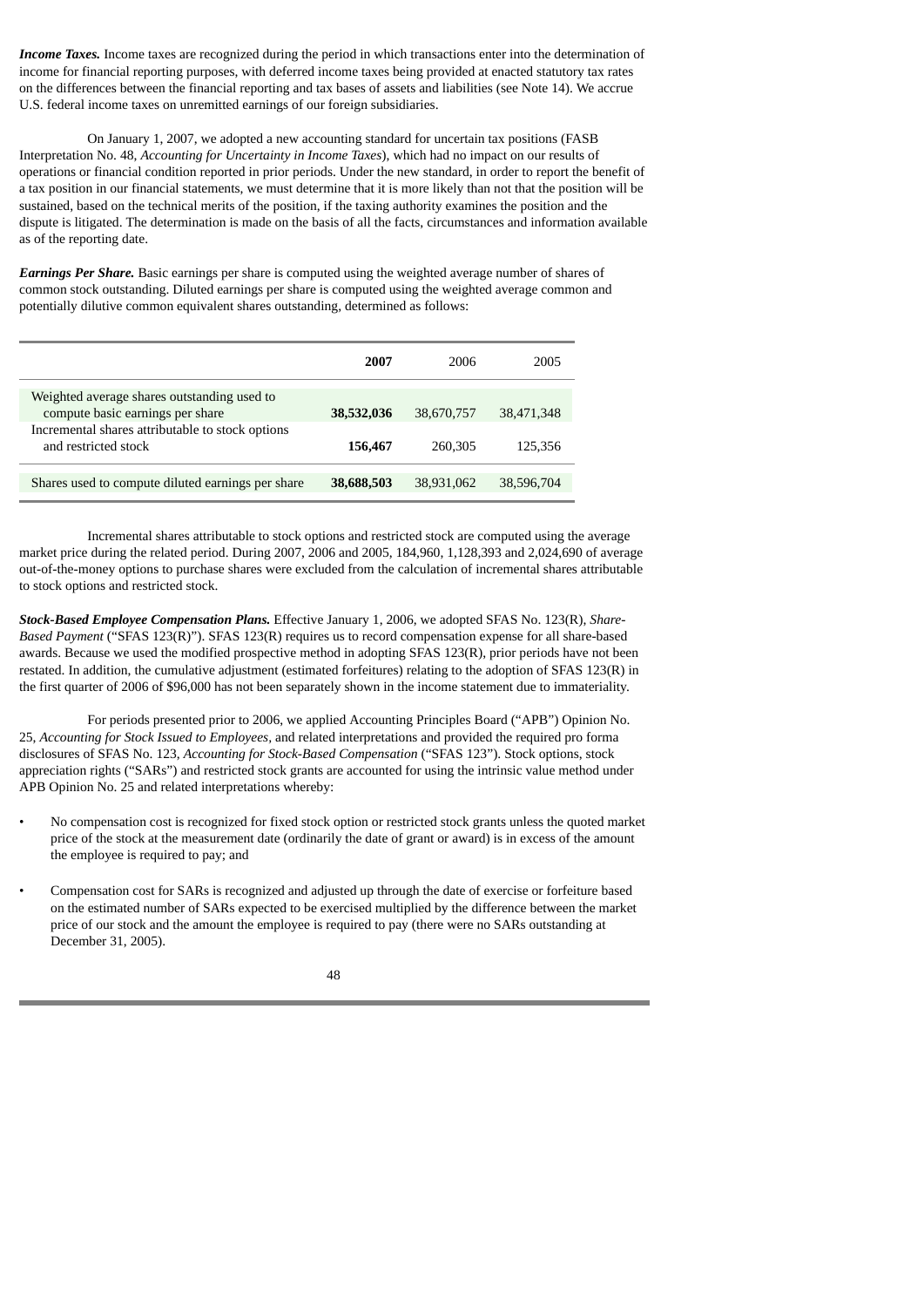Had compensation cost for stock option grants been determined in 2005 based on the fair value at the grant dates, our income and diluted earnings per share from continuing operations would have been reduced to the pro forma amounts indicated below:

|                                                                                                            | 2005      |
|------------------------------------------------------------------------------------------------------------|-----------|
| Income from continuing operations:                                                                         |           |
| As reported                                                                                                | \$13,372  |
| Pro forma for stock option-based employee compensation<br>cost, net of tax, based on the fair value method | (1,073)   |
| Pro forma income from continuing operations                                                                | \$12,299  |
| Basic earnings per share from continuing operations:                                                       |           |
| As reported                                                                                                | \$<br>.35 |
| Pro forma                                                                                                  | .32       |
| Diluted earnings per share from continuing operations:                                                     |           |
| As reported                                                                                                | \$<br>.35 |
| Pro forma                                                                                                  | .32       |

 Stock option-based compensation expense included in determining net income under SFAS 123(R) was \$978 (\$629 after taxes or 2 cents per share) in 2007 and \$970 (\$676 after taxes or 2 cents per share) in 2006. Compensation cost related to restricted and other stock-based awards included in determining net income from continuing operations was \$713 in 2007, \$188 in 2006 and \$386 in 2005.

 The fair value of each option was estimated as of the grant date using the Black-Scholes optionspricing model. The assumptions used in this model for valuing Tredegar stock options granted in 2007 and 2006 are as follows (there were no Tredegar stock options granted in 2005):

|                                                                                                             | 2007    | 2006    |
|-------------------------------------------------------------------------------------------------------------|---------|---------|
| Dividend vield                                                                                              | $1.1\%$ | 1.1%    |
| Weighted average volatility percentage                                                                      | 33.1%   | 38.3%   |
| Weighted average risk-free interest rate                                                                    | 3.3%    | 4.7%    |
| Holding period (years):                                                                                     |         |         |
| <b>Officers</b>                                                                                             | n/a     | 6.0     |
| Management                                                                                                  | 5.0     | 5.0     |
| Other employees                                                                                             | n/a     | n/a     |
| Weighted average excercise price at date of grant (also weighted<br>average market price at date of grant): |         |         |
| <b>Officers</b>                                                                                             | n/a     | \$15.22 |
| Management                                                                                                  | \$14.40 | 15.32   |
| Other employees                                                                                             | n/a     | n/a     |
|                                                                                                             |         |         |

 The dividend yield is the dividend yield on our common stock at the date of grant, which we believe is a reasonable estimate of the expected yield during the holding period. We calculate expected volatility based on the historical volatility of our common stock using a sequential period of historical data equal to the expected holding period of the option. We have no reason to believe that future volatility is likely to differ from the past. The assumed risk-free interest rate is based on observed interest rates (zero coupon U.S. Treasury debt securities) appropriate for the expected holding period. The expected holding period and forfeiture assumptions are based on historical experience. Estimated forfeiture assumptions are reviewed through the vesting period. Adjustments are made if actual forfeitures differ from previous estimates. The cumulative effect of a change in estimated forfeitures is recognized in the period of the change.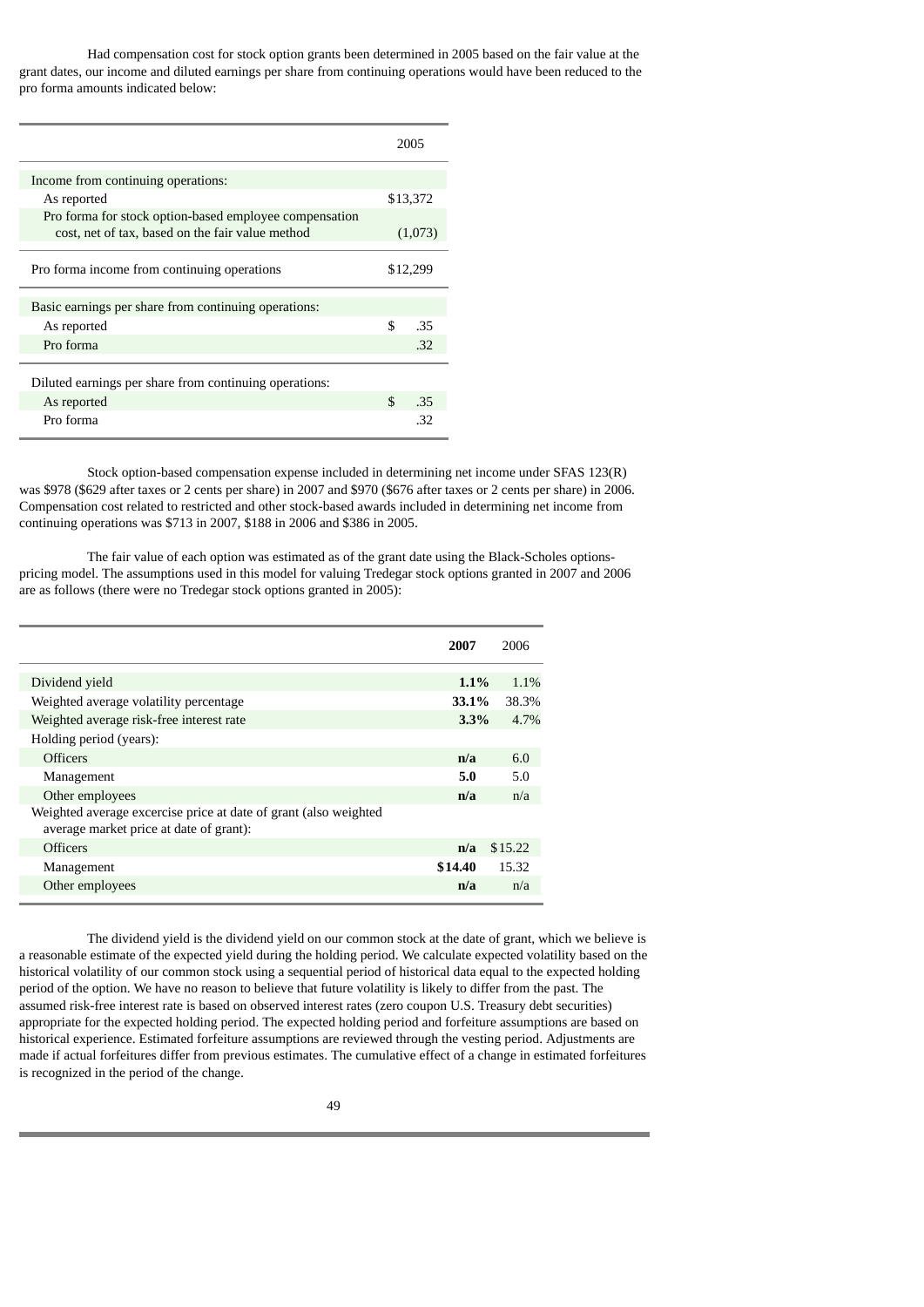Tredegar stock options granted during 2007 and 2006 (there were no Tredegar stock options granted in 2005), and related estimated fair value at the date of grant, are as follows:

|                                                                                 | 2007     | 2006    |
|---------------------------------------------------------------------------------|----------|---------|
| Stock options granted (number of shares):                                       |          |         |
| <b>Officers</b>                                                                 | n/a      | 107,500 |
| Management                                                                      | 4,000    | 342,300 |
| Other employees                                                                 | n/a      | n/a     |
| Total                                                                           | 4,000    | 449,800 |
| Estimated weighted average fair value of options per<br>share at date of grant: |          |         |
| <b>Officers</b>                                                                 | n/a      | \$6.26  |
| Management                                                                      | \$4.91   | 5.69    |
| Other employees                                                                 | n/a      | n/a     |
| Total estimated fair value of stock options granted<br>(in thousands)           | 20<br>\$ | \$2,620 |

Additional disclosure of Tredegar stock options is included in Note 10.

*Financial Instruments.* We use derivative financial instruments for the purpose of hedging aluminum price volatility and interest rate and currency exchange rate exposures that exist as part of ongoing business operations. Our derivative financial instruments are designated as and qualify as cash flow hedges and are recognized in the balance sheet at fair value. A change in the fair value of the derivative that is highly effective as and that is designated and qualifies as a cash flow hedge is recorded in other comprehensive income. Gains and losses reported in other comprehensive income are reclassified to earnings in the periods in which earnings are affected by the variability of cash flows of the hedged transaction. Such gains and losses are reported on the same line as the underlying hedged item. Any hedge ineffectiveness (which represents the amount by which the changes in the fair value of the derivative exceed the variability in the cash flows of the forecasted transaction) is recorded in current period earnings. The amount of gains and losses recognized for hedge ineffectiveness was immaterial in 2007, 2006 and 2005.

 Our policy requires that we formally document all relationships between hedging instruments and hedged items, as well as our risk management objective and strategy for undertaking various hedge transactions. We also formally assess (both at the hedge's inception and on an ongoing basis) whether the derivatives that are used in hedging transactions have been highly effective in offsetting changes in the fair value or cash flows of hedged items and whether those derivatives may be expected to remain highly effective in future periods. When it is determined that a derivative is not (or has ceased to be) highly effective as a hedge, we discontinue hedge accounting prospectively.

 As a policy, we do not engage in speculative or leveraged transactions, nor do we hold or issue financial instruments for trading purposes.

 The cash flows related to financial instruments are classified in the statements of cash flows in a manner consistent with those of the transactions being hedged.

*Comprehensive Income.* Comprehensive income, which is included in the consolidated statement of shareholders' equity, is defined as net income and other comprehensive income. Other comprehensive income includes changes in unrealized gains and losses on available-for-sale securities, foreign currency translation adjustments, unrealized gains and losses on derivative financial instruments and minimum pension liability adjustments, all recorded net of deferred income taxes directly in shareholders' equity.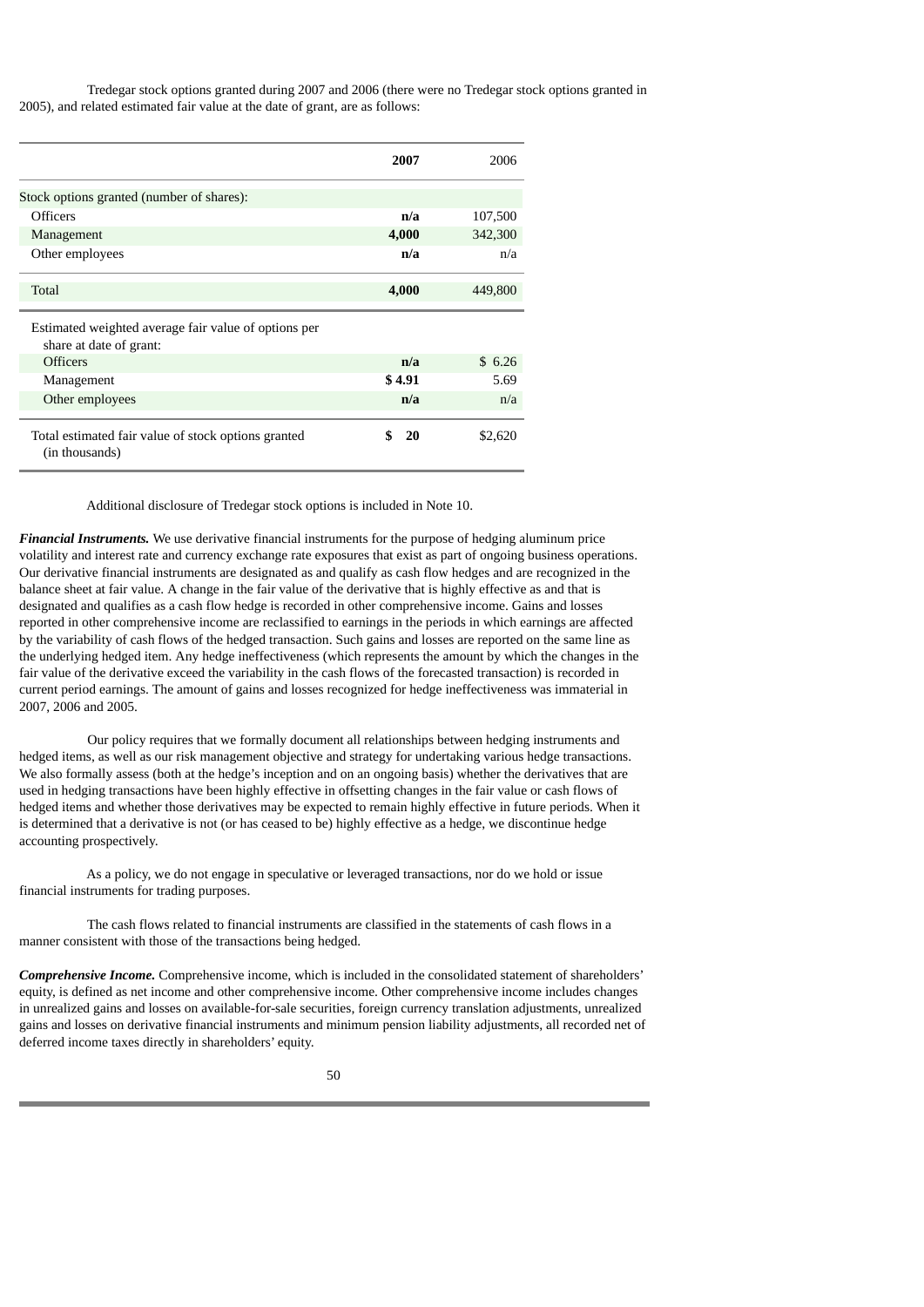The available-for-sale securities adjustment included in the consolidated statement of shareholders' equity is comprised of the following components:

|                                                                    | 2006 | 2005 |
|--------------------------------------------------------------------|------|------|
| Available-for-sale securities adjustment:                          |      |      |
| Unrealized net holding gains (losses)<br>arising during the period | 20   | 36   |
| Income taxes                                                       | (7)  | (13) |
| Reclassification adjustment for net                                |      |      |
| losses (gains) realized in income                                  | (56) |      |
| Income taxes                                                       | 20   |      |
| Available-for-sale securities adjustment                           |      |      |

*Recently Issued Accounting Standards.* In December 2007, the FASB issued SFAS No. 141(R), *Business Combinations*, and SFAS No. 160, *Noncontrolling Interests in Consolidated Financial Statements*. SFAS No. 141 is applied prospectively to business combinations for which the acquisition date is on or after the beginning of the first annual reporting period beginning on or after December 15, 2008. The new accounting standard for noncontrolling interests (sometimes referred to as minority interests) applies to all fiscal years and interim periods beginning on or after December 15, 2008. Early application is prohibited for both standards. We currently do not have noncontrolling or minority interests in our consolidated financial statements. We will apply the new standards when required and applicable.

## **2 INVESTMENTS**

 During the third quarter of 2007, we invested \$6,500 in a privately held drug delivery company representing ownership on a fully diluted basis of approximately 23%. The company is developing and commercializing state of the art drug delivery systems designed to improve patient compliance and outcomes. The investment is accounted for under the fair value method. We elected the fair value option over the equity method of accounting since our investment objectives are similar to those of venture capitalists, which typically do not have controlling financial interests (venture capital funds use the fair value method to account for their investment portfolios). At December 31, 2007, the fair value of our investment (also the carrying value included in "Other assets and deferred charges" in our balance sheet) equaled the amount invested.

 On the date of our investment (August 31, 2007), we believe that the amount we paid for our ownership interest and liquidation preferences was based on Level 2 inputs, including investments by other investors. Subsequent to August 31, 2007, and until the next round of financing, we believe fair value estimates drop to Level 3 inputs since there is no secondary market for our ownership interest. In addition, the company currently has no product sales. Accordingly, after the latest financing and until the next round of financing or other significant financial transaction, value estimates will primarily be based on assumptions relating to meeting product development and commercialization milestones, cash flow projections (projections of sales, costs, expenses, capital expenditures and working capital investment) and discounting of these factors for the high degree of risk. As a result, an increase in our estimate of the fair value of our ownership interest is unlikely unless a significant new round of financing, merger or initial public offering indicates a higher value. However, if the company does not meet its development and commercialization milestones and there are indications that the amount or timing of its projected cash flows or related risks are unfavorable versus plans as of August 31, 2007, or a new round of financing or other significant financial transaction indicates a lower value, then our estimate of the fair value of our ownership interest in the company is likely to decline.

 Had we not elected to account for our investment under the fair value method, we would have been required to use the equity method of accounting.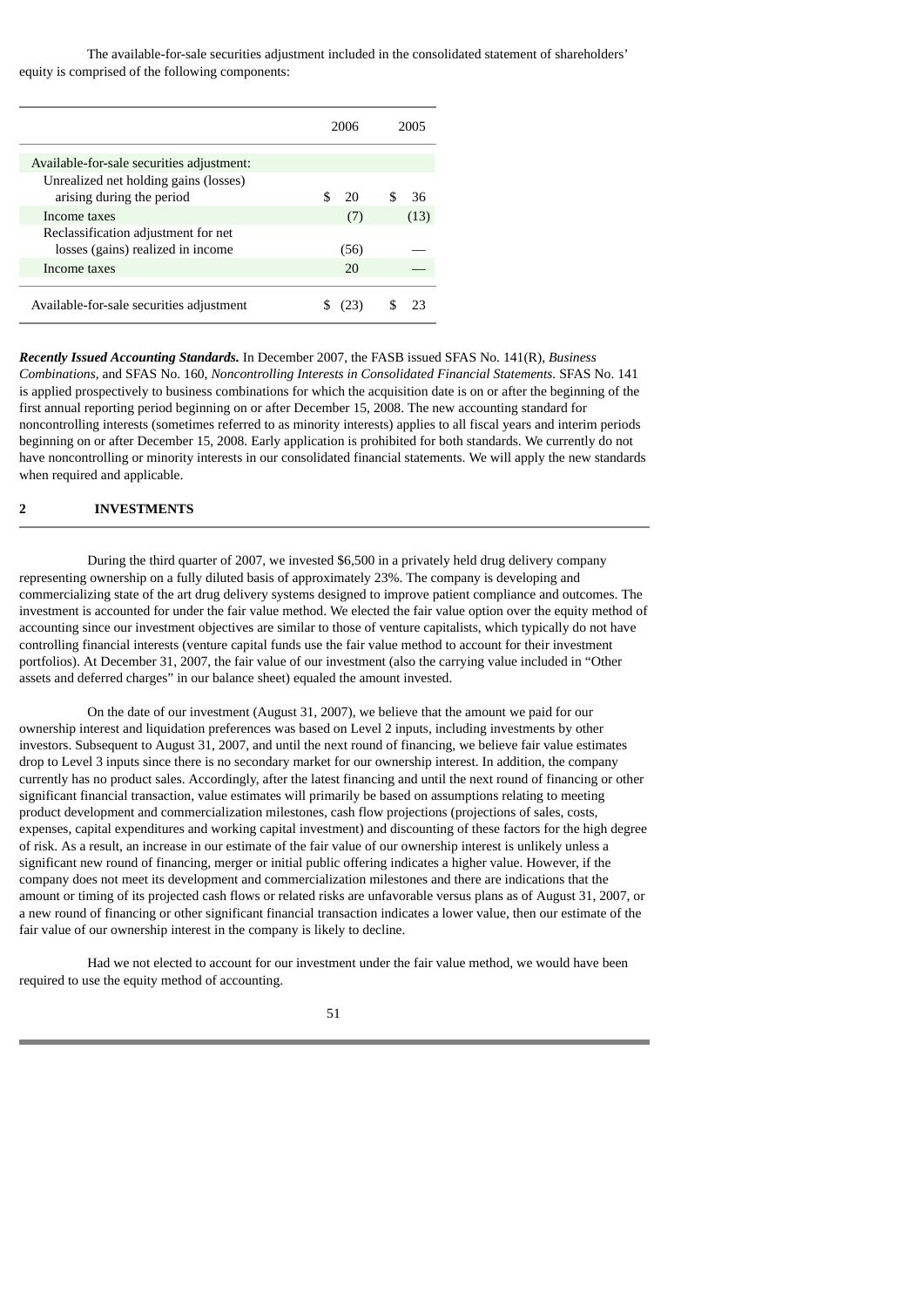Our valuation of intangibles indicates that there were no in-process research & development costs that would have been written off in applying the purchase accounting and the equity method at August 31, 2007. We would not have been allocated any profits or losses for the year ended December 31, 2007 based on the formulas contained in the company's operating agreement. The condensed balance sheets for the drug delivery company at August 31, 2007 (shown on a pro forma basis for a second closing of its recent financing in September 2007) and December 31, 2007 and related condensed statements of income for the year and four months ended December 31, 2007, adjusted on a purchase accounting basis to the valuation implied by the latest round of financing in August-September 2007, are provided below:

| (Unaudited)                                   | Pro Forma 8/31/07 | 12/31/07    |  |  |
|-----------------------------------------------|-------------------|-------------|--|--|
| <b>Assets</b>                                 |                   |             |  |  |
| Cash & ownership subscriptions<br>receivables | \$<br>8,557       | \$<br>6,781 |  |  |
| Other tangible assets                         | 278               | 1,253       |  |  |
| Identifiable intangibles (15 year life)       | 3,967             | 3,901       |  |  |
| Goodwill                                      | 10,194            | 10,194      |  |  |
| Total assets                                  | \$22,996          | \$22,129    |  |  |

|                                          | Pro Forma 8/31/07 | 12/31/07       |
|------------------------------------------|-------------------|----------------|
| <b>Liabilities &amp; Members' Equity</b> |                   |                |
| Liabilities                              | \$<br>1,503       | \$<br>1,494    |
| Contributed capital                      | 12,233            | 12,354         |
| Net equity appreciation implied from     |                   |                |
| purchase accounting adjustments          | 12,805            | 12,805         |
| <b>Accumulated losses</b>                | (3,545)           | (4,524)        |
| Total liabilities & members' equity      | \$22,996          | \$ 22,129      |
|                                          | 2007              | Sept.-Dec. '07 |
| Revenues & Expenses                      |                   |                |
| Revenues                                 | \$                | \$             |
| Costs & expenses                         | 2,445             | 800            |
| Net loss                                 | (2,445)           | \$<br>(800)    |

 On April 2, 2007, we invested \$10,000 in Harbinger Capital Partners Special Situations Fund, L.P. ("Harbinger"), a fund that seeks to achieve superior absolute returns by participating primarily in medium to longterm investments involving distressed/high yield debt securities, special situation equities and private loans and notes. The fund is a highly speculative investment subject to a two-year lock-up and additional limitations on withdrawal. There is no secondary market for interests in the fund. Our investment in Harbinger, which represents less than 2% of Harbinger's total partnership capital, is accounted for under the cost method. At December 31, 2007, Harbinger reported our capital account value at \$23,000 reflecting \$13,000 of unrealized appreciation versus the carrying value in our balance sheet of \$10,000 (included in "Other assets and deferred charges").

 During 2007, we invested approximately \$6,200 in real estate. At December 31, 2007, the carrying value in our balance sheet of investments in this real estate (included in "Other assets and deferred charges") equaled the amount invested.

 In August of 2004, we invested \$5,000 in Novalux, Inc., a developer of laser technology for potential use in a variety of applications. We made additional investments in Novalux based on its prospects at the time of \$1,095 in October 2005, \$400 in May 2006, \$142 in September 2006, \$458 in July 2007 and \$404 in November 2007. We wrote down our investment in Novalux and recognized losses of \$5,000 in the December 2005 and \$2,095 in September 2007 based on anticipated delays in bringing the company's technology to market and liquidity issues. Our carrying value in Novalux of \$404 and \$1,637 at December 31, 2007 and 2006, respectively, is included in "Other assets and deferred charges" in the consolidated balance sheet. Novalux assets were sold in January 2008 in exchange for certain unrestricted and restricted common shares of a public company in Australia. We expect to recover our remaining carrying value of \$404 upon the liquidation by Novalux of its remaining assets, which primarily consists of the common shares referred to above.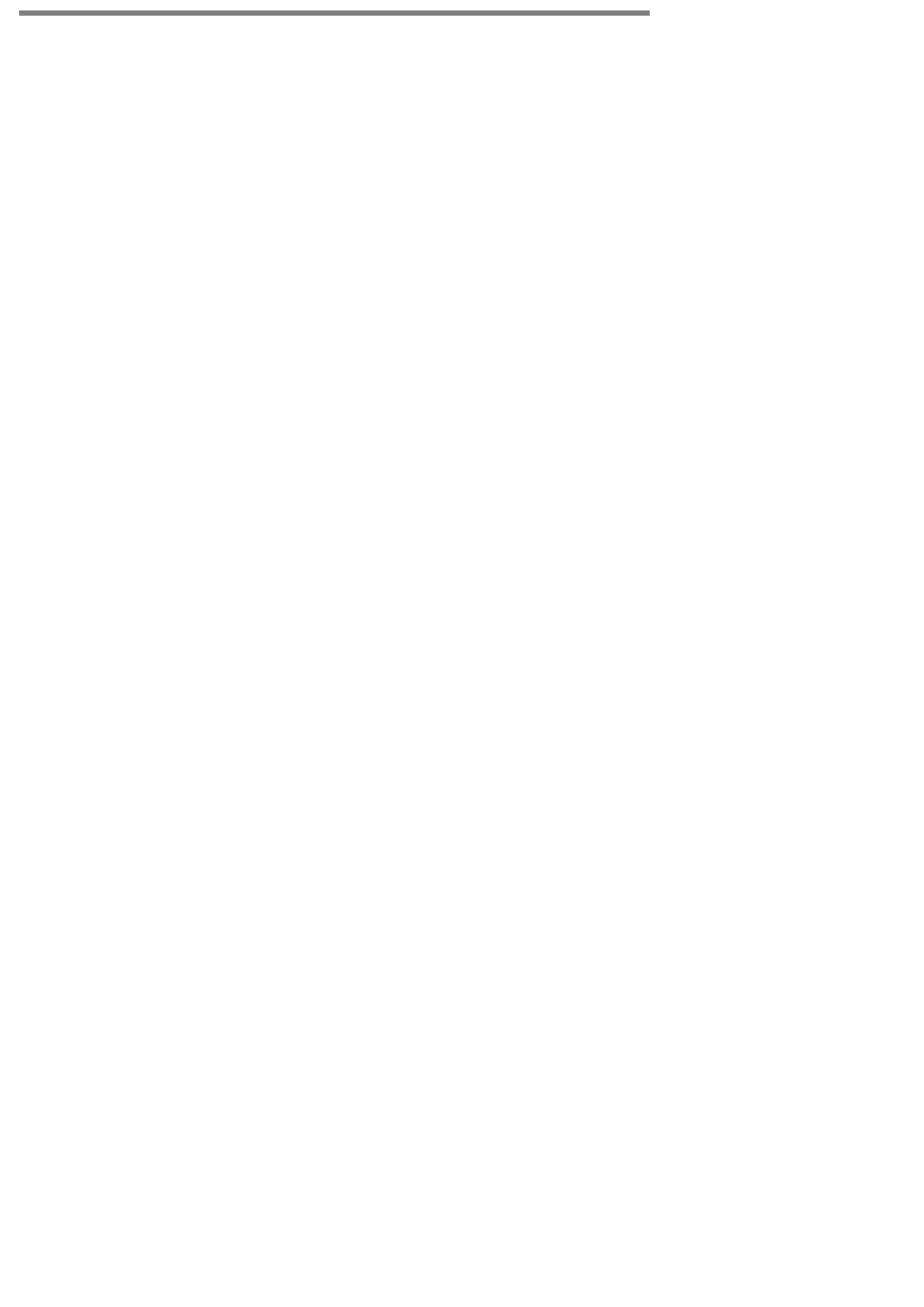Information by business segment and geographic area for the last three years is provided below. There are no accounting transactions between segments and no allocations to segments. Net sales (sales less freight) and operating profit from ongoing operations are the measures of sales and operating profit used by the chief operating decision maker for purposes of assessing performance. Film Products' net sales to The Procter & Gamble Company ("P&G") totaled \$258,602 in 2007, \$255,414 in 2006 and \$236,554 in 2005. These amounts include plastic film sold to others that convert the film into materials used with products manufactured by P&G.

|                                                     |    | 2007    |    | <b>Net Sales</b><br>2006 | 2005          |
|-----------------------------------------------------|----|---------|----|--------------------------|---------------|
| Film Products                                       | \$ | 530,972 | \$ | 511,169                  | \$<br>460,277 |
| Aluminum Extrusions                                 |    | 371,803 |    | 403,790                  | 327,659       |
| <b>AFBS</b> (formerly Therics)                      |    |         |    |                          | 252           |
| Total net sales                                     |    | 902,775 |    | 914,959                  | 788,188       |
| Add back freight                                    |    | 19,808  |    | 22,602                   | 20,276        |
| Sales as shown in consolidated statements of income | S  | 922,583 | S  | 937.561                  | \$<br>808,464 |

|                                                               | <b>Operating Profit</b> |    |         |    |           |
|---------------------------------------------------------------|-------------------------|----|---------|----|-----------|
|                                                               | 2007                    |    | 2006    |    | 2005      |
| <b>Film Products:</b>                                         |                         |    |         |    |           |
| Ongoing operations                                            | \$<br>59,423            | \$ | 57,645  | \$ | 44,946    |
| Plant shutdowns, asset impairments and restructurings, net of |                         |    |         |    |           |
| gains on the sale of assets (a)                               | (649)                   |    | 221     |    | (3,955)   |
| <b>Aluminum Extrusions:</b>                                   |                         |    |         |    |           |
| <b>Ongoing operations</b>                                     | 16,516                  |    | 18,302  |    | 17,084    |
| Plant shutdowns, asset impairments and restructurings, net of |                         |    |         |    |           |
| gains on the sale of assets (a)                               | (634)                   |    | (1,434) |    | (993)     |
| AFBS (formerly Therics):                                      |                         |    |         |    |           |
| Ongoing operations                                            |                         |    |         |    | (3, 467)  |
| Loss on investment in Therics, LLC                            |                         |    | (25)    |    | (145)     |
| Restructurings (a)                                            | (2,786)                 |    | (637)   |    | (10, 318) |
| <b>Total</b>                                                  | 71,870                  |    | 74,072  |    | 43,152    |
| Interest income                                               | 1,212                   |    | 1,240   |    | 586       |
| Interest expense                                              | 2,721                   |    | 5,520   |    | 4,573     |
| Gain on sale of corporate assets (a)                          | 2,699                   |    | 56      |    | 61        |
| Loss from write-down of investment in Novalux (a)             | 2,095                   |    |         |    | 5,000     |
| Stock option-based compensation expense                       | 978                     |    | 970     |    |           |
| Corporate expenses, net (a)                                   | 10,691                  |    | 13,770  |    | 11,357    |
|                                                               |                         |    |         |    |           |
| Income from continuing operations before income taxes         | 59,296                  |    | 55,108  |    | 22,869    |
| Income taxes (a)                                              | 24,366                  |    | 19,791  |    | 9,497     |
| Income from continuing operations                             | 34,930                  |    | 35,317  |    | 13,372    |
| Income (loss) from discontinued operations (a)                | (19,681)                |    | 2,884   |    | 2,857     |
| Net income                                                    | \$<br>15,249            | \$ | 38,201  | \$ | 16,229    |

(a) See Notes 2 and 15 for more information on losses associated with plant shutdowns, asset impairments and restructurings, unusual items, gains from sale of assets, investment write-down and other items, and Note 17 for more information on discontinued operations.

- (b) The difference between total consolidated sales as reported in the consolidated statements of income and segment and geographic net sales reported in this note is freight of \$19,808 in 2007, \$22,602 in 2006, and \$20,276 in 2005.
- (c) Information on exports and foreign operations are provided on the next page. Cash and cash equivalents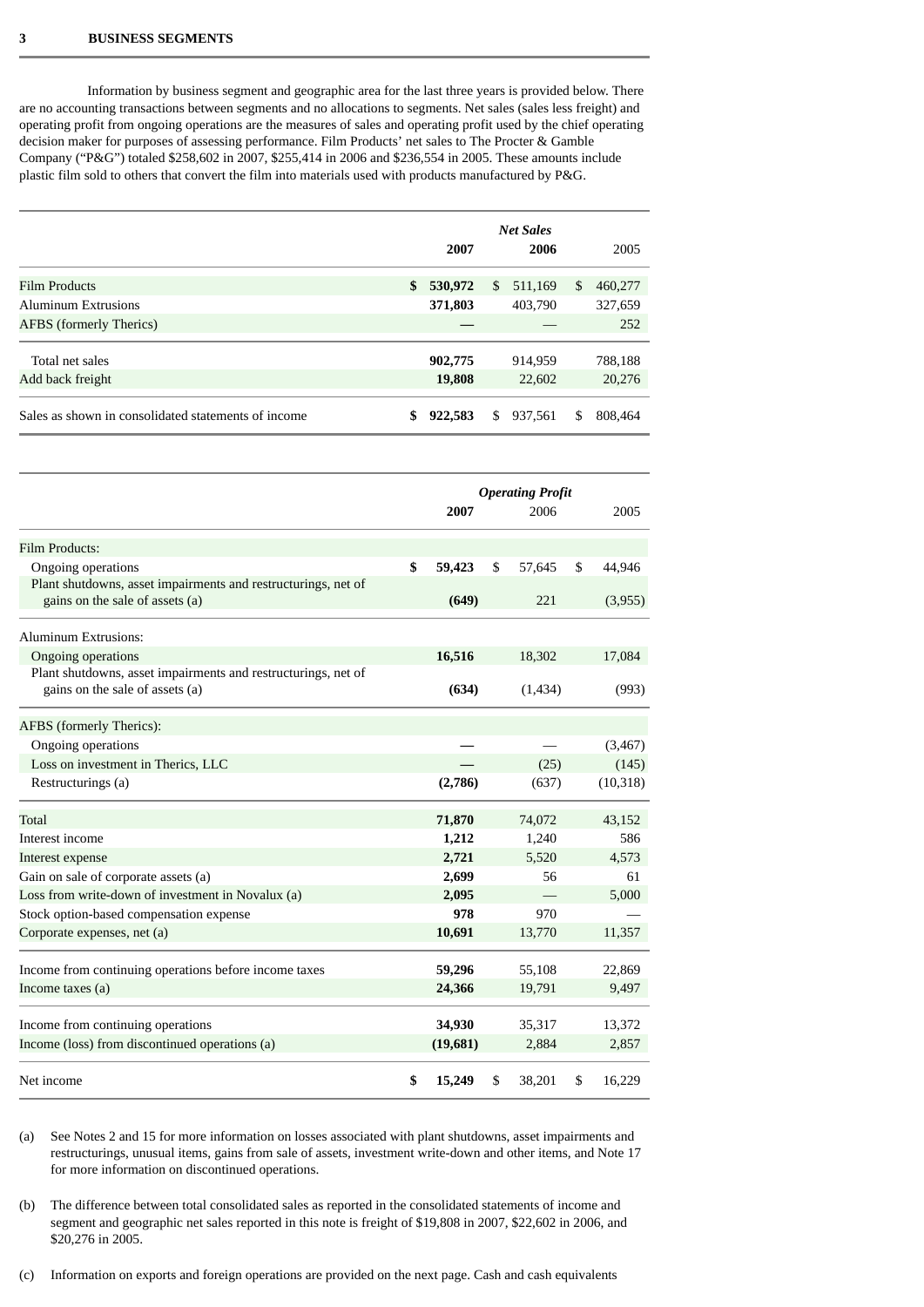includes funds held in foreign locations of \$24,559, \$19,118 and \$14,890 at December 31, 2007, 2006, and 2005, respectively. Export sales relate almost entirely to Film Products. Foreign operations in The Netherlands, Hungary, China, Italy and Brazil also relate to Film Products. Sales from our locations in The Netherlands, Hungary and Italy are primarily to customers located in Europe. Sales from our locations in China (Guangzhou and Shanghai) are primarily to customers located in China, but also include other customers in Asia.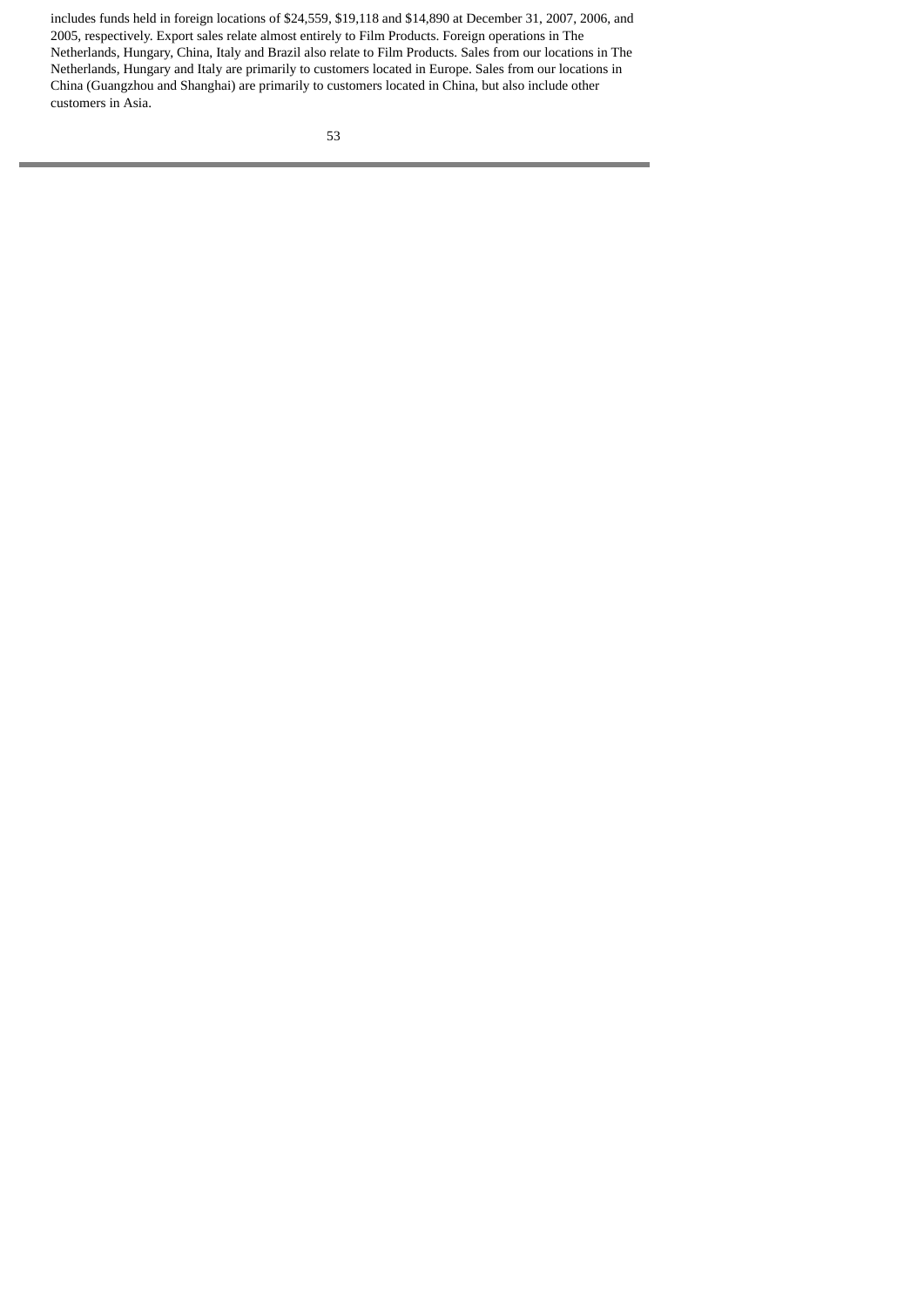|                                                            | <b>Identifiable Assets</b> |           |           |  |  |
|------------------------------------------------------------|----------------------------|-----------|-----------|--|--|
| December 31                                                | 2007                       | 2006      | 2005      |  |  |
| Film Products                                              | \$488,035                  | \$498,961 | \$479,286 |  |  |
| Aluminum Extrusions                                        | 115,223                    | 128,967   | 130,448   |  |  |
| AFBS (formerly Therics)                                    | 2,866                      | 2,420     | 2,759     |  |  |
|                                                            |                            |           |           |  |  |
| Subtotal                                                   | 606,124                    | 630,348   | 612,493   |  |  |
| General corporate                                          | 74,927                     | 30,113    | 61,905    |  |  |
| Cash and cash equivalents (c)                              | 48,217                     | 40,898    | 23,434    |  |  |
| Continuing operations                                      | 729,268                    | 701.359   | 697,832   |  |  |
| Discontinued aluminum extrusions<br>business in Canada (a) | 55,210                     | 80,428    | 83,926    |  |  |
| Total                                                      | \$784,478                  | \$781,787 | \$781,758 |  |  |

|                                  | <b>Depreciation and Amortization</b> |           |              |          | <b>Capital Expenditures</b> |          |
|----------------------------------|--------------------------------------|-----------|--------------|----------|-----------------------------|----------|
|                                  | 2007                                 | 2006      | 2005         | 2007     | 2006                        | 2005     |
| <b>Film Products</b>             | \$ 34,092                            | \$ 31,847 | 26,673<br>S. | \$15,304 | \$33,168                    | \$50,466 |
| Aluminum Extrusions              | 8,472                                | 8,378     | 7,996        | 4,391    | 6,609                       | 5,750    |
| AFBS (formerly Therics)          |                                      |           | 437          |          |                             | 36       |
| Subtotal                         | 42,564                               | 40,225    | 35,106       | 19,695   | 39,777                      | 56,252   |
| General corporate                | 91                                   | 111       | 195          | 6        | 24                          | 73       |
| Continuing operations            | 42,655                               | 40,336    | 35,301       | 19,701   | 39,801                      | 56,325   |
| Discontinued aluminum extrusions |                                      |           |              |          |                             |          |
| business in Canada (a)           | 3,386                                | 3,945     | 3,488        | 942      | 772                         | 6,218    |
| Total                            | 46,041<br>SS.                        | \$44.281  | \$ 38,789    | \$20,643 | \$40,573                    | \$62,543 |

|                                    | <b>Net Sales by Geographic Area (c)</b> |           |           |  |  |  |  |
|------------------------------------|-----------------------------------------|-----------|-----------|--|--|--|--|
|                                    | 2007                                    | 2006      | 2005      |  |  |  |  |
| <b>United States</b>               | \$577,824                               | \$606,411 | \$495,900 |  |  |  |  |
| Exports from the United States to: |                                         |           |           |  |  |  |  |
| Canada                             | 46,243                                  | 42,669    | 44,870    |  |  |  |  |
| Latin America                      | 1,188                                   | 4,364     | 9,428     |  |  |  |  |
| Europe                             | 9,856                                   | 8,944     | 8,311     |  |  |  |  |
| Asia                               | 31,432                                  | 50,096    | 40,476    |  |  |  |  |
| Foreign operations:                |                                         |           |           |  |  |  |  |
| The Netherlands                    | 104,379                                 | 91,476    | 83,649    |  |  |  |  |
| Hungary                            | 35,286                                  | 29,152    | 33,573    |  |  |  |  |
| China                              | 57,252                                  | 42,460    | 36,823    |  |  |  |  |
| Italy                              | 13,359                                  | 14,323    | 15,866    |  |  |  |  |
| <b>Brazil</b>                      | 25,956                                  | 25,064    | 19,292    |  |  |  |  |
| Total (b)                          | \$902,775                               | \$914,959 | \$788,188 |  |  |  |  |

|                      |           | <b>Identifiable Assets</b><br>by Geographic Area (c) |           |           | Property, Plant & Equipment,<br>Net by Geographic Area (c) |           |
|----------------------|-----------|------------------------------------------------------|-----------|-----------|------------------------------------------------------------|-----------|
| December 31          | 2007      | 2006                                                 | 2005      | 2007      | 2006                                                       | 2005      |
|                      |           |                                                      |           |           |                                                            |           |
| <b>United States</b> | \$429,376 | \$454,931                                            | \$452,546 | \$163,130 | \$175,983                                                  | \$177.956 |
| Foreign operations:  |           |                                                      |           |           |                                                            |           |
| The Netherlands      | 73,658    | 70,609                                               | 67,683    | 52,383    | 53,905                                                     | 54,331    |
| Hungary              | 20,178    | 20,039                                               | 18,505    | 10.952    | 12,475                                                     | 12,787    |
| China                | 49,696    | 53,633                                               | 40,599    | 33,192    | 34,671                                                     | 26,104    |
|                      |           |                                                      |           |           |                                                            |           |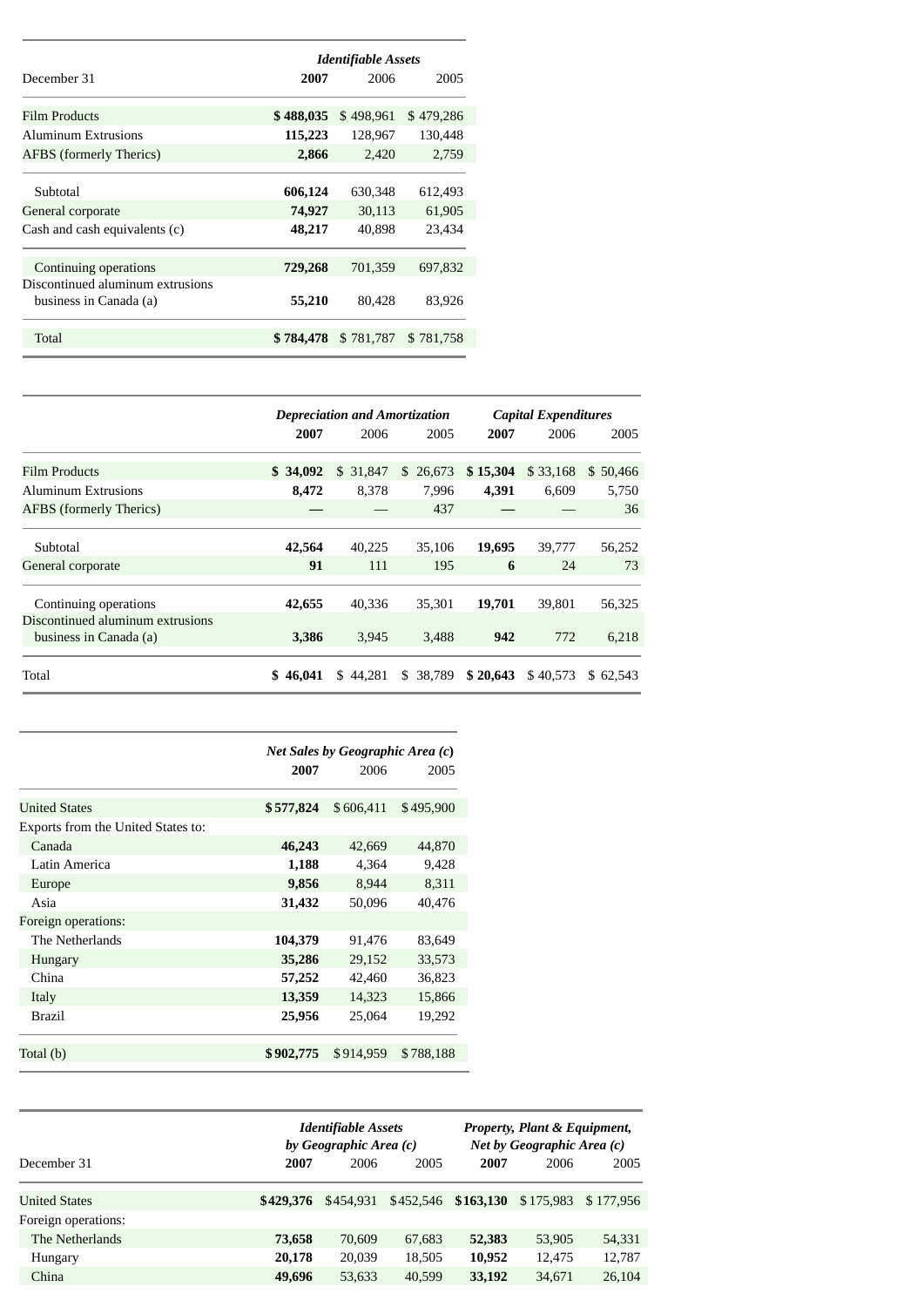| Italy                            | 17,378    | 16,734    | 17,997    | 3,580     | 3,565     | 3,093     |
|----------------------------------|-----------|-----------|-----------|-----------|-----------|-----------|
| <b>Brazil</b>                    | 15,838    | 14,402    | 15,163    | 5,055     | 4,892     | 5,205     |
| General corporate                | 74,927    | 30,113    | 61,905    | 791       | 1,944     | 1,994     |
| Cash and cash equivalents (c)    | 48,217    | 40,898    | 23,434    | n/a       | n/a       | n/a       |
|                                  |           |           |           |           |           |           |
| Continuing operations            | 729,268   | 701,359   | 697,832   | 269,083   | 287,435   | 281,470   |
| Discontinued aluminum extrusions |           |           |           |           |           |           |
| business in Canada (a)           | 55,210    | 80,428    | 83.926    | 11,001    | 38,328    | 41,406    |
|                                  |           |           |           |           |           |           |
| Total                            | \$784,478 | \$781,787 | \$781,758 | \$280,084 | \$325,763 | \$322,876 |

See footnotes on prior page and a reconciliation of net sales to sales as shown in the consolidated statements of income.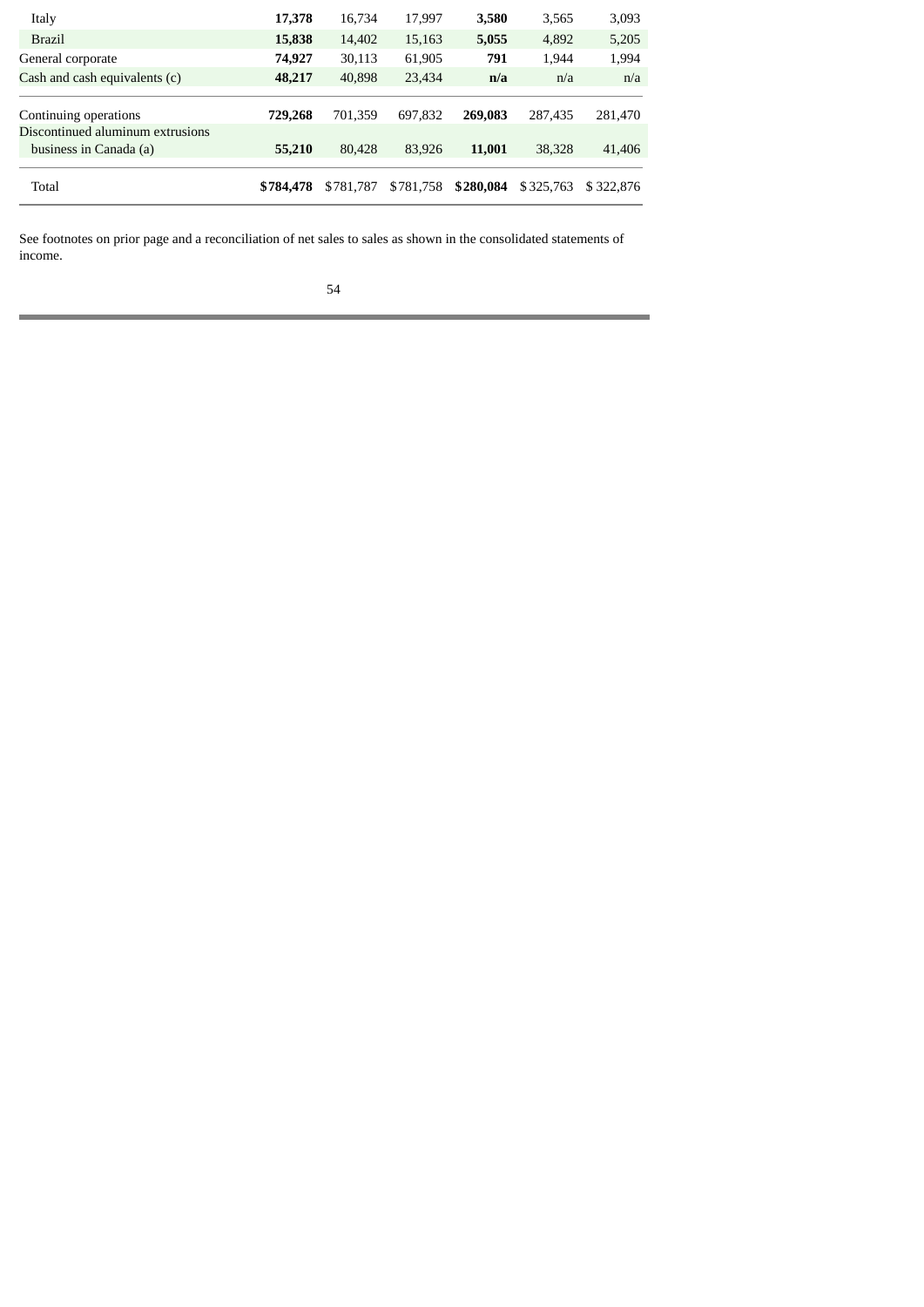Accounts and notes receivable consist of the following:

| December 31                                                                                                |   | 2007   | 2006          |
|------------------------------------------------------------------------------------------------------------|---|--------|---------------|
| Trade, less allowance for doubtful<br>accounts and sales returns of \$5,198<br>in 2007 and \$7,388 in 2006 | S | 94,699 | 102,062<br>\$ |
| Other                                                                                                      |   | 2,365  | 4,893         |
| Total                                                                                                      | S | 97,064 | \$106,955     |

 The allowance for doubtful accounts and sales returns decreased by \$2,190 in 2007 and increased by \$2,515 in 2006 and \$164 in 2005. The changes in 2007, 2006 and 2005 were comprised of increases to the allowance for charges to expense of \$3,001, \$3,236 and \$366, respectively, decreases in the allowance for income from recoveries of \$1,442, \$57 and \$15, respectively, decreases in the allowance for write-offs of \$3,780, \$680 and \$62, respectively, and foreign exchange and other adjustments to the allowance of plus \$31, plus \$16 and minus \$125, respectively.

### **5 INVENTORIES**

Inventories consist of the following:

| December 31                | 2007         |   | 2006   |
|----------------------------|--------------|---|--------|
| Finished goods             | \$<br>10,004 | S | 9,182  |
| Work-in-process            | 3,624        |   | 3,495  |
| Raw materials              | 19,369       |   | 21,773 |
| Stores, supplies and other | 15,669       |   | 14,214 |
| Total                      | \$<br>48,666 | S | 48,664 |

 Inventories stated on the LIFO basis amounted to \$17,774 at December 31, 2007 and \$17,230 at December 31, 2006, which are below replacement costs by approximately \$25,845 at December 31, 2007 and \$26,139 at December 31, 2006. During 2006, inventories accounted for on a LIFO basis declined, which resulted in cost of goods sold being stated at below current replacement costs by approximately \$5,400 (\$5,300 in Film Products, including \$2,900 associated with the shutdown of the films manufacturing facility in LaGrange, Georgia, and \$100 in Aluminum Extrusions). During 2005, inventories accounted for on a LIFO basis declined, which resulted in cost of goods sold being stated at below current replacement costs by approximately \$2,300 (\$2,100 in Film Products and \$200 in Aluminum Extrusions).

### **6 FINANCIAL INSTRUMENTS**

 In the normal course of business, we enter into fixed-price forward sales contracts with certain customers for the sale of fixed quantities of aluminum extrusions at scheduled intervals. In order to hedge our exposure to aluminum price volatility under these fixed-price arrangements, which generally have a duration of not more than 12 months, we enter into a combination of forward purchase commitments and futures contracts to acquire or hedge aluminum, based on the scheduled deliveries. The futures contracts are designated as and accounted for as cash flow hedges. These contracts involve elements of credit and market risk that are not reflected on our balance sheet, including the risk of dealing with counterparties and their ability to meet the terms of the contracts. The counterparties to our forward purchase commitments are major aluminum brokers and suppliers, and the counterparties to our futures contracts are major financial institutions. Fixed-price forward sales contracts are only made available to our best and most credit-worthy customers. The notional amount of aluminum futures contracts that hedged fixed-price forward sales contracts was \$36,369 (32,762 pounds of aluminum) at December 31, 2007 and \$15,865 (13,016 pounds of aluminum) at December 31, 2006. Unrealized losses in excess of gains on aluminum futures contracts that hedge fixed-price forward sales contracts of \$1,815 (\$1,204 after taxes) at December 31, 2007, and unrealized gains in excess of losses on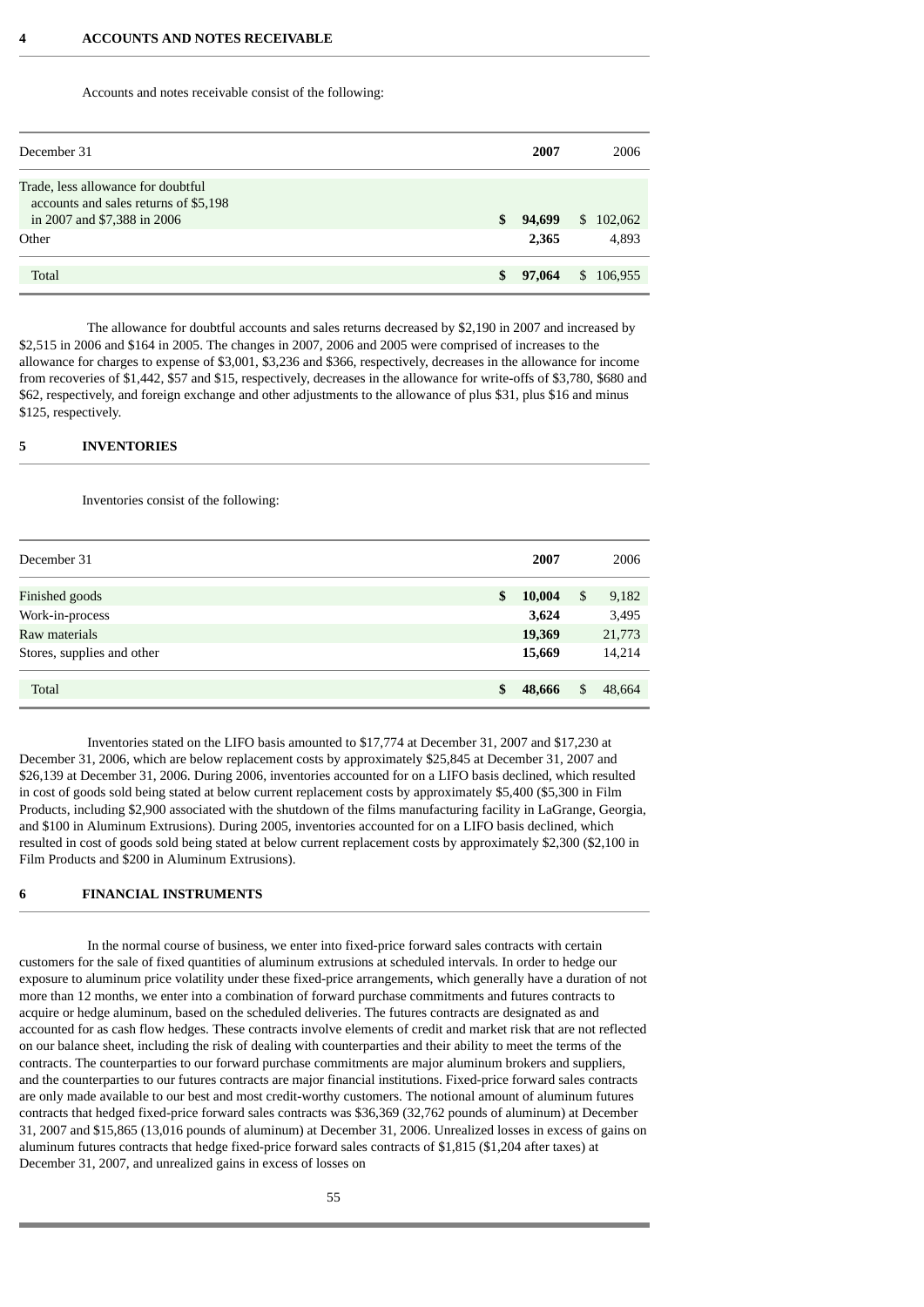aluminum futures contracts that hedge fixed-price forward sales contracts of \$1,184 (\$728 after taxes) at December 31, 2006, are included as a separate component of shareholders' equity for the respective periods. The portion of aluminum futures contracts that was ineffective in hedging fixed-price forward sales contracts was immaterial in 2007, 2006 and 2005.

 In the past we have used interest rate swaps with large major financial institutions to manage interest rate exposure, but there have been no interest rate swaps outstanding since 2003.

 In 2007, we used zero cost collar currency options to hedge a portion of our exposure to changes in exchange rates. Results for continuing operations include realized losses of \$239,000 on currency hedges of royalties relating to our operations in Europe and results from discontinued operations include realized gains of \$1,311 on currency hedges of our exposure to the Canadian Dollar (see Note 17 for more information). There were no derivatives outstanding at December 31, 2007 relating to currency hedges.

 After-tax gains of \$731 in 2007, \$1,104 in 2006 and \$939 in 2005 were reclassified from other comprehensive income to earnings and were offset by losses, respectively, from transactions relating to the underlying hedged item. As of December 31, 2007, we expect \$1,204 of unrealized after-tax losses on derivative instruments reported in accumulated other comprehensive income to be reclassified to earnings within the next twelve months. We also expect that these losses will be offset by gains from transactions relating to the underlying hedged item.

# **7 ACCRUED EXPENSES**

Accrued expenses consist of the following:

| December 31                                               | 2007         | 2006         |
|-----------------------------------------------------------|--------------|--------------|
| Payrolls, related taxes and medical and<br>other benefits | \$<br>7,921  | \$<br>8,209  |
| Workmen's compensation and disabilities                   | 4,159        | 4,334        |
| Vacation                                                  | 3,636        | 3,592        |
| Plant shutdowns and divestitures                          | 6,201        | 5,058        |
| Incentive compensation                                    | 1,880        | 4,075        |
| Other                                                     | 9,879        | 13,522       |
| Total                                                     | \$<br>33,676 | \$<br>38,790 |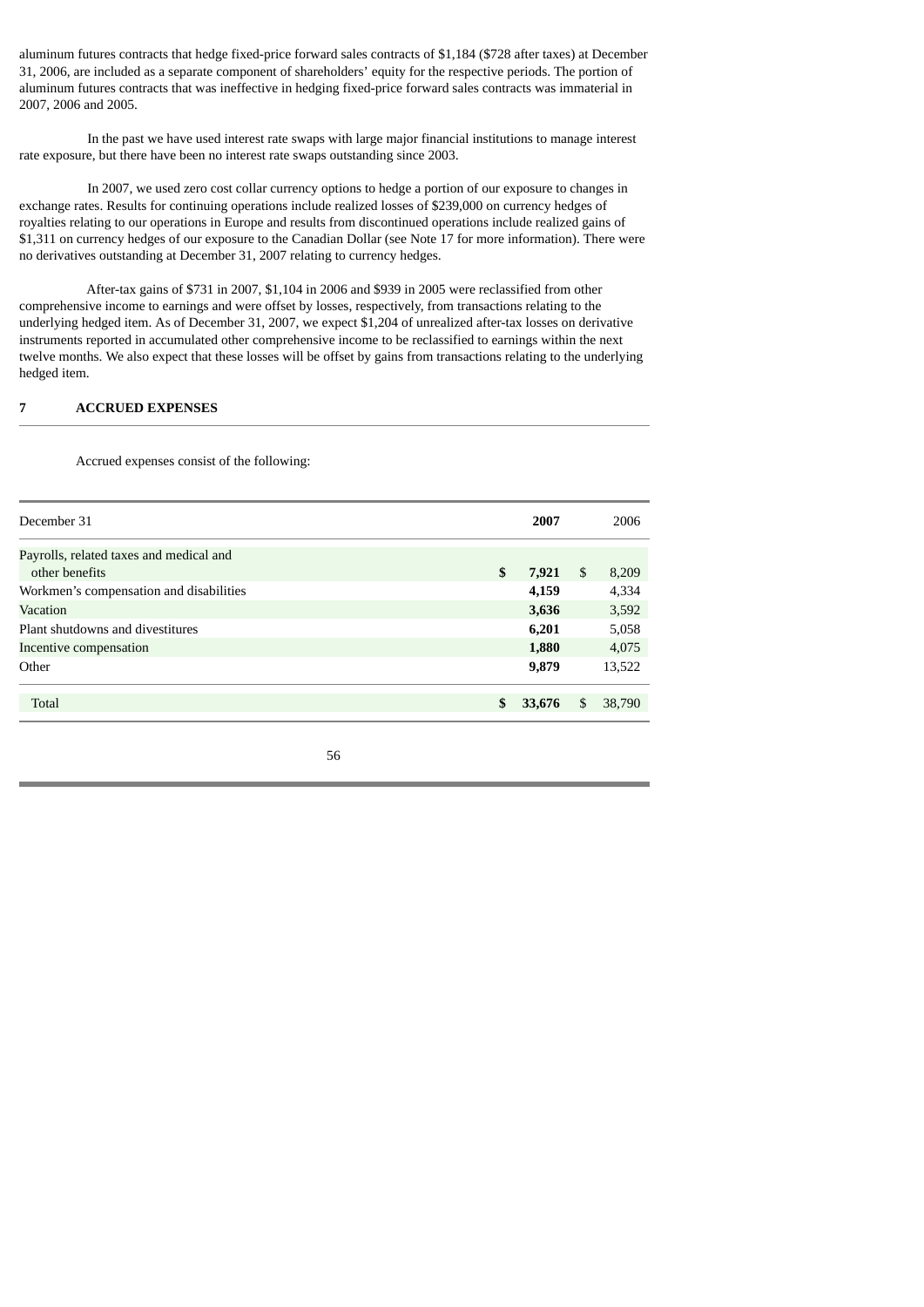A reconciliation of the beginning and ending balances of accrued expenses associated with plant shutdowns and divestitures for each of the three years in the period ended December 31, 2007 is as follows:

|                                       | Severance   | Asset    |              | Accelerated<br>Impairments Depreciation (a) | Other (b) | Total    |
|---------------------------------------|-------------|----------|--------------|---------------------------------------------|-----------|----------|
| Balance at December 31, 2004          | \$<br>2,457 | \$       | $\mathbb{S}$ |                                             | \$3,394   | \$5,851  |
| 2005:                                 |             |          |              |                                             |           |          |
| Charges                               | 3,470       | 8,433    |              | 353                                         | 5,442     | 17,698   |
| Cash spent                            | (3,887)     |          |              |                                             | (3, 179)  | (7,066)  |
| Charged against assets                |             | (8, 433) |              | (353)                                       |           | (8,786)  |
| Foreign currency translation          | (8)         |          |              |                                             |           | (8)      |
| Reversed to income                    | (562)       |          |              |                                             | (170)     | (732)    |
| Balance at December 31, 2005<br>2006: | 1,470       |          |              |                                             | 5,487     | 6,957    |
| Charges                               | 1,371       | 1,150    |              |                                             | 1,607     | 4,128    |
| Cash spent                            | (2,405)     |          |              |                                             | (2, 472)  | (4, 877) |
| Charged against assets                |             | (1,150)  |              |                                             |           | (1,150)  |
| Foreign currency translation          |             |          |              |                                             |           |          |
| Reversed to income                    |             |          |              |                                             |           |          |
| Balance at December 31, 2006          | 436         |          |              |                                             | 4,622     | 5,058    |
| 2007:                                 |             |          |              |                                             |           |          |
| Charges                               | 592         | 594      |              |                                             | 2,841     | 4,027    |
| Cash spent                            | (665)       |          |              |                                             | (1,625)   | (2,290)  |
| Charged against assets                |             | (594)    |              |                                             |           | (594)    |
| Foreign currency translation          |             |          |              |                                             |           |          |
| Reversed to income                    |             |          |              |                                             |           |          |
| Balance at December 31, 2007          | \$<br>363   | \$       | \$           |                                             | \$5,838   | \$6,201  |
|                                       |             |          |              |                                             |           |          |

(a) Represents depreciation accelerated due to plant shutdowns based on a remaining useful life of less than one year.

(b) Other includes primarily accrued losses on a sub-lease at a facility in Princeton New, Jersey.

 See Note 15 for more information on plant shutdowns, asset impairments and restructurings of continuing operations.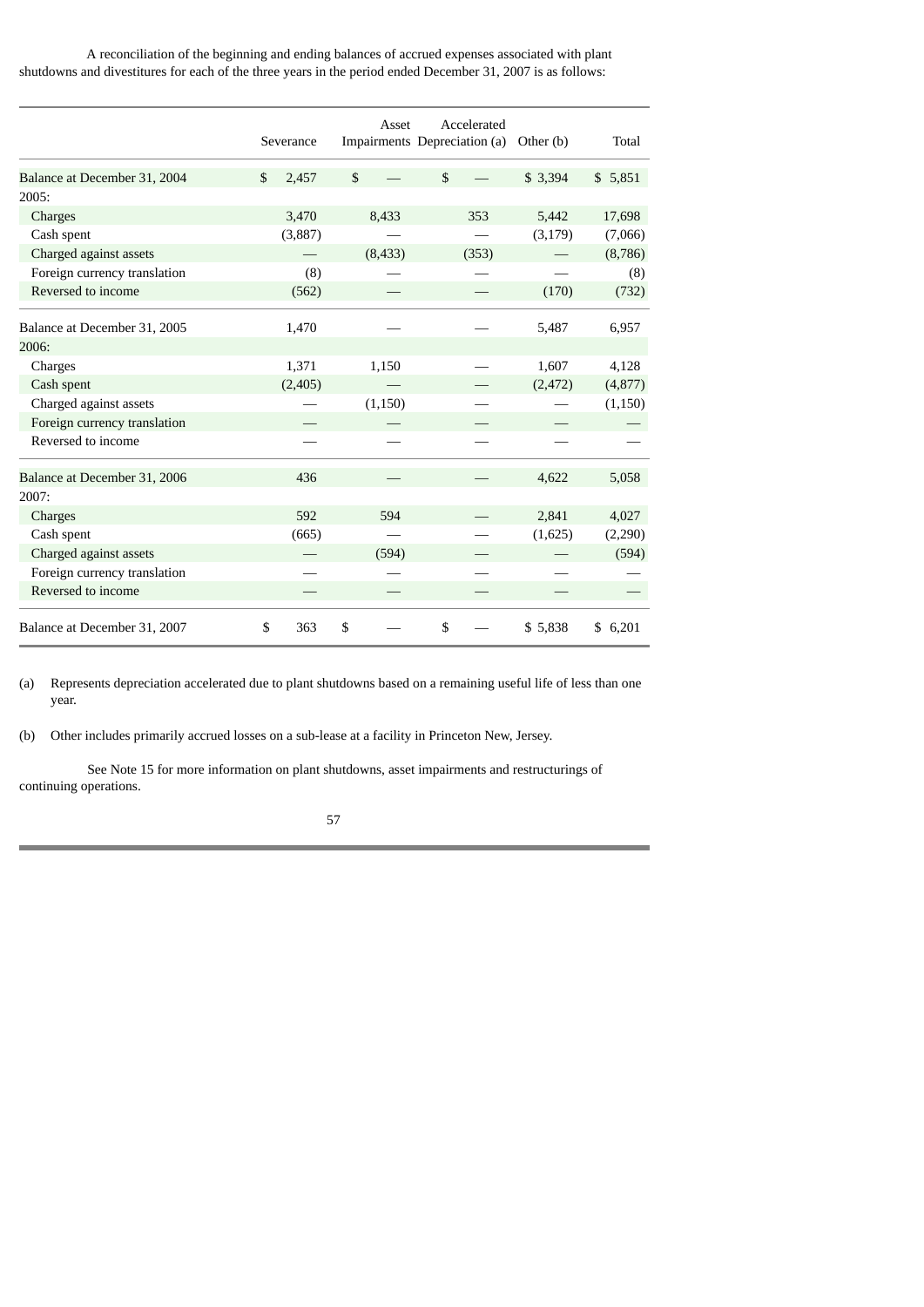On December 15, 2005, we refinanced our debt with a new \$300,000, five-year unsecured revolving credit agreement (the "Credit Agreement"). At December 31, 2007, available credit under the Credit Agreement was approximately \$219,000. Total debt due and outstanding at December 31, 2007 is summarized below:

| Debt Due and Outstanding at December 31, 2007 |                              |        |    |       |    |                          |  |  |  |  |  |  |
|-----------------------------------------------|------------------------------|--------|----|-------|----|--------------------------|--|--|--|--|--|--|
| Year<br>Due                                   | Credit<br>Other<br>Agreement |        |    |       |    | <b>Total Debt</b><br>Due |  |  |  |  |  |  |
| 2008                                          | \$                           |        | \$ | 540   | \$ | 540                      |  |  |  |  |  |  |
| 2009                                          |                              |        |    | 552   |    | 552                      |  |  |  |  |  |  |
| 2010                                          |                              | 80,000 |    | 463   |    | 80,463                   |  |  |  |  |  |  |
| 2011                                          |                              |        |    | 247   |    | 247                      |  |  |  |  |  |  |
| 2012                                          |                              |        |    | 126   |    | 126                      |  |  |  |  |  |  |
| Remainder                                     |                              |        |    | 128   |    | 128                      |  |  |  |  |  |  |
| Total                                         | \$                           | 80,000 | \$ | 2,056 | \$ | 82,056                   |  |  |  |  |  |  |

 The credit spread over LIBOR and commitment fees charged on the unused amount under the Credit Agreement at various indebtedness-to-adjusted EBITDA levels are as follows:

| Pricing Under Credit Agreement (Basis Points) |                                                 |                   |  |  |  |  |  |  |  |
|-----------------------------------------------|-------------------------------------------------|-------------------|--|--|--|--|--|--|--|
|                                               | Credit Spread<br>Over LIBOR                     |                   |  |  |  |  |  |  |  |
| Indebtedness-to-<br>Adjusted EBITDA<br>Ratio  | (\$80 Million<br>Outstanding<br>at $12/31/07$ ) | Commitment<br>Fee |  |  |  |  |  |  |  |
| $> 2.50x$ but $\leq 3x$                       | 125                                             | 25                |  |  |  |  |  |  |  |
| $> 1.75x$ but $\leq 2.50x$                    | 100                                             | 20                |  |  |  |  |  |  |  |
| $> 1x$ but $\leq 1.75x$                       | 87.5                                            | 17.5              |  |  |  |  |  |  |  |
| $\leq$ 1 x                                    | 75                                              | 15                |  |  |  |  |  |  |  |

 At December 31, 2007, the interest cost on debt was priced at one-month LIBOR plus the applicable credit spread of 75 basis points.

The most restrictive covenants in the Credit Agreement include:

- Maximum aggregate dividends over the term of the Credit Agreement of \$100,000 plus, beginning October 1, 2005, 50% of net income (\$127,170 as of December 31, 2007);
- Minimum shareholders' equity (\$388,276 as of December 31, 2007);
- Maximum indebtedness-to-adjusted EBITDA through December 31, 2008 of 3x and 2.75x thereafter (2.5x on a pro forma basis for acquisitions); and
- Minimum adjusted EBIT-to-interest expense of 2.5x.

 We believe we were in compliance with all of our debt covenants as of December 31, 2007. Noncompliance with any one or more of the debt covenants may have a material adverse effect on financial condition or liquidity in the event such noncompliance cannot be cured or should we be unable to obtain a waiver from the lenders. Renegotiation of the covenant through an amendment to the Credit Agreement may effectively cure the noncompliance, but may have an effect on financial condition or liquidity depending upon how the covenant is renegotiated.

 In the past we have used interest rate swaps with large major financial institutions to manage interest rate exposure, but there have been no interest rate swaps outstanding since 2003.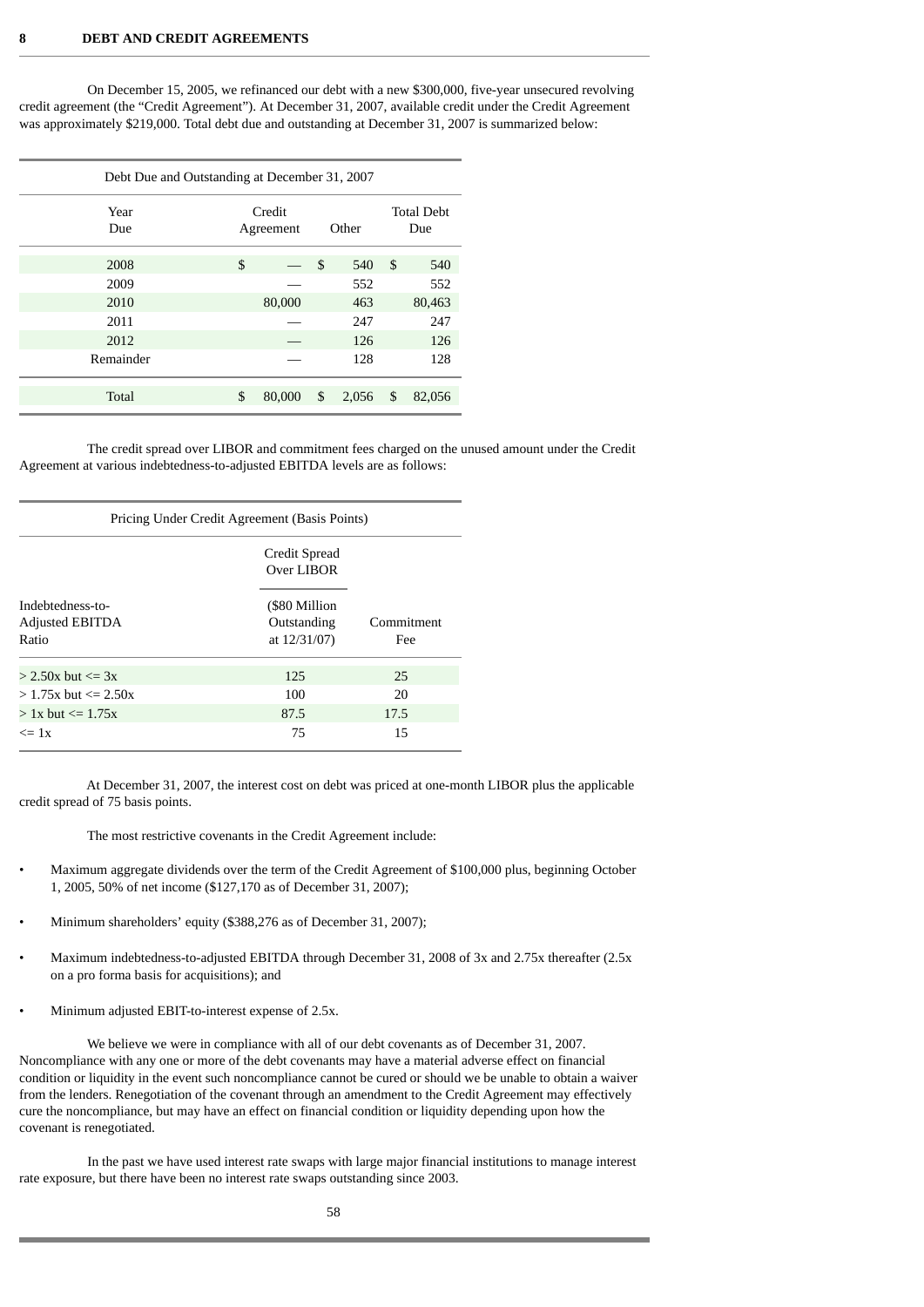Pursuant to a Rights Agreement dated as of June 30, 1999 (as amended), between Tredegar and National City Bank as Rights Agent, one right is attendant to each share of our common stock ("Right"). Each Right entitles the registered holder to purchase from Tredegar one one-hundredth of a share of Participating Cumulative Preferred Stock, Series A (the "Preferred Stock"), at an exercise price of \$150 (the "Purchase Price"). The Rights will become exercisable, if not earlier redeemed, only if a person or group acquires 10% or more of the outstanding shares of our common stock or announces a tender offer which would result in ownership by a person or group of 10% or more of our common stock. Any action by a person or group whose beneficial ownership was reported on Amendment No. 4 to the Schedule 13D filed with respect to Tredegar on March 20, 1997, cannot cause the Rights to become exercisable.

 Each holder of a Right, upon the occurrence of certain events, will become entitled to receive, upon exercise and payment of the Purchase Price, Preferred Stock (or in certain circumstances, cash, property or other securities of Tredegar or a potential acquirer) having a value equal to twice the amount of the Purchase Price.

The Rights will expire on June 30, 2009.

### **10 STOCK OPTION AND STOCK AWARD PLANS**

 We have two stock option plans under which stock options may be granted to purchase a specified number of shares of common stock at a price no lower than the fair market value on the date of grant and for a term not to exceed 10 years. One of those option plans is a directors' stock plan. In addition, we have three other stock option plans under which there are options that remain outstanding, but no future grants can be made. Employee options ordinarily vest one to two years from the date of grant. The option plans also permit the grant of stock appreciation rights ("SARs"), stock, restricted stock, stock unit awards and incentive awards. No SARs have been granted since 1992. All SARs outstanding at December 31, 2001, were exercised during 2002.

 A summary of our stock options outstanding at December 31, 2007, 2006 and 2005, and changes during those years, is presented below:

|                         |                      |         |       | Option Exercise Price/Share |                |
|-------------------------|----------------------|---------|-------|-----------------------------|----------------|
|                         | Number of<br>Options |         | Range |                             | Wgted.<br>Ave. |
| Outstanding at 12/31/04 | 2,661,990            | \$4.17  | to    | 46.63<br>\$                 | \$22.01        |
| Granted                 |                      | n/a     | to    | n/a                         | n/a            |
| Forfeited and Expired   | (274, 575)           | 13.95   | to    | 46.63                       | 21.90          |
| Exercised               | (137,075)            | 4.17    | to    | 16.55                       | 7.51           |
| Outstanding at 12/31/05 | 2,250,340            | 7.38    | to    | 46.63                       | 22.90          |
| Granted                 | 449,800              | 15.11   | to    | 19.52                       | 15.30          |
| Forfeited and Expired   | (874, 525)           | 7.38    | to    | 46.63                       | 29.73          |
| Exercised               | (578, 442)           | 7.38    | to    | 19.75                       | 16.47          |
| Outstanding at 12/31/06 | 1,247,173            | 13.95   | to    | 29.94                       | 18.16          |
| Granted                 | 4,000                | 14.40   | to    | 14.40                       | 14.40          |
| Forfeited and Expired   | (184, 065)           | 13.95   | to    | 29.94                       | 20.68          |
| Exercised               | (364, 125)           | 13.95   | to    | 22.72                       | 18.58          |
| Outstanding at 12/31/07 | 702,983              | \$13.95 | to    | 29.94<br>S.                 | \$17.25        |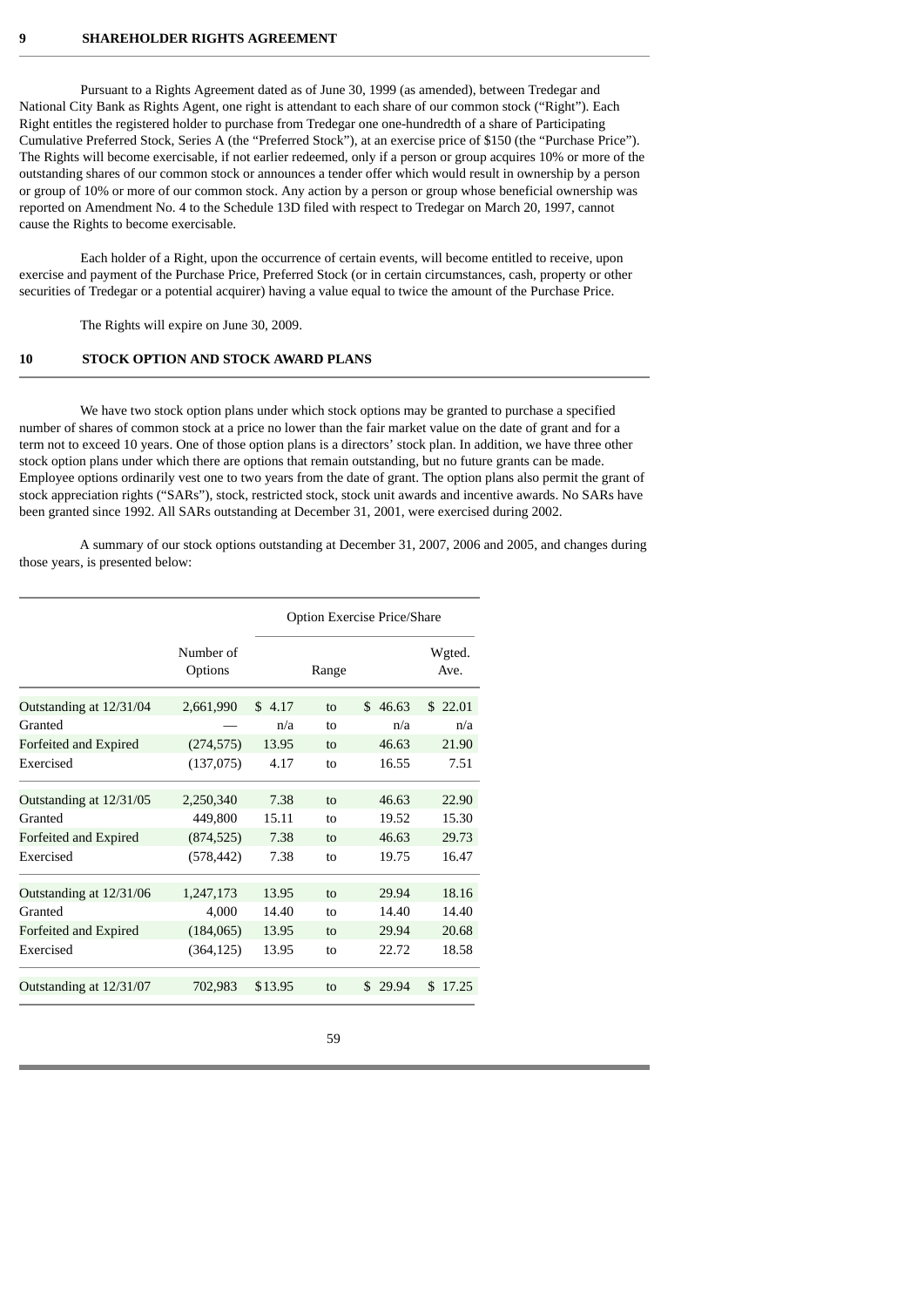The following table summarizes additional information about stock options outstanding and exercisable and non-vested restricted stock outstanding at December 31, 2007:

|                                    |             |         |               | <b>Options Outstanding at</b>                 | December 31, 2007 |                                                   | Options Exercisable at<br>December 31, 2007 |                                          |                                                   |
|------------------------------------|-------------|---------|---------------|-----------------------------------------------|-------------------|---------------------------------------------------|---------------------------------------------|------------------------------------------|---------------------------------------------------|
|                                    |             |         |               | Weighted Average                              |                   |                                                   |                                             |                                          |                                                   |
| Range of<br><b>Exercise Prices</b> |             |         | <b>Shares</b> | Remaining<br>Contract-<br>ual Life<br>(Years) | Exercise<br>Price | Aggregate<br>Intrinsic<br>Value<br>(In Thousands) | Shares                                      | Weighted<br>Average<br>Exercise<br>Price | Aggregate<br>Intrinsic<br>Value<br>(In Thousands) |
| \$13.95                            | to          | \$17.88 | 420,943       | 4.8                                           | \$14.95           | 781<br>$\mathbb{S}$                               | 86,643                                      | \$13.95                                  | $\mathcal{S}$<br>247                              |
| 17.89                              | to          | 19.75   | 235,750       | 1.2                                           | 18.91             |                                                   | 224,250                                     | 18.88                                    |                                                   |
| 19.76                              | and<br>over |         | 46,290        | $.5\,$                                        | 29.78             |                                                   | 46,290                                      | 29.78                                    |                                                   |
| Total                              |             |         | 702,983       |                                               | 3.3 \$ 17.25      | 781<br>\$.                                        | 357,183                                     | \$19.09                                  | \$<br>247                                         |

|                            |                                                                          |                             |                                                   | Maximum Non-vested Restricted<br>Stock Units Issuable Upon Satis- |                                                   |                                                   |  |  |
|----------------------------|--------------------------------------------------------------------------|-----------------------------|---------------------------------------------------|-------------------------------------------------------------------|---------------------------------------------------|---------------------------------------------------|--|--|
|                            |                                                                          | Non-vested Restricted Stock |                                                   |                                                                   | faction of Certain Performance Criteria           |                                                   |  |  |
|                            | Wgtd. Ave.<br><b>Grant Date</b><br>Number<br>of Shares<br>Fair Value/Sh. |                             | <b>Grant Date</b><br>Fair Value<br>(In Thousands) | Number<br>of Shares                                               | Wgtd. Ave.<br><b>Grant Date</b><br>Fair Value/Sh. | <b>Grant Date</b><br>Fair Value<br>(In Thousands) |  |  |
| Outstanding at<br>12/30/04 | 120,000                                                                  | 13.95<br>\$                 | \$1,674                                           |                                                                   | \$                                                | \$                                                |  |  |
| Granted                    | 7,000                                                                    | 12.92                       | 90                                                |                                                                   |                                                   |                                                   |  |  |
| <b>Vested</b>              | (8,000)                                                                  | 13.95                       | (111)                                             |                                                                   |                                                   |                                                   |  |  |
| Forfeited                  | (10,000)                                                                 | 13.95                       | (140)                                             |                                                                   |                                                   |                                                   |  |  |
| Outstanding at<br>12/30/05 | 109,000                                                                  | 13.88                       | 1,513                                             |                                                                   |                                                   |                                                   |  |  |
| Granted                    | 2,000                                                                    | 16.31                       | 33                                                |                                                                   |                                                   |                                                   |  |  |
| Vested                     | (17, 333)                                                                | 13.95                       | (242)                                             |                                                                   |                                                   |                                                   |  |  |
| Forfeited                  | (24, 167)                                                                | 13.80                       | (333)                                             |                                                                   |                                                   |                                                   |  |  |
| Outstanding at<br>12/31/06 | 69,500                                                                   | 13.97                       | 971                                               |                                                                   |                                                   |                                                   |  |  |
| Granted                    |                                                                          |                             |                                                   | 233,375                                                           | 20.80                                             | 4,854                                             |  |  |
| Vested                     | (6,000)                                                                  | 13.95                       | (84)                                              |                                                                   |                                                   |                                                   |  |  |
| Forfeited                  | (4,000)                                                                  | 13.95                       | (56)                                              | (56, 500)                                                         | 23.00                                             | (1,300)                                           |  |  |
| Outstanding at<br>12/31/07 | 59,500                                                                   | 13.97<br>\$.                | 831<br>\$                                         | 176,875                                                           | 20.09<br>\$.                                      | 3,554<br>$\mathbb{S}^-$                           |  |  |

 The total intrinsic value of stock options exercised was \$1,455 in 2007 and \$2,174 in 2006. The grantdate fair value of stock option-based awards vested was \$1,323 in 2006 (none in 2007). As of December 31, 2007, there was \$260 and approximately \$1,700 of unrecognized compensation cost related to stock option-based awards and non-vested restricted stock and other stock-based awards, respectively. This cost is expected to be recognized over the remaining weighted average period of .26 years for stock option-based awards and 1.4 years for nonvested restricted stock and other stock-based awards. Compensation costs for non-vested restricted stock is subject to accelerated vesting based on meeting certain financial targets.

 Stock options exercisable totaled 851,873 shares at December 31, 2006 and 1,983,440 shares at December 31, 2005. Stock options available for grant totaled 1,412,232 shares at December 31, 2007, 1,601,700 shares at December 31, 2006 and 1,998,300 shares at December 31, 2005.

# **11 RETIREMENT PLANS AND OTHER POSTRETIREMENT BENEFITS**

 We have noncontributory defined benefit (pension) plans covering most employees. The plans for salaried and hourly employees currently in effect are based on a formula using the participant's years of service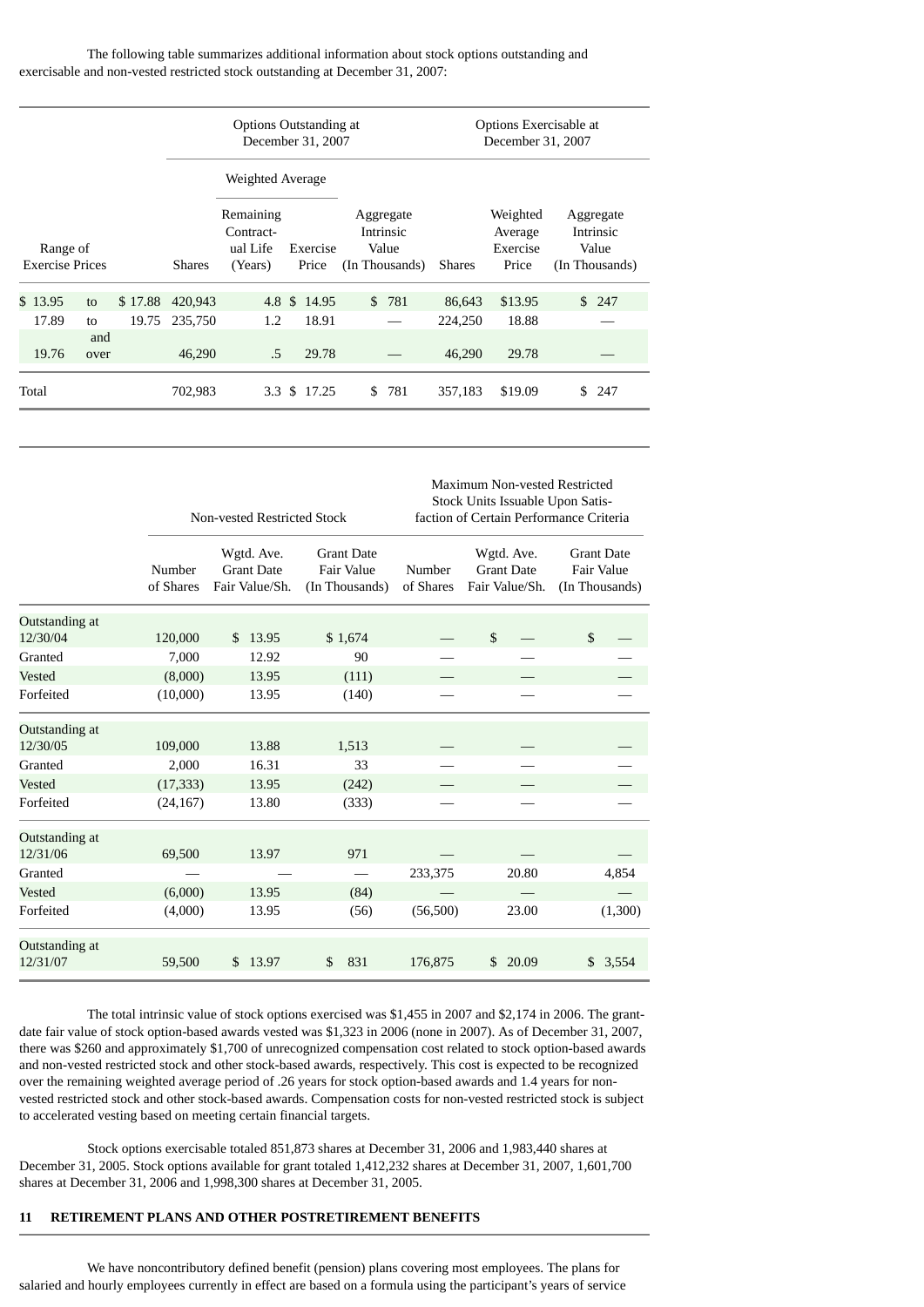and compensation or using the participant's years of service and a dollar amount.

 On October 26, 2006, we announced changes to our U.S. defined benefit (pension) and savings plans covering salaried and certain other employees. The changes had no impact on our net income or earnings per share in 2006. The changes relating to the pension plan reduced our projected benefit obligation by approximately \$10,000 as of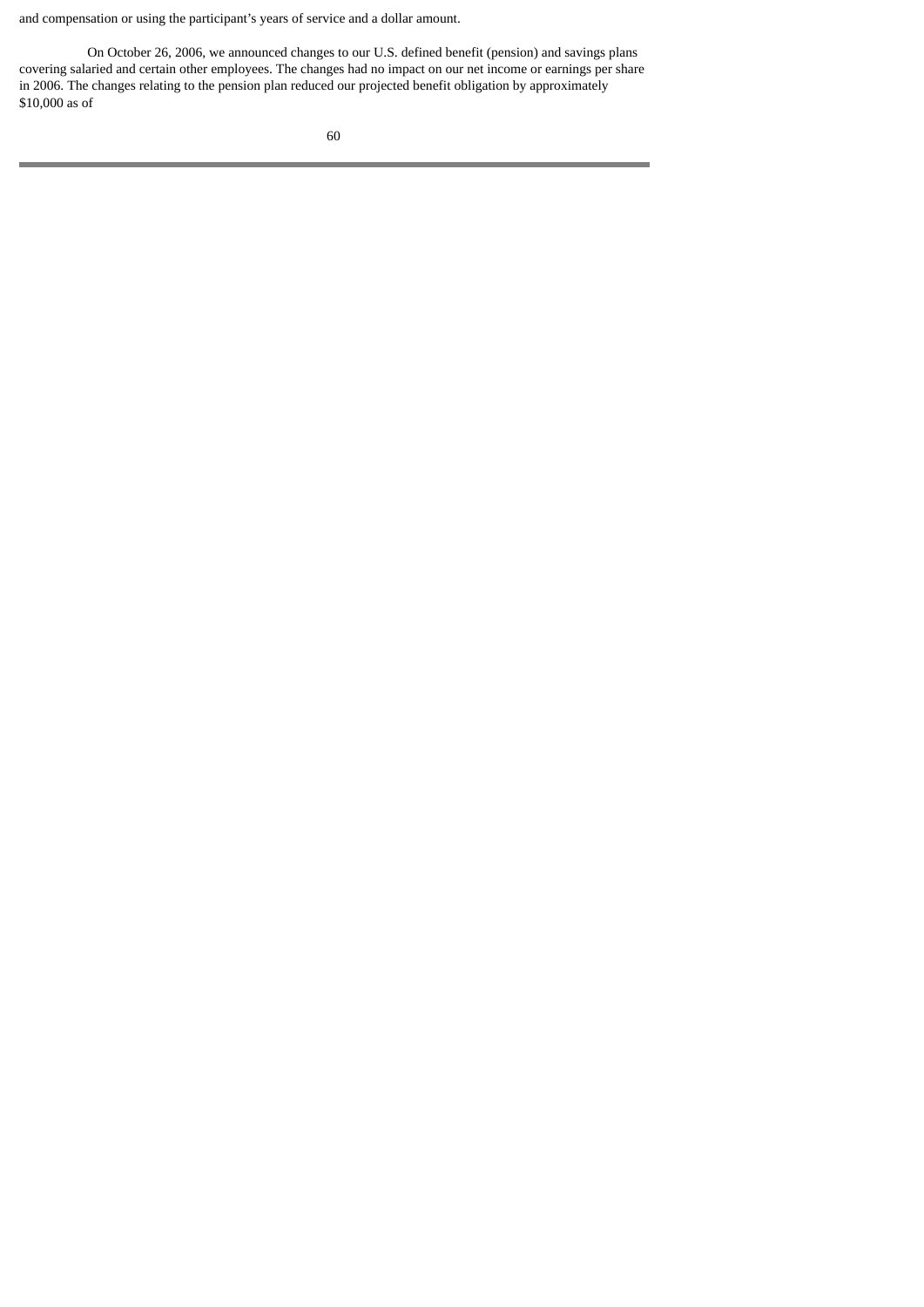December 31, 2006. In 2007, the changes to the pension plan reduced our service cost, interest cost and amortization of prior service cost components of pension expense by approximately \$600, \$600 and \$1,500, respectively, and the savings plan changes (see Note 12) increased charges for company matching contributions by approximately \$700.

 In addition to providing pension benefits, we provide postretirement life insurance and health care benefits for certain groups of employees. Tredegar and retirees share in the cost of postretirement health care benefits, with employees hired on or before January 1, 1993, receiving a fixed subsidy to cover a portion of their health care premiums. On December 8, 2003, the Medicare Prescription Drug Improvement and Modernization Act of 2003 (the "Act") was signed into law. We eliminated prescription drug coverage for Medicare-eligible retirees as of January 1, 2006. Consequently, we are not eligible for any federal subsidies.

 Assumptions used for financial reporting purposes to compute net benefit income or cost and benefit obligations for continuing operations, and the components of net periodic benefit income or cost for continuing operations, are as follows:

|                                                                                 | <b>Pension Benefits</b> |               |                |    | Other Post-<br><b>Retirement Benefits</b> |    |       |               |       |  |  |
|---------------------------------------------------------------------------------|-------------------------|---------------|----------------|----|-------------------------------------------|----|-------|---------------|-------|--|--|
|                                                                                 | 2007                    | 2006          | 2005           |    | 2007                                      |    | 2006  |               | 2005  |  |  |
| Weighted-average assumptions used<br>to determine benefit obligations:          |                         |               |                |    |                                           |    |       |               |       |  |  |
| Discount rate                                                                   | 6.25%                   | 5.75%         | 5.75%          |    | 6.25%                                     |    | 5.75% |               | 5.75% |  |  |
| Rate of compensation increases                                                  | 4.00%                   | 4.00%         | 4.00%          |    | 4.00%                                     |    | 4.00% |               | 4.00% |  |  |
| Weighted-average assumptions used<br>to determine net periodic benefit<br>cost: |                         |               |                |    |                                           |    |       |               |       |  |  |
| Discount rate                                                                   | 5.75%                   | 5.75%         | 6.00%          |    | 5.75%                                     |    | 5.75% |               | 6.00% |  |  |
| Rate of compensation increases                                                  | 4.00%                   | 4.00%         | 4.00%          |    | 4.00%                                     |    | 4.00% |               | 4.00% |  |  |
| Expected long-term return on<br>plan assets, during the year                    | 8.50%                   | 8.50%         | 8.50%          |    | n/a                                       |    | n/a   |               | n/a   |  |  |
| Rate of increase in per-capita cost<br>of covered health care benefits:         |                         |               |                |    |                                           |    |       |               |       |  |  |
| Indemnity plans, end of year                                                    | n/a                     | n/a           | n/a            |    | $6.00\%$                                  |    | 6.00% |               | 6.00% |  |  |
| Managed care plans, end of year                                                 | n/a                     | n/a           | n/a            |    | $6.00\%$                                  |    | 6.00% |               | 6.00% |  |  |
| Components of net periodic benefit<br>income (cost):                            |                         |               |                |    |                                           |    |       |               |       |  |  |
| Service cost                                                                    | (4,232)<br>\$           | (4,933)<br>\$ | (5, 334)<br>S. | \$ | (106)                                     | \$ | (70)  | $\mathcal{S}$ | (90)  |  |  |
| Interest cost                                                                   | (11, 447)               | (12,079)      | (11, 377)      |    | (503)                                     |    | (513) |               | (556) |  |  |
| Expected return on plan assets                                                  | 20,372                  | 19,820        | 20,564         |    |                                           |    |       |               |       |  |  |
| Amortization of prior service<br>costs and gains or losses                      | (1,819)                 | (4, 476)      | (655)          |    |                                           |    | 14    |               | (7)   |  |  |
| Net periodic benefit income (cost)                                              | 2,874<br>\$             | (1,668)<br>S  | \$<br>3,198    | \$ | (609)                                     | \$ | (569) | \$            | (653) |  |  |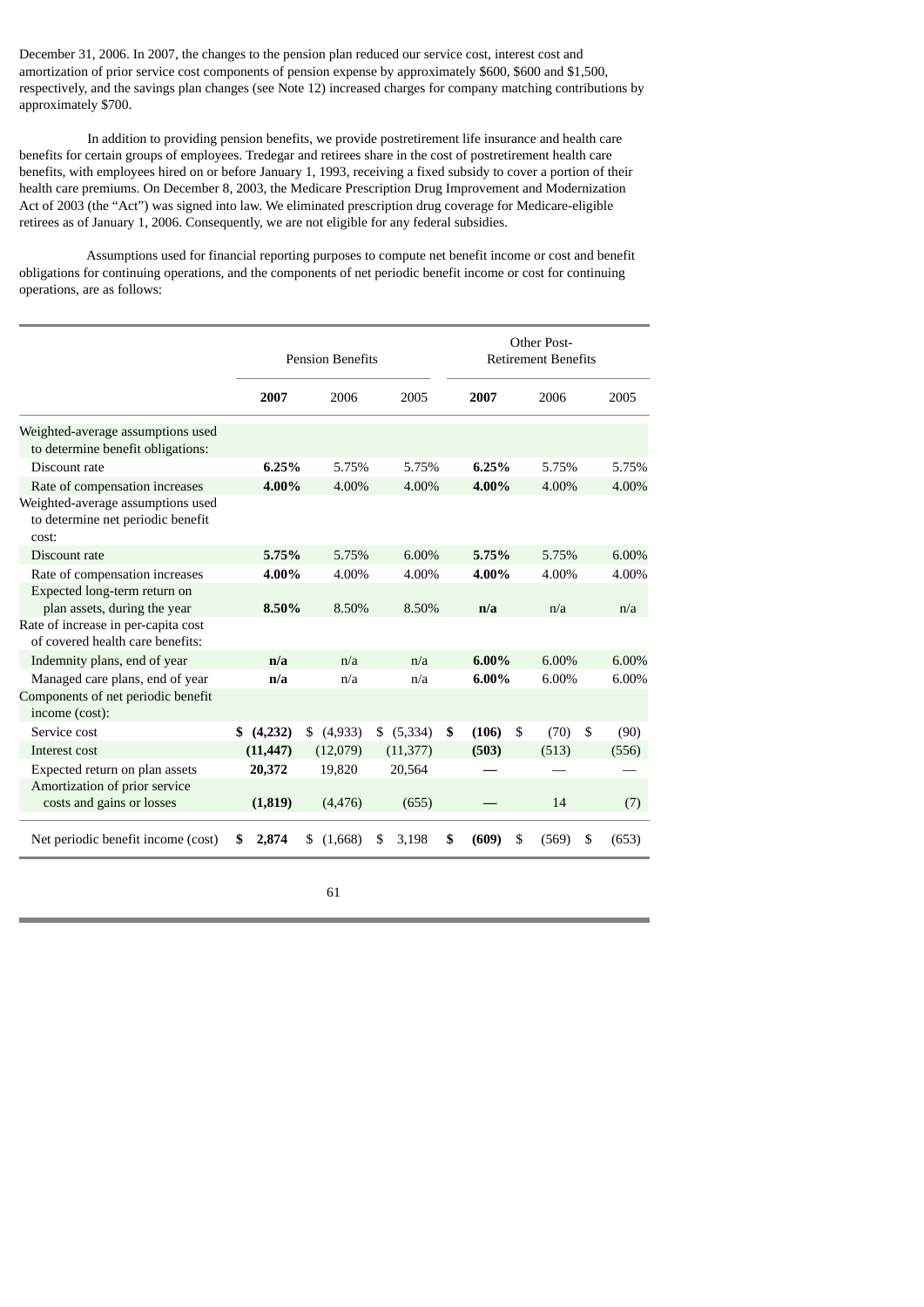The following tables reconcile the changes in benefit obligations and plan assets in 2007 and 2006, and reconcile the funded status to prepaid or accrued cost at December 31, 2007 and 2006:

|                                        | <b>Pension Benefits</b> |           |    |           | Other Post-<br><b>Retirement Benefits</b> |            |    |            |
|----------------------------------------|-------------------------|-----------|----|-----------|-------------------------------------------|------------|----|------------|
|                                        |                         | 2007      |    | 2006      |                                           | 2007       |    | 2006       |
| Change in benefit obligation:          |                         |           |    |           |                                           |            |    |            |
| Benefit obligation, beginning of year  |                         | \$205,588 |    | \$211,701 | \$                                        | 9,366      | \$ | 9,623      |
| Service cost                           |                         | 4,232     |    | 4,933     |                                           | 106        |    | 70         |
| Interest cost                          |                         | 11,447    |    | 12,079    |                                           | 503        |    | 513        |
| Plan amendments                        |                         | 23        |    | (10,039)  |                                           |            |    |            |
| Effect of discount rate change         |                         | (12, 318) |    |           |                                           | (467)      |    |            |
| Other                                  |                         | 775       |    | (3, 426)  |                                           | (377)      |    | 80         |
| Benefits paid                          |                         | (9,618)   |    | (9,660)   |                                           | (441)      |    | (920)      |
| Benefit obligation, end of year        |                         | \$200,129 |    | \$205,588 | \$                                        | 8,690      | \$ | 9,366      |
| Change in plan assets:                 |                         |           |    |           |                                           |            |    |            |
| Plan assets at fair value,             |                         |           |    |           |                                           |            |    |            |
| beginning of year                      |                         | \$256,669 |    | \$232,624 | \$                                        |            | \$ |            |
| Actual return on plan assets           |                         | 36,883    |    | 33,538    |                                           |            |    |            |
| <b>Employer contributions</b>          |                         | 167       |    | 167       |                                           | 441        |    | 920        |
| <b>Benefits</b> paid                   |                         | (9,619)   |    | (9,660)   |                                           | (441)      |    | (920)      |
| Plan assets at fair value, end of year |                         | \$284,100 |    | \$256,669 | \$                                        |            | \$ |            |
| Funded status of the plans             | \$                      | 83,971    | \$ | 51,081    |                                           | \$ (8,690) |    | \$ (9,366) |
| Amounts recognized in the consolidated |                         |           |    |           |                                           |            |    |            |
| balance sheets:                        |                         |           |    |           |                                           |            |    |            |
| Prepaid benefit cost                   | \$                      | 86,295    | \$ | 53,619    | \$                                        |            | \$ |            |
| Accrued benefit liability              |                         | (2,324)   |    | (2,538)   |                                           | (8,690)    |    | (9,366)    |
| Net amount recognized                  | \$                      | 83,971    | \$ | 51,081    | \$                                        | (8,690)    |    | \$ (9,366) |

 Net benefit income or cost is determined using assumptions at the beginning of each year. Funded status is determined using assumptions at the end of each year. Prepaid pension costs for continuing operations of \$86,295 and \$53,619 are included in "Other assets and deferred charges" in the consolidated balance sheets at December 31, 2007 and 2006, respectively. Pension and postretirement liabilities for continuing operations of \$11,014 and \$11,904 are included in "Other noncurrent liabilities" in the consolidated balance sheets at December 31, 2007 and 2006, respectively. The amount of our accumulated benefit obligation is the same as our projected benefit obligation.

 At December 31, 2007, the effect of a 1% change in the health care cost trend rate assumptions would be immaterial.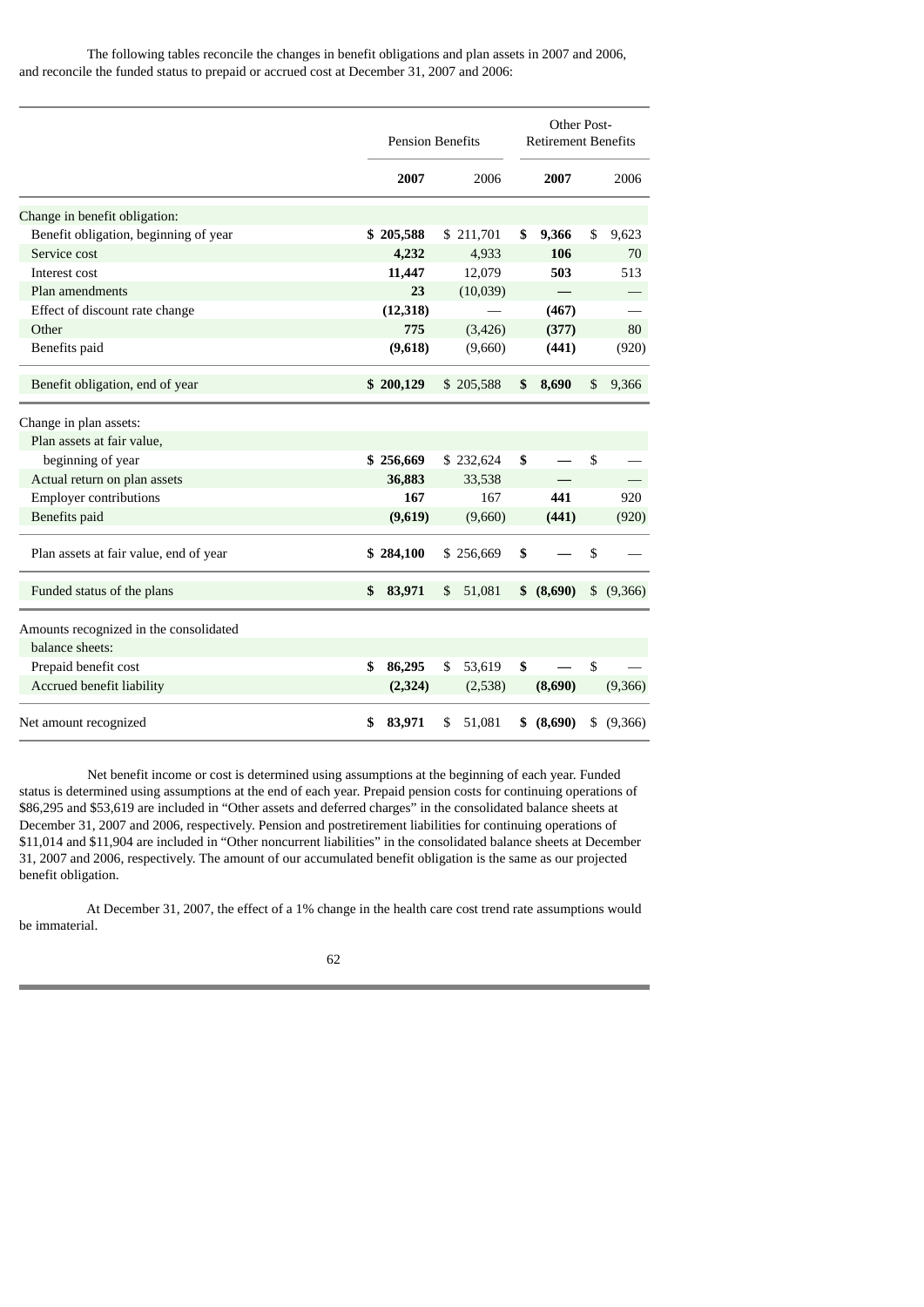Expected benefit payments for continuing operations over the next five years and in the aggregate for 2013-2017 are as follows:

| Years       | Pension<br><b>Benefits</b> | Other<br>Post-<br>Retirement<br><b>Benefits</b> |
|-------------|----------------------------|-------------------------------------------------|
| 2008        | \$10,621                   | \$<br>492                                       |
| 2009        | 11,104                     | 537                                             |
| 2010        | 11,564                     | 579                                             |
| 2011        | 12,074                     | 609                                             |
| 2012        | 12,766                     | 641                                             |
| 2013 - 2017 | 72,202                     | 3,556                                           |

 The incremental impact for continuing and discontinued operations of adopting SFAS No. 158 as of December 31, 2006 (see the pension costs and postretirement benefit costs other than pensions section of Note 1 for further information on this new standard) and recognizing an additional minimum liability (the "AML") is shown in the table below:

| As of December 31, 2006                                                           | Prior to AML &<br><b>SFAS No. 158</b><br>Adjustments | AML<br>Adjustment | <b>SFAS No. 158</b><br>Adjustment | Post AML<br>& SFAS No. 158<br>Adjustments |
|-----------------------------------------------------------------------------------|------------------------------------------------------|-------------------|-----------------------------------|-------------------------------------------|
| Prepaid pension costs                                                             | \$80,442                                             | \$1,243           | \$(27,651)                        | \$54,034                                  |
| Pension liabilities                                                               |                                                      |                   | 3,619                             | 3,619                                     |
| Postretirement liabilities                                                        | 9,740                                                |                   | (318)                             | 9.422                                     |
| Decrease (increase) in deferred income<br>tax liabilities relating to accumulated |                                                      |                   |                                   |                                           |
| other comprehensive loss                                                          | 1.252                                                | (422)             | 11.354                            | 12,184                                    |
| Accumulated other comprehensive loss                                              | 2.434                                                | (821)             | 19,598                            | 21,211                                    |

 Amounts recognized in 2007 and 2006 before related deferred income taxes in accumulated other comprehensive income consist of:

|                              | Pension     |           | Other Post -<br>Retirement |       |
|------------------------------|-------------|-----------|----------------------------|-------|
|                              | 2007        | 2006      | 2007                       | 2006  |
| Continuing operations:       |             |           |                            |       |
| Prior service cost (benefit) | \$ (6, 140) | \$(7,200) | \$                         | \$    |
| Net actuarial (gain) loss    | 5,194       | 36,103    | (682)                      | 161   |
| Discontinued operations:     |             |           |                            |       |
| Prior service cost (benefit) | 1,108       | 1,002     |                            |       |
| Net actuarial (gain) loss    | 6,008       | 3,807     | (445)                      | (478) |
| Total:                       |             |           |                            |       |
| Prior service cost (benefit) | (5,032)     | (6, 198)  |                            |       |
| Net actuarial (gain) loss    | 11,202      | 39,910    | (1.127)                    | 317)  |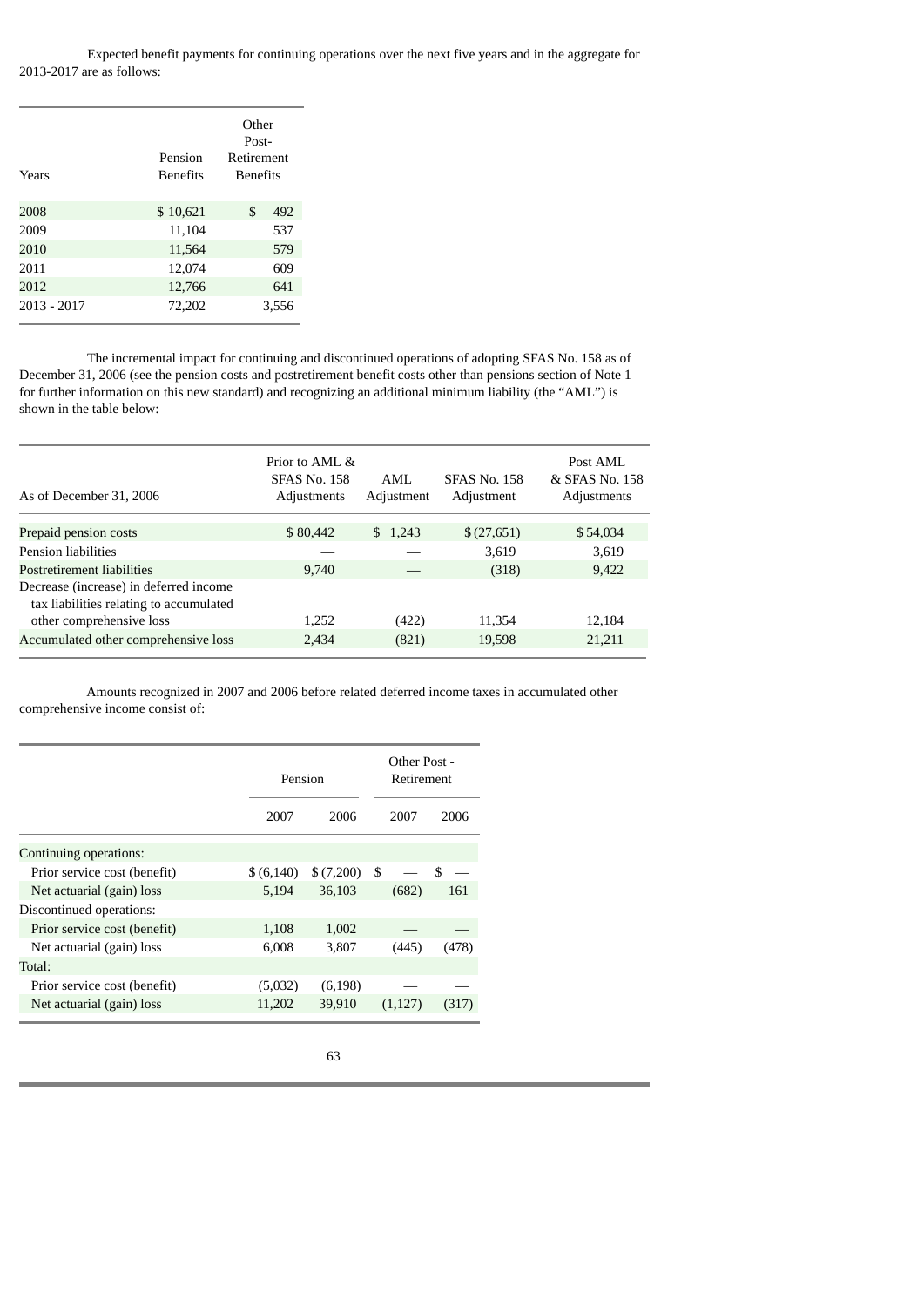The amounts before related deferred income taxes in accumulated other comprehensive income that are expected to be recognized as components of net periodic benefit or cost during 2008 are as follows:

|                              | Pension   | Other Post<br>Retirement |
|------------------------------|-----------|--------------------------|
| Continuing operations:       |           |                          |
| Prior service cost (benefit) | \$(1,049) | \$                       |
| Net actuarial (gain) loss    | 344       | (1)                      |
| Discontinued operations:     |           |                          |
| Prior service cost (benefit) | 83        |                          |
| Net actuarial (gain) loss    | 187       | (43)                     |
| Total:                       |           |                          |
| Prior service cost (benefit) | (966)     |                          |
| Net actuarial (gain) loss    | 531       |                          |
|                              |           |                          |

 The percentage composition of assets held by pension plans for continuing operations at December 31, 2007, 2006 and 2005, and the current expected long-term return on assets are as follows:

|                                                 | % Composition<br>of Plan Assets |        | Expected |                       |
|-------------------------------------------------|---------------------------------|--------|----------|-----------------------|
| December 31                                     | 2007                            | 2006   | 2005     | Long-term<br>Return % |
| Pension plans related to continuing operations: |                                 |        |          |                       |
| Low-risk fixed income securities                | 8.5%                            | 11.4%  | 15.6%    | 4.3%                  |
| Large capitalization equity securities          | 20.7                            | 22.4   | 21.1     | 8.1                   |
| Mid-capitalization equity securities            | 7.4                             | 8.8    | 8.0      | 9.1                   |
| Small-capitalization equity securities          | 4.7                             | 5.1    | 4.7      | 9.5                   |
| International equity securities                 | 22.6                            | 27.4   | 24.8     | 10.4                  |
| Total equity securities                         | 55.4                            | 63.7   | 58.6     | 9.4                   |
| Hedge and private equity funds                  | 33.9                            | 22.5   | 23.3     | 8.8                   |
| Other assets                                    | 2.2                             | 2.4    | 2.5      | 3.6                   |
| Total for continuing operations                 | 100.0%                          | 100.0% | 100.0%   | 8.5%                  |

 Our targeted allocation percentage for pension plan assets is in the range of the percentage composition that existed at December 31, 2007. Expected long-term returns are estimated by asset class and generally are based on inflation-adjusted historical returns, volatilities, risk premiums and managed asset premiums. The portfolio of fixed income securities is structured with maturities that generally match estimated benefit payments over the next 1-2 years. We believe that over the long term a diversified portfolio of equity securities, hedge funds and private equity funds have a better risk-return profile than fixed income securities. The average remaining duration of benefit payments for our pension plans is about 12 years. We expect our required contributions to approximate \$167 in 2008.

 The estimate of the fair value of assets held by our pension plans is provided by third parties not affiliated with Tredegar. The fair value of low-risk fixed income securities and equity securities are typically based on Level 1 inputs. The fair value of the ownership interests held by our pension plans in hedge and private equity funds is reported by the funds. While the fair value of the underlying assets in these funds may be substantially based on Level 1 and Level 2 inputs, we believe that the ownership interests held by our pension plans in these funds are based on Level 3 inputs since there is no secondary market for the ownership interests and there are restrictions on withdrawals. Other assets are primarily comprised of cash and insurance contracts.

 We also have a non-qualified supplemental pension plan covering certain employees. Effective December 31, 2005, further participation in this plan was terminated and benefit accruals for existing participants were frozen. The plan was designed to restore all or a part of the pension benefits that would have been payable to designated participants from our principal pension plans if it were not for limitations imposed by income tax regulations. The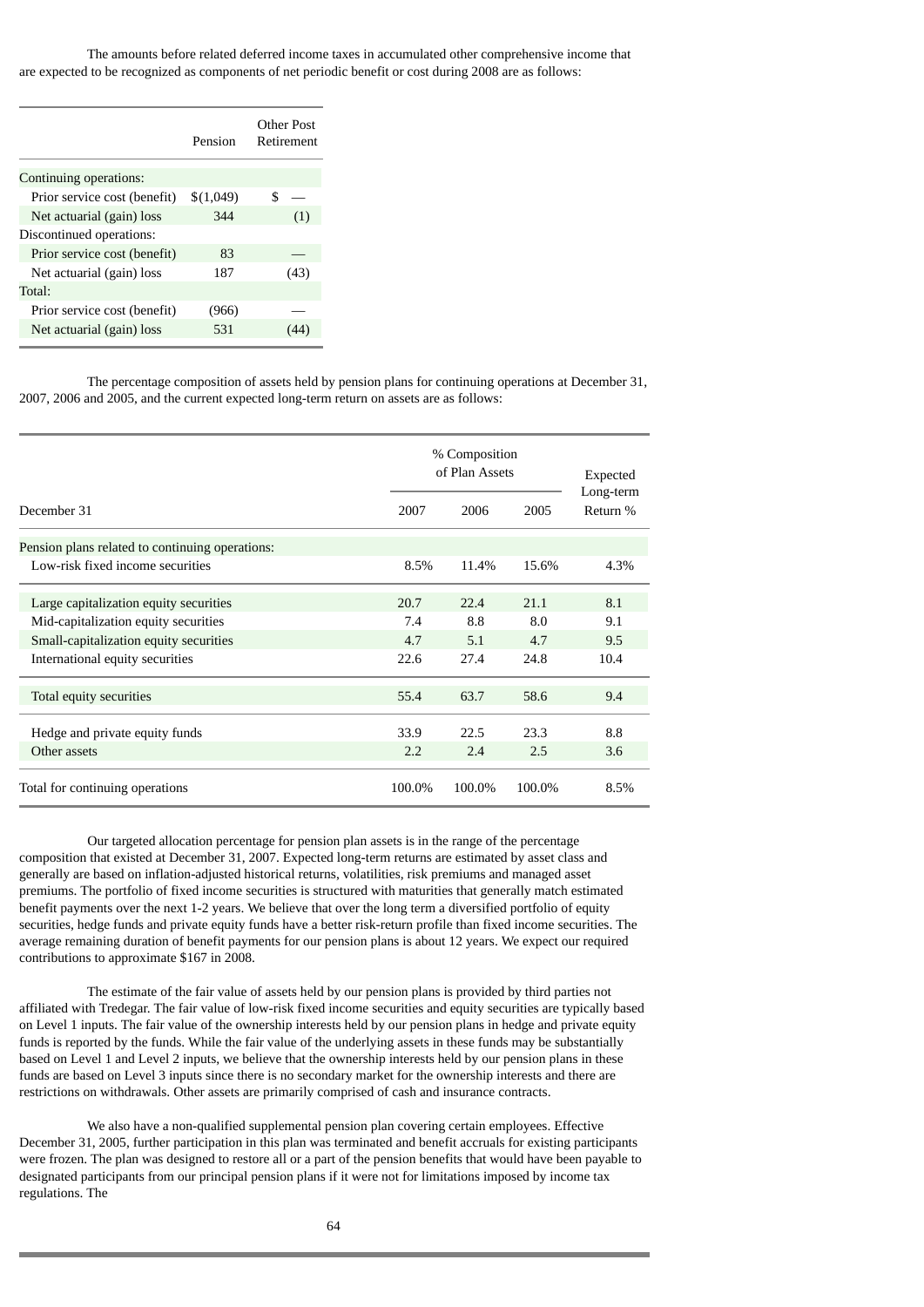projected benefit obligation relating to this unfunded plan was \$2,324 at December 31, 2007 and \$2,537 at December 31, 2006. Pension expense recognized was \$161 in 2007, \$355 in 2006 and \$256 in 2005. This information has been included in the preceding pension benefit tables.

 Approximately 135 employees at our films manufacturing facility in Kerkrade, The Netherlands are covered by a collective bargaining agreement that includes participation in a multi-employer pension plan. Pension expense recognized for participation in this plan, which is equal to required contributions, was \$868 in 2007, \$807 in 2006 and \$364 in 2005. This information has been excluded from the preceding pension benefit tables.

# **12 SAVINGS PLAN**

 We have a savings plan that allows eligible employees to voluntarily contribute a percentage of their compensation up to Internal Revenue Service ("IRS") limitations. Under the provisions of the plan on or before December 31, 2006, we matched a portion (generally 50 cents for every \$1 of employee contribution, up to a maximum of 10% of base pay) of the employee's contribution to the plan with shares of our common stock. Effective January 1, 2007, and in conjunction with certain pension plan changes (see Note 11), the following changes were made to the savings plan for salaried and certain hourly employees:

- The company makes matching contributions to the savings plan of \$1 for every \$1 of employee contribution. The maximum matching contribution is 6% of base pay for 2007-2009 and 5% of base pay thereafter.
- The savings plan includes immediate vesting for active employees of past matching contributions as well as future matching contributions when made (compared with the previous 5-year graded vesting) and automatic enrollment at 3% of base pay unless the employee opts out or elects a different percentage.

 We also have a non-qualified plan that restores matching benefits for employees suspended from the savings plan due to certain limitations imposed by income tax regulations. Charges recognized for these plans were \$2,828 in 2007, \$2,770 in 2006 and \$1,889 in 2005. The savings plan changes effective January 1, 2007 increased charges for company matching contributions by approximately \$700. Our liability under the restoration plan was \$1,027 at December 31, 2007 (consisting of 63,852 phantom shares of common stock) and \$1,332 at December 31, 2006 (consisting of 58,931 phantom shares of common stock) valued at the closing market price on those dates.

 The Tredegar Corporation Benefits Plan Trust (the "Trust") purchased 7,200 shares of our common stock in 1998 for \$192 and 46,671 shares of our common stock in 1997 for \$1,020, as a partial hedge against the phantom shares held in the restoration plan. There have been no shares purchased since 1997 except for re-invested dividends. The cost of the shares held by the Trust is shown as a reduction to shareholders' equity in the consolidated balance sheets.

# **13 RENTAL EXPENSE AND CONTRACTUAL COMMITMENTS**

 Rental expense for continuing operations was \$3,873 in 2007, \$3,859 in 2006 and \$3,811 in 2005. Rental commitments under all non-cancelable operating leases for continuing operations as of December 31, 2007, are as follows:

| Year      | Amount      |
|-----------|-------------|
| 2008      | \$<br>2,461 |
| 2009      | 2,929       |
| 2010      | 2,959       |
| 2011      | 1,757       |
| 2012      | 1,322       |
| Remainder | 595         |
| Total     | \$12,023    |

 AFBS, Inc. (formerly known as Therics, Inc. - see Note 15 for additional information regarding its restructuring in 2005), a wholly-owned subsidiary of Tredegar, has future rental commitments under noncancelable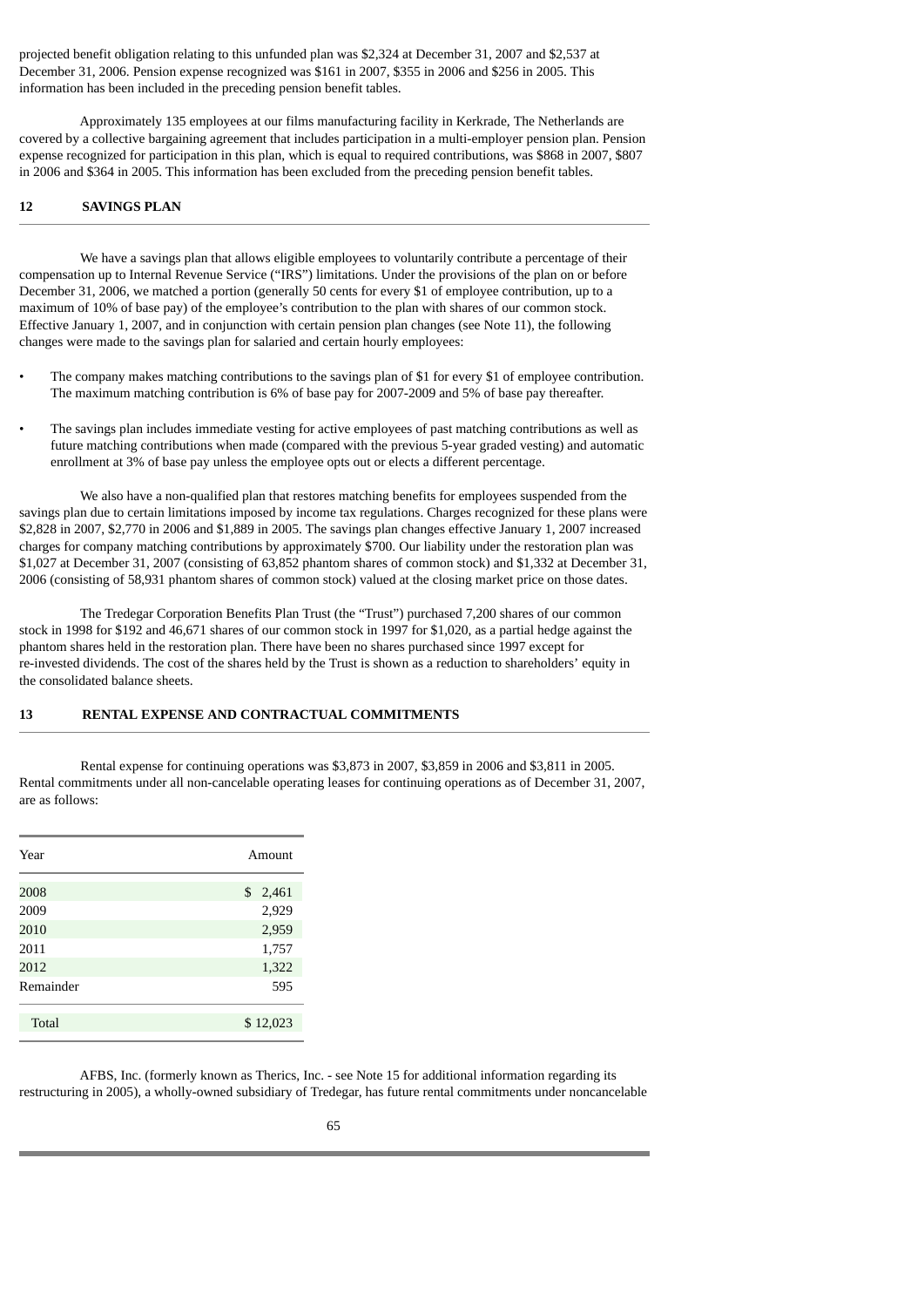operating leases through 2011 (most of which contain sublease options) totaling approximately \$5,200. These future rental commitments are included in the above table. Sublease rental commitments relating to excess space at AFBS total \$632 (excluded from the above table).

 Contractual obligations for plant construction and purchases of real property and equipment amounted to \$2,965 at December 31, 2007 and \$5,992 at December 31, 2006.

### **14 INCOME TAXES**

Income from continuing operations before income taxes and income taxes are as follows:

|                                   | 2007     | 2006        | 2005         |
|-----------------------------------|----------|-------------|--------------|
| Income from continuing operations |          |             |              |
| before income taxes:              |          |             |              |
| Domestic                          | \$50,942 | \$48,850    | \$<br>16,031 |
| Foreign                           | 8,354    | 6,258       | 6,838        |
| Total                             | \$59,296 | \$55,108    | \$22,869     |
| Current income taxes:             |          |             |              |
| Federal                           | \$24,698 | \$<br>5,165 | \$<br>1,592  |
| <b>State</b>                      | 856      | 840         | 811          |
| Foreign                           | 4,351    | 4,223       | (422)        |
| <b>Total</b>                      | 29,905   | 10,228      | 1,981        |
| Deferred income taxes:            |          |             |              |
| Federal                           | (4,009)  | 9,030       | 6,928        |
| <b>State</b>                      | 316      | 687         | 600          |
| Foreign                           | (1, 846) | (154)       | (12)         |
| Total                             | (5,539)  | 9,563       | 7,516        |
| Total income taxes                | \$24,366 | \$19,791    | \$<br>9,497  |

 The significant differences between the U.S. federal statutory rate and the effective income tax rate for continuing operations are as follows:

|                                                                                          |           | Percent of Income Before Income<br><b>Taxes for Continuing Operations</b> |       |  |
|------------------------------------------------------------------------------------------|-----------|---------------------------------------------------------------------------|-------|--|
|                                                                                          | 2007      | 2006                                                                      | 2005  |  |
| Income tax expense at federal statutory rate                                             | 35.0      | 35.0                                                                      | 35.0  |  |
| State taxes, net of federal income tax benefit                                           | 1.3       | 1.8                                                                       | 4.0   |  |
| Unremitted earnings from foreign operations                                              | 2.2       | 1.2                                                                       | 2.7   |  |
| Valuation allowance for capital loss<br>carry-forwards                                   | 1.8       | (1.1)                                                                     | 2.5   |  |
| Valuation allowance for foreign operating<br>loss carry-forwards                         | 1.4       | 1.9                                                                       | 1.8   |  |
| Non-deductible expenses                                                                  | $\cdot$ . | $\mathcal{R}$                                                             | .6    |  |
| Research and development tax credit                                                      | (.1)      | (.9)                                                                      | (1.8) |  |
| Extraterritorial Income Exclusion and<br><b>Domestic Production Activities Deduction</b> | (.5)      | (1.8)                                                                     | (2.8) |  |
| Foreign rate differences                                                                 | (1.1)     | (.3)                                                                      | (.9)  |  |
| Other                                                                                    | .9        | (.2)                                                                      | .4    |  |
| Effective income tax rate                                                                | 41.1      | 35.9                                                                      | 41.5  |  |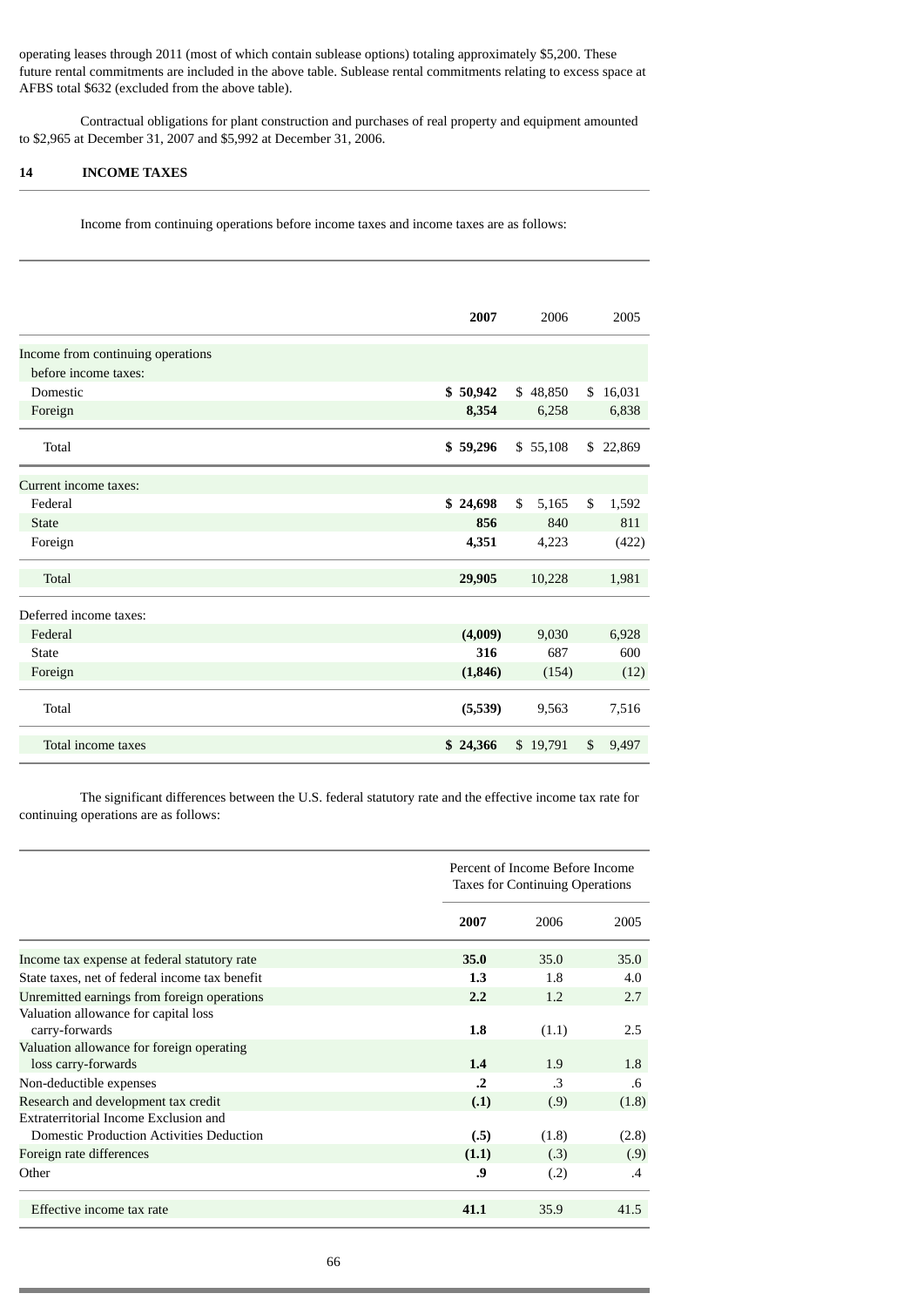| December 31                                                                                                                         | 2007     | 2006      |
|-------------------------------------------------------------------------------------------------------------------------------------|----------|-----------|
| Deferred tax liabilities:                                                                                                           |          |           |
| Depreciation                                                                                                                        | \$29,105 | \$ 30,077 |
| Pensions                                                                                                                            | 31,693   | 19,584    |
| Amortization of goodwill                                                                                                            | 18,059   | 15,318    |
| Foreign currency translation gain adjustment                                                                                        | 13,497   | 7,402     |
| Derivative financial instruments                                                                                                    |          | 480       |
| Other                                                                                                                               | 1,152    | 1,490     |
| Total deferred tax liabilities                                                                                                      | 93,506   | 74,351    |
| Deferred tax assets:                                                                                                                |          |           |
| Excess of tax basis over financial reporting basis for the aluminum extrusions business                                             |          |           |
| in Canada                                                                                                                           | 11,428   |           |
| <b>Employee benefits</b>                                                                                                            | 6,543    | 5,945     |
| Tax in excess of book basis for venture capital and other investments<br>(net of valuation allowance of \$1,066 in 2007)            | 5,805    | 2,547     |
| Asset write-offs, divestitures and environmental accruals                                                                           | 3,274    | 2,851     |
| Timing adjustment for unrecognized tax benefits on uncertain tax positions, including<br>portion relating to interest and penalties | 2,761    |           |
| Allowance for doubtful accounts and sales returns                                                                                   | 1,237    | 1,209     |
| Tax benefit on state credits and foreign NOL carryforwards                                                                          | 954      | 731       |
| Derivative financial instruments                                                                                                    | 464      |           |
| Inventory                                                                                                                           | 70       | 640       |
| Other (net of valuation allowance of \$2,947 in 2007and \$2,120 in 2006)                                                            | 1,517    | 750       |
| Total deferred tax assets                                                                                                           | 34,053   | 14,673    |
| Net deferred tax liability                                                                                                          | \$59,453 | \$59,678  |
| Included in the balance sheet:                                                                                                      |          |           |
| Noncurrent deferred tax liabilities in excess of assets                                                                             | \$68,625 | \$65,732  |
| Current deferred tax assets in excess of liabilities                                                                                | 9,172    | 6,055     |
| Net deferred tax liability                                                                                                          | \$59,453 | \$59,677  |

 Except as noted below, we believe that it is more likely than not that future taxable income will exceed future tax deductible amounts thereby resulting in the realization of deferred tax assets. A valuation allowance of \$2,947 at December 31, 2007 is included in other deferred tax assets that offsets an amount included in that line item relating to possible future tax benefits on operating losses generated by certain foreign subsidiaries that may not be recoverable in the carry-forward period. In addition, a valuation allowance of \$1,066 at December 31, 2007 was established in the third quarter of 2007 due to expected limitations on the utilization of assumed capital losses.

#### 67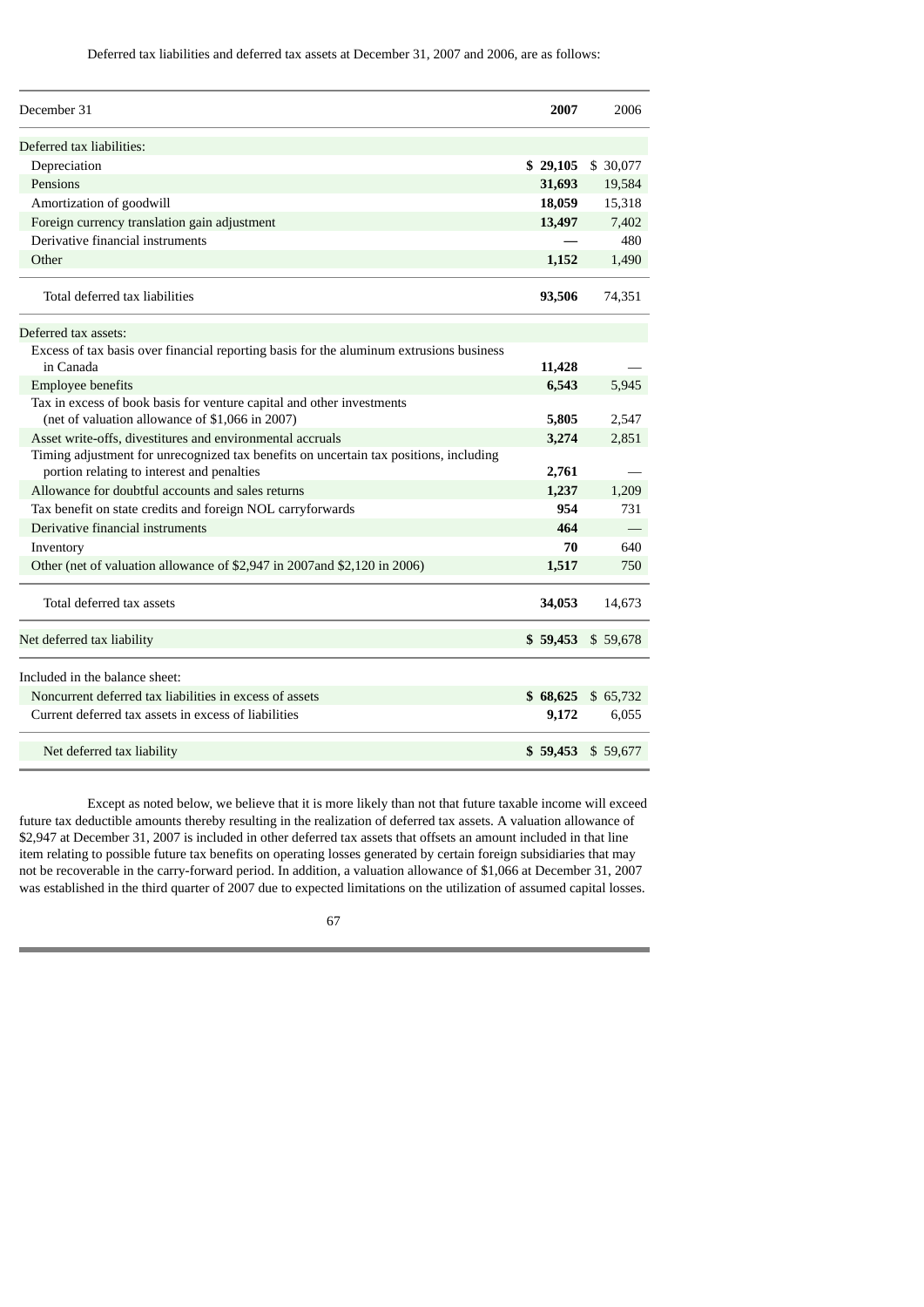|                                                                                                                                                                                                                                                                                                                                                                    | Balance at<br>Jan. 1, | Due to Tax Positions<br>Current | Increase (Decrease)<br>Taken in<br>Prior | Increase<br>(Decrease)<br>Due to<br>Settlements<br>with<br><b>Taxing</b> | Reductions<br>Due to<br>Lapse of<br>Statute of | Balance at<br>Dec. 31, |
|--------------------------------------------------------------------------------------------------------------------------------------------------------------------------------------------------------------------------------------------------------------------------------------------------------------------------------------------------------------------|-----------------------|---------------------------------|------------------------------------------|--------------------------------------------------------------------------|------------------------------------------------|------------------------|
|                                                                                                                                                                                                                                                                                                                                                                    | 2007                  | Period                          | Period                                   | Authorities                                                              | Limitations                                    | 2007                   |
| Gross unrecognized tax<br>benefits on uncertain tax<br>positions (reflected in<br>current income tax and<br>other noncurrent liability<br>accounts in the balance<br>sheet)                                                                                                                                                                                        | \$3,393               | \$566                           | \$ (506)                                 | $\frac{1}{2}$                                                            | \$ (185)                                       | \$3,268                |
| Deferred income tax assets<br>related to unrecognized tax<br>benefits on uncertain tax<br>positions for which<br>ultimate deductibility is<br>highly certain but for<br>which the timing of the<br>deduction is uncertain<br>(reflected in deferred<br>income tax accounts in the                                                                                  |                       |                                 |                                          |                                                                          |                                                |                        |
| balance sheet)                                                                                                                                                                                                                                                                                                                                                     | (2,733)               |                                 |                                          |                                                                          |                                                | (2, 325)               |
| Net unrecognized tax<br>benefits on uncertain tax<br>positions, which would<br>impact the effective tax<br>rate if recognized                                                                                                                                                                                                                                      | 660                   |                                 |                                          |                                                                          |                                                | 943                    |
| Interest and penalties accrued<br>on deductions taken<br>relating to uncertain tax<br>positions (approximately<br>\$300, \$300 and \$100<br>reflected in income tax<br>expense in the income<br>statement in 2007, 2006<br>and 2005, respectively,<br>with the balance shown in<br>current income tax and<br>other noncurrent liability<br>accounts in the balance |                       |                                 |                                          |                                                                          |                                                |                        |
| sheet)<br>Related deferred income tax                                                                                                                                                                                                                                                                                                                              | 891                   |                                 |                                          |                                                                          |                                                | 1,195                  |
| assets recognized on<br>interest and penalties                                                                                                                                                                                                                                                                                                                     | (327)                 |                                 |                                          |                                                                          |                                                | (436)                  |
| Interest and penalties accrued<br>on uncertain tax positions<br>net of related deferred<br>income tax benefits, which<br>would impact the effective<br>tax rate if recognized                                                                                                                                                                                      | 564                   |                                 |                                          |                                                                          |                                                | 759                    |
| Total net unrecognized tax<br>benefits on uncertain tax<br>positions reflected in the<br>balance sheet, which<br>would impact the effective<br>tax rate if recognized                                                                                                                                                                                              | \$1,224               |                                 |                                          |                                                                          |                                                | \$1,702                |

 We anticipate that by December 31, 2008, we will settle several disputed issues raised by the IRS during its examination of our U.S. income tax returns for 2001-2003, the most significant of which regards the recognition of our captive insurance subsidiary as an insurance company for U.S. income tax purposes. It is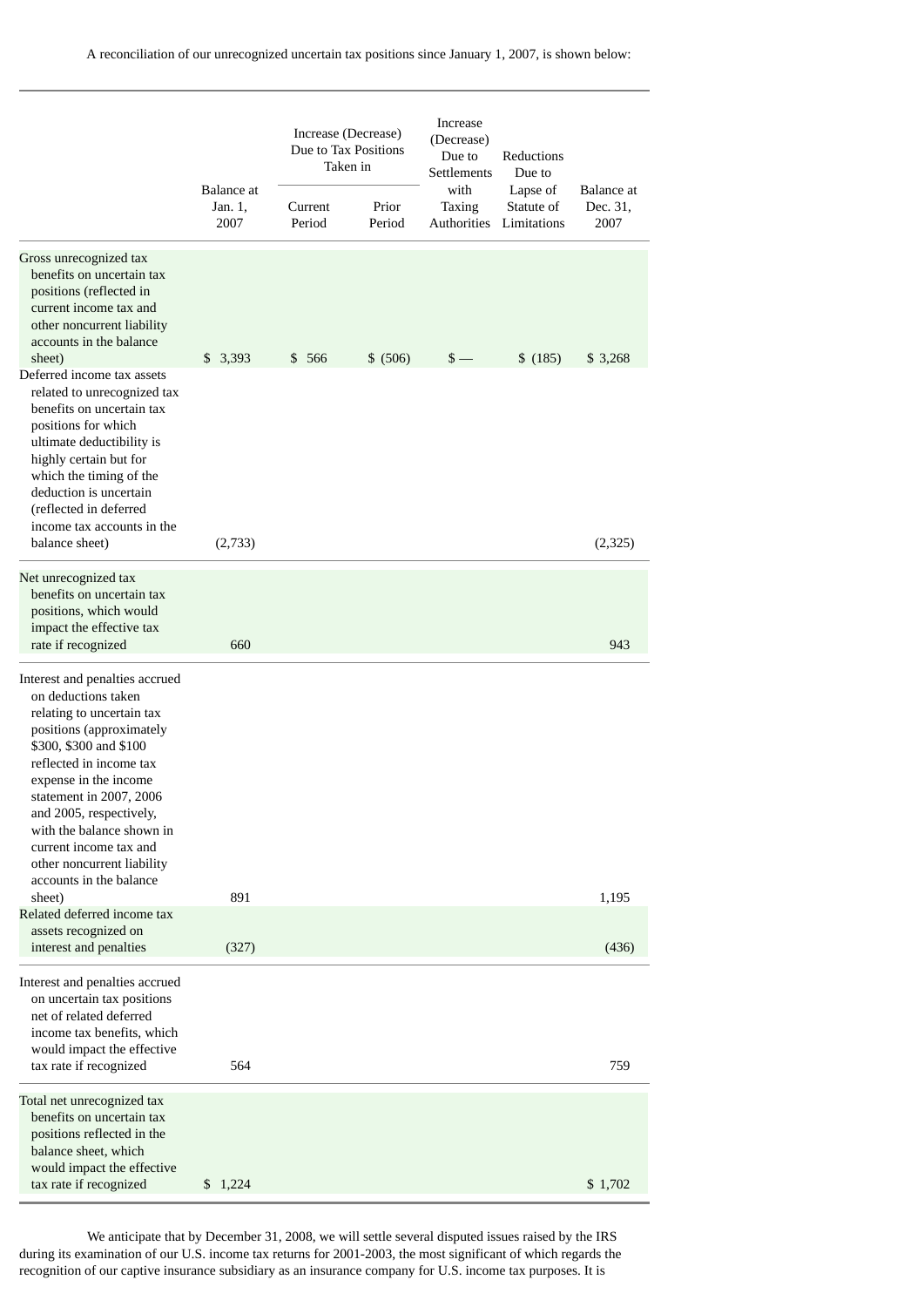reasonably possible that a settlement with the IRS for the disputed issues would cost us \$1,400, which would be applied against the balance of unrecognized tax benefits and accrued interest and penalties.

 Tredegar and its subsidiaries file income tax returns in U.S., state and foreign jurisdictions. Tredegar is no longer subject to U.S. federal income tax examinations by tax authorities for years before 2001. With few exceptions, Tredegar and its subsidiaries are no longer subject to state or non-U.S. income tax examinations by tax authorities for years before 2004.

### **15 LOSSES ASSOCIATED WITH PLANT SHUTDOWNS, ASSET IMPAIRMENTS AND RESTRUCTURINGS, UNUSUAL ITEMS, GAINS FROM SALE OF ASSETS AND OTHER ITEMS**

 Losses associated with plant shutdowns, asset impairments and restructurings for continuing operations in 2007 totaled \$4,069 (\$2,781 after taxes) and included:

- A fourth quarter charge of \$1,200 (\$780 after taxes), a third quarter charge of \$1,220 (\$793 after taxes) and a first quarter charge of \$366 (\$238 after taxes) related to the estimated loss on the sub-lease of a portion of the AFBS (formerly Therics) facility in Princeton, New Jersey;
- A fourth quarter charge of \$256 (\$256 after taxes) and a first quarter charge of \$338 (\$284 after taxes) for asset impairments in Film Products;

68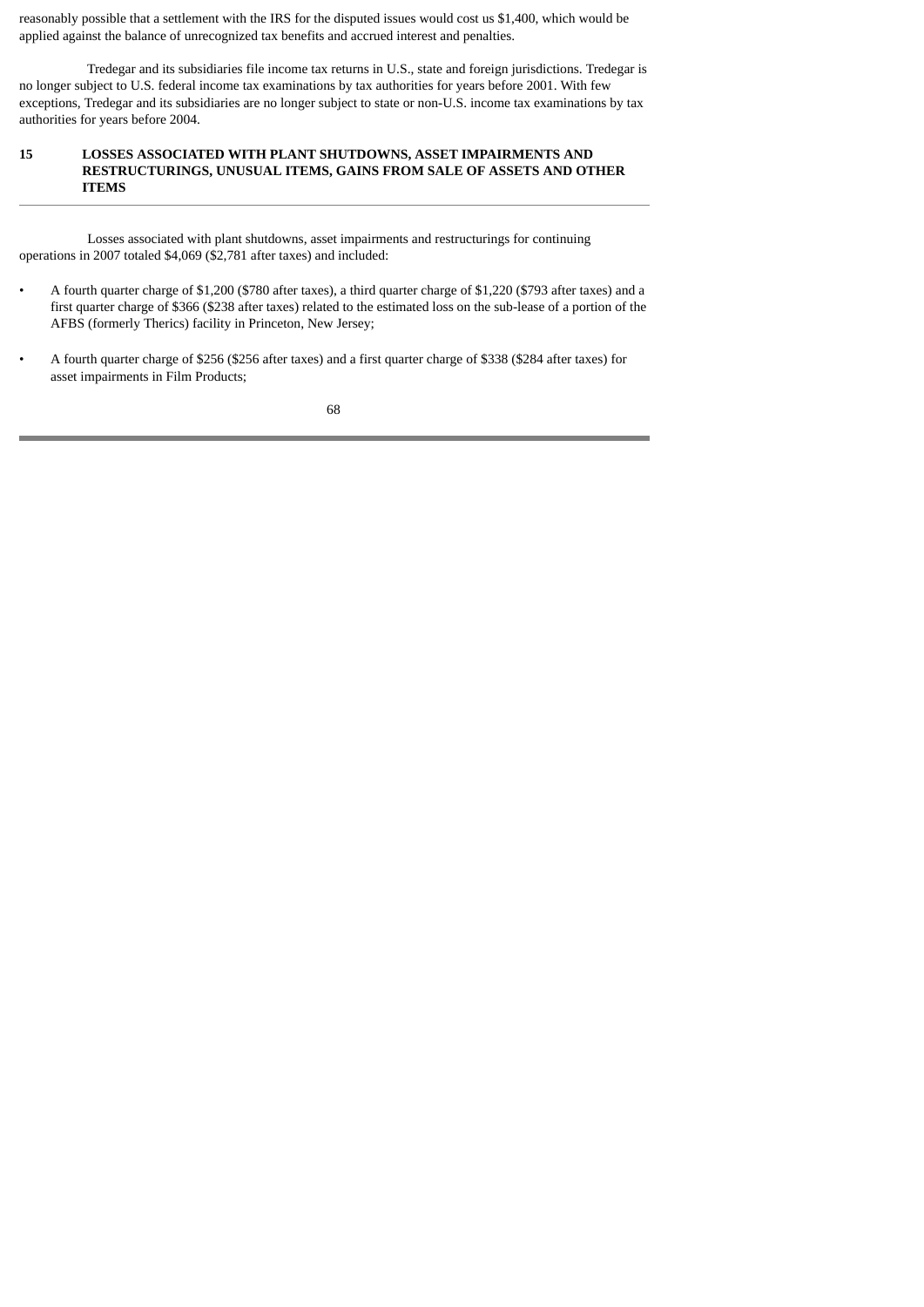- A third quarter charge of \$493 (\$309 after taxes) and a second quarter charge of \$99 (\$62 after taxes) for severance and other employee-related costs in Aluminum Extrusions;
- A second quarter charge of \$26 (\$16 after taxes) and a first quarter charge of \$29 (\$17 after taxes) for costs related to the shutdown of the films manufacturing facility in LaGrange, Georgia; and
- A third quarter charge of \$42 (\$26 after taxes) related to expected future environmental costs at the aluminum extrusions facility in Newnan, Georgia (included in "Cost of goods sold" in the consolidated statements of income).

 Results in 2007 also include a fourth-quarter gain of \$2,699 (\$1,737 after taxes) on the sale of corporate real estate (proceeds of approximately \$3,800) and a third-quarter loss from the write-down of Novalux of \$2,095 (\$1,341 after taxes). See Note 2 for more information on Novalux. The pretax amounts for both of these items are included in "Other income (expense), net" in the consolidated statements of income and separately shown in the segment operating profit table in Note 3. Income taxes in 2007 include the recognition of a valuation allowance against deferred tax assets of \$1,066 in the third quarter for expected limitations on the utilization of assumed capital losses (see Note 14).

 Losses associated with plant shutdowns, asset impairments and restructurings for continuing operations, net of gains on sale of related assets, in 2006 totaled \$1,850 (\$1,441 after taxes) and include:

- A fourth quarter net gain of \$14 (\$8 after taxes), a third-quarter net gain of \$1,022 (\$615 after taxes), a second-quarter net gain of \$822 (\$494 after taxes) and a first-quarter pretax charge of \$404 (\$243 after taxes) associated with the shutdown of the films manufacturing facility in LaGrange, Georgia, including a pretax gain of \$2,889 for related LIFO inventory liquidations (included in "Cost of goods sold" in the consolidated statements of income), severance and other costs of \$1,566, asset impairment charges of \$130 and a gain on the disposal of equipment of \$261 (included in "Other income (expense), net" in the consolidated statements of income);
- A third-quarter charge of \$920 (\$566 after taxes) related to expected future environmental costs at the aluminum extrusions facility in Newnan, Georgia (included in "Cost of goods sold" in the consolidated statements of income);
- A fourth quarter charge of \$143 (\$93 after taxes) and a third quarter charge of \$494 (\$321 after taxes) related to the estimated loss on the sublease of a portion of the AFBS facility in Princeton, New Jersey;
- Second-quarter charges of \$459 (\$289 after taxes) and first-quarter charges of \$268 (\$170 after taxes) for severance and other employee-related costs in connection with restructurings in Aluminum Extrusions (\$514) and Film Products (\$213); and
- First-quarter charges of \$1,020 (\$876 after taxes) for asset impairments relating to machinery & equipment in Film Products.

 In 2006, a pretax gain on the sale of public equity securities of \$56 (proceeds also of \$56) is included in "Other income (expense), net" in the consolidated statements of income and "Gain on the sale of corporate assets" in the segment operating profit table in Note 3. Income taxes in 2006 include a reversal of a valuation allowance of \$577 for deferred tax assets associated with capital loss carry-forwards recorded with the write-down of the investment in Novalux (see Notes 2 and 14).

 Losses associated with plant shutdowns, asset impairments and restructurings for continuing operations, net of gains on sale of related assets, in 2005 totaled \$15,721 (\$10,087 after taxes) and include:

- A fourth-quarter charge of \$269 (\$174 after taxes) and a second-quarter charge of \$10,049 (\$6,532 after taxes) related to the sale or assignment of substantially all of the assets of AFBS, Inc. (formerly known as Therics, Inc. - see below for additional information regarding its restructuring in 2005), including asset impairment charges of \$5,638, lease-related losses of \$3,326 and severance (31 people) and other transaction-related costs of \$1,354 (see below for additional information on the transaction);
- Fourth-quarter charges of \$397 (\$256 after taxes), third-quarter charges of \$756 (\$474 after taxes), secondquarter charges of \$500 (\$317 after taxes) and first-quarter charges of \$418 (\$266 after taxes) related to severance and other employee-related costs associated with restructurings in Film Products (\$1,118 before taxes) and Aluminum Extrusions (\$498 before taxes) and at corporate headquarters (\$455 before taxes; included in "Corporate expenses, net" in the segment operating profit table in Note 3) (an aggregate of 19 people were affected by these restructurings);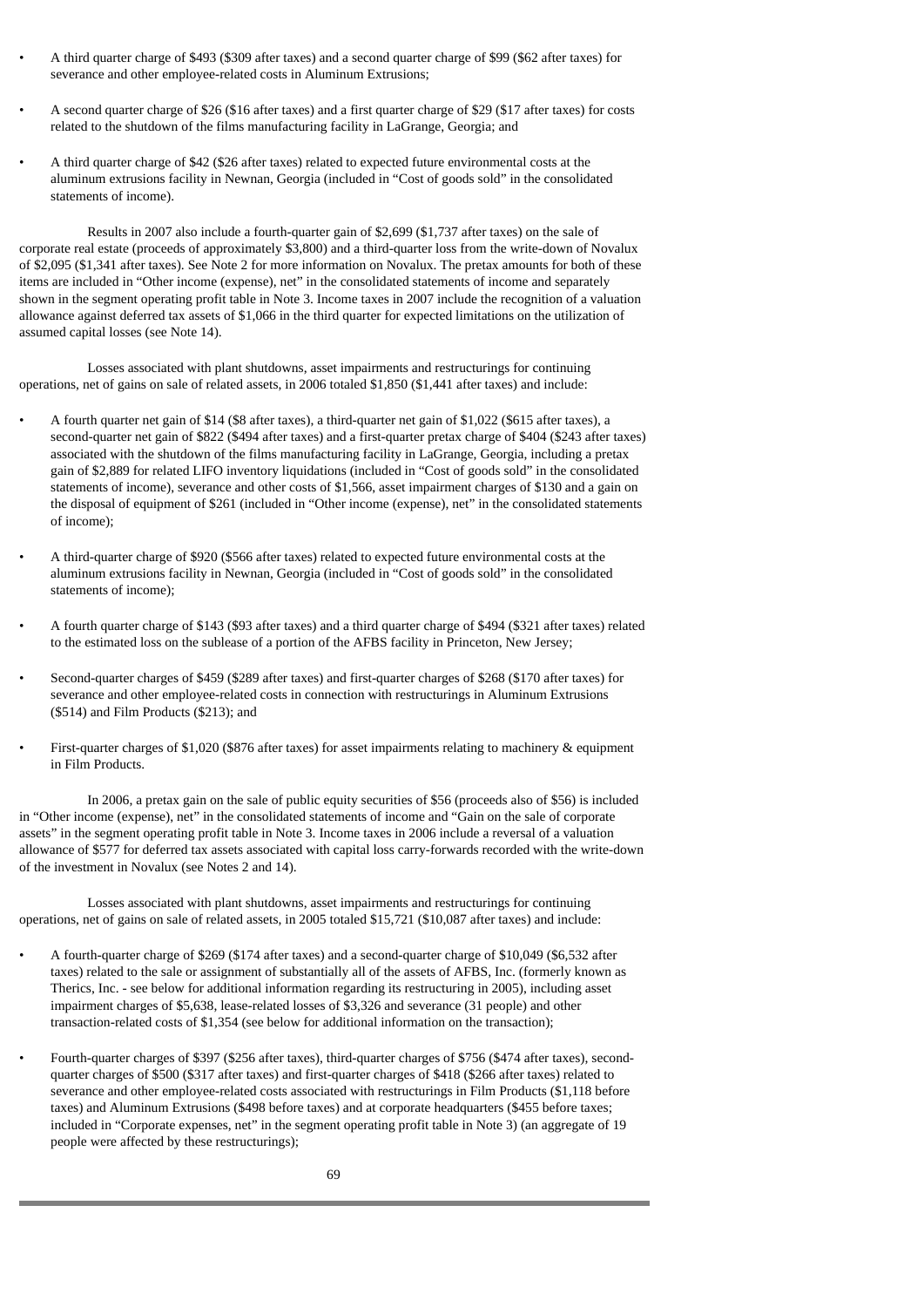- A fourth-quarter charge of \$2,101 (\$1,263 after taxes) related to the shutdown of the films manufacturing facility in LaGrange, Georgia, including asset impairment charges of \$1,615 and severance (15 people) and other costs of \$486;
- A second-quarter charge of \$27 (\$16 after taxes) and a first-quarter gain of \$1,618 (\$973 after taxes) related to the shutdown of the films manufacturing facility in New Bern, North Carolina, including a \$1,816 gain on the sale of the facility (included in "Other income (expense), net" in the consolidated statements of income), partially offset by shutdown-related expenses of \$225;
- A first-quarter charge of \$1,019 (\$653 after taxes) for process reengineering costs associated with the implementation of an information system in Film Products (included in "Costs of goods sold" in the consolidated statements of income);
- Fourth-quarter charges of \$118 (\$72 after taxes), third-quarter charges of \$595 (\$359 after taxes), secondquarter charges of \$250 (\$150 after taxes) partially offset by a net first-quarter gain of \$120 (\$72 after taxes) related to severance and other employee-related accruals associated with the restructuring of the research and development operations in Film Products (of this amount, \$1,366 in pretax charges for employee relocation and recruitment is included in SG&A expenses in the consolidated statements of income);
- A second-quarter gain of \$653 (\$392 after taxes) related to the shutdown of the films manufacturing facility in Carbondale, Pennsylvania, including a \$630 gain on the sale of the facility (included in "Other income (expense), net" in the consolidated statements of income), and the reversal to income of certain shutdownrelated accruals of \$23;
- Fourth-quarter charges of \$583 (\$351 after taxes) for asset impairments in Film Products;
- A net fourth-quarter charge of \$495 (\$310 after taxes) in Aluminum Extrusions, including an asset impairment of \$597, partially offset by the reversal to income of certain shutdown-related accruals of \$102;
- Fourth-quarter charges of \$31 (\$19 after taxes), third-quarter charges of \$117 (\$70 after taxes), secondquarter charges of \$105 (\$63 after taxes) and first-quarter charges of \$100 (\$60 after taxes) for accelerated depreciation related to restructurings in Film Products; and
- A fourth-quarter charge of \$182 (\$119 after taxes) in Film Products related to the write-off of an investment.

 On June 30, 2005, substantially all of the assets of AFBS, Inc. (formerly known as Therics, Inc.), a wholly-owned subsidiary of Tredegar, were sold or assigned to a newly-created limited liability company, Therics, LLC, which is controlled and managed by an individual not affiliated with Tredegar. AFBS received a 17.5% equity interest in Therics, LLC, then valued at \$170 and a 3.5% interest in Theken Spine, LLC, then valued at \$800, along with potential future payments based on the sale of certain products by Therics, LLC. AFBS retained substantially all of its liabilities in the transaction, which included customary indemnification provisions for pretransaction liabilities. Tredegar has no obligation or intent to fund any future losses that may occur at Therics, LLC or Theken Spine, LLC. The ownership interest in Therics, LLC is accounted for under the equity method of accounting with losses limited to its initial carrying value of \$170. The ownership interest in Theken Spine, LLC is accounted for under the cost method, with an impairment loss recognized and a new cost basis established for any write-down to estimated fair value, if necessary. The payments due from Therics, LLC that are based on the sale of certain products are recognized as income when earned. AFBS had operating losses of \$3,467 during the first six months of 2005 and \$9,763 in 2004. Results of operations for AFBS since June 30, 2005 are immaterial.

See Note 2 for information regarding the write-down in 2005 of our investment in Novalux, Inc.

 Gain on sale of corporate assets in 2005 includes a pretax gain of \$61 related to the sale of corporate real estate. This gain is included in "Other income (expense), net" in the consolidated statements of income and separately shown in the operating profit by segment table in Note 3.

 During the first quarter of 2005, we recognized a pretax gain for interest receivable on tax refund claims of \$508 (\$327 after taxes) (included in "Other income (expense), net" in the consolidated statements of income and "Corporate expenses, net" in the segment operating profit table in Note 3).

# **16 CONTINGENCIES**

We are involved in various stages of investigation and remediation relating to environmental matters

at certain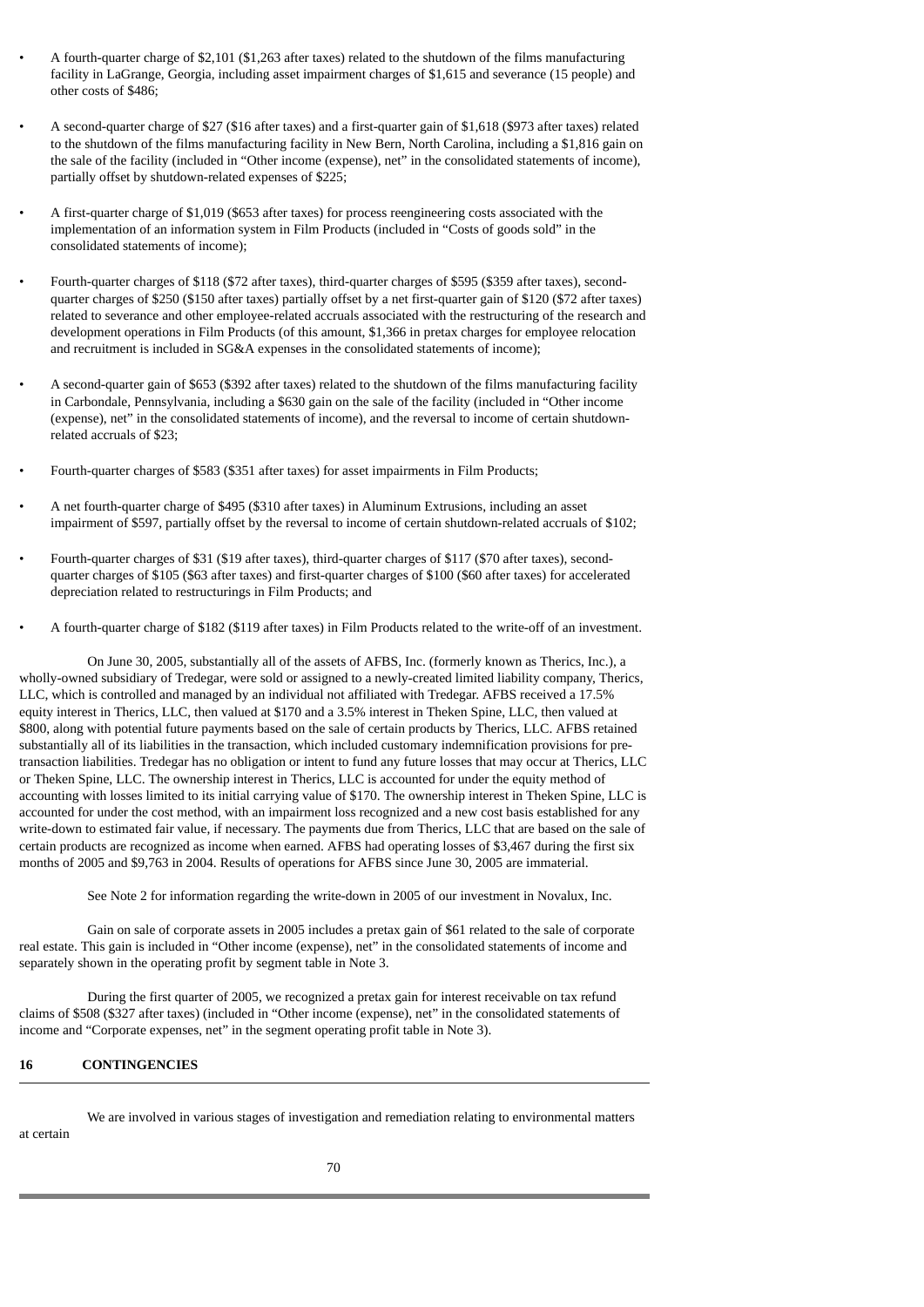current and former plant locations. Where we have determined the nature and scope of any required environmental remediation activity, estimates of cleanup costs have been obtained and accrued. As we continue efforts to maintain compliance with applicable environmental laws and regulations, additional contingencies may be identified. If additional contingencies are identified, our practice is to determine the nature and scope of those contingencies, obtain and accrue estimates of the cost of remediation, and perform remediation. We do not believe that additional costs that could arise from those activities will have a material adverse effect on our financial position. However, those costs could have a material adverse effect on quarterly or annual operating results at that time.

 We are involved in various other legal actions arising in the normal course of business. After taking into consideration information we deemed relevant, we believe that we have sufficiently accrued for probable losses and that the actions will not have a material adverse effect on our financial position. However, the resolution of the actions in a future period could have a material adverse effect on quarterly or annual operating results at that time.

 From time to time, we enter into transactions with third parties in connection with the sale of assets or businesses in which we agree to indemnify the buyers or third parties involved in the sale for certain liabilities or risks related to the assets or business. Also, in the ordinary course of our business, we may enter into agreements with third parties for the sale of goods or services that may contain indemnification provisions. In the event that an indemnification claim is asserted, liability for indemnification would be subject to an assessment of the underlying facts and circumstances under the terms of the applicable agreement. Further, any indemnification payments may be limited or barred by a monetary cap, a time limitation, or a deductible or basket. For these reasons, we are unable to estimate the maximum potential amount of the potential future liability under the indemnity provisions of these agreements. We do, however, accrue for losses for any known contingent liability, including those that may arise from indemnification provisions, when future payment is probable. We disclose contingent liabilities if the probability of loss is reasonably possible and significant.

### **17 DISCONTINUED OPERATIONS**

 On February 12, 2008, and pursuant to the terms and conditions of a purchase agreement dated January 6, 2008, we sold our aluminum extrusions business in Canada for an estimated purchase price of approximately \$25,500 to an affiliate of H.I.G. Capital. The final purchase price is subject to increase or decrease to the extent that actual working capital, cash and indebtedness (as defined) as of February 12, 2008 are above or below the estimated amounts used to determine the estimated purchase price.

 The sale of our aluminum extrusions business in Canada, which was suffering from operating losses driven by lower volume and higher conversion costs from appreciation of the Canadian dollar, allows us to focus on our U.S. aluminum extrusions operations where we have more control over costs and profitability. The business was classified as held for sale at the end of December 2007 when it became probable that the business would be sold. All historical results for this business have been reflected as discontinued operations; however, cash flows for discontinued operations have not been separately disclosed in the consolidated statements of cash flows.

 During September 2007, we recognized a charge of \$27,550 (\$22,744 after taxes) for impairment of property, plant and equipment ("PP&E") related to the aluminum extrusions operations in Canada. The impairment of PP&E was due to deteriorating business conditions and financial results. The combination of lower volume and appreciation of the Canadian dollar, which impacted our costs, caused a shift from overall profitability in 2006 to losses in 2007. In addition, our projections of the future unlevered pretax cash flows for this business indicated that the carrying value of its net assets at September 30, 2007 of approximately \$71,700 (tangible assets in excess of liabilities excluding deferred income taxes) before the impairment would not be recovered. As a result, in accordance with SFAS No. 144, *Accounting for the Impairment or Disposal of Long-Lived Assets*, we recognized the impairment charge to write down the individual components of long-lived assets (PP&E) to the lower of their carrying value or estimated fair value. Our estimates of real property values were based on a commonly used valuation methodology in real estate whereby projected net operating income for the property (projected earnings before interest, taxes, depreciation and amortization that could be earned from rent) is divided by a related riskadjusted expected rate of return (referred to as the capitalization rate). The estimated fair value of machinery and equipment was based on our estimates of the proceeds that we would receive if they were sold. Our estimates of the value of real estate and machinery and equipment were based on Level 2 inputs as defined by SFAS No. 157, *Fair Value Measurements*.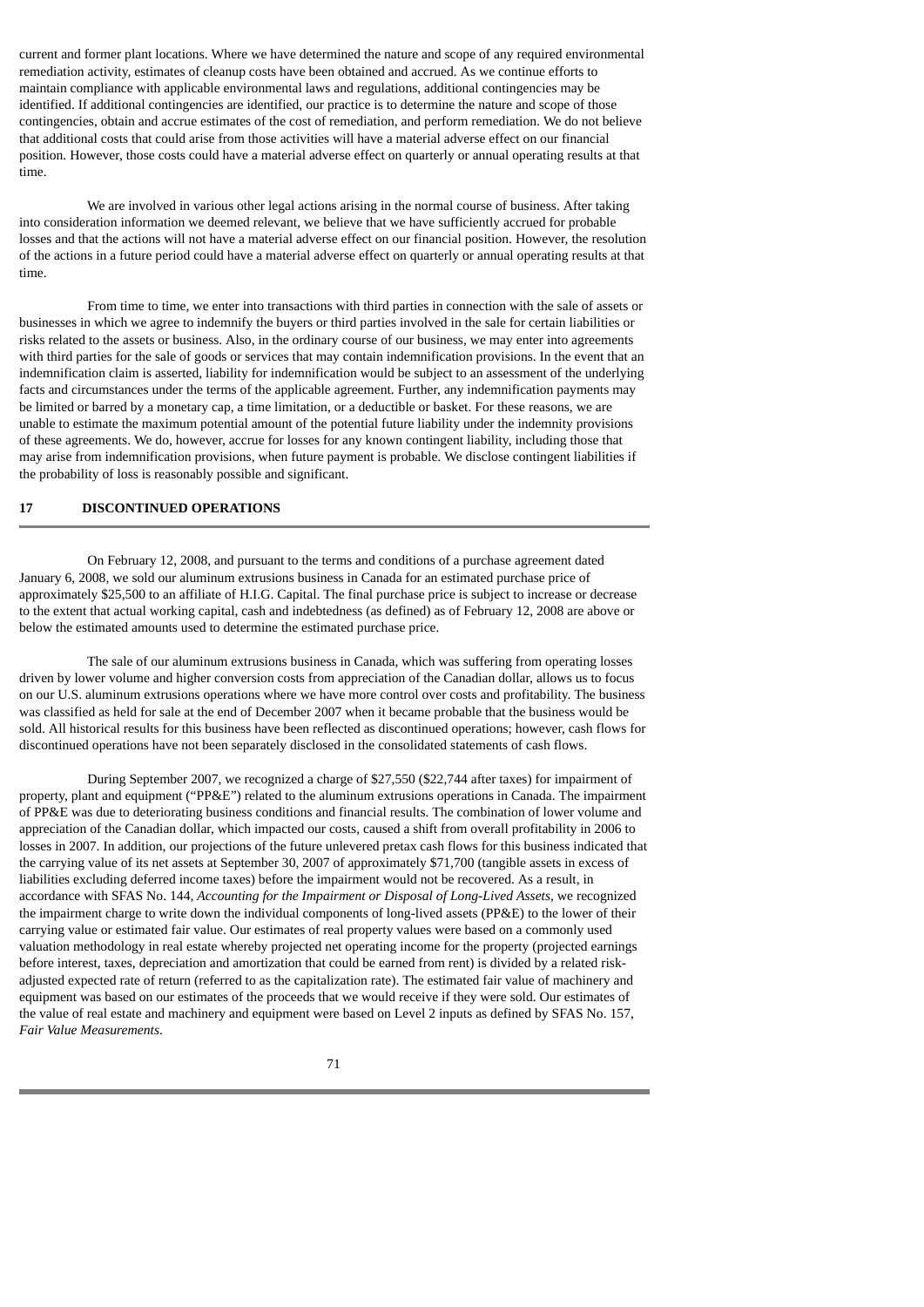During December 2007, we recognized an additional impairment charge of \$4,143 (\$4,143 after taxes) to write down the remaining carrying value of the aluminum extrusions operations in Canada to estimated fair value less cost to sell in accordance with SFAS No. 144. In addition, in December 2007 we recognized income tax benefits of \$11,428 relating to a worthless stock deduction for the business that will be recognized in Tredegar's 2008 consolidated income tax return (included in discontinued operations in the consolidated statement of income in 2007 but reflected as a deferred income tax asset for continuing operations in our consolidated balance sheet at December 31, 2007). This tax benefit is expected to be realized by a reduction of Tredegar's quarterly estimated income tax payments by the end of the third quarter of 2008.

 Goodwill for the Aluminum Extrusions reporting unit of \$6,459 has been allocated to the discontinued aluminum extrusions operations in Canada using the estimated fair value of the business sold (the after-tax cash flow expected from disposal of approximately \$30,000 when it was classified as held for sale at the end of December 2007), and the estimated fair value of the aluminum extrusions business in the U.S. retained. The fair value of the aluminum extrusions business in the U.S. was estimated at approximately \$145,000 using comparable enterprise value-to-EBITDA multiples as of December 31, 2007.

 The statements of income for 2007, 2006 and 2005 and balance sheets as of December 31, 2007 and 2006 for the aluminum extrusions business in Canada are shown below:

| <b>Aluminum Extrusions Business in Canada</b><br><b>Statements of Income</b> |                |           |             |  |
|------------------------------------------------------------------------------|----------------|-----------|-------------|--|
|                                                                              | 2007           | 2006      | 2005        |  |
| Revenues and other items:                                                    |                |           |             |  |
| <b>Sales</b>                                                                 | \$157,691      | \$178,965 | \$148,505   |  |
| Other income (expense), net                                                  |                |           | 1,667       |  |
|                                                                              | 157,691        | 178,965   | 150,172     |  |
| Costs and expenses:                                                          |                |           |             |  |
| Cost of goods sold                                                           | 156,700        | 165,465   | 138,156     |  |
| Freight                                                                      | 4,969          | 5,494     | 4,415       |  |
| Selling, general and administrative                                          | 2,389          | 4,277     | 3,716       |  |
| Asset impairments and costs associated with exit and disposal activities     | 31,754         |           | 552         |  |
| Total                                                                        | 195,812        | 175,236   | 146,839     |  |
| Income (loss) before income taxes                                            | (38, 121)      | 3,729     | 3,333       |  |
| Income taxes                                                                 | (18, 440)      | 845       | 476         |  |
| Net income (loss)                                                            | $$(19,681)$ \$ | 2,884     | \$<br>2,857 |  |

# **Aluminum Extrusions Business in Canada**

**Balance Sheets**

| December 31                        | 2007     | 2006     |
|------------------------------------|----------|----------|
|                                    |          |          |
| <b>Assets</b>                      |          |          |
| Current assets:                    |          |          |
| Accounts and notes receivable, net | \$15,470 | \$14,879 |
| Inventories                        | 22,089   | 20,266   |
| Prepaid expenses and other         | 191      | 130      |
| Total current assets               | 37,750   | 35,275   |
| Noncurrent assets:                 |          |          |
| Net property, plant and equipment  | 11,001   | 38,328   |
| Other assets and deferred charges  |          | 366      |
|                                    |          |          |
| Goodwill and other intangibles     | 6,459    | 6,459    |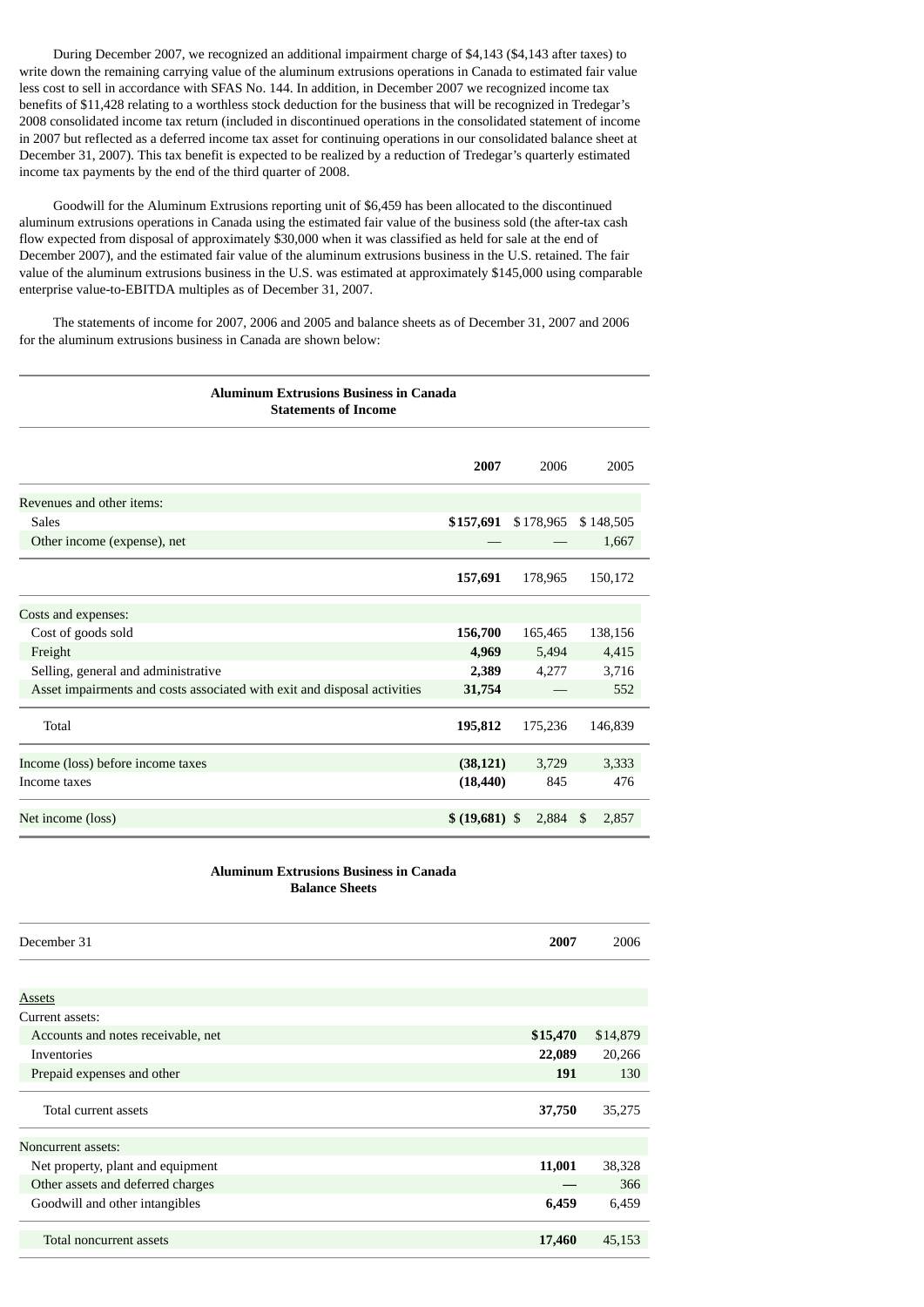| December 31                                                            | 2007     | 2006     |
|------------------------------------------------------------------------|----------|----------|
| Liabilities and Carrying Value of                                      |          |          |
| Tredegar's Net Advances & Investment                                   |          |          |
| Current liabilities:                                                   |          |          |
| Accounts payable                                                       | \$13,528 | \$15,406 |
| Accrued expenses                                                       | 3,624    | 3,116    |
| <b>Total current liabilities</b>                                       | 17,152   | 18,522   |
| Noncurrent liabilities:                                                |          |          |
| Deferred income taxes                                                  | 6,048    | 10,040   |
| Other noncurrent liabilities                                           | 2,770    | 1,269    |
| Total noncurrent liabilities                                           | 8,818    | 11,309   |
| Accumul. other comprehensive income (loss):                            |          |          |
| Foreign currency translation adjust.                                   | 15,700   | 7,821    |
| Gain (loss) on derivatives                                             | (465)    | 47       |
| Pension and other postret. benefit adjust.                             | (4, 871) | (2,877)  |
| Carrying value of Tredegar's net advances & investment                 | 18,876   | 45,606   |
| Liabilities and carrying value of Tredegar's net advances & investment | \$55,210 | \$80,428 |

72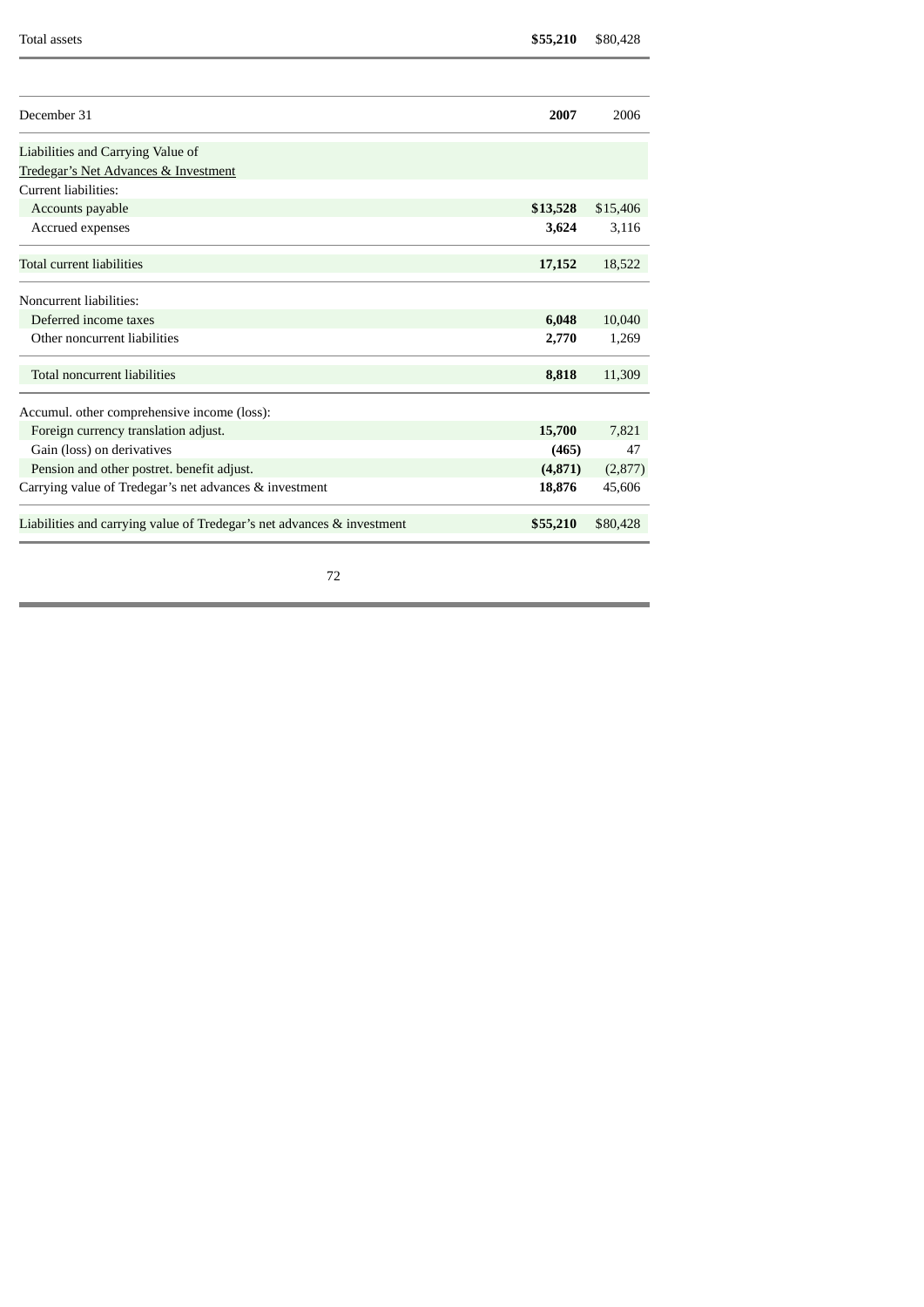Tredegar Corporation and Subsidiaries (In thousands, except per-share amounts) (Unaudited)

|                                            | First<br>Quarter | Second<br>Quarter | Third<br>Quarter | Fourth<br>Quarter | Year      |
|--------------------------------------------|------------------|-------------------|------------------|-------------------|-----------|
| 2007                                       |                  |                   |                  |                   |           |
| <b>Sales</b>                               | \$244,887        | \$234,882         | \$234,352        | \$208,462         | \$922,583 |
| Gross profit                               | 37,180           | 35,075            | 36,297           | 32,714            | 141,266   |
| Income from continuing operations          | 11,135           | 10,564            | 6,195            | 7,036             | 34,930    |
| Income (loss) from discontinued operations | (802)            | (629)             | (24, 571)        | 6,321             | (19,681)  |
| Net income (loss)                          | 10,333           | 9,935             | (18, 376)        | 13,357            | 15,249    |
| Earnings (loss) per share:                 |                  |                   |                  |                   |           |
| <b>Basic</b>                               |                  |                   |                  |                   |           |
| Continuing operations                      | .28              | .27               | .16              | .19               | .91       |
| Discontinued operations                    | (.02)            | (.02)             | (.63)            | .17               | (.51)     |
| Net income (loss)                          | .26              | .25               | (.47)            | .36               | .40       |
| Diluted                                    |                  |                   |                  |                   |           |
| Continuing operations                      | .28              | .27               | .16              | .19               | .90       |
| Discontinued operations                    | (.02)            | (.02)             | (.63)            | .17               | (.51)     |
| Net income (loss)                          | .26              | .25               | (.47)            | .36               | .39       |
| Shares used to compute earnings per share: |                  |                   |                  |                   |           |
| <b>Basic</b>                               | 39,272           | 39,402            | 38,985           | 36,494            | 38,532    |
| Diluted                                    | 39,487           | 39,584            | 39,119           | 36,587            | 38,688    |
| 2006                                       |                  |                   |                  |                   |           |
| Sales                                      | \$228,518        | \$234,491         | \$247,557        | \$226,995         | \$937,561 |
| Gross profit                               | 32,404           | 33,303            | 35,800           | 34,076            | 135,583   |
| Income from continuing operations          | 7,104            | 8,494             | 9,883            | 9,836             | 35,317    |
| Income (loss) from discontinued operations | 1,111            | 756               | (193)            | 1,210             | 2,884     |
| Net income (loss)                          | 8,215            | 9,250             | 9,690            | 11,046            | 38,201    |
| Earnings (loss) per share:                 |                  |                   |                  |                   |           |
| <b>Basic</b>                               |                  |                   |                  |                   |           |
| Continuing operations                      | .18              | .22               | .25              | .25               | .92       |
| Discontinued operations                    | .03              | .02               |                  | .03               | .07       |
| Net income (loss)                          | .21              | .24               | .25              | .28               | .99       |
| Diluted                                    |                  |                   |                  |                   |           |
| Continuing operations                      | .18              | .22               | .25              | .25               | .91       |
| Discontinued operations                    | .03              | .02               |                  | .03               | .07       |
| Net income (loss)                          | .21              | .24               | .25              | .28               | .98       |
| Shares used to compute earnings per share: |                  |                   |                  |                   |           |
| <b>Basic</b>                               | 38,602           | 38,632            | 38,654           | 38,793            | 38,671    |
| Diluted                                    | 38,664           | 38,837            | 39,123           | 39,092            | 38,931    |

÷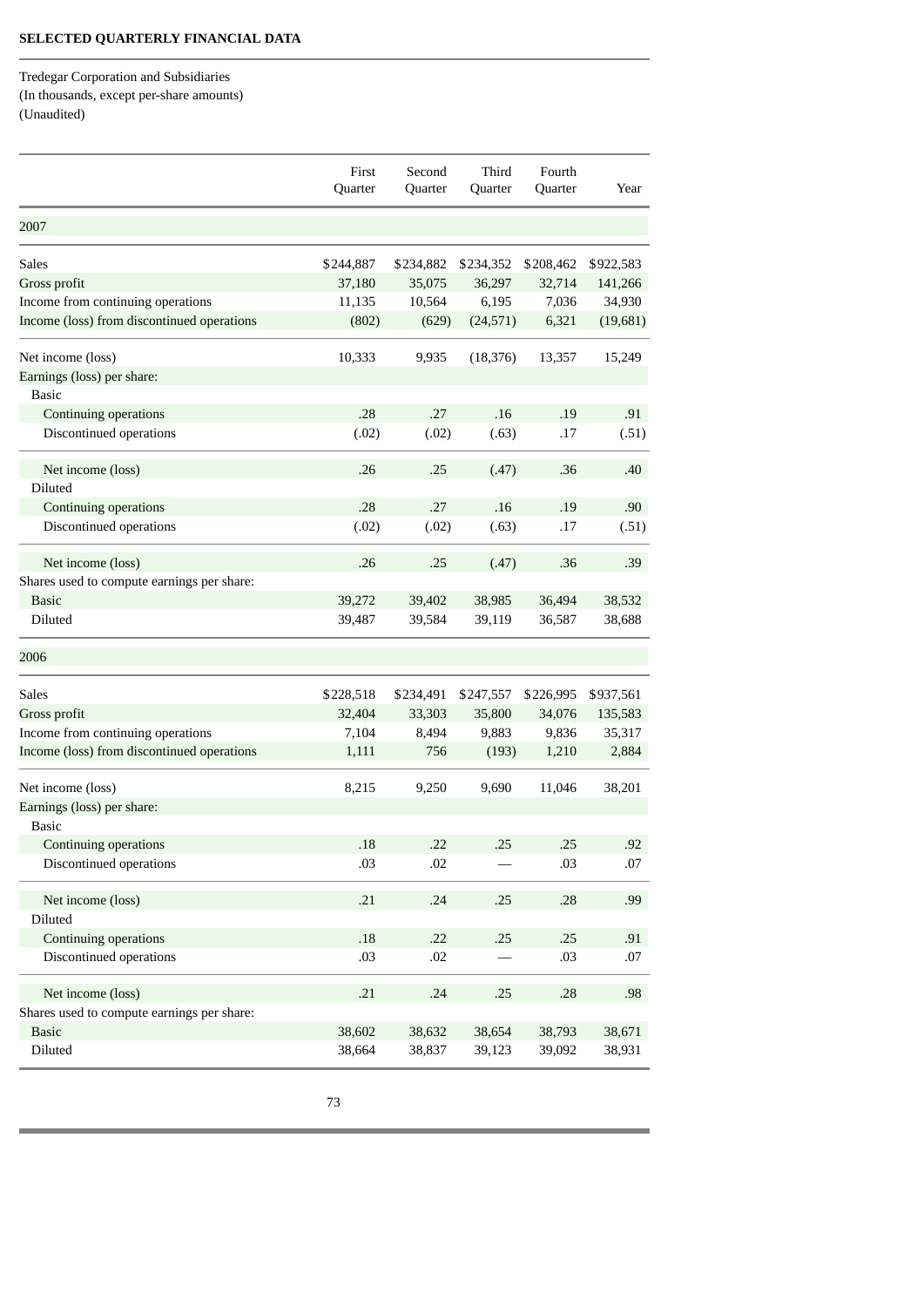### **SIGNATURES**

 Pursuant to the requirements of Section 13 or 15(d) of the Securities Exchange Act of 1934, the registrant has duly caused this report to be signed on its behalf by the undersigned, thereunto duly authorized.

> TREDEGAR CORPORATION (Registrant)

Dated: March 4, 2008 By /s/ John D. Gottwald

John D. Gottwald President and Chief Executive **Officer** 

 Pursuant to the requirements of the Securities Exchange Act of 1934, this report has been signed below by the following persons on behalf of the registrant and in the capacities indicated on March 4, 2008.

| <b>Signature</b>              | <b>Title</b>                                          |
|-------------------------------|-------------------------------------------------------|
| /s/ John D. Gottwald          | President, Chief Executive Officer and Director       |
| (John D. Gottwald)            | (Principal Executive Officer)                         |
| /s/ D. Andrew Edwards         | Vice President, Chief Financial Officer and Treasurer |
| (D. Andrew Edwards)           | (Principal Financial and Accounting Officer)          |
| /s/ Richard L. Morrill        | Chairman of the Board of Directors                    |
| (Richard L. Morrill)          |                                                       |
| /s/ William M. Gottwald       | Vice Chairman of the Board of Directors               |
| (William M. Gottwald)         |                                                       |
| /s/ N. A. Scher               | Vice Chairman of the Board of Directors               |
| (Norman A. Scher)             |                                                       |
| /s/ Horst R. Adam             | Director                                              |
| (Horst R. Adam)               |                                                       |
| /s/ Austin Brockenbrough, III | Director                                              |
| (Austin Brockenbrough, III)   |                                                       |
| /s/ Donald T. Cowles          | Director                                              |
| (Donald T. Cowles)            |                                                       |
|                               | 74                                                    |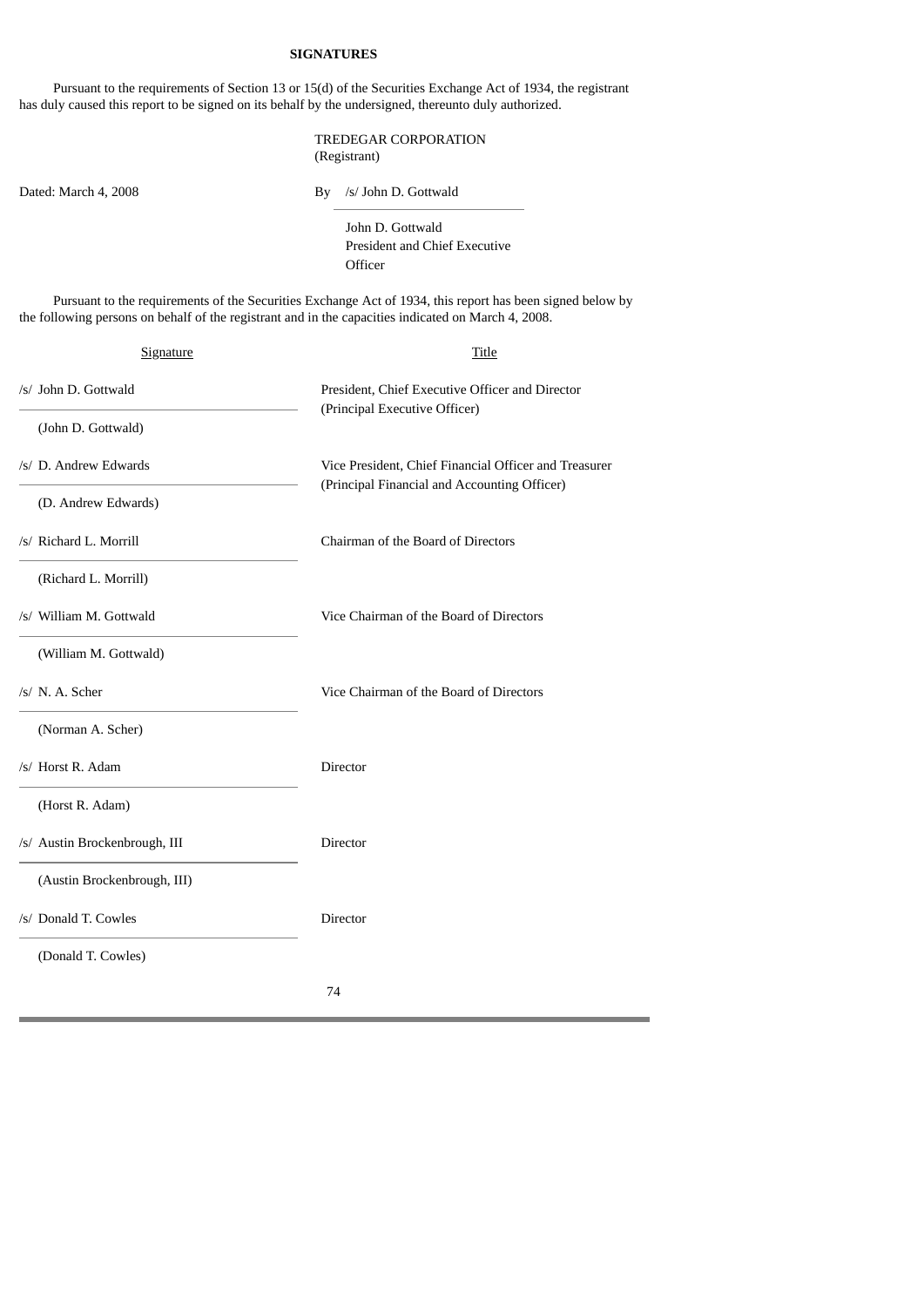| /s/ Thomas G. Slater, Jr. | Director |
|---------------------------|----------|
| (Thomas G. Slater, Jr.)   |          |
| /s/ R. Gregory Williams   | Director |
| (R. Gregory Williams)     |          |
|                           |          |
|                           | 75       |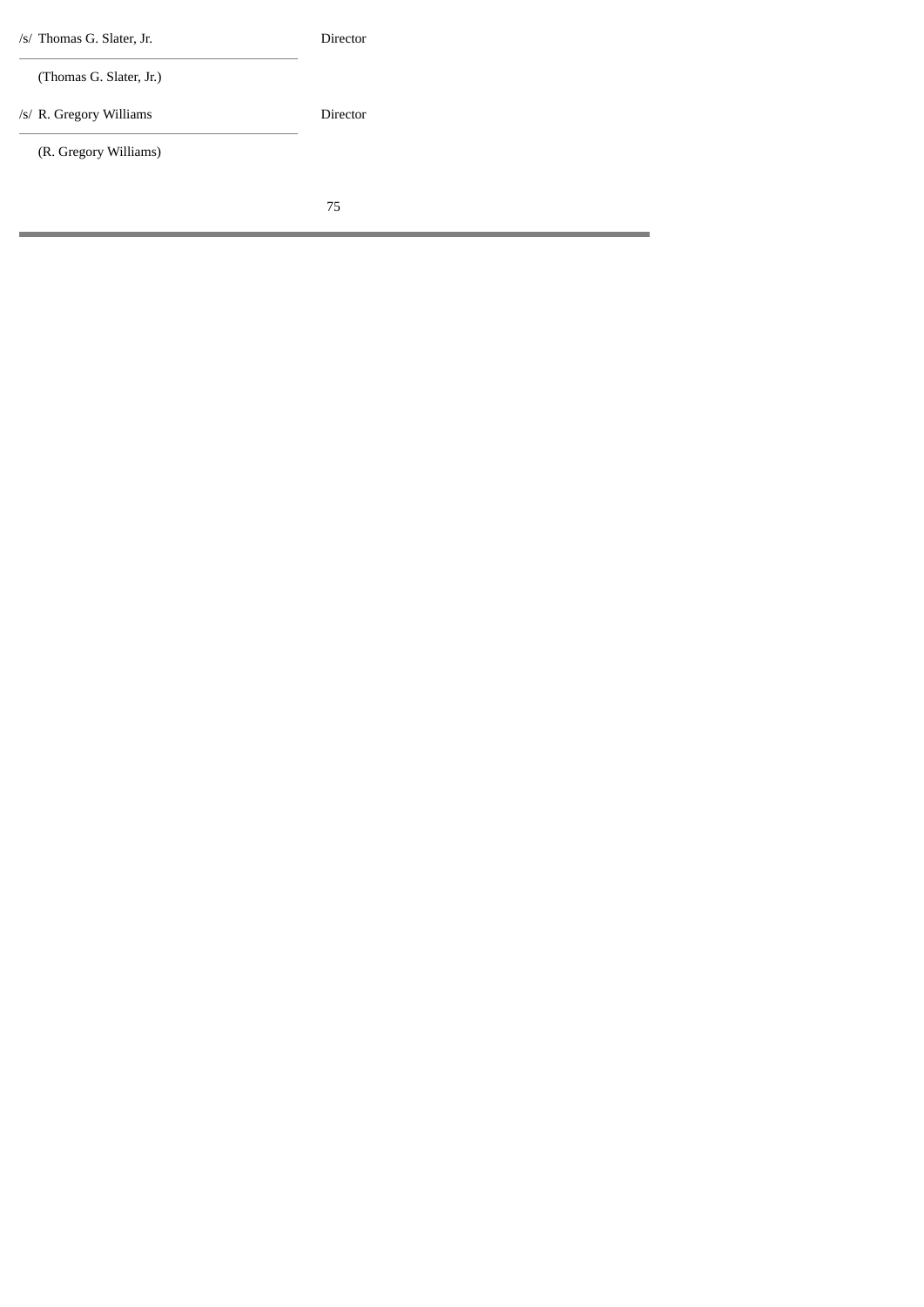#### **EXHIBIT INDEX**

- 3.1 Amended and Restated Articles of Incorporation of Tredegar (filed as Exhibit 3.1 to Tredegar's Annual Report on Form 10-K (File No. 1-10258) for the year ended December 31, 2004, and incorporated herein by reference)
- 3.2 Amended and Restated By-laws of Tredegar (filed as Exhibit 3.2 to Tredegar's Current Report on Form 8-K (File No. 1-10258), filed November 6, 2007, and incorporated herein by reference)
- 3.3 Articles of Amendment (filed as Exhibit 3.3 to Tredegar's Annual Report on Form 10-K (File No. 1- 10258) for the year ended December 31, 2004, and incorporated herein by reference)
- 4.1 Form of Common Stock Certificate (filed as Exhibit 4.1 to Tredegar's Annual Report on Form 10-K (File No. 1-10258) for the year ended December 31, 2004, and incorporated herein by reference)
- 4.2 Rights Agreement, dated as of June 30, 1999, by and between Tredegar and American Stock Transfer & Trust Company, as Rights Agent (filed as Exhibit 4.2 to Tredegar's Annual Report on Form 10-K (File No. 1-10258) for the year ended December 31, 2004, and incorporated herein by reference)
- 4.2.1 Amendment and Substitution Agreement (Rights Agreement) dated as of December 11, 2002, by and among Tredegar, American Stock Transfer and Trust Company and National City Bank (filed as Exhibit 4.2.1 to Tredegar's Annual Report on Form 10-K (File No. 1-10258) for the year ended December 31, 2002, and incorporated herein by reference)
- 4.3 Credit Agreement among Tredegar Corporation, as borrower, the domestic subsidiaries of Tredegar that from time to time become parties thereto, as guarantors, the several banks and other financial institutions as may from time to time become parties thereto, Wachovia Bank, National Association, as administrative agent, SunTrust Bank, as syndication agent, and Bank of America, N.A., KeyBank National Association, and JPMorgan Chase Bank, N.A., as documentation agents, dated as of December 15, 2005 (filed as Exhibit 10.16 to Tredegar's Current Report on Form 8-K (File No. 1- 10258), filed December 20, 2005, and incorporated herein by reference)
- 10.1 Reorganization and Distribution Agreement dated as of June 1, 1989, between Tredegar and Ethyl (filed as Exhibit 10.1 to Tredegar's Annual Report on Form 10-K (File No. 1-10258) for the year ended December 31, 2004, and incorporated herein by reference)
- \*10.2 Employee Benefits Agreement dated as of June 1, 1989, between Tredegar and Ethyl (filed as Exhibit 10.2 to Tredegar's Annual Report on Form 10-K (File No. 1-10258) for the year ended December 31, 2004, and incorporated herein by reference)
- 10.3 Tax Sharing Agreement dated as of June 1, 1989, between Tredegar and Ethyl (filed as Exhibit 10.3 to Tredegar's Annual Report on Form 10-K (File No. 1-10258) for the year ended December 31, 2004, and incorporated herein by reference)
- 10.4 Indemnification Agreement dated as of June 1, 1989, between Tredegar and Ethyl (filed as Exhibit 10.4 to Tredegar's Annual Report on Form 10-K (File No. 1-10258) for the year ended December 31, 2004, and incorporated herein by reference)
- \*10.5 Tredegar Industries, Inc. Retirement Benefit Restoration Plan (filed as Exhibit 10.7 to Tredegar's Annual Report on Form 10-K (File No. 1-10258) for the year ended December 31, 2004, and incorporated herein by reference)
- \*10.5.1 Amendment to the Tredegar Retirement Benefit Restoration Plan (filed as Exhibit 10.7.1 to Tredegar's Annual Report on Form 10-K (File No. 1-10258) for the year ended December 31, 2004, and incorporated herein by reference)
- \*10.6 Tredegar Industries, Inc. Savings Plan Benefit Restoration Plan (filed as Exhibit 10.8 to Tredegar's Annual Report on Form 10-K (File No. 1-10258) for the year ended December 31, 2004, and incorporated herein by reference)
- \*10.6.1 Resolutions of the Executive Committee of the Board of Directors of Tredegar Corporation adopted on December 28, 2004 (effective as of December 31, 2004) amending the Tredegar Corporation Retirement Savings Plan Benefit Restoration Plan (filed as Exhibit 10.9.1 to Tredegar's Current Report on Form 8-K (File No. 1-10258), filed on December 30, 2004, and incorporated herein by reference)
- \*10.7 Tredegar Industries, Inc. Amended and Restated Incentive Plan (filed as Exhibit 10.9 to Tredegar's Annual Report on Form 10-K (File No. 1-10258) for the year ended December 31, 2005, and incorporated herein by reference)
- \*10.8 Tredegar Industries, Inc. Directors' Stock Plan (filed as Exhibit 10.11 to Tredegar's Annual Report on Form 10-K (File No. 1-10258) for the year ended December 31, 2004, and incorporated herein by reference)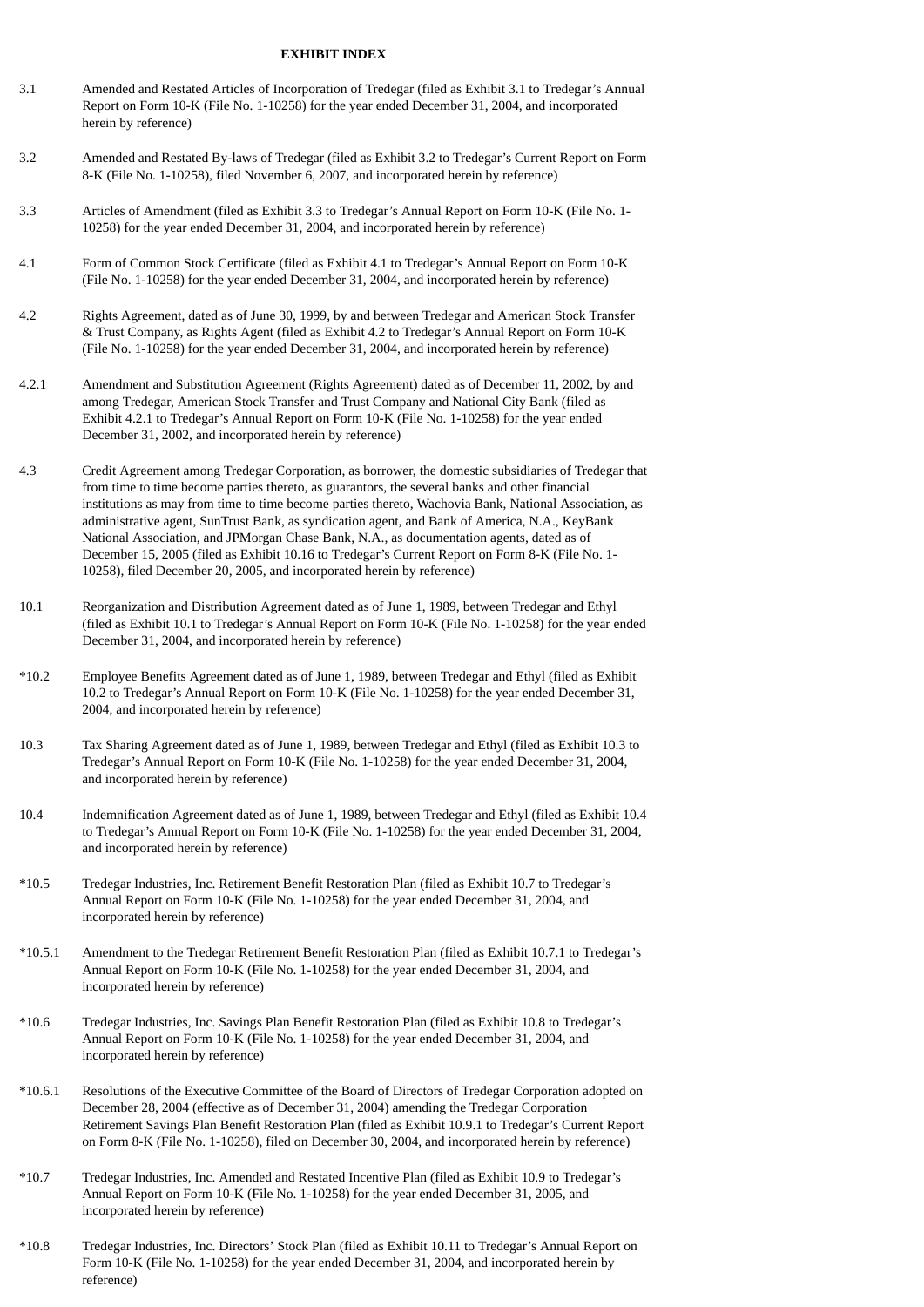\*10.9 Tredegar Corporation's 2004 Equity Incentive Plan (filed as Exhibit 10.13 to the Form S-8 Registration Statement No. 333-115423, filed on May 12, 2004 (incorporating from the Annex to Tredegar Corporation's Definitive Proxy Statement on Schedule 14A filed on March 4, 2004 (File No. 1-10258) and incorporated herein by reference)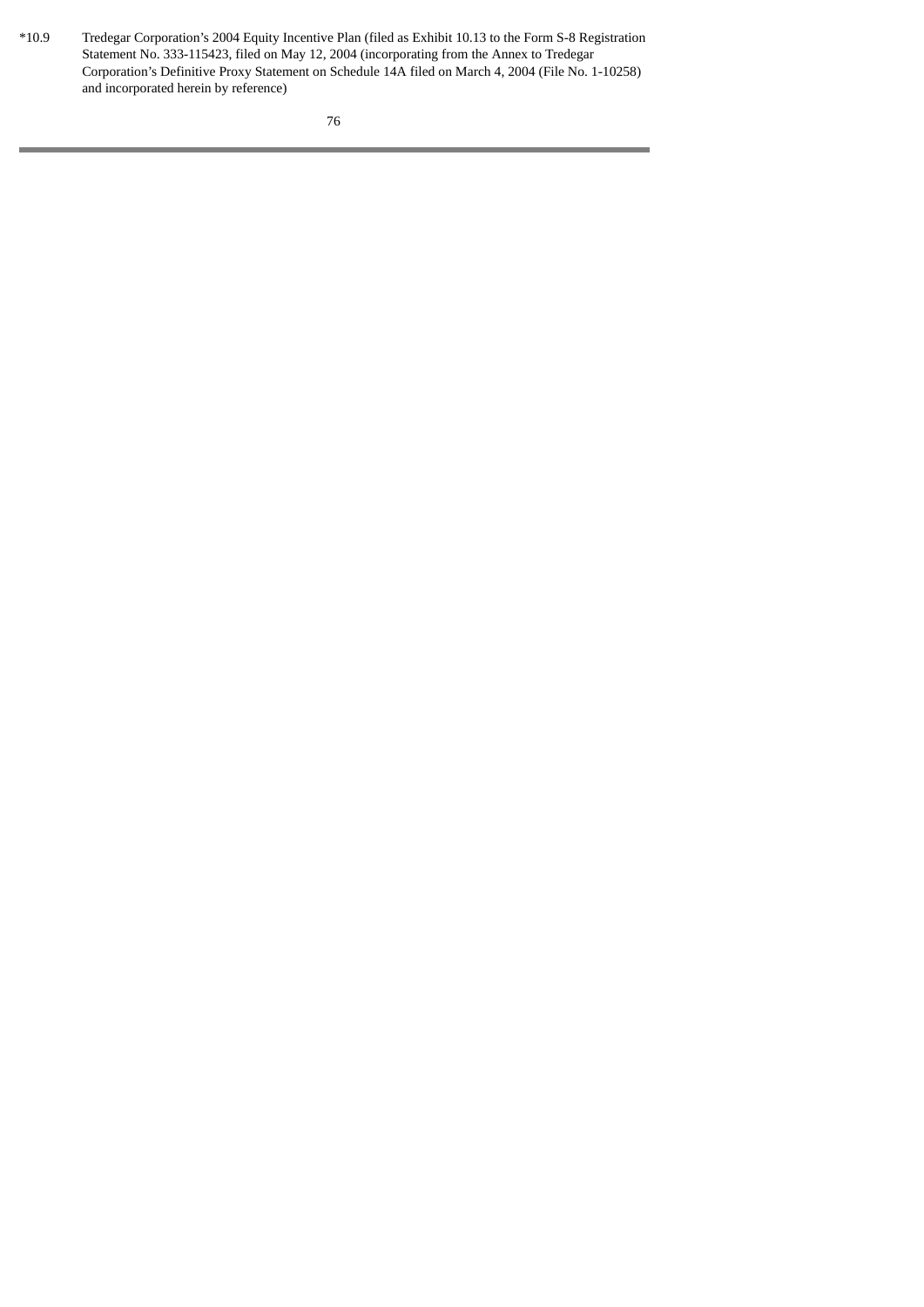- \*10.10 Transfer Agreement, by and between Old Therics and New Therics, dated as of June 30, 2005 (filed as Exhibit 10.17 to Tredegar's Current Report on Form 8-K (File No. 1-10258), filed July 1, 2005, and incorporated herein by reference)
- 10.11 Intellectual Property Transfer Agreement, by and between Old Therics and New Therics, dated as of June 30, 2005 (filed as Exhibit 10.18 to Tredegar's Current Report on Form 8-K (File No. 1-10258), filed July 1, 2005, and incorporated herein by reference)
- 10.12 Unit Purchase Agreement, by and between Old Therics, New Therics and Randall R. Theken, dated as of June 30, 2005 (filed as Exhibit 10.19 to Tredegar's Current Report on Form 8-K (File No. 1-10258), filed July 1, 2005, and incorporated herein by reference)
- 10.13 Payment Agreement, by and between Old Therics and New Therics, dated as of June 30, 2005 (filed as Exhibit 10.20 to Tredegar's Current Report on Form 8-K (File No. 1-10258), filed July 1, 2005, and incorporated herein by reference)
- \*10.14 Form of Notice of Nonstatutory Stock Option Grant and Nonstatutory Stock Option Terms and Conditions (filed as Item 1.01 to Tredegar's Current Report on Form 8-K (File No. 1-10258), filed on March 10, 2006, and incorporated herein by reference)
- \*10.15 Form of Notice of Stock Unit Award and Stock Unit Award Terms and Conditions (filed as Exhibit 10.21 to Tredegar's Current Report on Form 8-K (File No. 1-10258), filed on February 27, 2007, and incorporated herein by reference)
- \*10.16 Form of Notice of Stock Unit Award and Stock Unit Award Terms and Conditions (2007 EPA) (filed as Exhibit 10.22 to Tredegar's Current Report on Form 8-K (File No. 1-10258), filed on June 26, 2007, and incorporated herein by reference)
- \*10.17 Form of Notice of Stock Unit Award and Stock Unit Award Terms and Conditions (2008 EPA) (filed as Exhibit 10.23 to Tredegar's Current Report on Form 8-K (File No. 1-10258), filed on June 26, 2007, and incorporated herein by reference)
- +\*10.18 Summary of Director Compensation for Fiscal 2008
- +21 Subsidiaries of Tredegar
- +23.1 Consent of Independent Registered Public Accounting Firm
- +31.1 Section 302 Certification of Principal Executive Officer
- +31.2 Section 302 Certification of Principal Financial Officer
- +32.1 Section 906 Certification of Principal Executive Officer
- +32.2 Section 906 Certification of Principal Financial Officer
- Denotes compensatory plans or arrangements or management contracts.
- Filed herewith

77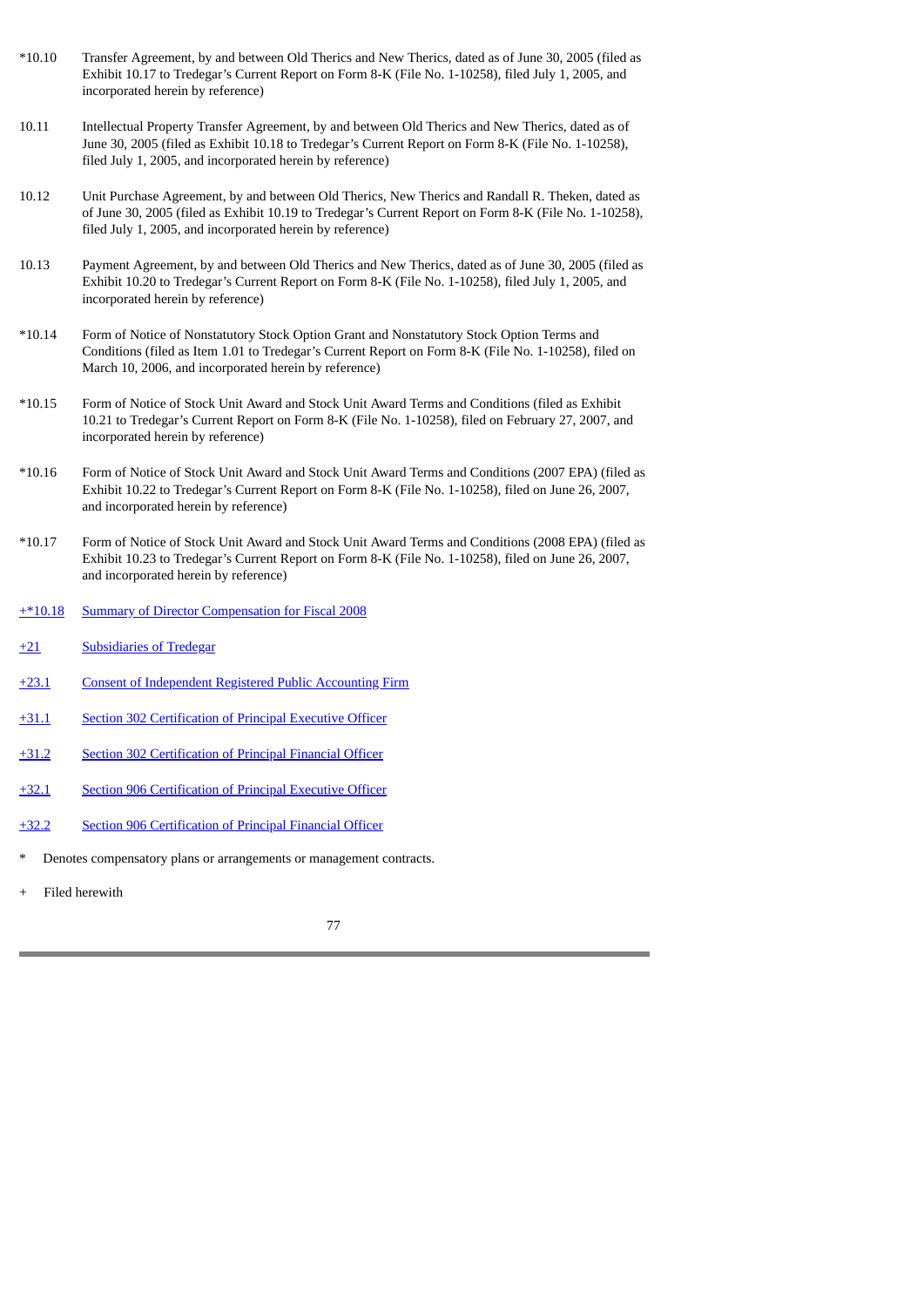# **Summary of Director Compensation for Fiscal 2008**

At its June 2007 meeting, the Nominating and Governance Committee eliminated all meeting fees and established an all retainer method of compensation. Each member of the Board of Directors who is not an employee of Tredegar or any of its subsidiaries receives the following annual retainers, payable in equal quarterly installments in arrears:

| Non-Employee Director                                       | S   | 50,000 |
|-------------------------------------------------------------|-----|--------|
| Chairman of the Board                                       | S   | 20,000 |
| <b>Audit Committee Chairperson</b>                          | \$  | 14,000 |
| Non-Chair Member of the Audit Committee                     | \$  | 7,500  |
| <b>Executive Compensation Committee Chairperson</b>         | \$  | 9,000  |
| Non-Chair Member of the Executive Compensation Committee    | \$  | 5,000  |
| Nominating and Governance Committee Chairperson             | \$. | 6,000  |
| Non-Chair Member of the Nominating and Governance Committee | S   | 3,000  |
| Member of the Executive Committee                           | \$  | 4,500  |
| Member of the Investment Policy Committee                   | \$  | 625    |

The retainer paid to non-employee directors is paid \$30,000 in cash and \$20,000 in the form of a stock award. The stock award is determined based on the closing price of Tredegar common stock as reported on the New York Stock Exchange composite on the date of grant.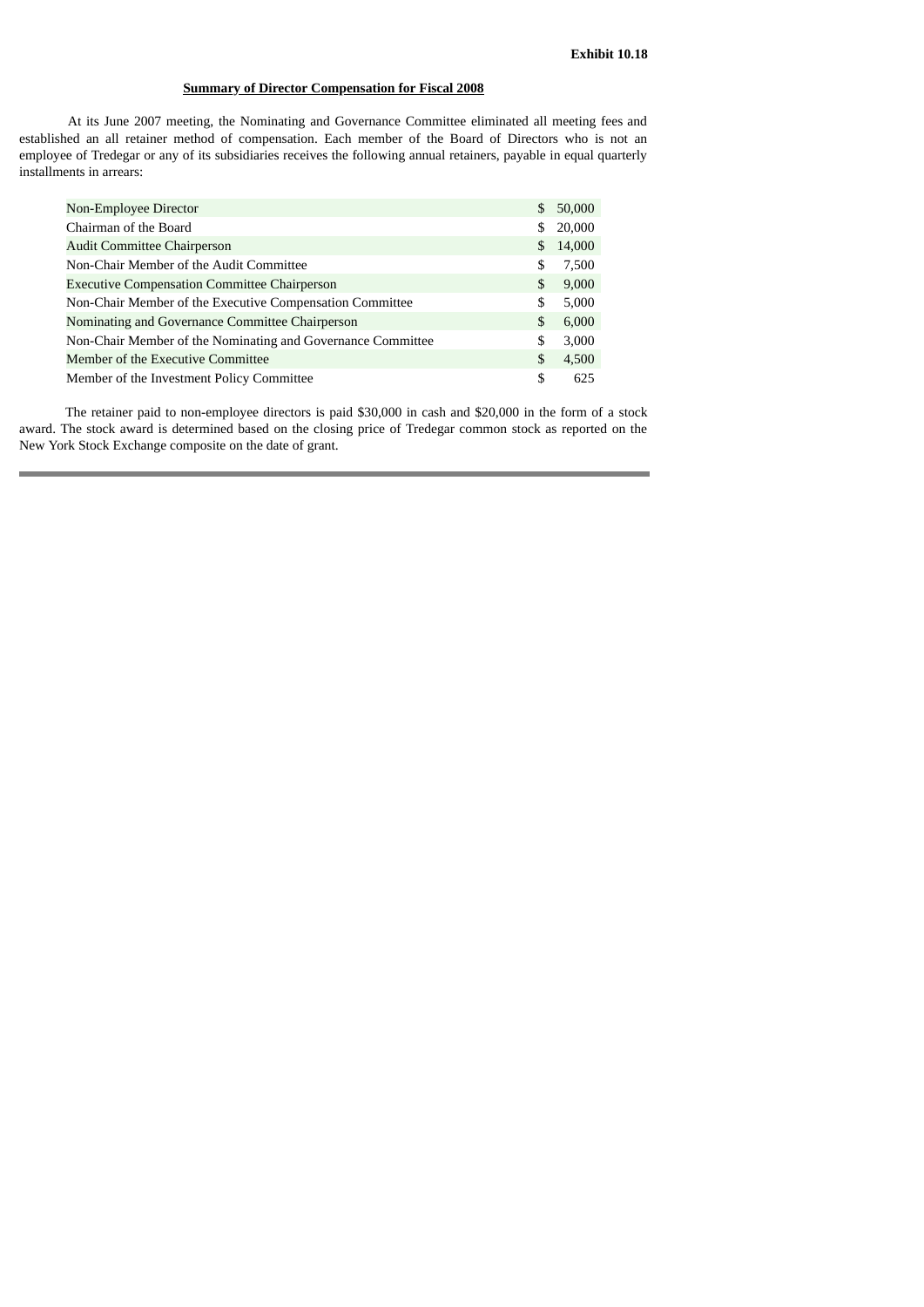Exhibit 21

# **TREDEGAR CORPORATION Virginia**

| Name of Subsidiary                               | Jurisdiction<br>of Incorporation |
|--------------------------------------------------|----------------------------------|
| AFBS, Inc.                                       | Virginia                         |
| <b>AUS</b> Corporation                           | Virginia                         |
| <b>Bon L Aluminum LLC</b>                        | Virginia                         |
| <b>Bon L Campo Limited Partnership</b>           | <b>Texas</b>                     |
| <b>Bon L Holdings Corporation</b>                | Virginia                         |
| <b>Bon L Manufacturing Company</b>               | Virginia                         |
| The William L. Bonnell Company, Inc.             | Georgia                          |
| Capital Square Insurance Company                 | Vermont                          |
| El Campo GP, LLC                                 | Virginia                         |
| Falling Springs LLC                              | Virginia                         |
| Guangzhou Tredegar Film Products Limited         | China                            |
| Idlewood Properties, Inc.                        | Virginia                         |
| Jackson River Mountain Properties LLC            | Virginia                         |
| Smith Bridge 40, LLC                             | Virginia                         |
| TFP Italia S.r.l.                                | Italy                            |
| Tredegar Brazil Industria De Plasticos Ltda.     | Brazil                           |
| Tredegar Consumer Designs, Inc.                  | Virginia                         |
| Tredegar Europe S.a.r.l.                         | Switzerland                      |
| Tredegar Far East Corporation                    | Virginia                         |
| Tredegar Film Products, B.V.                     | <b>Netherlands</b>               |
| Tredegar Film Products Company Shanghai, Limited | Shanghai                         |
| <b>Tredegar Film Products Corporation</b>        | Virginia                         |
| Tredegar Film Products (Europe), Inc.            | Virginia                         |
| Tredegar Film Products Kft.                      | Hungary                          |
| Tredegar Film Products - Lake Zurich, LLC        | Virginia                         |
| Tredegar Film Products (Latin America), Inc.     | Virginia                         |
| Tredegar Film Products (Korea), Inc.             | Korea                            |
| Tredegar Film Products (U.S.) LLC                | Virginia                         |
| Tredegar Films Development, Inc.                 | Virginia                         |
| Tredegar Films RS Converting, LLC                | Virginia                         |
| Tredegar Investments, Inc.                       | Virginia                         |
| Tredegar Investments II, Inc.                    | Virginia                         |
| Tredegar Performance Films Inc.                  | Virginia                         |
| Tredegar Real Estate Holdings, Inc.              | Virginia                         |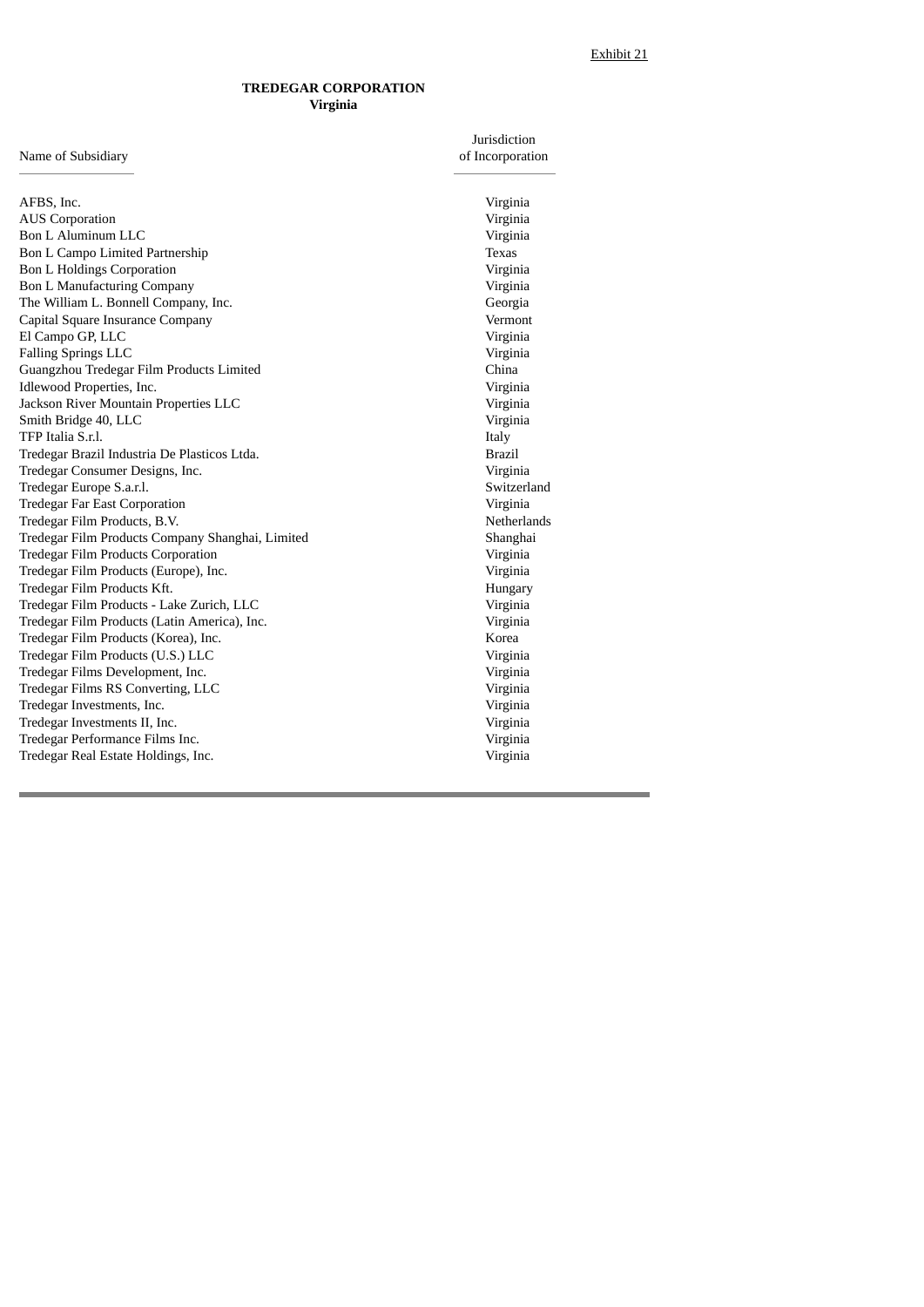# CONSENT OF INDEPENDENT REGISTERED PUBLIC ACCOUNTING FIRM

We hereby consent to the incorporation by reference in the Registration Statement on Form S-3 (File No. 33- 57268) and on Forms S-8 (File No. 33-31047, File No. 33-50276, File No. 333-12985, File No. 333-63487, File No. 333-88177, File No. 333-120132, File No. 333-115423) of Tredegar Corporation of our report dated March 4, 2008 relating to the financial statements and the effectiveness of internal control over financial reporting, which appears in this Form 10-K.

/s/ PricewaterhouseCoopers LLP

PricewaterhouseCoopers LLP Richmond, Virginia March 4, 2008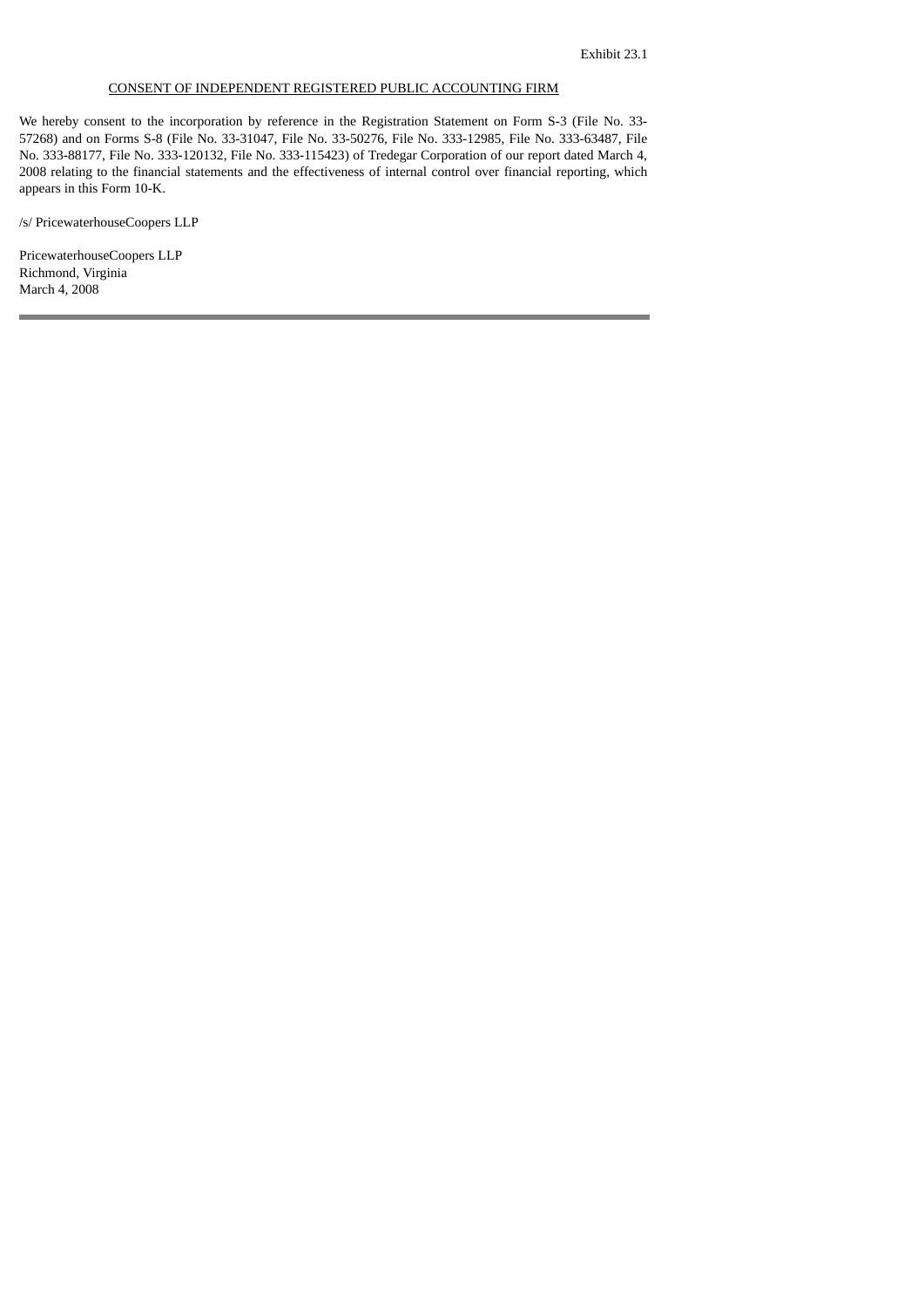### **Section 302 Certification**

I, John D. Gottwald, certify that:

(1) I have reviewed this Annual Report on Form 10-K for the year ended December 31, 2007, of Tredegar Corporation;

(2) Based on my knowledge, this report does not contain any untrue statement of a material fact or omit to state a material fact necessary to make the statements made, in light of the circumstances under which such statements were made, not misleading with respect to the period covered by this report;

(3) Based on my knowledge, the financial statements, and other financial information included in this report, fairly present in all material respects the financial condition, results of operations and cash flows of the registrant as of, and for, the periods presented in this report;

(4) The registrant's other certifying officer and I are responsible for establishing and maintaining disclosure controls and procedures (as defined in Exchange Act Rules 13a-15(e) and 15d-15(e)) and internal control over financial reporting (as defined in Exchange Act Rules 13a-15(f) and 15d-15(f)) for the registrant and have:

(a) Designed such disclosure controls and procedures, or caused such disclosure controls and procedures to be designed under our supervision, to ensure that material information relating to the registrant, including its consolidated subsidiaries, is made known to us by others within those entities, particularly during the period in which this report is being prepared;

(b) Designed such internal control over financial reporting, or caused such internal control over financial reporting to be designed under our supervision, to provide reasonable assurance regarding the reliability of financial reporting and the preparation of financial statements for external purposes in accordance with generally accepted accounting principles;

(c) Evaluated the effectiveness of the registrant's disclosure controls and procedures and presented in this report our conclusions about the effectiveness of the disclosure controls and procedures as of the end of the period covered by this report based on such evaluation; and

(d) Disclosed in this report any change in the registrant's internal control over financial reporting that occurred during the registrant's most recent fiscal quarter (the registrant's fourth fiscal quarter in the case of an annual report) that has materially affected, or is reasonably likely to materially affect, the registrant's internal control over financial reporting;

(5) The registrant's other certifying officer and I have disclosed, based on our most recent evaluation of internal control over financial reporting, to the registrant's auditors and the audit committee of the registrant's board of directors (or persons performing the equivalent functions):

(a) All significant deficiencies and material weaknesses in the design or operation of internal control over financial reporting which are reasonably likely to adversely affect the registrant's ability to record, process, summarize and report financial information; and

(b) Any fraud, whether or not material, that involves management or other employees who have a significant role in the registrant's internal control over financial reporting.

Date: March 5, 2008

/s/ John D. Gottwald

John D. Gottwald President and Chief Executive Officer (Principal Executive Officer)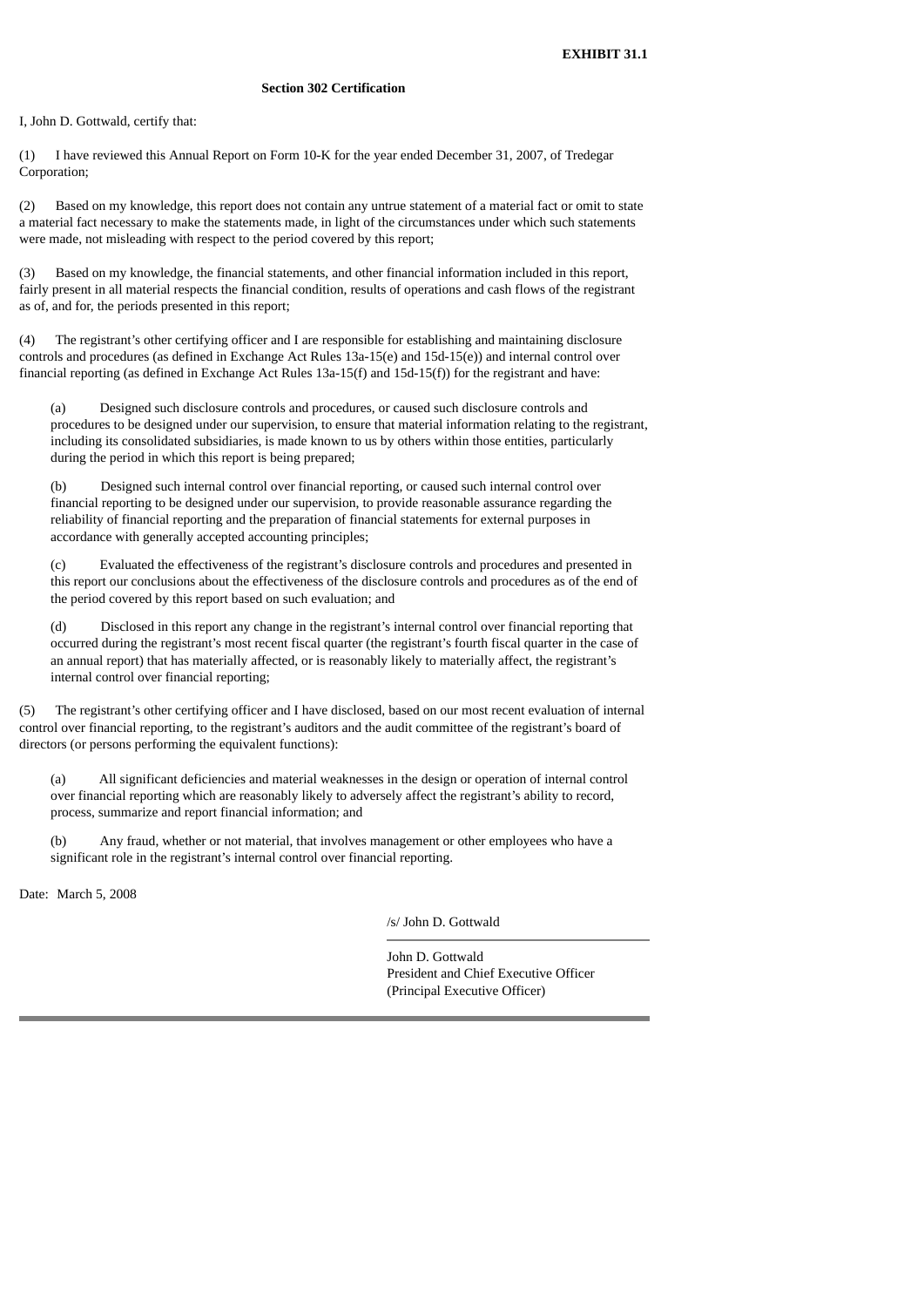### **Section 302 Certification**

I, D. Andrew Edwards, certify that:

(1) I have reviewed this Annual Report on Form 10-K for the year ended December 31, 2007, of Tredegar Corporation;

(2) Based on my knowledge, this report does not contain any untrue statement of a material fact or omit to state a material fact necessary to make the statements made, in light of the circumstances under which such statements were made, not misleading with respect to the period covered by this report;

(3) Based on my knowledge, the financial statements, and other financial information included in this report, fairly present in all material respects the financial condition, results of operations and cash flows of the registrant as of, and for, the periods presented in this report;

(4) The registrant's other certifying officer and I are responsible for establishing and maintaining disclosure controls and procedures (as defined in Exchange Act Rules 13a-15(e) and 15d-15(e)) and internal control over financial reporting (as defined in Exchange Act Rules 13a-15(f) and 15d-15(f)) for the registrant and have:

(a) Designed such disclosure controls and procedures, or caused such disclosure controls and procedures to be designed under our supervision, to ensure that material information relating to the registrant, including its consolidated subsidiaries, is made known to us by others within those entities, particularly during the period in which this report is being prepared;

(b) Designed such internal control over financial reporting, or caused such internal control over financial reporting to be designed under our supervision, to provide reasonable assurance regarding the reliability of financial reporting and the preparation of financial statements for external purposes in accordance with generally accepted accounting principles;

(c) Evaluated the effectiveness of the registrant's disclosure controls and procedures and presented in this report our conclusions about the effectiveness of the disclosure controls and procedures as of the end of the period covered by this report based on such evaluation; and

(d) Disclosed in this report any change in the registrant's internal control over financial reporting that occurred during the registrant's most recent fiscal quarter (the registrant's fourth fiscal quarter in the case of an annual report) that has materially affected, or is reasonably likely to materially affect, the registrant's internal control over financial reporting;

The registrant's other certifying officer and I have disclosed, based on our most recent evaluation of internal control over financial reporting, to the registrant's auditors and the audit committee of the registrant's board of directors (or persons performing the equivalent functions):

(a) All significant deficiencies and material weaknesses in the design or operation of internal control over financial reporting which are reasonably likely to adversely affect the registrant's ability to record, process, summarize and report financial information; and

(b) Any fraud, whether or not material, that involves management or other employees who have a significant role in the registrant's internal control over financial reporting.

Date: March 5, 2008

/s/ D. Andrew Edwards

D. Andrew Edwards, Vice President, Chief Financial Officer and Treasurer (Principal Financial Officer)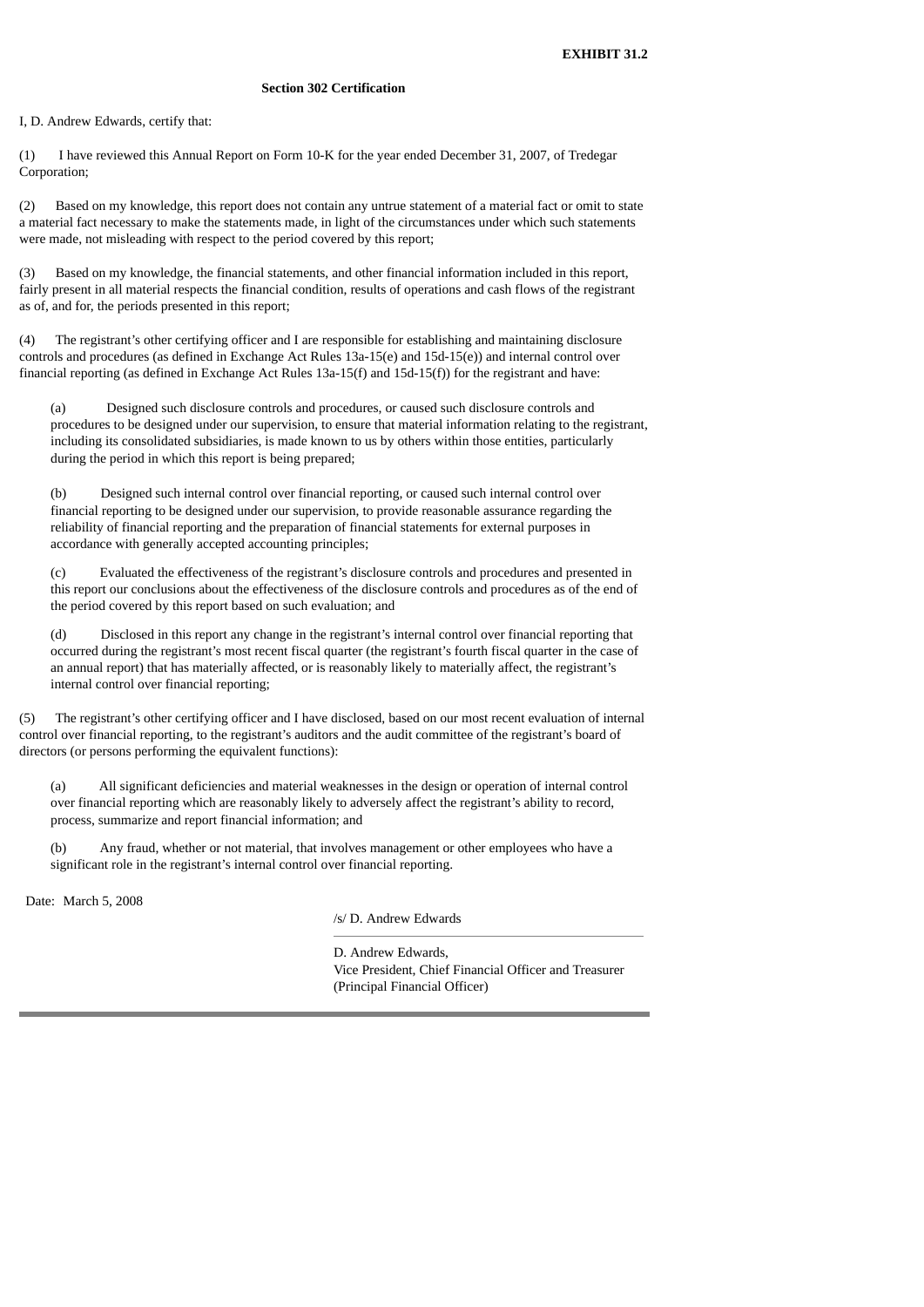### **CERTIFICATION PURSUANT TO 18 U.S.C. SECTION 1350, AS ADOPTED PURSUANT TO SECTION 906 OF THE SARBANES-OXLEY ACT OF 2002**

 In connection with the Annual Report on Form 10-K of Tredegar Corporation (the "Company") for the year ended December 31, 2007 as filed with the Securities and Exchange Commission on the date hereof (the "Report"), I, John D. Gottwald, President and Chief Executive Officer of the Company, certify, pursuant to 18 U.S.C. § 1350, as adopted pursuant to § 906 of the Sarbanes-Oxley Act of 2002, that:

(1) the Report fully complies with the requirements of Section 13(a) or 15(d) of the Securities Exchange Act of 1934; and

(2) the information contained in the Report fairly presents, in all material respects, the financial condition and results of operations of the Company.

/s/ John D. Gottwald

John D. Gottwald President and Chief Executive Officer (Principal Executive Officer) March 5, 2008